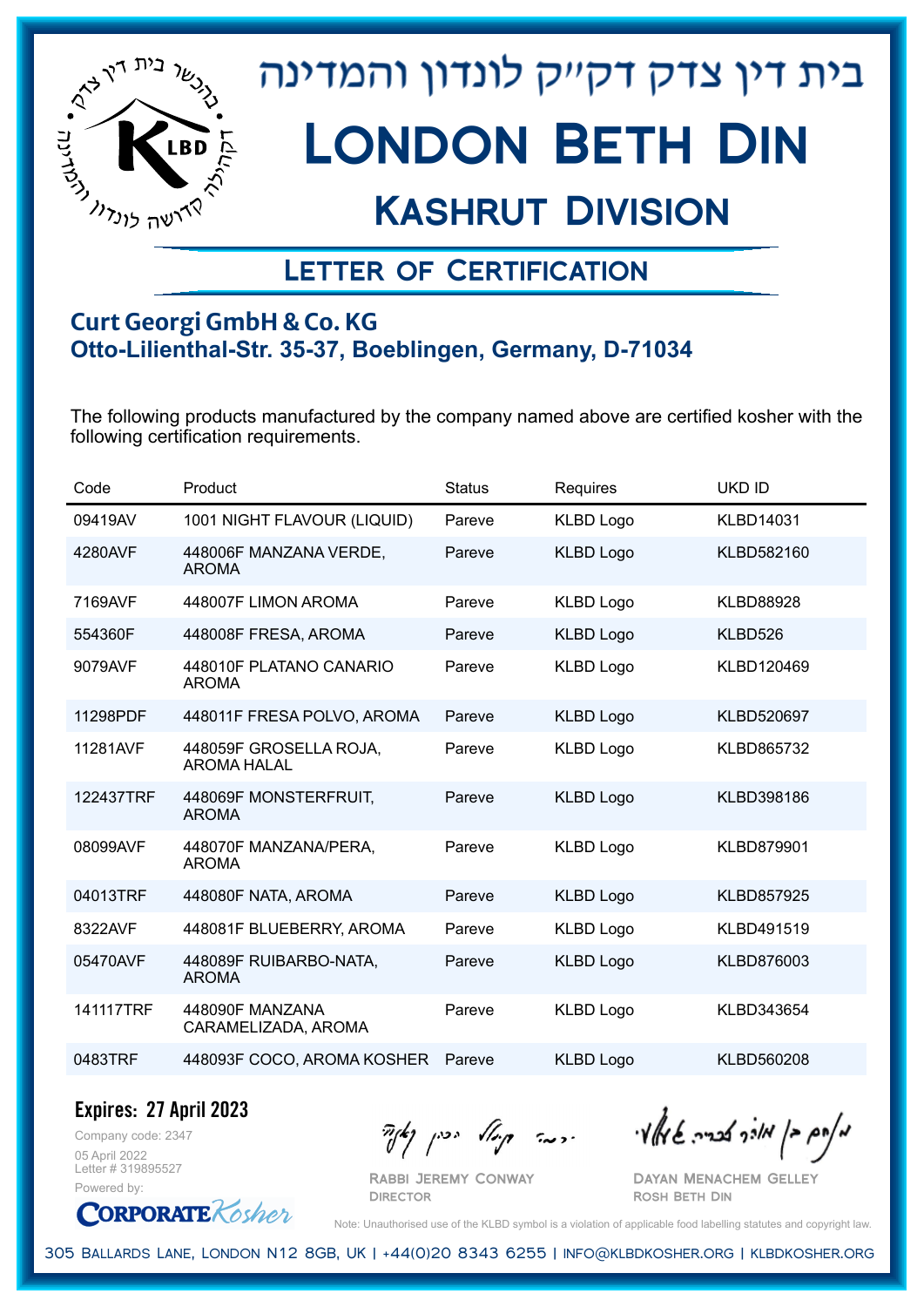

## Kashrut Division

### Letter of Certification

#### **Curt Georgi GmbH & Co. KG Otto-Lilienthal-Str. 35-37, Boeblingen, Germany, D-71034**

The following products manufactured by the company named above are certified kosher with the following certification requirements.

| Code      | Product                                     | <b>Status</b> | <b>Requires</b>  | <b>UKD ID</b>     |
|-----------|---------------------------------------------|---------------|------------------|-------------------|
| 7093AVF   | 448097F MELOCOTON AROMA                     | Pareve        | <b>KLBD Logo</b> | <b>KLBD89458</b>  |
| 9230AVF   | 448100F MANDARINA, AROMA                    | Pareve        | <b>KLBD Logo</b> | KLBD554036        |
| 122438AVF | 448104F CHOCO-<br>LACTOVAINILLA, AROMA      | Pareve        | <b>KLBD Logo</b> | KLBD142001        |
| 150425TRF | 448150F LIMON, AROMA                        | Pareve        | <b>KLBD Logo</b> | KLBD156402        |
| 140484AV  | <b>ACAI BERRY FLAVOUR</b>                   | Pareve        | <b>KLBD Logo</b> | <b>KLBD48020</b>  |
| 557080    | <b>ALMOND FLAVOUR</b>                       | Pareve        | <b>KLBD Logo</b> | KLBD710071        |
| 12356AV   | ALMOND FLAVOUR NAT. TYPE<br><b>ROASTED</b>  | Pareve        | <b>KLBD Logo</b> | KLBD927304        |
| 13697HU   | ALMOND FLAVOUR NAT., TYPE<br><b>ROASTED</b> | Pareve        | <b>KLBD Logo</b> | KLBD173833        |
| 12307TR   | ALMOND FLAVOUR NAT. TYPE<br><b>AMARETTO</b> | Pareve        | <b>KLBD Logo</b> | KLBD322821        |
| 122018PD  | <b>ALMOND POWDER FLAVOUR</b><br>NAT.        | Pareve        | <b>KLBD Logo</b> | <b>KLBD844227</b> |
| 160358TR  | ALMOND/PEANUT FLAVOUR                       | Pareve        | <b>KLBD Logo</b> | KLBD640151        |
| 11723TR   | AMARENA-ICE CREAM-CHERRY<br><b>FLAVOUR</b>  | Pareve        | <b>KLBD Logo</b> | <b>KLBD60623</b>  |
| 122392EM  | AMARENA/ICE CREAM/CHERRY<br><b>EMULSION</b> | Pareve        | <b>KLBD Logo</b> | KLBD872880        |
| 100375    | <b>ANETHOL</b>                              | Pareve        | <b>KLBD Logo</b> | KLBD951233        |

Company code: 2347 **Expires: 27 April 2023**

05 April 2022 Letter # 319895527 Powered by:

**CORPORATE** Kosher

 $\frac{1}{2}$   $\frac{1}{2}$   $\frac{1}{2}$   $\frac{1}{2}$   $\frac{1}{2}$   $\frac{1}{2}$   $\frac{1}{2}$   $\frac{1}{2}$   $\frac{1}{2}$   $\frac{1}{2}$   $\frac{1}{2}$   $\frac{1}{2}$   $\frac{1}{2}$   $\frac{1}{2}$   $\frac{1}{2}$   $\frac{1}{2}$   $\frac{1}{2}$   $\frac{1}{2}$   $\frac{1}{2}$   $\frac{1}{2}$   $\frac{1}{2}$   $\frac{1}{2}$ 

Rabbi Jeremy Conway **DIRECTOR** 

Dayan Menachem Gelley Rosh Beth Din

Note: Unauthorised use of the KLBD symbol is a violation of applicable food labelling statutes and copyright law.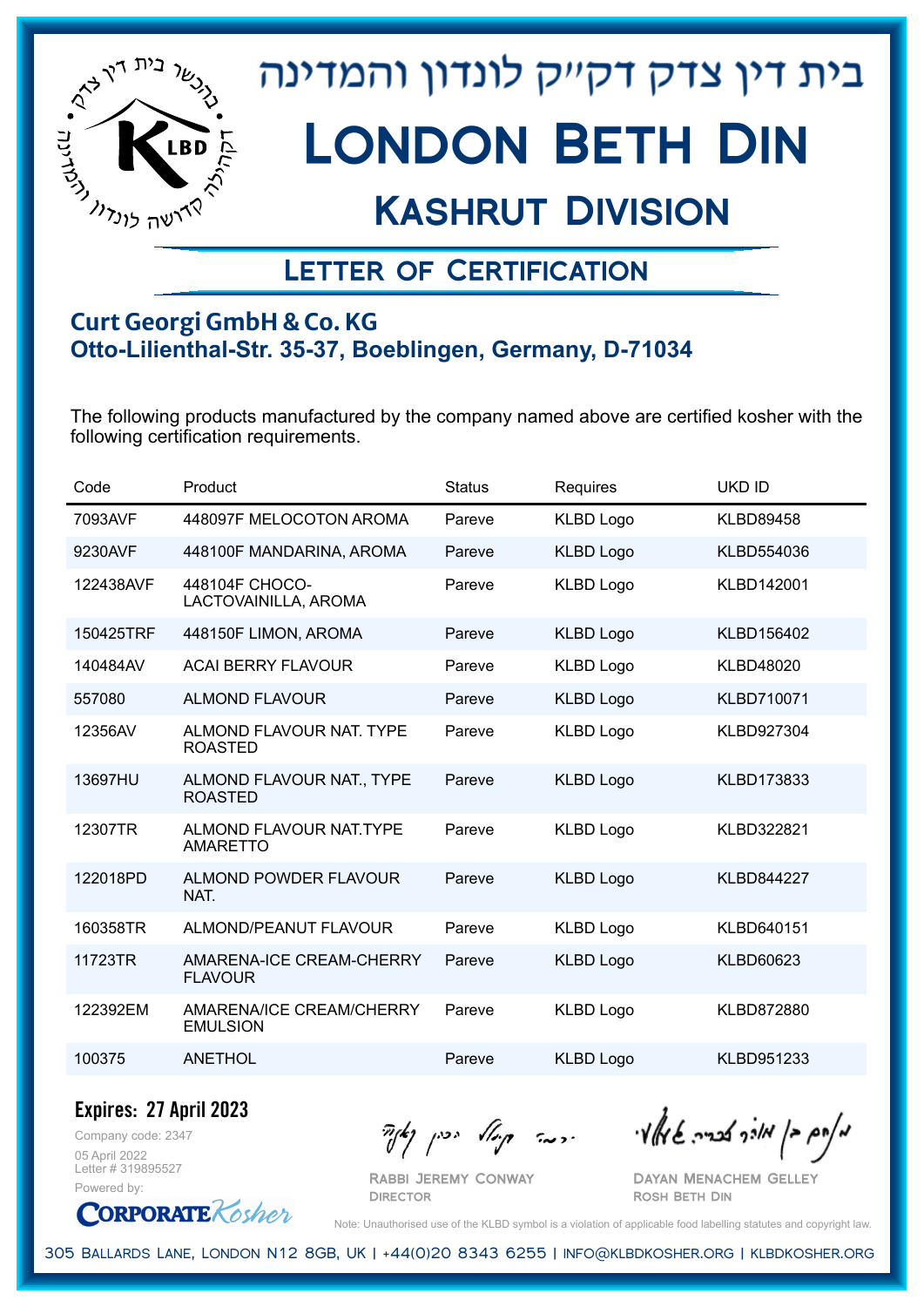

## Kashrut Division

### Letter of Certification

#### **Curt Georgi GmbH & Co. KG Otto-Lilienthal-Str. 35-37, Boeblingen, Germany, D-71034**

The following products manufactured by the company named above are certified kosher with the following certification requirements.

| Code     | Product                  | <b>Status</b> | Requires         | <b>UKD ID</b> |
|----------|--------------------------|---------------|------------------|---------------|
| 8454TR   | ANISE FLAVOUR            | Pareve        | <b>KLBD Logo</b> | KLBD380091    |
| 100190   | ANISE FLAVOUR NATURAL    | Pareve        | <b>KLBD Logo</b> | KLBD302478    |
| 9146AV   | <b>APFEL FLAVOUR</b>     | Pareve        | <b>KLBD Logo</b> | KLBD131181    |
| 2202AV   | <b>APPLE</b>             | Pareve        | <b>KLBD Logo</b> | KLBD392179    |
| 10524AV  | APPLE / CINNAMON FLAVOUR | Pareve        | <b>KLBD Logo</b> | KLBD794711    |
| 0340TR   | <b>APPLE FLAVOUR</b>     | Pareve        | <b>KLBD Logo</b> | KLBD438939    |
| 09528AV  | <b>APPLE FLAVOUR</b>     | Pareve        | <b>KLBD Logo</b> | KLBD290288    |
| 10160TR  | <b>APPLE FLAVOUR</b>     | Pareve        | <b>KLBD Logo</b> | KLBD873378    |
| 13105AV  | <b>APPLE FLAVOUR</b>     | Pareve        | <b>KLBD Logo</b> | KLBD397421    |
| 140525AV | <b>APPLE FLAVOUR</b>     | Pareve        | <b>KLBD Logo</b> | KLBD506217    |
| 150109AV | <b>APPLE FLAVOUR</b>     | Pareve        | <b>KLBD Logo</b> | KLBD995053    |
| 170845AV | <b>APPLE FLAVOUR</b>     | Pareve        | <b>KLBD Logo</b> | KLBD565406    |
| 4280AV   | <b>APPLE FLAVOUR</b>     | Pareve        | <b>KLBD Logo</b> | KLBD572314    |
| 4280AV   | <b>APPLE FLAVOUR</b>     | Pareve        | <b>KLBD Logo</b> | KLBD362295    |
| 555840   | <b>APPLE FLAVOUR</b>     | Pareve        | <b>KLBD Logo</b> | KLBD359115    |
| 08874HU  | APPLE FLAVOUR NAT.       | Pareve        | <b>KLBD Logo</b> | KLBD238319    |
| 09002AV  | APPLE FLAVOUR NAT.       | Pareve        | <b>KLBD Logo</b> | KLBD718062    |
| 13026AV  | APPLE FLAVOUR NAT.       | Pareve        | <b>KLBD Logo</b> | KLBD387420    |

**Expires: 27 April 2023**

Company code: 2347 05 April 2022 Letter # 319895527 Powered by:

**CORPORATE** Kosher

Rabbi Jeremy Conway **DIRECTOR** 

 $\mathcal{H}_{\mathcal{C}}$   $\mathcal{H}_{\mathcal{C}}$   $\mathcal{H}_{\mathcal{C}}$   $\mathcal{H}_{\mathcal{C}}$   $\mathcal{H}_{\mathcal{C}}$   $\mathcal{H}_{\mathcal{C}}$   $\mathcal{H}_{\mathcal{C}}$   $\mathcal{H}_{\mathcal{C}}$   $\mathcal{H}_{\mathcal{C}}$   $\mathcal{H}_{\mathcal{C}}$   $\mathcal{H}_{\mathcal{C}}$   $\mathcal{H}_{\mathcal{C}}$ 

Dayan Menachem Gelley Rosh Beth Din

Note: Unauthorised use of the KLBD symbol is a violation of applicable food labelling statutes and copyright law.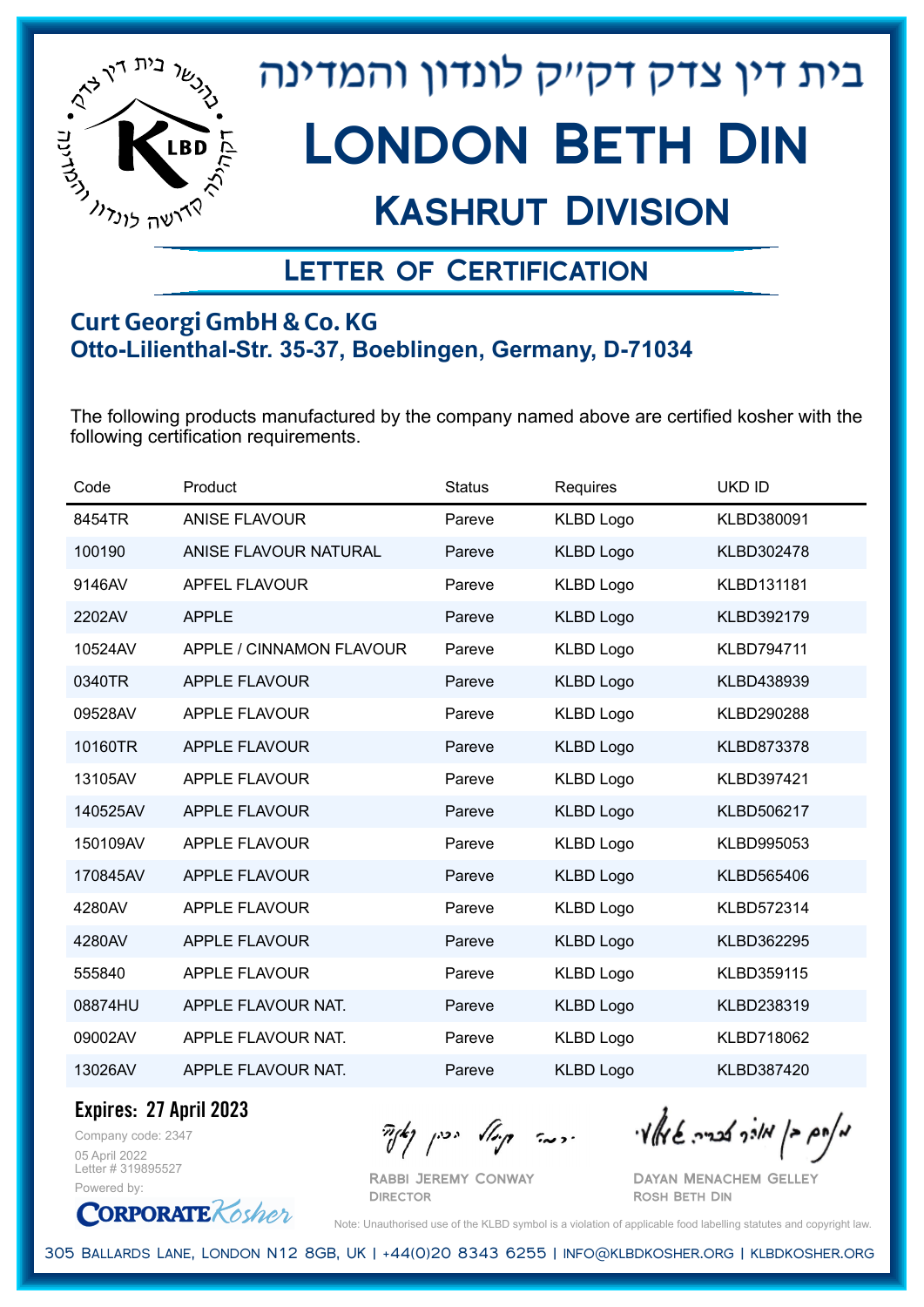

## Kashrut Division

### Letter of Certification

#### **Curt Georgi GmbH & Co. KG Otto-Lilienthal-Str. 35-37, Boeblingen, Germany, D-71034**

The following products manufactured by the company named above are certified kosher with the following certification requirements.

| Code     | Product                                     | <b>Status</b> | Requires         | <b>UKD ID</b>     |
|----------|---------------------------------------------|---------------|------------------|-------------------|
| 133351AV | APPLE FLAVOUR NAT. /<br>MANZANA, AROMA NAT. | Pareve        | <b>KLBD Logo</b> | KLBD996529        |
| 141259AV | APPLE FLAVOUR NAT., TYPE<br><b>GREEN</b>    | Pareve        | <b>KLBD Logo</b> | KLBD501225        |
| 2023CF   | APPLE FLAVOUR TYPE GREEN<br><b>APPLE</b>    | Pareve        | <b>KLBD Logo</b> | KLBD733056        |
| 07125TR  | APPLE FLAVOUR, TYPE GREEN                   | Pareve        | <b>KLBD Logo</b> | KLBD220336        |
| 09290TR  | APPLE FLAVOUR, TYPE GREEN                   | Pareve        | <b>KLBD Logo</b> | KLBD904440        |
| 09567CF  | APPLE FLAVOUR, TYPE GREEN                   | Pareve        | <b>KLBD Logo</b> | KLBD835063        |
| 13634AV  | APPLE FLAVOUR, TYPE GREEN                   | Pareve        | <b>KLBD Logo</b> | <b>KLBD32073</b>  |
| 0164AV   | APPLE FLAVOUR, TYPE GREEN<br><b>APPLE</b>   | Pareve        | <b>KLBD Logo</b> | <b>KLBD511242</b> |
| 04268AV  | APPLE FLAVOUR, TYPE GREEN<br><b>APPLE</b>   | Pareve        | <b>KLBD Logo</b> | <b>KLBD42144</b>  |
| 04373AV  | APPLE FLAVOUR, TYPE GREEN<br><b>APPLE</b>   | Pareve        | <b>KLBD Logo</b> | KLBD221334        |
| 05246TR  | APPLE FLAVOUR, TYPE GREEN<br><b>APPLE</b>   | Pareve        | <b>KLBD Logo</b> | KLBD626812        |
| 07155TR  | APPLE FLAVOUR, TYPE RED                     | Pareve        | <b>KLBD Logo</b> | KLBD604822        |
| 07153TR  | APPLE FLAVOUR, TYPE YELLOW                  | Pareve        | <b>KLBD Logo</b> | <b>KLBD995257</b> |
| 9461SP   | APPLE GEOCAPSAROM                           | Pareve        | <b>KLBD Logo</b> | KLBD500683        |
|          |                                             |               |                  |                   |

Company code: 2347 **Expires: 27 April 2023**

05 April 2022 Letter # 319895527 Powered by:

מאחם בן מורך אבריה שמאלי היה קיילא יכין קאין

Rabbi Jeremy Conway **DIRECTOR** 

Dayan Menachem Gelley Rosh Beth Din

**CORPORATE** Kosher Note: Unauthorised use of the KLBD symbol is a violation of applicable food labelling statutes and copyright law.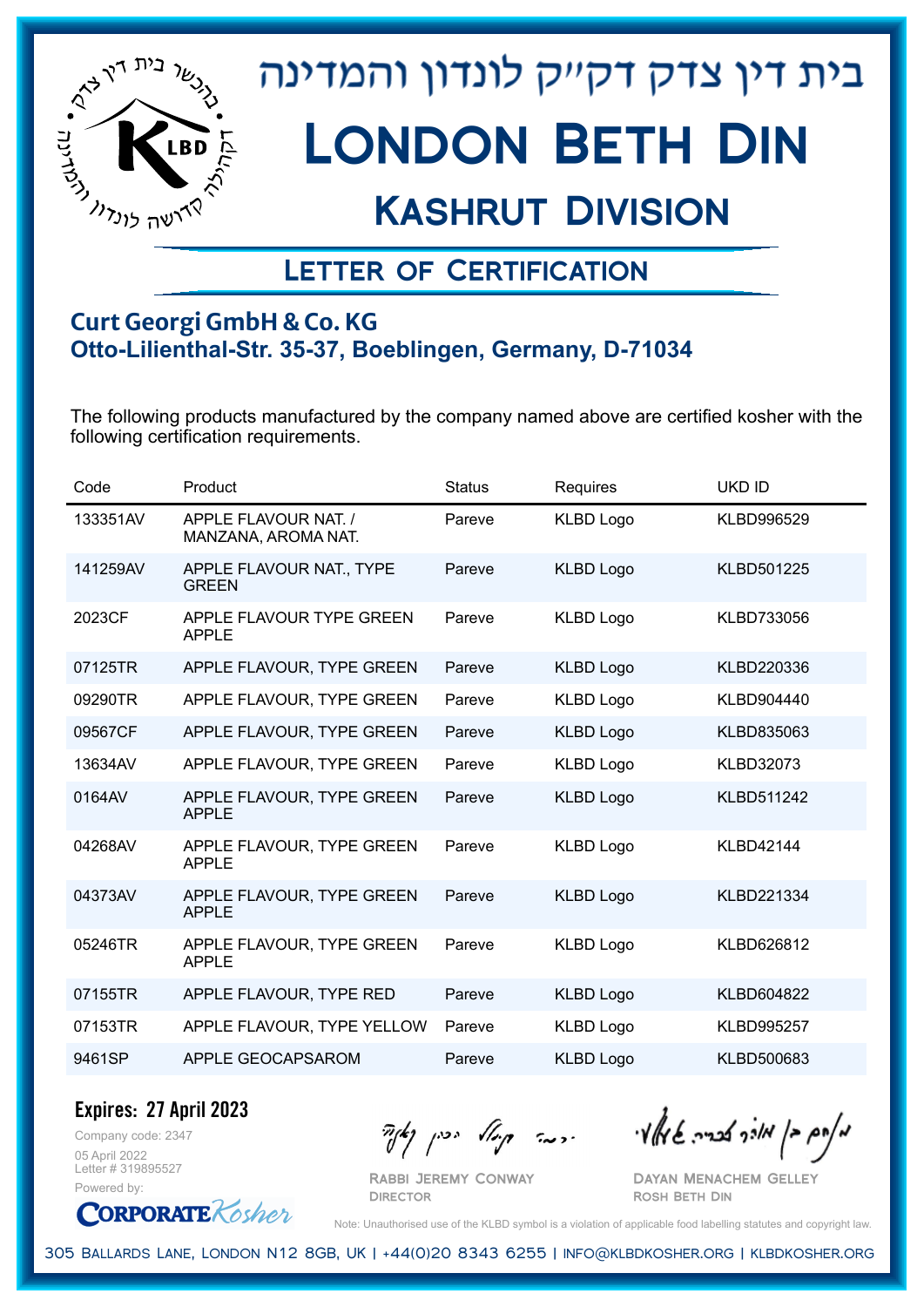

## Kashrut Division

### Letter of Certification

#### **Curt Georgi GmbH & Co. KG Otto-Lilienthal-Str. 35-37, Boeblingen, Germany, D-71034**

The following products manufactured by the company named above are certified kosher with the following certification requirements.

| Code     | Product                                    | <b>Status</b> | Requires         | <b>UKD ID</b>     |
|----------|--------------------------------------------|---------------|------------------|-------------------|
| 569960   | APPLE POWDER FLAVOUR                       | Pareve        | <b>KLBD Logo</b> | KLBD397603        |
| 9007PD   | APPLE POWDER FLAVOUR                       | Pareve        | <b>KLBD Logo</b> | <b>KLBD8252</b>   |
| 13188CF  | <b>APPLE/CINNAMON FLAVOUR</b>              | Pareve        | <b>KLBD Logo</b> | KLBD303394        |
| 9002AV   | APPLE/CINNAMON FLAVOUR                     | Pareve        | <b>KLBD Logo</b> | KLBD790534        |
| 140479SP | APPLE/CINNAMON/GRAPE<br><b>GEOCAPSAROM</b> | Pareve        | <b>KLBD Logo</b> | KLBD691933        |
| 3482AV   | APPLE/CREAM FLAVOUR                        | Pareve        | <b>KLBD Logo</b> | KLBD278480        |
| 133278TR | <b>APPLE/LIME FLAVOUR</b>                  | Pareve        | <b>KLBD Logo</b> | KLBD907192        |
| 05514AV  | APPLE/PEAR FLAVOUR                         | Pareve        | <b>KLBD Logo</b> | <b>KLBD926147</b> |
| 05108TR  | <b>APRICOT FLAVOUR</b>                     | Pareve        | <b>KLBD Logo</b> | KLBD213063        |
| 09389AV  | <b>APRICOT FLAVOUR</b>                     | Pareve        | <b>KLBD Logo</b> | KLBD540525        |
| 11975TR  | <b>APRICOT FLAVOUR</b>                     | Pareve        | <b>KLBD Logo</b> | KLBD767034        |
| 12024AV  | <b>APRICOT FLAVOUR</b>                     | Pareve        | <b>KLBD Logo</b> | <b>KLBD720954</b> |
| 562032   | <b>APRICOT FLAVOUR</b>                     | Pareve        | <b>KLBD Logo</b> | KLBD654459        |
| 7133AV   | <b>APRICOT FLAVOUR</b>                     | Pareve        | <b>KLBD Logo</b> | KLBD693729        |
| 7135CF   | <b>APRICOT FLAVOUR</b>                     | Pareve        | <b>KLBD Logo</b> | KLBD520685        |
| 8283AV   | <b>APRICOT FLAVOUR</b>                     | Pareve        | <b>KLBD Logo</b> | KLBD993268        |
| 8437TR   | APRICOT FLAVOUR                            | Pareve        | <b>KLBD Logo</b> | <b>KLBD780024</b> |

Company code: 2347 **Expires: 27 April 2023**

05 April 2022 Letter # 319895527 Powered by:

**CORPORATE** Kosher

Rabbi Jeremy Conway

**DIRECTOR** 

מאחם בן מורך אבריה שמאלי היה קיילא יכין קאין

Dayan Menachem Gelley Rosh Beth Din

Note: Unauthorised use of the KLBD symbol is a violation of applicable food labelling statutes and copyright law.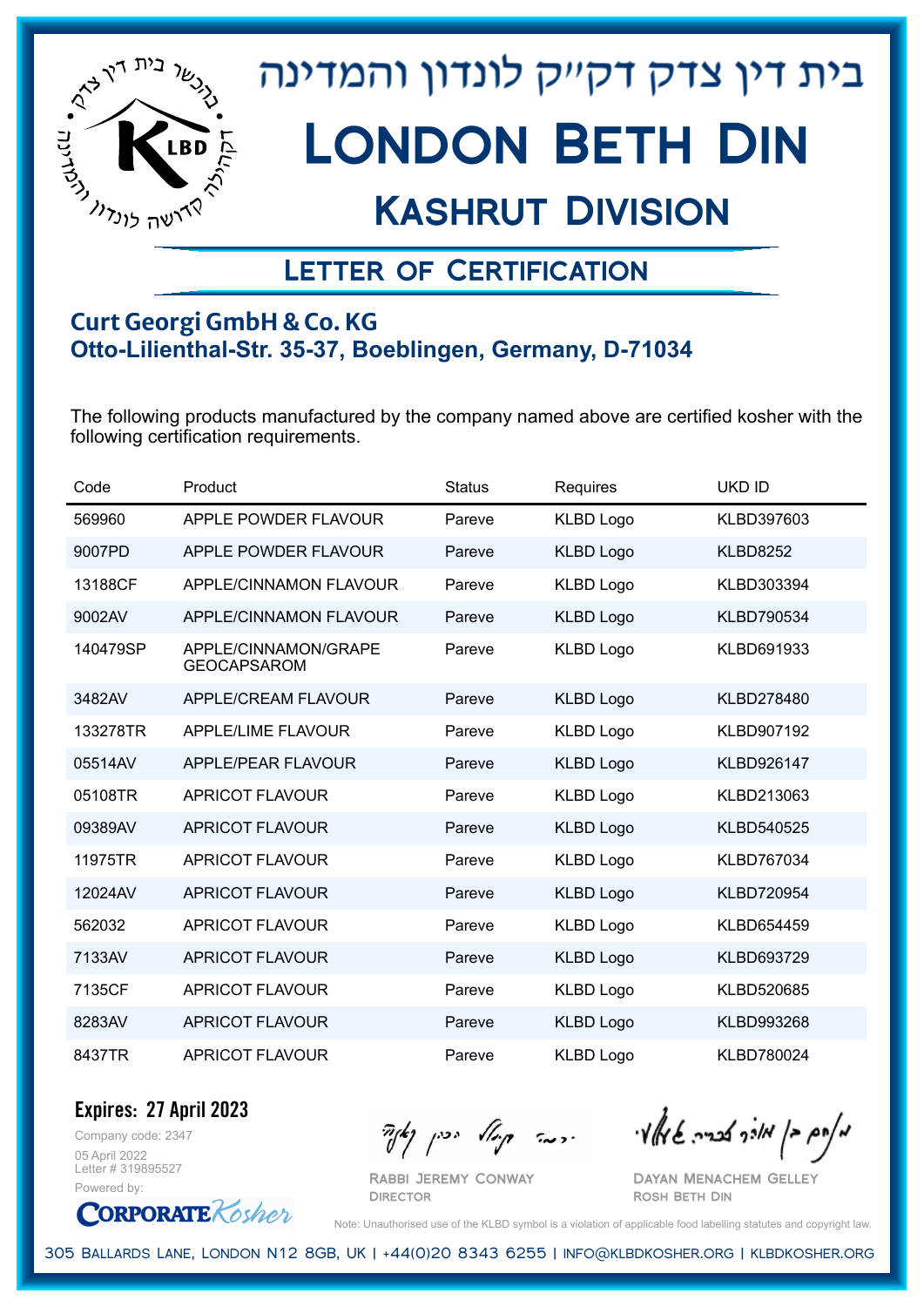

## Kashrut Division

### Letter of Certification

#### **Curt Georgi GmbH & Co. KG Otto-Lilienthal-Str. 35-37, Boeblingen, Germany, D-71034**

The following products manufactured by the company named above are certified kosher with the following certification requirements.

| Code     | Product                                                    | <b>Status</b> | Requires         | <b>UKD ID</b>     |
|----------|------------------------------------------------------------|---------------|------------------|-------------------|
| 150536AV | APRICOT FLAVOUR NAT.                                       | Pareve        | <b>KLBD Logo</b> | KLBD209289        |
| 170432AV | APRICOT FLAVOUR NAT.                                       | Pareve        | <b>KLBD Logo</b> | KLBD681492        |
| 7163SP   | APRICOT GEOCAPSAROM                                        | Pareve        | <b>KLBD Logo</b> | KLBD704011        |
| 8322AV   | <b>ARANDANOS</b>                                           | Pareve        | <b>KLBD Logo</b> | <b>KLBD73201</b>  |
| 8322AVF  | ARANDANOS / BLUEBERRY<br><b>FLAVOUR</b>                    | Pareve        | <b>KLBD Logo</b> | KLBD121613        |
| 133148AV | AZAHAR, AROMA NAT. / ORANGE<br><b>BLOSSOM FLAVOUR NAT.</b> | Pareve        | <b>KLBD Logo</b> | KLBD544566        |
| 161004AV | <b>BAKED APPLE FLAVOUR</b>                                 | Pareve        | <b>KLBD Logo</b> | KLBD383295        |
| 04076AV  | <b>BANANA / CREAM FLAVOUR</b>                              | Pareve        | <b>KLBD Logo</b> | KLBD261997        |
| 05128CF  | BANANA / CREAM FLAVOUR                                     | Pareve        | <b>KLBD Logo</b> | <b>KLBD599857</b> |
| 07106AV  | <b>BANANA FLAVOUR</b>                                      | Pareve        | <b>KLBD Logo</b> | KLBD352180        |
| 07326AV  | <b>BANANA FLAVOUR</b>                                      | Pareve        | <b>KLBD Logo</b> | KLBD160893        |
| 11167AV  | <b>BANANA FLAVOUR</b>                                      | Pareve        | <b>KLBD Logo</b> | KLBD846408        |
| 122096TR | <b>BANANA FLAVOUR</b>                                      | Pareve        | <b>KLBD Logo</b> | KLBD584656        |
| 122272HU | <b>BANANA FLAVOUR</b>                                      | Pareve        | <b>KLBD Logo</b> | <b>KLBD720698</b> |
| 1234CF   | <b>BANANA FLAVOUR</b>                                      | Pareve        | <b>KLBD Logo</b> | KLBD428730        |
| 190554AV | <b>BANANA FLAVOUR</b>                                      | Pareve        | <b>KLBD Logo</b> | KLBD223012        |
| 3131AV   | <b>BANANA FLAVOUR</b>                                      | Pareve        | <b>KLBD Logo</b> | <b>KLBD879745</b> |

**Expires: 27 April 2023**

Company code: 2347 05 April 2022 Letter # 319895527 Powered by:

**CORPORATE** Kosher

Rabbi Jeremy Conway **DIRECTOR** 

מאוס בן מוכך אבריה שמאלי היה קיילא יכין קאין

Dayan Menachem Gelley Rosh Beth Din

Note: Unauthorised use of the KLBD symbol is a violation of applicable food labelling statutes and copyright law.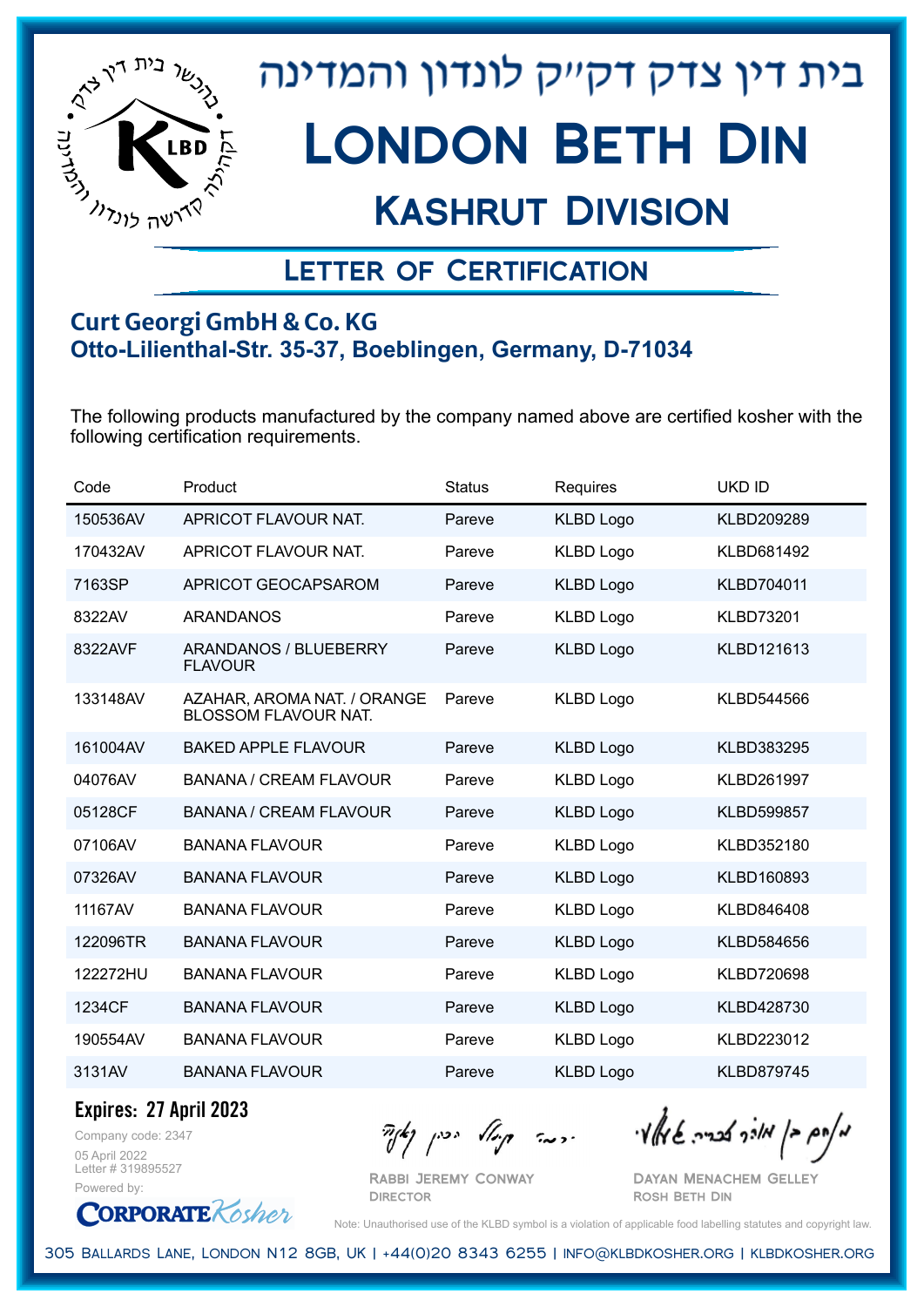

## Kashrut Division

### Letter of Certification

#### **Curt Georgi GmbH & Co. KG Otto-Lilienthal-Str. 35-37, Boeblingen, Germany, D-71034**

The following products manufactured by the company named above are certified kosher with the following certification requirements.

| Code    | Product                    | <b>Status</b> | Requires         | <b>UKD ID</b>     |
|---------|----------------------------|---------------|------------------|-------------------|
| 556370  | <b>BANANA FLAVOUR</b>      | Pareve        | <b>KLBD Logo</b> | KLBD963589        |
| 8035AV  | <b>BANANA FLAVOUR</b>      | Pareve        | <b>KLBD Logo</b> | KLBD532888        |
| 8036HU  | <b>BANANA FLAVOUR</b>      | Pareve        | <b>KLBD Logo</b> | KLBD594191        |
| 8074TR  | <b>BANANA FLAVOUR</b>      | Pareve        | <b>KLBD Logo</b> | <b>KLBD167738</b> |
| 8189AV  | <b>BANANA FLAVOUR</b>      | Pareve        | <b>KLBD Logo</b> | <b>KLBD72945</b>  |
| 8273AV  | <b>BANANA FLAVOUR</b>      | Pareve        | <b>KLBD Logo</b> | KLBD495745        |
| 8349MM  | <b>BANANA FLAVOUR</b>      | Pareve        | <b>KLBD Logo</b> | KLBD615120        |
| 852748  | <b>BANANA FLAVOUR</b>      | Pareve        | <b>KLBD Logo</b> | KLBD265821        |
| 8596AV  | <b>BANANA FLAVOUR</b>      | Pareve        | <b>KLBD Logo</b> | <b>KLBD89733</b>  |
| 9079AV  | <b>BANANA FLAVOUR</b>      | Pareve        | <b>KLBD Logo</b> | KLBD856228        |
| 9079AV  | <b>BANANA FLAVOUR</b>      | Pareve        | <b>KLBD Logo</b> | KLBD914115        |
| 9138CF  | <b>BANANA FLAVOUR</b>      | Pareve        | <b>KLBD Logo</b> | KLBD988462        |
| 9236CF  | <b>BANANA FLAVOUR</b>      | Pareve        | <b>KLBD Logo</b> | KLBD276415        |
| 08793AV | <b>BANANA FLAVOUR NAT.</b> | Pareve        | <b>KLBD Logo</b> | KLBD541997        |
| 09404AV | <b>BANANA FLAVOUR NAT.</b> | Pareve        | <b>KLBD Logo</b> | KLBD829874        |
| 11224HU | <b>BANANA FLAVOUR NAT.</b> | Pareve        | <b>KLBD Logo</b> | KLBD225945        |
| 12409TR | <b>BANANA FLAVOUR NAT.</b> | Pareve        | <b>KLBD Logo</b> | KLBD733581        |
| 12950AV | <b>BANANA FLAVOUR NAT.</b> | Pareve        | <b>KLBD Logo</b> | KLBD676037        |

**Expires: 27 April 2023**

Company code: 2347 05 April 2022 Letter # 319895527 Powered by:

**CORPORATE** Kosher

Rabbi Jeremy Conway **DIRECTOR** 

מאחם בן מורך אבריה שמאלי היה קיילא יכין קאין

Dayan Menachem Gelley Rosh Beth Din

Note: Unauthorised use of the KLBD symbol is a violation of applicable food labelling statutes and copyright law.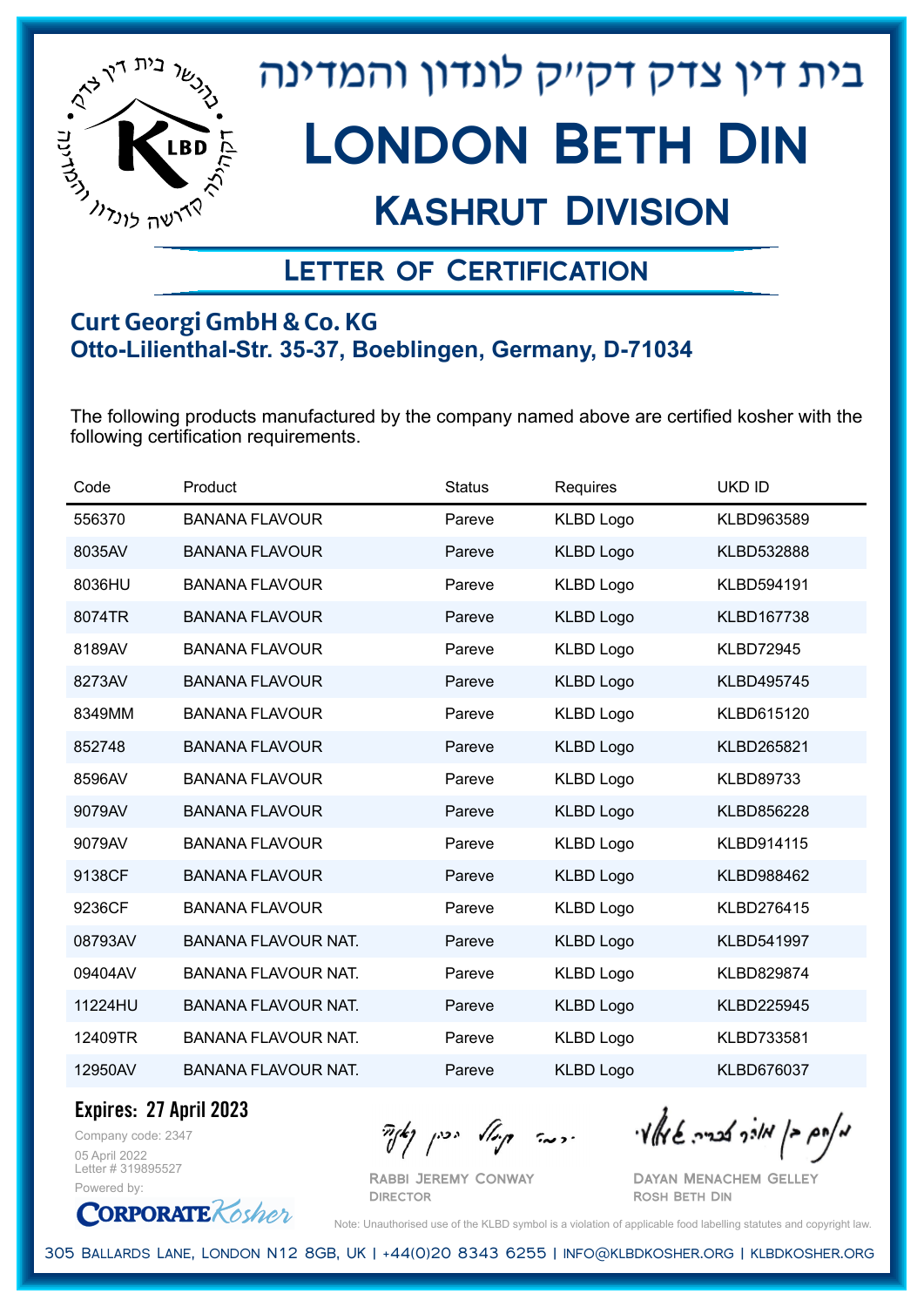

## Kashrut Division

### Letter of Certification

#### **Curt Georgi GmbH & Co. KG Otto-Lilienthal-Str. 35-37, Boeblingen, Germany, D-71034**

The following products manufactured by the company named above are certified kosher with the following certification requirements.

| Code     | Product                                             | <b>Status</b> | Requires         | <b>UKD ID</b>     |
|----------|-----------------------------------------------------|---------------|------------------|-------------------|
| 12990AV  | <b>BANANA FLAVOUR NAT.</b>                          | Pareve        | <b>KLBD Logo</b> | KLBD559068        |
| 13836AV  | <b>BANANA FLAVOUR NAT.</b>                          | Pareve        | <b>KLBD Logo</b> | KLBD476500        |
| 140289TR | <b>BANANA FLAVOUR NAT.</b>                          | Pareve        | <b>KLBD Logo</b> | KLBD809044        |
| 150753TR | <b>BANANA FLAVOUR NAT.</b>                          | Pareve        | <b>KLBD Logo</b> | KLBD933348        |
| 191200AV | <b>BANANA FLAVOUR NAT. /</b><br>PLATANO, AROMA NAT. | Pareve        | <b>KLBD Logo</b> | KLBD472661        |
| 160133AV | BANANA FLAVOUR, TYPE MCQ                            | Pareve        | <b>KLBD Logo</b> | <b>KLBD727314</b> |
| 8048SP   | <b>BANANA GEOCAPSAROM</b>                           | Pareve        | <b>KLBD Logo</b> | KLBD450378        |
| 13519PD  | <b>BANANA POWDER FLAVOUR</b><br>NAT.                | Pareve        | <b>KLBD Logo</b> | KLBD220557        |
| 07053AV  | <b>BANANA/CREAM FLAVOUR</b>                         | Pareve        | <b>KLBD Logo</b> | <b>KLBD97790</b>  |
| 07164AV  | <b>BANANA/CREAM FLAVOUR</b>                         | Pareve        | <b>KLBD Logo</b> | KLBD570084        |
| 140308AV | <b>BANANA/CUSTARD FLAVOUR</b>                       | Pareve        | <b>KLBD Logo</b> | KLBD896931        |
| 122011AV | <b>BAY LEAF CREAM FLAVOUR</b>                       | Pareve        | <b>KLBD Logo</b> | KLBD621092        |
| 09299PD  | <b>BERGAMOT FLAVOUR</b>                             | Pareve        | <b>KLBD Logo</b> | KLBD463477        |
| 133406HU | <b>BERGAMOT FLAVOUR</b>                             | Pareve        | <b>KLBD Logo</b> | KLBD242244        |
| 10219TR  | BERGAMOT FLAVOUR NAT.                               | Pareve        | <b>KLBD Logo</b> | KLBD163070        |
| 07296AV  | <b>BERGAMOTTE FLAVOUR</b>                           | Pareve        | <b>KLBD Logo</b> | <b>KLBD272238</b> |
| 11357AV  | <b>BERRY MIX FLAVOUR</b>                            | Pareve        | <b>KLBD Logo</b> | KLBD507949        |

**Expires: 27 April 2023**

Company code: 2347 05 April 2022 Letter # 319895527 Powered by:

**CORPORATE** Kosher

 $\mathcal{H}_{\mathcal{C}}$   $\mathcal{H}_{\mathcal{C}}$   $\mathcal{H}_{\mathcal{C}}$   $\mathcal{H}_{\mathcal{C}}$   $\mathcal{H}_{\mathcal{C}}$   $\mathcal{H}_{\mathcal{C}}$   $\mathcal{H}_{\mathcal{C}}$   $\mathcal{H}_{\mathcal{C}}$   $\mathcal{H}_{\mathcal{C}}$   $\mathcal{H}_{\mathcal{C}}$   $\mathcal{H}_{\mathcal{C}}$   $\mathcal{H}_{\mathcal{C}}$ 

Rabbi Jeremy Conway **DIRECTOR** 

Dayan Menachem Gelley Rosh Beth Din

Note: Unauthorised use of the KLBD symbol is a violation of applicable food labelling statutes and copyright law.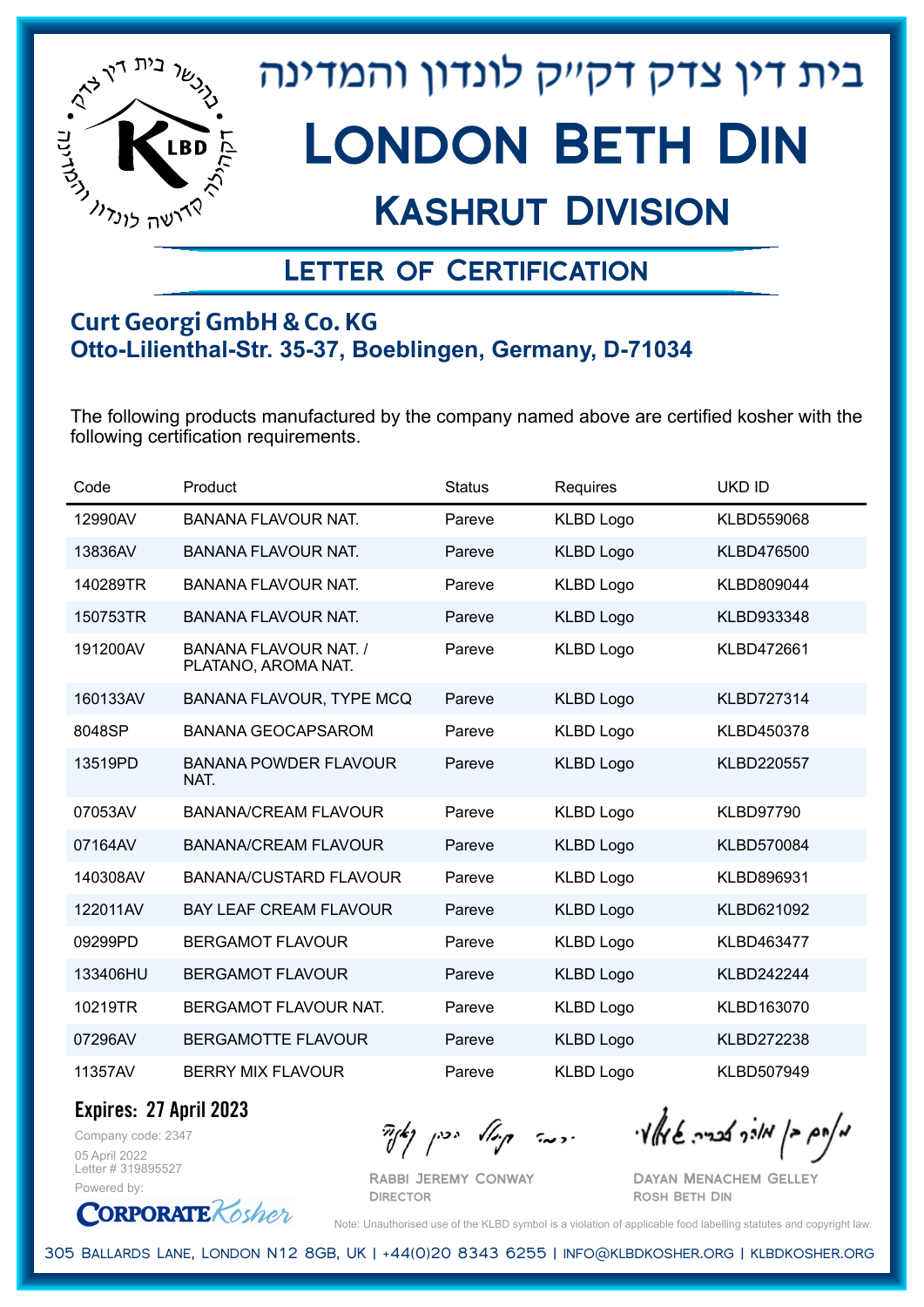

## Kashrut Division

### Letter of Certification

#### **Curt Georgi GmbH & Co. KG Otto-Lilienthal-Str. 35-37, Boeblingen, Germany, D-71034**

The following products manufactured by the company named above are certified kosher with the following certification requirements.

| Code    | Product                                         | <b>Status</b> | Requires         | <b>UKD ID</b>     |
|---------|-------------------------------------------------|---------------|------------------|-------------------|
| 07636AV | BERRY MIX FLAVOUR NAT.                          | Pareve        | <b>KLBD Logo</b> | KLBD968536        |
| 11187AV | <b>BISCUIT FLAVOUR</b>                          | Pareve        | <b>KLBD Logo</b> | <b>KLBD72904</b>  |
| 7082AV  | <b>BISCUIT FLAVOUR</b>                          | Pareve        | <b>KLBD Logo</b> | KLBD444939        |
| 13560TR | <b>BISCUITS FLAVOUR</b>                         | Pareve        | <b>KLBD Logo</b> | KLBD817733        |
| 08040AV | BITTER ALMOND / AMARETTO<br><b>FLAVOUR</b>      | Pareve        | <b>KLBD Logo</b> | KLBD487416        |
| 11154TR | <b>BITTER ALMOND FLAVOUR</b>                    | Pareve        | <b>KLBD Logo</b> | KLBD850234        |
| 8564HU  | <b>BITTER ALMOND FLAVOUR</b>                    | Pareve        | <b>KLBD Logo</b> | KLBD733632        |
| 951221  | <b>BITTER ALMOND FLAVOUR</b>                    | Pareve        | <b>KLBD Logo</b> | KLBD491762        |
| 04253CF | <b>BITTER ALMOND/AMARETTO</b><br><b>FLAVOUR</b> | Pareve        | <b>KLBD Logo</b> | <b>KLBD679208</b> |
| 8617AV  | BITTER ALMOND/AMARETTO<br><b>FLAVOUR</b>        | Pareve        | <b>KLBD Logo</b> | KLBD719829        |
| 9289AV  | <b>BITTER ORANGE FLAVOUR</b>                    | Pareve        | <b>KLBD Logo</b> | KLBD288123        |
| 07558AV | <b>BLACK CURRANT / MINT</b><br><b>FLAVOUR</b>   | Pareve        | <b>KLBD Logo</b> | <b>KLBD249755</b> |
| 0300AV  | <b>BLACK CURRANT FLAVOUR</b>                    | Pareve        | <b>KLBD Logo</b> | <b>KLBD34126</b>  |
| 0301TR  | <b>BLACK CURRANT FLAVOUR</b>                    | Pareve        | <b>KLBD Logo</b> | KLBD145080        |
| 09278AV | <b>BLACK CURRANT FLAVOUR</b>                    | Pareve        | <b>KLBD Logo</b> | <b>KLBD3930</b>   |
| 09623AV | <b>BLACK CURRANT FLAVOUR</b>                    | Pareve        | <b>KLBD Logo</b> | KLBD227062        |

**Expires: 27 April 2023**

**CORPORATE** Kosher

Company code: 2347 05 April 2022 Letter # 319895527 Powered by:

 $\mathcal{H}_{\mathcal{C}}$   $\mathcal{H}_{\mathcal{C}}$   $\mathcal{H}_{\mathcal{C}}$   $\mathcal{H}_{\mathcal{C}}$   $\mathcal{H}_{\mathcal{C}}$   $\mathcal{H}_{\mathcal{C}}$   $\mathcal{H}_{\mathcal{C}}$   $\mathcal{H}_{\mathcal{C}}$   $\mathcal{H}_{\mathcal{C}}$   $\mathcal{H}_{\mathcal{C}}$   $\mathcal{H}_{\mathcal{C}}$   $\mathcal{H}_{\mathcal{C}}$ 

Rabbi Jeremy Conway **DIRECTOR** 

Dayan Menachem Gelley Rosh Beth Din

Note: Unauthorised use of the KLBD symbol is a violation of applicable food labelling statutes and copyright law.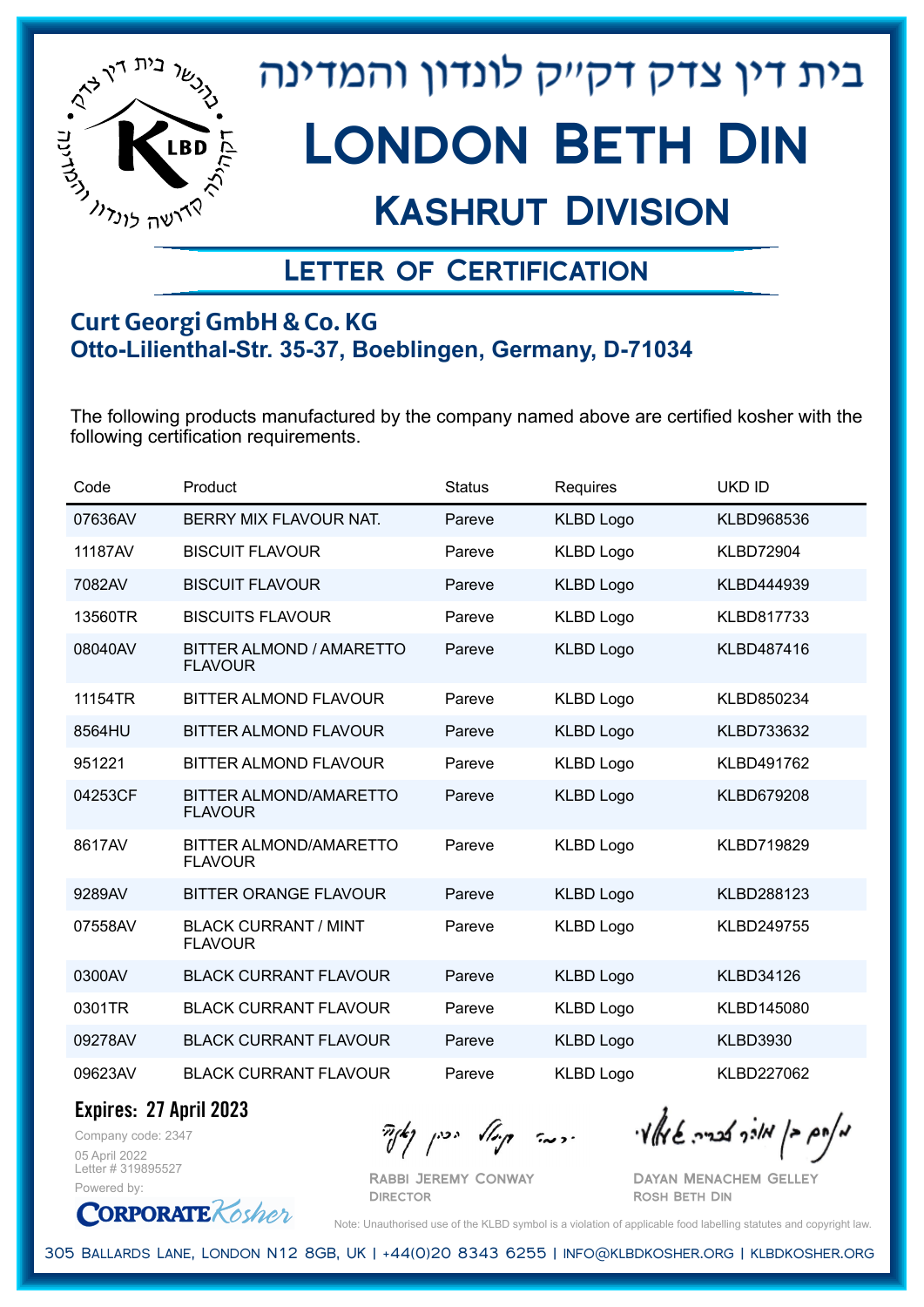

## Kashrut Division

### Letter of Certification

#### **Curt Georgi GmbH & Co. KG Otto-Lilienthal-Str. 35-37, Boeblingen, Germany, D-71034**

The following products manufactured by the company named above are certified kosher with the following certification requirements.

| Code     | Product                                          | <b>Status</b> | Requires         | <b>UKD ID</b>     |
|----------|--------------------------------------------------|---------------|------------------|-------------------|
| 13394TR  | <b>BLACK CURRANT FLAVOUR</b>                     | Pareve        | <b>KLBD Logo</b> | KLBD833805        |
| 160311AV | <b>BLACK CURRANT FLAVOUR</b>                     | Pareve        | <b>KLBD Logo</b> | <b>KLBD791271</b> |
| 08553AV  | <b>BLACK CURRANT FLAVOUR NAT.</b>                | Pareve        | <b>KLBD Logo</b> | KLBD631029        |
| 11016AV  | <b>BLACK CURRANT FLAVOUR NAT.</b>                | Pareve        | <b>KLBD Logo</b> | <b>KLBD542947</b> |
| 0314SP   | <b>BLACK CURRANT</b><br><b>GEOCAPSAROM</b>       | Pareve        | <b>KLBD Logo</b> | KLBD349536        |
| 133121PD | <b>BLACK CURRANT POWDER</b><br><b>FLAVOUR</b>    | Pareve        | <b>KLBD Logo</b> | KLBD614730        |
| 140234PD | <b>BLACK CURRANT POWDER</b><br>FLAVOUR NAT.      | Pareve        | <b>KLBD Logo</b> | KLBD433576        |
| 0446AV   | <b>BLACK CURRANT/ YOGHURT</b><br><b>FLAVOUR</b>  | Pareve        | <b>KLBD Logo</b> | KLBD379559        |
| 122171TR | <b>BLACK CURRANT/CHERRY</b><br><b>FLAVOUR</b>    | Pareve        | <b>KLBD Logo</b> | <b>KLBD522974</b> |
| 04150CF  | <b>BLACK CURRENT / YOGHURT</b><br><b>FLAVOUR</b> | Pareve        | <b>KLBD Logo</b> | <b>KLBD288764</b> |
| 2301CF   | <b>BLACK CURRENT FLAVOUR</b>                     | Pareve        | <b>KLBD Logo</b> | <b>KLBD13425</b>  |
| 09158PD  | <b>BLACK FOREST FRUIT MIX</b><br>POWDER FLAVOUR  | Pareve        | <b>KLBD Logo</b> | KLBD403597        |
| 111062AV | <b>BLACK RASPBERRY FLAVOUR</b><br>NAT.           | Pareve        | <b>KLBD Logo</b> | <b>KLBD505422</b> |

Company code: 2347 **Expires: 27 April 2023** 05 April 2022

Letter # 319895527 Powered by:



Rabbi Jeremy Conway

 $\mathcal{H}_{\mathcal{C}}$   $\mathcal{H}_{\mathcal{C}}$   $\mathcal{H}_{\mathcal{C}}$   $\mathcal{H}_{\mathcal{C}}$   $\mathcal{H}_{\mathcal{C}}$   $\mathcal{H}_{\mathcal{C}}$   $\mathcal{H}_{\mathcal{C}}$   $\mathcal{H}_{\mathcal{C}}$   $\mathcal{H}_{\mathcal{C}}$   $\mathcal{H}_{\mathcal{C}}$   $\mathcal{H}_{\mathcal{C}}$   $\mathcal{H}_{\mathcal{C}}$ 

Dayan Menachem Gelley Rosh Beth Din

Note: Unauthorised use of the KLBD symbol is a violation of applicable food labelling statutes and copyright law.

305 Ballards Lane, London N12 8GB, UK | +44(0)20 8343 6255 | info@klbdkosher.org | klbdkosher.org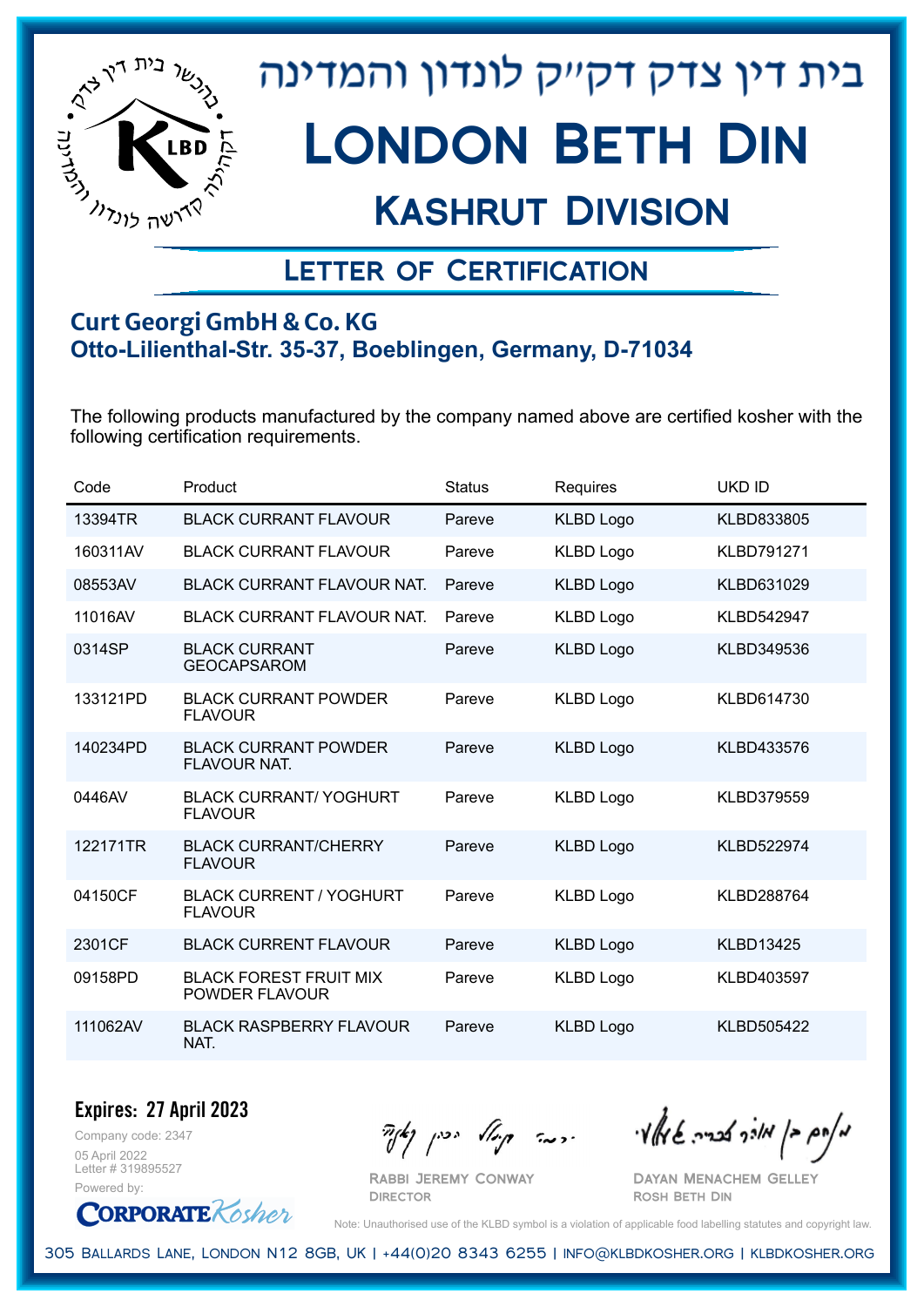

## Kashrut Division

### Letter of Certification

#### **Curt Georgi GmbH & Co. KG Otto-Lilienthal-Str. 35-37, Boeblingen, Germany, D-71034**

The following products manufactured by the company named above are certified kosher with the following certification requirements.

| Code     | Product                                           | <b>Status</b> | Requires         | <b>UKD ID</b>     |
|----------|---------------------------------------------------|---------------|------------------|-------------------|
| 170936AV | <b>BLACK RASPBERRY FLAVOUR</b><br>NAT.            | Pareve        | <b>KLBD Logo</b> | KLBD147150        |
| 9088TR   | <b>BLACKBERRY CC</b>                              | Pareve        | <b>KLBD Logo</b> | KLBD908333        |
| 122269AV | <b>BLACKBERRY FLAVOUR</b>                         | Pareve        | <b>KLBD Logo</b> | KLBD873400        |
| 1229CF   | <b>BLACKBERRY FLAVOUR</b>                         | Pareve        | <b>KLBD Logo</b> | KLBD890283        |
| 140557AV | <b>BLACKBERRY FLAVOUR</b>                         | Pareve        | <b>KLBD Logo</b> | KLBD673489        |
| 8267AV   | <b>BLACKBERRY FLAVOUR</b>                         | Pareve        | <b>KLBD Logo</b> | KLBD531948        |
| 181360TR | <b>BLACKBERRY FLAVOUR NAT.</b>                    | Pareve        | <b>KLBD Logo</b> | KLBD479543        |
| 08146SP  | <b>BLACKBERRY GEOCAPSAROM</b>                     | Pareve        | <b>KLBD Logo</b> | KLBD655218        |
| 566780   | <b>BLACKCURRANT FLAVOUR</b>                       | Pareve        | <b>KLBD Logo</b> | <b>KLBD78489</b>  |
| 13949TR  | <b>BLOSSOMING ROSE FLAVOUR</b>                    | Pareve        | <b>KLBD Logo</b> | KLBD341790        |
| 133223TR | <b>BLUE RASPBERRY/BLUEBERRY</b><br><b>FLAVOUR</b> | Pareve        | <b>KLBD Logo</b> | KLBD463127        |
| 190292TR | <b>BLUE RASPBERRY/BLUEBERRY</b><br>FLAVOUR NAT.   | Pareve        | <b>KLBD Logo</b> | KLBD895055        |
| 180072PD | <b>BLUE RASPEBRRY POWDER</b><br><b>FLAVOUR</b>    | Pareve        | <b>KLBD Logo</b> | KLBD611685        |
| 10077AV  | <b>BLUE TWISTER FLAVOUR</b>                       | Pareve        | <b>KLBD Logo</b> | KLBD541035        |
| 10154AV  | <b>BLUE TWISTER FLAVOUR</b>                       | Pareve        | <b>KLBD Logo</b> | <b>KLBD255282</b> |

Company code: 2347 **Expires: 27 April 2023** 05 April 2022 Letter # 319895527

Powered by: **CORPORATE** Kosher

Rabbi Jeremy Conway

מאחם בן מורך אבריה שמאלי היה קיילא יכין קאין

Dayan Menachem Gelley Rosh Beth Din

Note: Unauthorised use of the KLBD symbol is a violation of applicable food labelling statutes and copyright law.

305 Ballards Lane, London N12 8GB, UK | +44(0)20 8343 6255 | info@klbdkosher.org | klbdkosher.org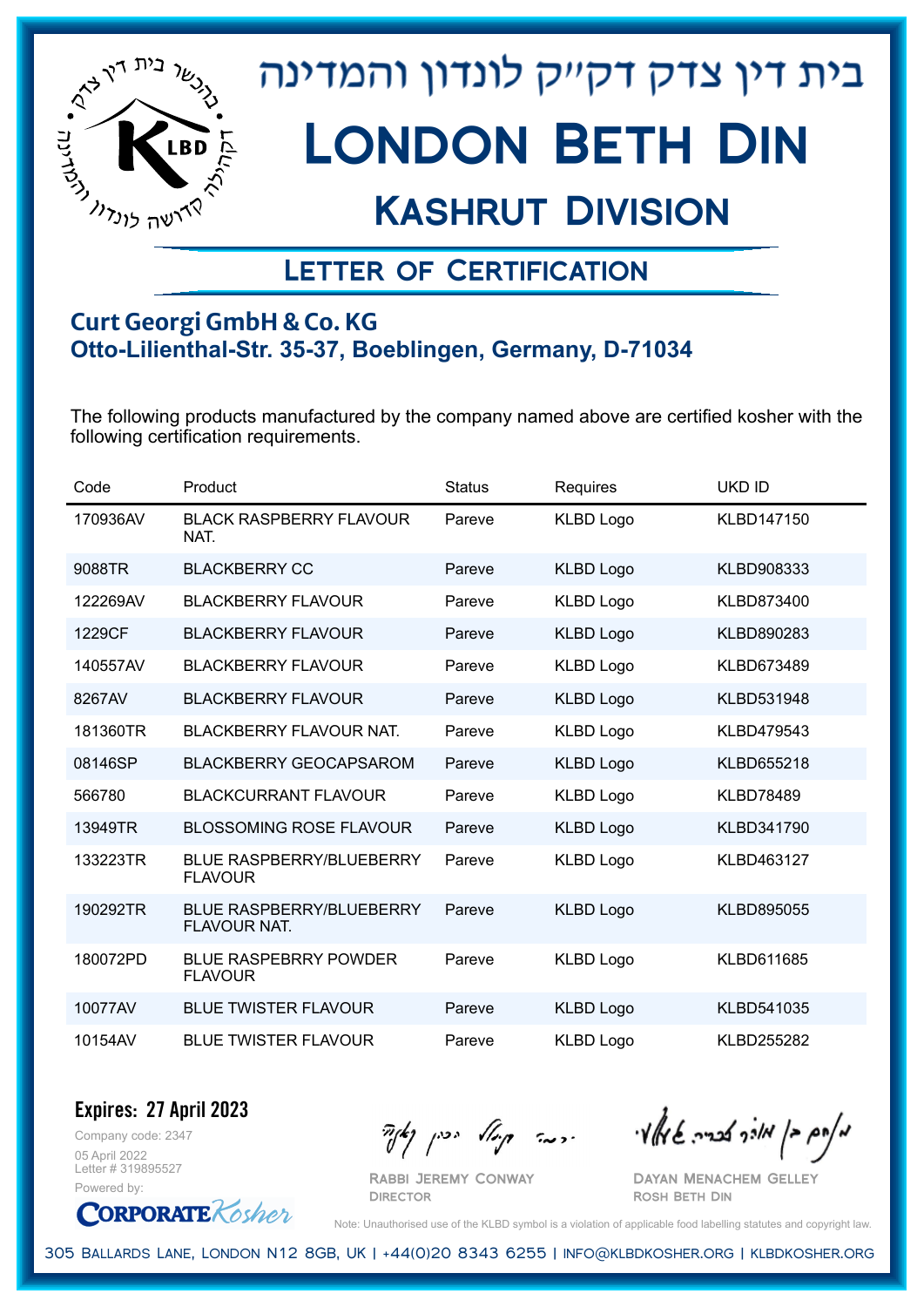

## Kashrut Division

### Letter of Certification

#### **Curt Georgi GmbH & Co. KG Otto-Lilienthal-Str. 35-37, Boeblingen, Germany, D-71034**

The following products manufactured by the company named above are certified kosher with the following certification requirements.

| Code     | Product                                        | <b>Status</b> | Requires         | <b>UKD ID</b>     |
|----------|------------------------------------------------|---------------|------------------|-------------------|
| 04126AV  | <b>BLUEBERRY - YOGHURT</b><br><b>FLAVOUR</b>   | Pareve        | <b>KLBD Logo</b> | KLBD215133        |
| 04347CF  | <b>BLUEBERRY - YOGHURT</b><br><b>FLAVOUR</b>   | Pareve        | <b>KLBD Logo</b> | KLBD809925        |
| 2254CF   | <b>BLUEBERRY / CREAM FLAVOUR</b>               | Pareve        | <b>KLBD Logo</b> | KLBD889649        |
| 09306AV  | <b>BLUEBERRY FLAVOUR</b>                       | Pareve        | <b>KLBD Logo</b> | KLBD145520        |
| 11279AV  | <b>BLUEBERRY FLAVOUR</b>                       | Pareve        | <b>KLBD Logo</b> | KLBD678482        |
| 12692AV  | <b>BLUEBERRY FLAVOUR</b>                       | Pareve        | <b>KLBD Logo</b> | KLBD214038        |
| 13967AV  | <b>BLUEBERRY FLAVOUR</b>                       | Pareve        | <b>KLBD Logo</b> | KLBD236857        |
| 161141AV | <b>BLUEBERRY FLAVOUR</b>                       | Pareve        | <b>KLBD Logo</b> | KLBD396586        |
| 170482TR | <b>BLUEBERRY FLAVOUR</b>                       | Pareve        | <b>KLBD Logo</b> | <b>KLBD729017</b> |
| 8322AV   | <b>BLUEBERRY FLAVOUR</b>                       | Pareve        | <b>KLBD Logo</b> | KLBD465509        |
| 9205CF   | <b>BLUEBERRY FLAVOUR</b>                       | Pareve        | <b>KLBD Logo</b> | KLBD565438        |
| 08679AV  | BLUEBERRY FLAVOUR /<br><b>BILBERRY FLAVOUR</b> | Pareve        | <b>KLBD Logo</b> | KLBD657075        |
| 07359AV  | BLUEBERRY FLAVOUR NAT.                         | Pareve        | <b>KLBD Logo</b> | KLBD933013        |
| 09010HU  | BLUEBERRY FLAVOUR NAT.                         | Pareve        | <b>KLBD Logo</b> | KLBD183387        |
| 141156AV | BLUEBERRY FLAVOUR NAT.                         | Pareve        | <b>KLBD Logo</b> | KLBD988690        |
| 06018SP  | <b>BLUEBERRY GEOCAPSAROM</b>                   | Pareve        | <b>KLBD Logo</b> | <b>KLBD41237</b>  |

Company code: 2347 **Expires: 27 April 2023**

05 April 2022 Letter # 319895527 Powered by:

**CORPORATE** Kosher

Rabbi Jeremy Conway

מאחם בן מורך אבריה שמאלי היה קיילא יכין קאין

Dayan Menachem Gelley Rosh Beth Din

Note: Unauthorised use of the KLBD symbol is a violation of applicable food labelling statutes and copyright law.

305 Ballards Lane, London N12 8GB, UK | +44(0)20 8343 6255 | info@klbdkosher.org | klbdkosher.org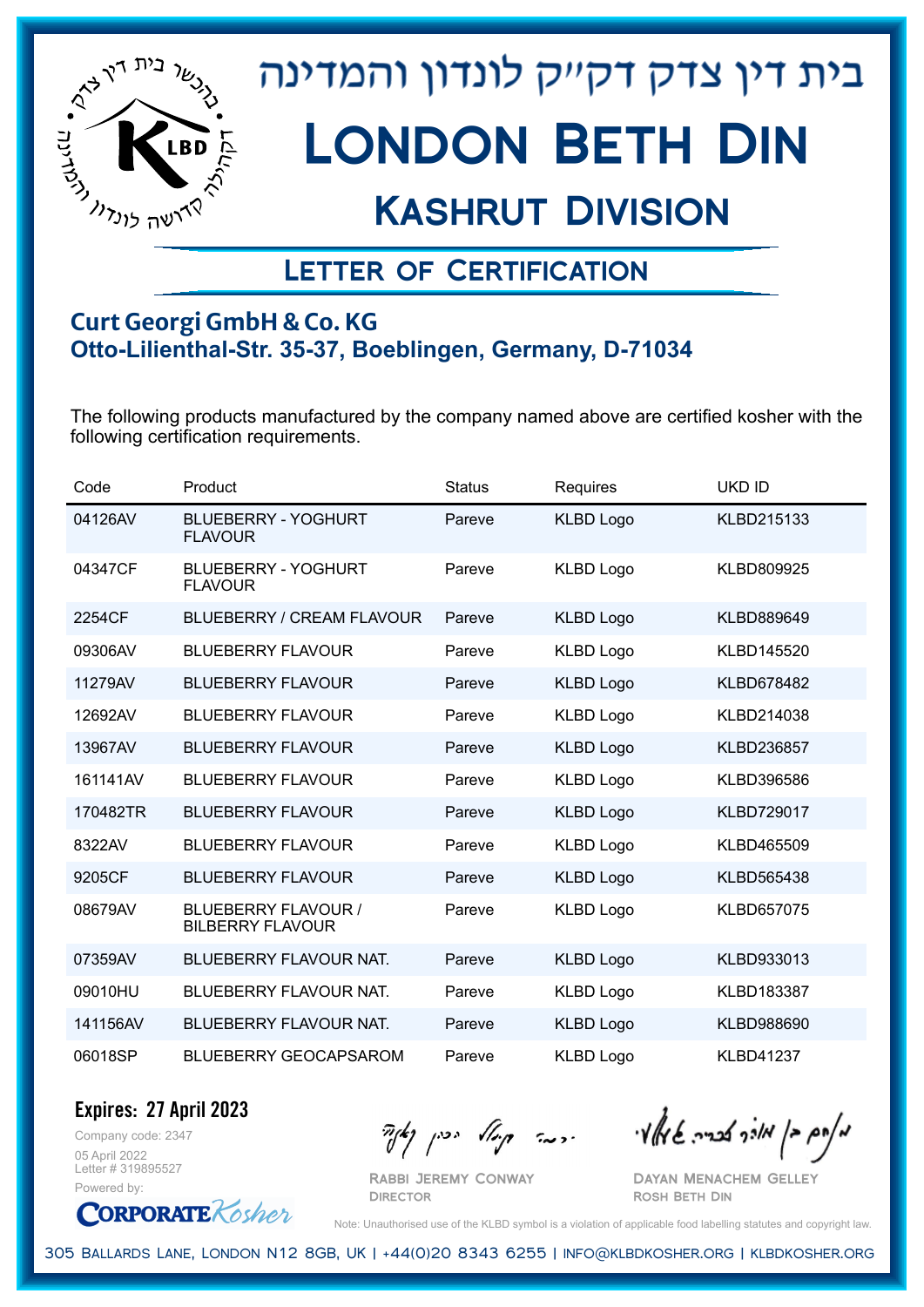

## Kashrut Division

### Letter of Certification

#### **Curt Georgi GmbH & Co. KG Otto-Lilienthal-Str. 35-37, Boeblingen, Germany, D-71034**

The following products manufactured by the company named above are certified kosher with the following certification requirements.

| Code     | Product                                        | <b>Status</b> | Requires         | <b>UKD ID</b>     |
|----------|------------------------------------------------|---------------|------------------|-------------------|
| 8044SP   | <b>BLUEBERRY GEOCAPSAROM</b>                   | Pareve        | <b>KLBD Logo</b> | KLBD144306        |
| 11023PD  | <b>BLUEBERRY POWDER FLAVOUR</b><br>NAT.        | Pareve        | <b>KLBD Logo</b> | KLBD876024        |
| 0070AV   | <b>BLUEBERRY/CREAM FLAVOUR</b>                 | Pareve        | <b>KLBD Logo</b> | KLBD339361        |
| 09043AV  | BLUEBERRY/HAZELNUT/MUFFIN<br><b>FLAVOUR</b>    | Pareve        | <b>KLBD Logo</b> | KLBD418519        |
| 140781AV | <b>BLUEBERRY/YOGHURT</b><br><b>FLAVOUR</b>     | Pareve        | <b>KLBD Logo</b> | <b>KLBD575901</b> |
| 8355AV   | <b>BOUQUET FLAVOUR</b>                         | Pareve        | <b>KLBD Logo</b> | <b>KLBD272205</b> |
| 9072AV   | <b>BOYSENBERRY</b>                             | Pareve        | <b>KLBD Logo</b> | <b>KLBD658270</b> |
| 09529AV  | <b>BOYSENBERRY FLAVOUR</b>                     | Pareve        | <b>KLBD Logo</b> | <b>KLBD748177</b> |
| 9331AV   | <b>BOYSENBERRY FLAVOUR</b>                     | Pareve        | <b>KLBD Logo</b> | KLBD912231        |
| 06448SP  | BOYSENBERRY GEOCAPSAROM                        | Pareve        | <b>KLBD Logo</b> | <b>KLBD442291</b> |
| 0290AV   | <b>BRANDY FLAVOUR /</b><br><b>BONIFIKATEUR</b> | Pareve        | <b>KLBD Logo</b> | KLBD622458        |
| 122341HU | <b>BREAD FLAVOUR</b>                           | Pareve        | <b>KLBD Logo</b> | KLBD886379        |
| 13729AV  | <b>BROWNIE FLAVOUR</b>                         | Pareve        | <b>KLBD Logo</b> | KLBD846001        |
| 14104TR  | <b>BUBBLE GUM FLAVOUR</b>                      | Pareve        | <b>KLBD Logo</b> | <b>KLBD391729</b> |
| 181084CF | <b>BUBBLE GUM FLAVOUR</b>                      | Pareve        | <b>KLBD Logo</b> | <b>KLBD30356</b>  |

Company code: 2347 **Expires: 27 April 2023**

05 April 2022 Letter # 319895527 Powered by:



מאוס בן מוכך אבריה שמאלי היה קיילא יכין קאין

Dayan Menachem Gelley Rosh Beth Din

Note: Unauthorised use of the KLBD symbol is a violation of applicable food labelling statutes and copyright law.

305 Ballards Lane, London N12 8GB, UK | +44(0)20 8343 6255 | info@klbdkosher.org | klbdkosher.org

Rabbi Jeremy Conway **DIRECTOR**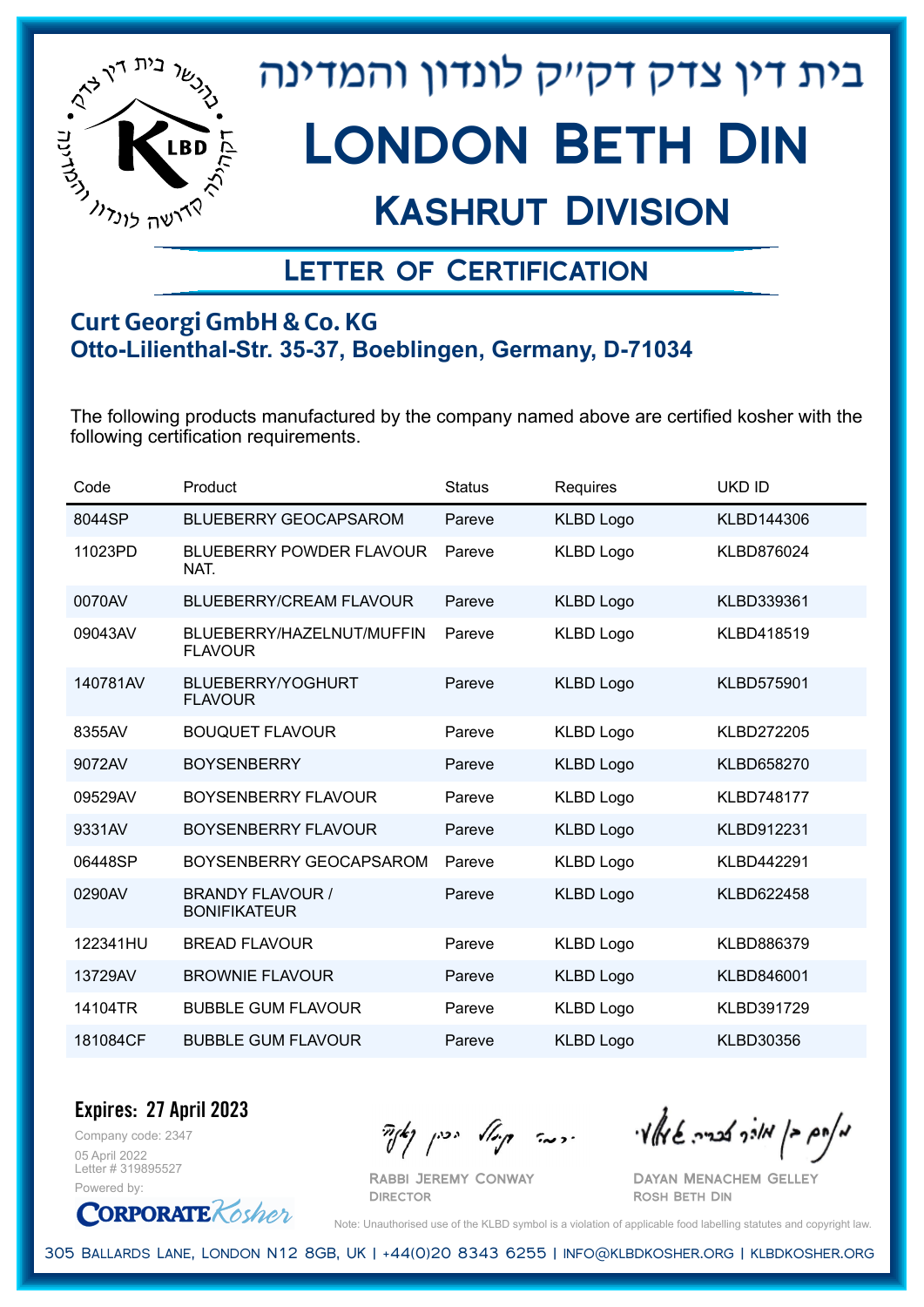

## Kashrut Division

### Letter of Certification

#### **Curt Georgi GmbH & Co. KG Otto-Lilienthal-Str. 35-37, Boeblingen, Germany, D-71034**

The following products manufactured by the company named above are certified kosher with the following certification requirements.

| Code     | Product                                       | <b>Status</b> | Requires         | <b>UKD ID</b>     |
|----------|-----------------------------------------------|---------------|------------------|-------------------|
| 12424AV  | <b>BUBBLE GUM MILKSHAKE</b><br><b>FLAVOUR</b> | Pareve        | <b>KLBD Logo</b> | KLBD286661        |
| 170234PD | <b>BUTTER COOKIE POWDER</b><br><b>FLAVOUR</b> | Pareve        | <b>KLBD Logo</b> | KLBD414616        |
| 04148CF  | <b>BUTTER FLAVOUR</b>                         | Pareve        | <b>KLBD Logo</b> | KLBD492339        |
| 05074HU  | <b>BUTTER FLAVOUR</b>                         | Pareve        | <b>KLBD Logo</b> | KLBD190453        |
| 05457HU  | <b>BUTTER FLAVOUR</b>                         | Pareve        | <b>KLBD Logo</b> | KLBD383640        |
| 07080HU  | <b>BUTTER FLAVOUR</b>                         | Pareve        | <b>KLBD Logo</b> | <b>KLBD83069</b>  |
| 07612HU  | <b>BUTTER FLAVOUR</b>                         | Pareve        | <b>KLBD Logo</b> | KLBD141304        |
| 08635HU  | <b>BUTTER FLAVOUR</b>                         | Pareve        | <b>KLBD Logo</b> | KLBD621866        |
| 09215HU  | <b>BUTTER FLAVOUR</b>                         | Pareve        | <b>KLBD Logo</b> | KLBD936023        |
| 12869HU  | <b>BUTTER FLAVOUR</b>                         | Pareve        | <b>KLBD Logo</b> | KLBD231547        |
| 13584HU  | <b>BUTTER FLAVOUR</b>                         | Pareve        | <b>KLBD Logo</b> | KLBD621028        |
| 141095AV | <b>BUTTER FLAVOUR</b>                         | Pareve        | <b>KLBD Logo</b> | KLBD306025        |
| 160066AV | <b>BUTTER FLAVOUR</b>                         | Pareve        | <b>KLBD Logo</b> | KLBD869626        |
| 3144HU   | <b>BUTTER FLAVOUR</b>                         | Pareve        | <b>KLBD Logo</b> | <b>KLBD785280</b> |
| 3145HU   | <b>BUTTER FLAVOUR</b>                         | Pareve        | <b>KLBD Logo</b> | KLBD619933        |
| 556250   | <b>BUTTER FLAVOUR</b>                         | Pareve        | <b>KLBD Logo</b> | <b>KLBD119758</b> |
| 7311BA   | <b>BUTTER FLAVOUR</b>                         | Pareve        | <b>KLBD Logo</b> | KLBD312107        |

**Expires: 27 April 2023**

Company code: 2347 05 April 2022 Letter # 319895527 Powered by:

**CORPORATE** Kosher

 $\mathcal{H}_{\mathcal{C}}$   $\mathcal{H}_{\mathcal{C}}$   $\mathcal{H}_{\mathcal{C}}$   $\mathcal{H}_{\mathcal{C}}$   $\mathcal{H}_{\mathcal{C}}$   $\mathcal{H}_{\mathcal{C}}$   $\mathcal{H}_{\mathcal{C}}$   $\mathcal{H}_{\mathcal{C}}$   $\mathcal{H}_{\mathcal{C}}$   $\mathcal{H}_{\mathcal{C}}$   $\mathcal{H}_{\mathcal{C}}$   $\mathcal{H}_{\mathcal{C}}$ 

Rabbi Jeremy Conway **DIRECTOR** 

Dayan Menachem Gelley Rosh Beth Din

Note: Unauthorised use of the KLBD symbol is a violation of applicable food labelling statutes and copyright law.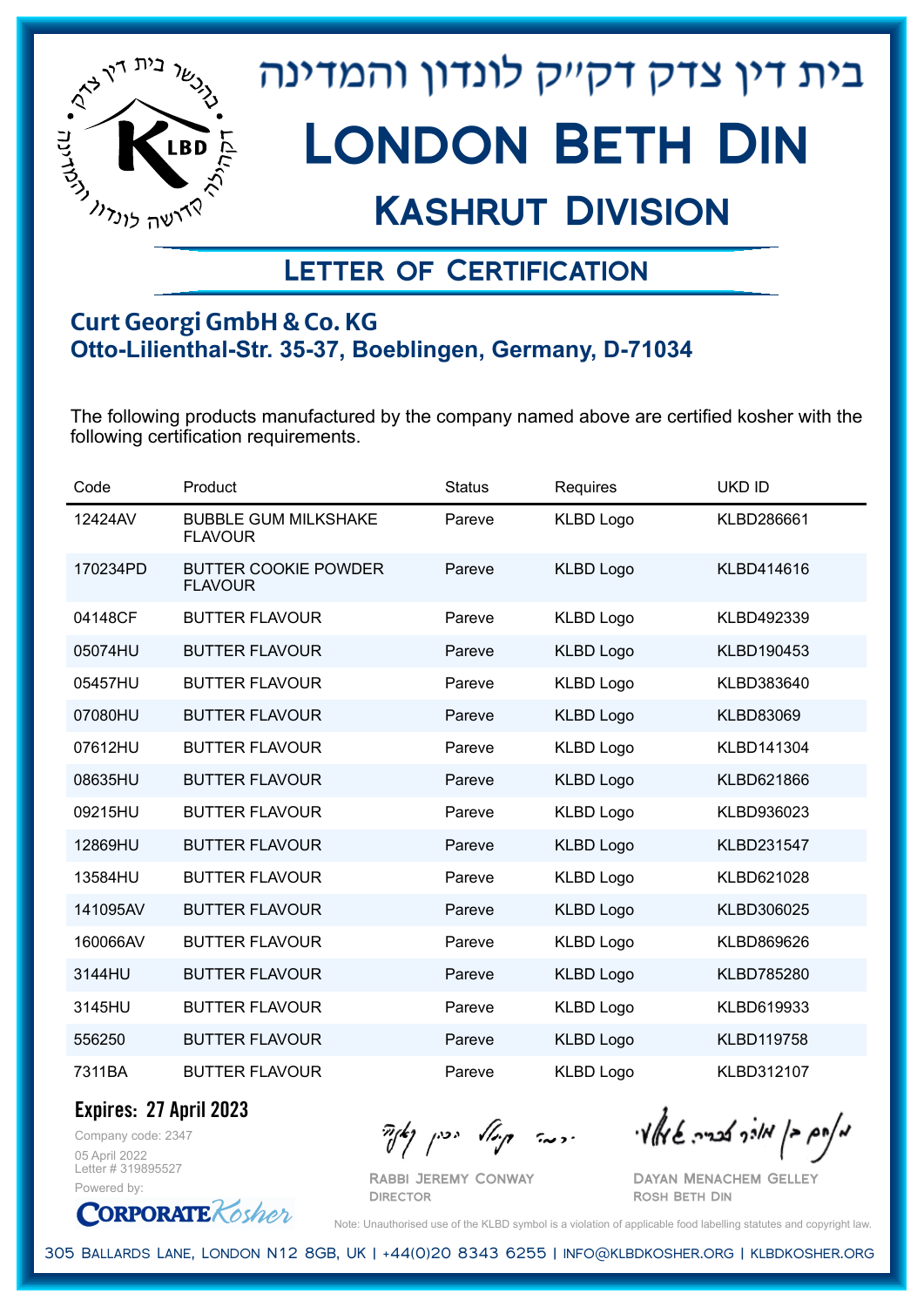

## Kashrut Division

### Letter of Certification

#### **Curt Georgi GmbH & Co. KG Otto-Lilienthal-Str. 35-37, Boeblingen, Germany, D-71034**

The following products manufactured by the company named above are certified kosher with the following certification requirements.

| Code     | Product                                            | <b>Status</b> | Requires         | <b>UKD ID</b>     |
|----------|----------------------------------------------------|---------------|------------------|-------------------|
| 8010HU   | <b>BUTTER FLAVOUR</b>                              | Pareve        | <b>KLBD Logo</b> | KLBD196933        |
| 7310HU   | <b>BUTTER FLAVOUR "SWEET</b><br>CREAM"             | Pareve        | <b>KLBD Logo</b> | KLBD9447          |
| 13567HU  | <b>BUTTER FLAVOUR</b><br><b>CONCENTRATE</b>        | Pareve        | <b>KLBD Logo</b> | KLBD121637        |
| 07484AV  | <b>BUTTER FLAVOUR NAT.</b>                         | Pareve        | <b>KLBD Logo</b> | <b>KLBD399888</b> |
| 160347AV | <b>BUTTER FLAVOUR NAT.</b>                         | Pareve        | <b>KLBD Logo</b> | KLBD203732        |
| 04206HU  | BUTTER FLAVOUR, FATSOLUBLE<br><b>PART</b>          | Pareve        | <b>KLBD Logo</b> | KLBD402169        |
| 04383CF  | BUTTER FLAVOUR, FATSOLUBLE<br><b>PART</b>          | Pareve        | <b>KLBD Logo</b> | KLBD160429        |
| 04208AV  | <b>BUTTER FLAVOUR,</b><br><b>WATERSOLUBLE PART</b> | Pareve        | <b>KLBD Logo</b> | KLBD862394        |
| 04384CF  | <b>BUTTER FLAVOUR,</b><br><b>WATERSOLUBLE PART</b> | Pareve        | <b>KLBD Logo</b> | KLBD449713        |
| 8191SP   | <b>BUTTER GEOCAPSAROM</b>                          | Pareve        | <b>KLBD Logo</b> | KLBD216698        |
| 8427HU   | <b>BUTTERED POPCORN FLAVOUR</b>                    | Pareve        | <b>KLBD Logo</b> | KLBD753338        |
| 9297TR   | <b>BUTTERSCOTCH / TOFFEE</b><br><b>FLAVOUR</b>     | Pareve        | <b>KLBD Logo</b> | <b>KLBD787723</b> |
| 11159TR  | <b>BUTTERSCOTCH FLAVOUR</b>                        | Pareve        | <b>KLBD Logo</b> | KLBD217253        |
| 556080   | <b>BUTTERSCOTCH FLAVOUR</b>                        | Pareve        | <b>KLBD Logo</b> | KLBD568935        |

Company code: 2347 **Expires: 27 April 2023**

05 April 2022 Letter # 319895527 Powered by:

Rabbi Jeremy Conway

מאחם בן מורך אבריה שמאלי היה קיילא יכין קאין

Dayan Menachem Gelley Rosh Beth Din

**CORPORATE** Kosher

Note: Unauthorised use of the KLBD symbol is a violation of applicable food labelling statutes and copyright law.

305 Ballards Lane, London N12 8GB, UK | +44(0)20 8343 6255 | info@klbdkosher.org | klbdkosher.org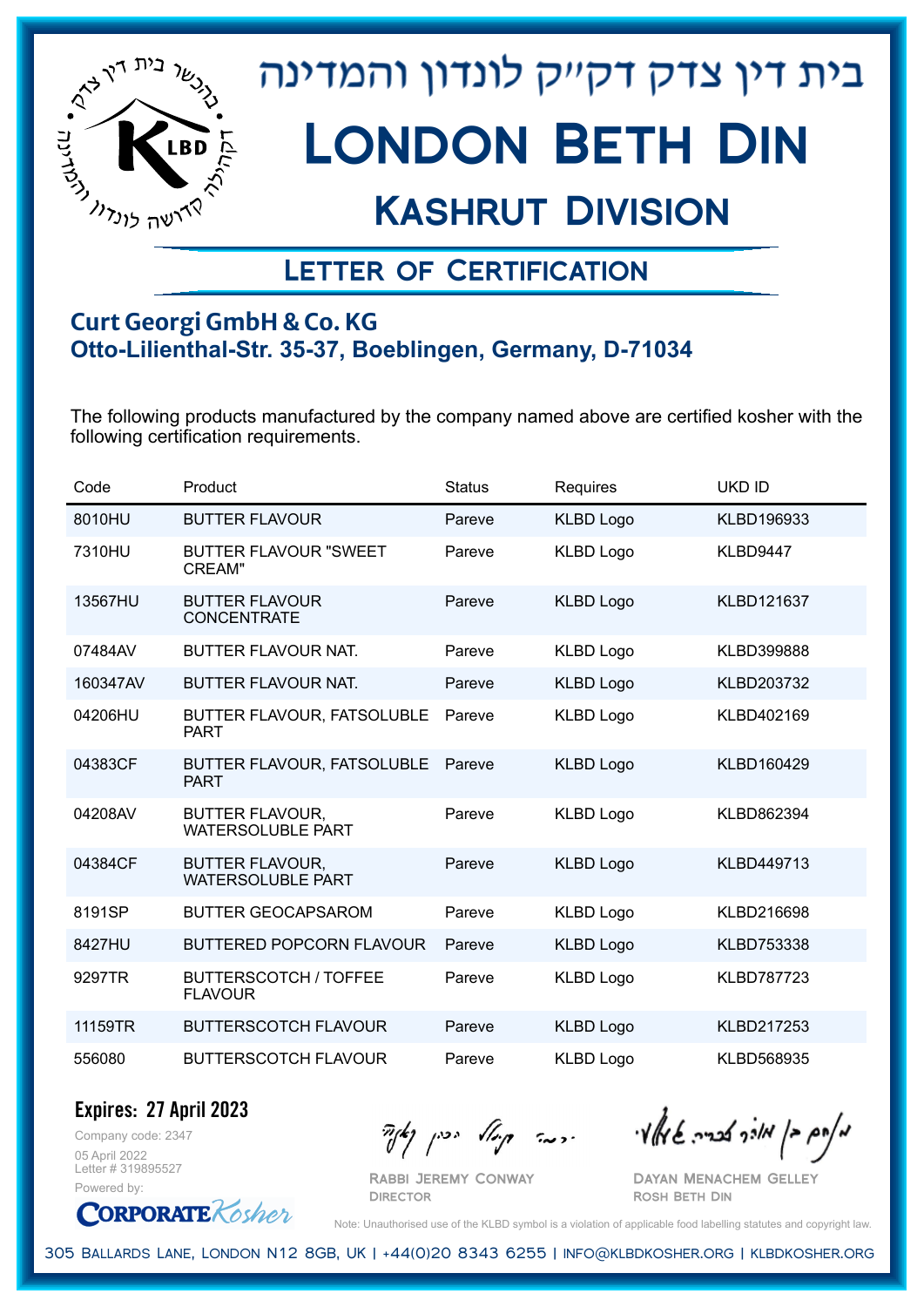

## Kashrut Division

### Letter of Certification

#### **Curt Georgi GmbH & Co. KG Otto-Lilienthal-Str. 35-37, Boeblingen, Germany, D-71034**

The following products manufactured by the company named above are certified kosher with the following certification requirements.

| Code     | Product                                      | <b>Status</b> | Requires         | <b>UKD ID</b>     |
|----------|----------------------------------------------|---------------|------------------|-------------------|
| 9121AV   | <b>BUTTERSCOTCH FLAVOUR</b>                  | Pareve        | <b>KLBD Logo</b> | KLBD421204        |
| 08614AV  | <b>BUTTERSCOTCH FLAVOUR NAT.</b>             | Pareve        | <b>KLBD Logo</b> | KLBD426130        |
| 9108AV   | <b>BUTTERSCOTCH/TOFFEE</b><br><b>FLAVOUR</b> | Pareve        | <b>KLBD Logo</b> | KLBD316216        |
| 13814HU  | <b>CAKE CRUMB FLAVOUR</b>                    | Pareve        | <b>KLBD Logo</b> | <b>KLBD472311</b> |
| 180198HU | CAKE CRUMB FLAVOUR NAT.                      | Pareve        | <b>KLBD Logo</b> | <b>KLBD492922</b> |
| 122056AV | <b>CANDYFLOSS FLAVOUR</b>                    | Pareve        | <b>KLBD Logo</b> | KLBD504399        |
| 13454AV  | <b>CANDYFLOSS FLAVOUR</b>                    | Pareve        | <b>KLBD Logo</b> | <b>KLBD56867</b>  |
| 14098CF  | <b>CANDYFLOSS FLAVOUR</b>                    | Pareve        | <b>KLBD Logo</b> | KLBD634303        |
| 122056AV | CANDYFLOSS, AROMA 448123                     | Pareve        | <b>KLBD Logo</b> | <b>KLBD429225</b> |
| 12394TR  | CANDYFLOSS/COTTON CANDY<br><b>FLAVOUR</b>    | Pareve        | <b>KLBD Logo</b> | KLBD424663        |
| 07130AV  | <b>CARAMEL FLAVOUR</b>                       | Pareve        | <b>KLBD Logo</b> | <b>KLBD587506</b> |
| 08435CF  | <b>CARAMEL FLAVOUR</b>                       | Pareve        | <b>KLBD Logo</b> | KLBD369607        |
| 09622AV  | <b>CARAMEL FLAVOUR</b>                       | Pareve        | <b>KLBD Logo</b> | KLBD504892        |
| 133329AV | <b>CARAMEL FLAVOUR</b>                       | Pareve        | <b>KLBD Logo</b> | <b>KLBD53877</b>  |
| 571100   | <b>CARAMEL FLAVOUR</b>                       | Pareve        | <b>KLBD Logo</b> | <b>KLBD853333</b> |
| 8072TR   | <b>CARAMEL FLAVOUR</b>                       | Pareve        | <b>KLBD Logo</b> | <b>KLBD296972</b> |
| 8117AV   | <b>CARAMEL FLAVOUR</b>                       | Pareve        | <b>KLBD Logo</b> | <b>KLBD691227</b> |

**Expires: 27 April 2023**

Company code: 2347 05 April 2022 Letter # 319895527 Powered by:

**CORPORATE** Kosher

Rabbi Jeremy Conway **DIRECTOR** 

מאוס בן מוכך אבריה שמאלי היה קיילא יכין קאין

Dayan Menachem Gelley Rosh Beth Din

Note: Unauthorised use of the KLBD symbol is a violation of applicable food labelling statutes and copyright law.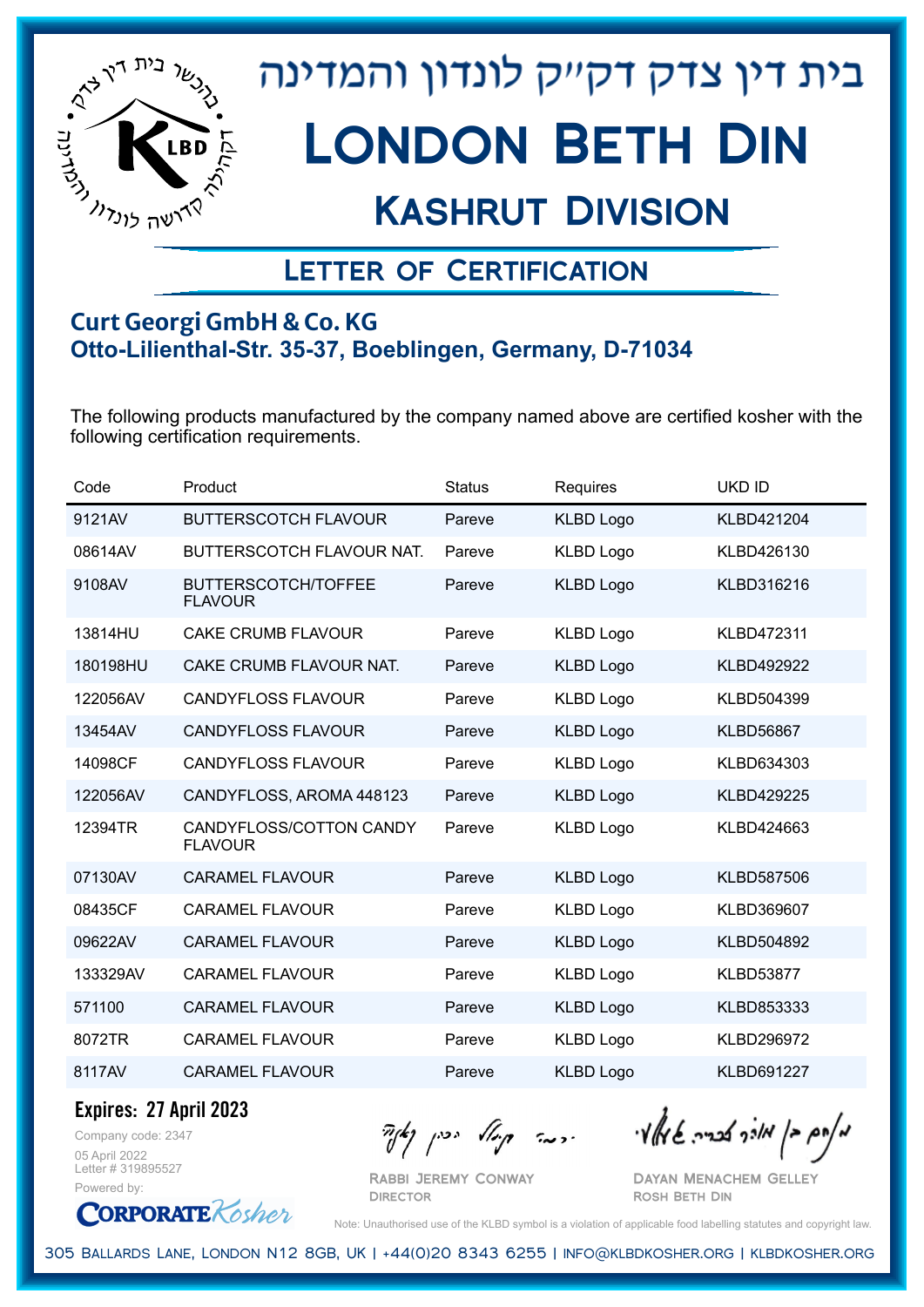

## Kashrut Division

### Letter of Certification

#### **Curt Georgi GmbH & Co. KG Otto-Lilienthal-Str. 35-37, Boeblingen, Germany, D-71034**

The following products manufactured by the company named above are certified kosher with the following certification requirements.

| Code     | Product                                          | <b>Status</b> | Requires         | <b>UKD ID</b>     |
|----------|--------------------------------------------------|---------------|------------------|-------------------|
| 08166AV  | CARAMEL FLAVOUR NAT.                             | Pareve        | <b>KLBD Logo</b> | KLBD345371        |
| 10060HU  | <b>CARAMEL FLAVOUR NAT.</b>                      | Pareve        | <b>KLBD Logo</b> | <b>KLBD67995</b>  |
| 11173AV  | CARAMEL FLAVOUR NAT.                             | Pareve        | <b>KLBD Logo</b> | <b>KLBD25900</b>  |
| 140230AV | CARAMEL FLAVOUR NAT.                             | Pareve        | <b>KLBD Logo</b> | KLBD887810        |
| 14041HU  | CARAMEL FLAVOUR NAT.                             | Pareve        | <b>KLBD Logo</b> | KLBD685873        |
| 161128TR | <b>CARAMEL FLAVOUR NAT.</b>                      | Pareve        | <b>KLBD Logo</b> | KLBD443654        |
| 170750AV | CARAMEL FLAVOUR NAT.                             | Pareve        | <b>KLBD Logo</b> | KLBD509154        |
| 190100TR | <b>CARAMEL FLAVOUR NAT.</b>                      | Pareve        | <b>KLBD Logo</b> | KLBD832251        |
| 200015TR | CARAMEL FLAVOUR NAT.                             | Pareve        | <b>KLBD Logo</b> | KLBD959790        |
| 13356TR  | CARAMEL FLAVOUR NAT., TYP<br><b>MILCHBROCKEN</b> | Pareve        | <b>KLBD Logo</b> | KLBD270416        |
| 180406TR | CARAMEL FLAVOUR NAT., TYPE<br><b>CMR</b>         | Pareve        | <b>KLBD Logo</b> | KLBD889816        |
| 08605AV  | CARAMEL FLAVOUR, TYPE STE                        | Pareve        | <b>KLBD Logo</b> | KLBD908074        |
| 08169SP  | CARAMEL GEOCAPSAROM                              | Pareve        | <b>KLBD Logo</b> | KLBD874357        |
| 10752SP  | CARAMEL GEOCAPSAROM                              | Pareve        | <b>KLBD Logo</b> | <b>KLBD732078</b> |
| 10785AV  | CARAMEL/COFFEE FLAVOUR                           | Pareve        | <b>KLBD Logo</b> | <b>KLBD742272</b> |
| 10235AV  | CARAMEL/MILK FLAVOUR, TYPE<br><b>MM</b>          | Pareve        | <b>KLBD Logo</b> | KLBD626943        |

Company code: 2347 **Expires: 27 April 2023** 05 April 2022

Letter # 319895527 Powered by:



Rabbi Jeremy Conway

 $\frac{1}{2}$ אלוק אולך לבריה שיואלי ויכה קיולא יכין קאיר

Dayan Menachem Gelley Rosh Beth Din

Note: Unauthorised use of the KLBD symbol is a violation of applicable food labelling statutes and copyright law.

305 Ballards Lane, London N12 8GB, UK | +44(0)20 8343 6255 | info@klbdkosher.org | klbdkosher.org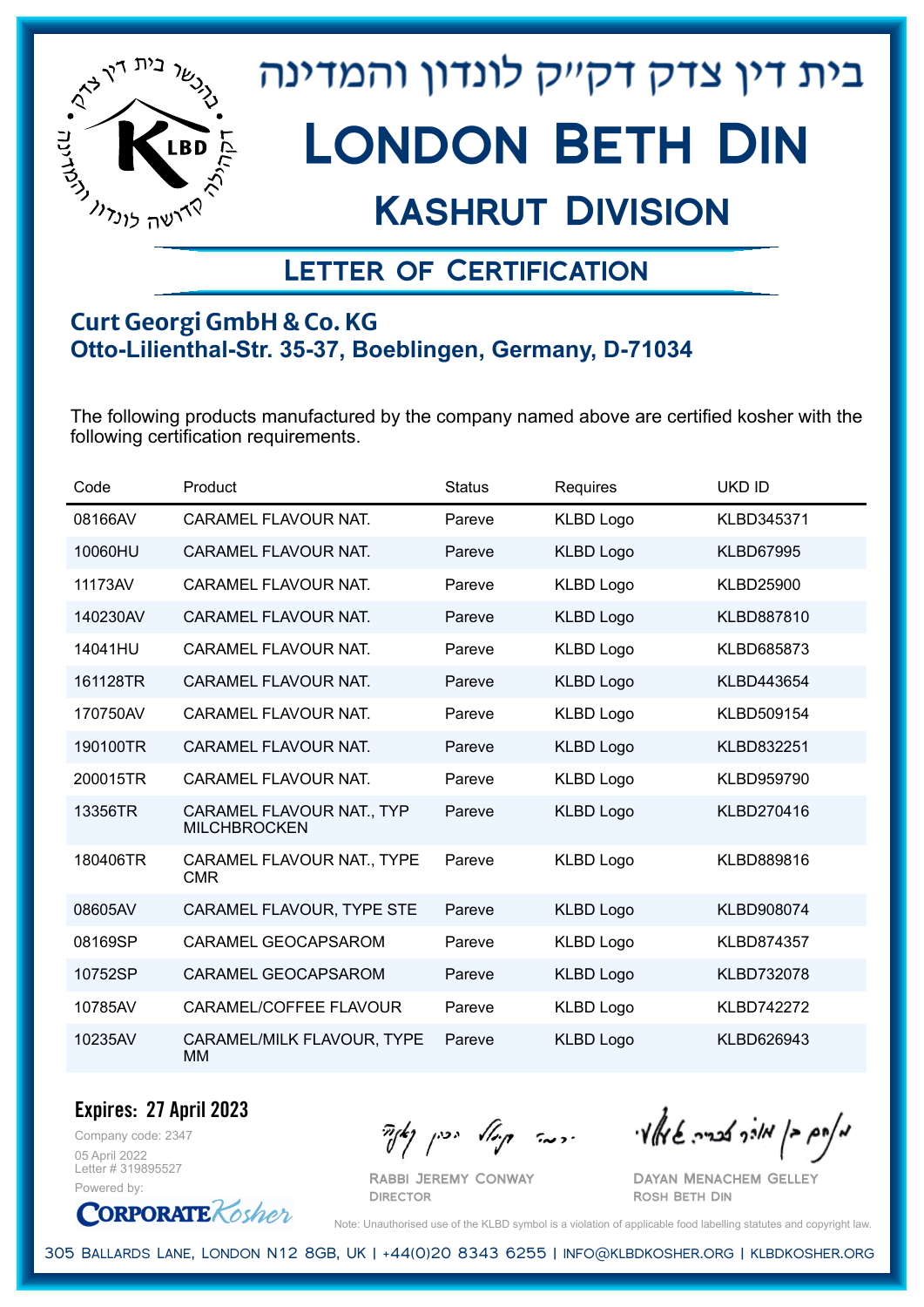

## Kashrut Division

### Letter of Certification

#### **Curt Georgi GmbH & Co. KG Otto-Lilienthal-Str. 35-37, Boeblingen, Germany, D-71034**

The following products manufactured by the company named above are certified kosher with the following certification requirements.

| Code     | Product                                               | <b>Status</b> | Requires         | <b>UKD ID</b>     |
|----------|-------------------------------------------------------|---------------|------------------|-------------------|
| 161278AV | CARAMEL/VANILLA FLAVOUR                               | Pareve        | <b>KLBD Logo</b> | KLBD321798        |
| 07454TR  | <b>CARDAMOM FLAVOUR</b>                               | Pareve        | <b>KLBD Logo</b> | KLBD745603        |
| 150948PD | <b>CASHEW POWDER FLAVOUR</b>                          | Pareve        | <b>KLBD Logo</b> | KLBD418063        |
| 0330AV   | <b>CASSIS FLAVOUR</b>                                 | Pareve        | <b>KLBD Logo</b> | KLBD103269        |
| 571080   | <b>CEREZA</b>                                         | Pareve        | <b>KLBD Logo</b> | <b>KLBD178882</b> |
| 08807TR  | <b>CHAI FLAVOUR</b>                                   | Pareve        | <b>KLBD Logo</b> | KLBD223155        |
| 0453HU   | <b>CHAMPAGNER FLAVOUR</b>                             | Pareve        | <b>KLBD Logo</b> | <b>KLBD122754</b> |
| 13440TR  | CHEESE CAKE FLAVOUR NAT.                              | Pareve        | <b>KLBD Logo</b> | <b>KLBD674599</b> |
| 140654AV | CHEESE CAKE FLAVOUR NAT. /<br>RED VELVET FLAVOUR NAT. | Pareve        | <b>KLBD Logo</b> | KLBD324258        |
| 1135TR   | <b>CHEESECAKE FLAVOUR</b>                             | Pareve        | <b>KLBD Logo</b> | <b>KLBD370951</b> |
| 0031AV   | <b>CHERRY</b>                                         | Pareve        | <b>KLBD Logo</b> | <b>KLBD53765</b>  |
| 13353AV  | <b>CHERRY / MELON FLAVOUR</b>                         | Pareve        | <b>KLBD Logo</b> | KLBD801528        |
| 09446AV  | CHERRY / RASPBERRY<br><b>FLAVOUR</b>                  | Pareve        | <b>KLBD Logo</b> | <b>KLBD572035</b> |
| 04149CF  | <b>CHERRY / YOGHURT FLAVOUR</b>                       | Pareve        | <b>KLBD Logo</b> | <b>KLBD23049</b>  |
| 133138AV | <b>CHERRY ALMOND FLAVOUR</b>                          | Pareve        | <b>KLBD Logo</b> | KLBD103456        |
| 04015AV  | <b>CHERRY FLAVOUR</b>                                 | Pareve        | <b>KLBD Logo</b> | KLBD607839        |
| 05079CF  | <b>CHERRY FLAVOUR</b>                                 | Pareve        | <b>KLBD Logo</b> | KLBD336774        |

**Expires: 27 April 2023**

**CORPORATE** Kosher

Company code: 2347 05 April 2022 Letter # 319895527 Powered by:

 $\mathcal{H}_{\mathcal{C}}$   $\mathcal{H}_{\mathcal{C}}$   $\mathcal{H}_{\mathcal{C}}$   $\mathcal{H}_{\mathcal{C}}$   $\mathcal{H}_{\mathcal{C}}$   $\mathcal{H}_{\mathcal{C}}$   $\mathcal{H}_{\mathcal{C}}$   $\mathcal{H}_{\mathcal{C}}$   $\mathcal{H}_{\mathcal{C}}$   $\mathcal{H}_{\mathcal{C}}$   $\mathcal{H}_{\mathcal{C}}$   $\mathcal{H}_{\mathcal{C}}$ 

Rabbi Jeremy Conway **DIRECTOR** 

Dayan Menachem Gelley Rosh Beth Din

Note: Unauthorised use of the KLBD symbol is a violation of applicable food labelling statutes and copyright law.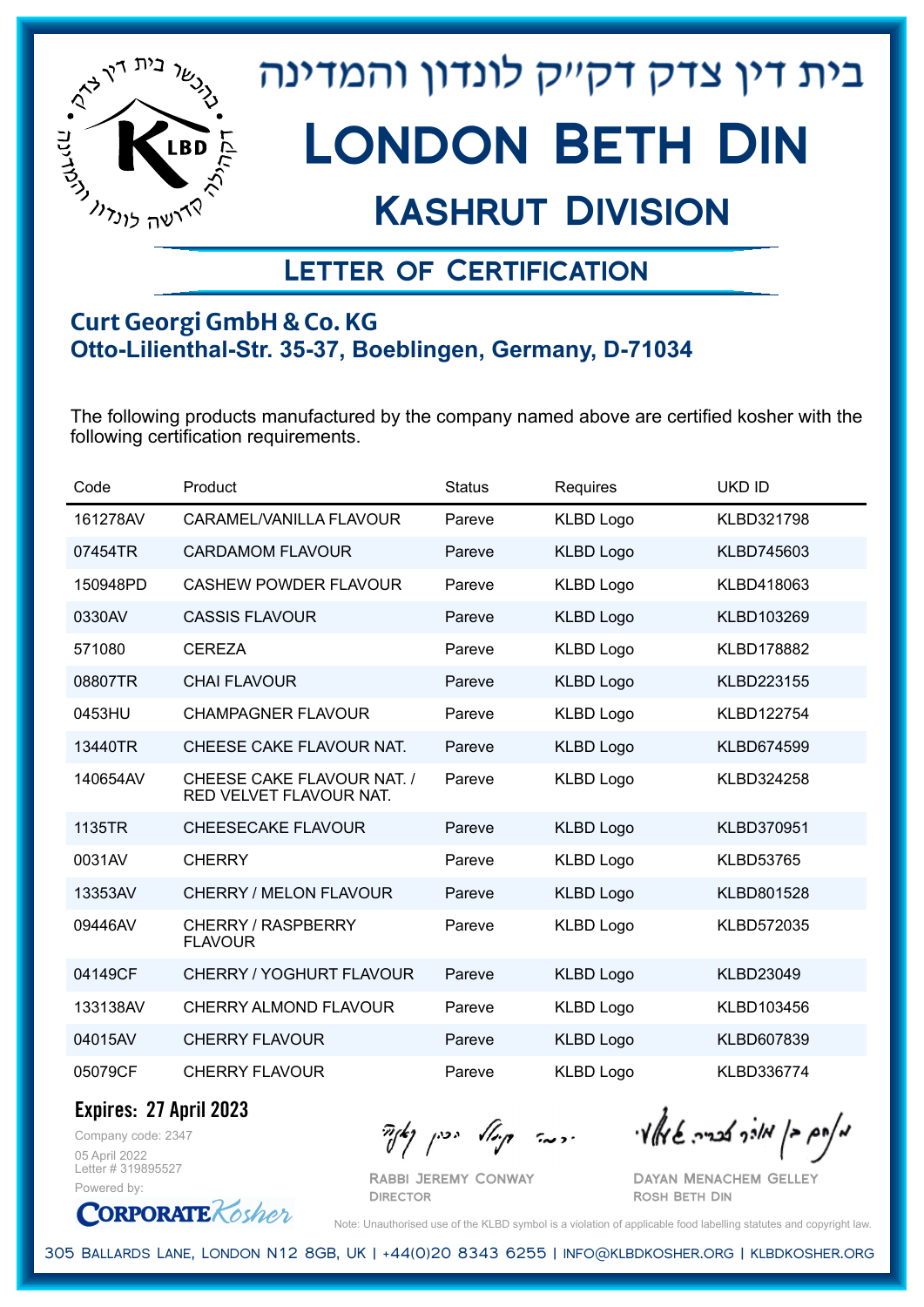

# בית דין צדק דקייק לונדון והמדינה LONDON BETH DIN

## Kashrut Division

### Letter of Certification

#### **Curt Georgi GmbH & Co. KG Otto-Lilienthal-Str. 35-37, Boeblingen, Germany, D-71034**

The following products manufactured by the company named above are certified kosher with the following certification requirements.

| Code     | Product                                           | <b>Status</b> | Requires         | <b>UKD ID</b>     |
|----------|---------------------------------------------------|---------------|------------------|-------------------|
| 09610AV  | CHERRY FLAVOUR                                    | Pareve        | <b>KLBD Logo</b> | <b>KLBD597496</b> |
| 13252TR  | CHERRY FLAVOUR                                    | Pareve        | <b>KLBD Logo</b> | KLBD303259        |
| 133116CF | <b>CHERRY FLAVOUR</b>                             | Pareve        | <b>KLBD Logo</b> | KLBD333691        |
| 180220AV | <b>CHERRY FLAVOUR</b>                             | Pareve        | <b>KLBD Logo</b> | <b>KLBD648837</b> |
| 180239CF | <b>CHERRY FLAVOUR</b>                             | Pareve        | <b>KLBD Logo</b> | KLBD903558        |
| 4322AV   | <b>CHERRY FLAVOUR</b>                             | Pareve        | <b>KLBD Logo</b> | KLBD545369        |
| 554350   | <b>CHERRY FLAVOUR</b>                             | Pareve        | <b>KLBD Logo</b> | KLBD315037        |
| 6324AV   | <b>CHERRY FLAVOUR</b>                             | Pareve        | <b>KLBD Logo</b> | <b>KLBD77457</b>  |
| 7355AV   | <b>CHERRY FLAVOUR</b>                             | Pareve        | <b>KLBD Logo</b> | KLBD146902        |
| 9106AV   | <b>CHERRY FLAVOUR / CEREZA</b>                    | Pareve        | <b>KLBD Logo</b> | KLBD368030        |
| 09004HU  | CHERRY FLAVOUR NAT.                               | Pareve        | <b>KLBD Logo</b> | KLBD621529        |
| 13561AV  | CHERRY FLAVOUR NAT., TYP<br><b>AMARENA CHERRY</b> | Pareve        | <b>KLBD Logo</b> | <b>KLBD908751</b> |
| 08587TR  | CHERRY FLAVOUR, TYPE BLACK<br><b>CHERRY</b>       | Pareve        | <b>KLBD Logo</b> | KLBD349367        |
| 10851CF  | CHERRY FLAVOUR, TYPE BLACK<br><b>CHERRY</b>       | Pareve        | <b>KLBD Logo</b> | KLBD813459        |
| 05361AV  | CHERRY FLAVOUR, TYPE HEART<br><b>CHERRY</b>       | Pareve        | <b>KLBD Logo</b> | KLBD386981        |

Company code: 2347 **Expires: 27 April 2023**

05 April 2022 Letter # 319895527 Powered by:

**CORPORATE** Kosher

Rabbi Jeremy Conway

 $\mathcal{H}_{\mathcal{C}}$   $\mathcal{H}_{\mathcal{C}}$   $\mathcal{H}_{\mathcal{C}}$   $\mathcal{H}_{\mathcal{C}}$   $\mathcal{H}_{\mathcal{C}}$   $\mathcal{H}_{\mathcal{C}}$   $\mathcal{H}_{\mathcal{C}}$   $\mathcal{H}_{\mathcal{C}}$   $\mathcal{H}_{\mathcal{C}}$   $\mathcal{H}_{\mathcal{C}}$   $\mathcal{H}_{\mathcal{C}}$   $\mathcal{H}_{\mathcal{C}}$ 

Dayan Menachem Gelley Rosh Beth Din

Note: Unauthorised use of the KLBD symbol is a violation of applicable food labelling statutes and copyright law.

305 Ballards Lane, London N12 8GB, UK | +44(0)20 8343 6255 | info@klbdkosher.org | klbdkosher.org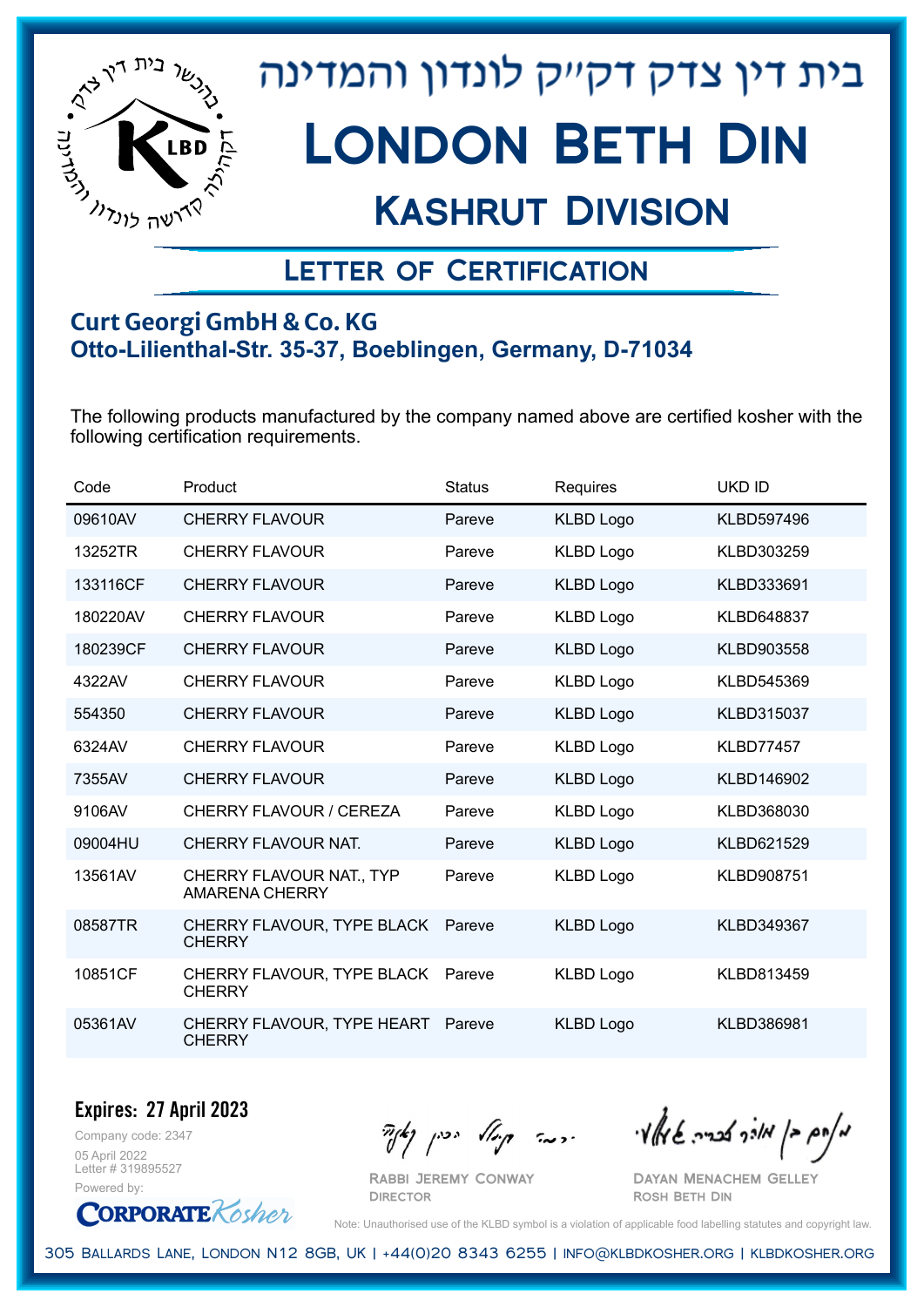

## Kashrut Division

### Letter of Certification

#### **Curt Georgi GmbH & Co. KG Otto-Lilienthal-Str. 35-37, Boeblingen, Germany, D-71034**

The following products manufactured by the company named above are certified kosher with the following certification requirements.

| Code     | Product                                         | <b>Status</b> | Requires               | <b>UKD ID</b>     |
|----------|-------------------------------------------------|---------------|------------------------|-------------------|
| 06101TR  | CHERRY FLAVOUR, TYPE HEART<br><b>CHERRY</b>     | Pareve        | <b>KLBD Logo</b>       | KLBD193663        |
| 09294CF  | CHERRY FLAVOUR, TYPE HEART<br><b>CHERRY</b>     | Pareve        | <b>KLBD Logo</b>       | KLBD799016        |
| 10212AV  | CHERRY FLAVOUR, TYPE HEART<br><b>CHERRY</b>     | Pareve        | <b>KLBD Logo</b>       | <b>KLBD43549</b>  |
| 11865TR  | CHERRY FLAVOUR, TYPE PP                         | Pareve        | <b>KLBD Logo</b>       | KLBD306690        |
| 12548AV  | CHERRY FLAVOUR, TYPE PP                         | Pareve        | <b>KLBD Logo</b>       | KLBD625701        |
| 11683AV  | CHERRY FLAVOUR, TYPE SOUR<br><b>CHERRY</b>      | Pareve        | <b>KLBD Logo</b>       | <b>KLBD857131</b> |
| 13699AV  | CHERRY FLAVOUR, TYPE<br><b>SWEET</b>            | Pareve        | <b>KLBD Logo</b>       | KLBD400045        |
| 13838TR  | CHERRY FLAVOUR, TYPE<br><b>SWEET</b>            | Pareve        | <b>KLBD Logo</b>       | KLBD988198        |
| 11122TR  | CHERRY FLAVOUR, TYPE WILD<br><b>CHERRY</b>      | Pareve        | <b>KLBD Logo</b>       | <b>KLBD422507</b> |
| 07038SP  | <b>CHERRY GEOCAPSAROM</b>                       | Pareve        | <b>KLBD Logo</b>       | KLBD577236        |
| 7387SP   | CHERRY GEOCAPSAROM                              | Dairy         | <b>KLBD Dairy Logo</b> | KLBD320427        |
| 141044SP | CHERRY GEOCAPSAROM NAT.                         | Pareve        | <b>KLBD Logo</b>       | <b>KLBD68751</b>  |
| 05420SP  | CHERRY GEOCAPSAROM, TYPE<br><b>HEART CHERRY</b> | Pareve        | <b>KLBD Logo</b>       | KLBD509326        |

Company code: 2347 **Expires: 27 April 2023**

05 April 2022 Letter # 319895527 Powered by:

**CORPORATE** Kosher

Rabbi Jeremy Conway

מאחם בן מורך אבריה שמאלי היה קיילא יכין קאין

Dayan Menachem Gelley Rosh Beth Din

Note: Unauthorised use of the KLBD symbol is a violation of applicable food labelling statutes and copyright law.

305 Ballards Lane, London N12 8GB, UK | +44(0)20 8343 6255 | info@klbdkosher.org | klbdkosher.org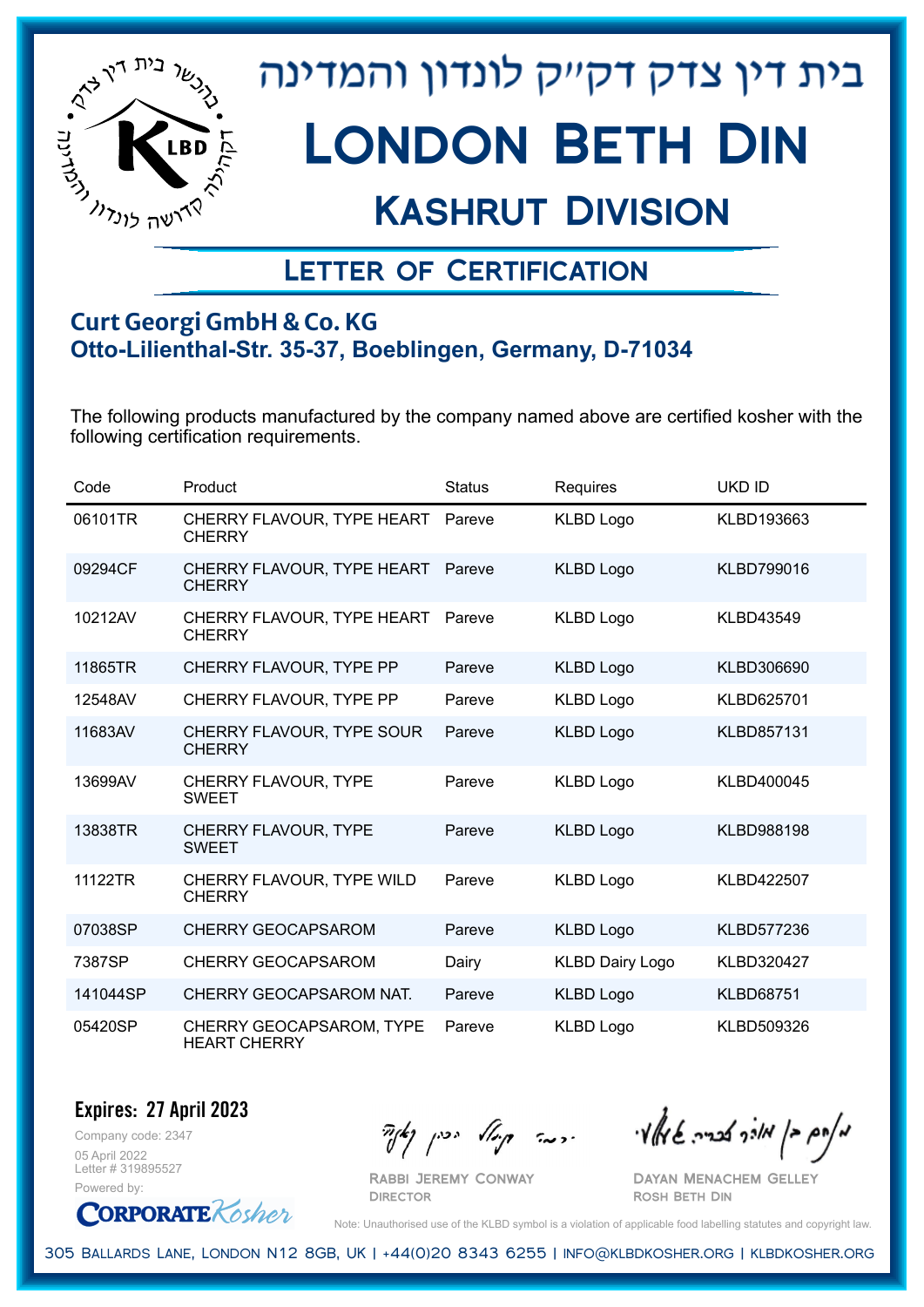

## Kashrut Division

### Letter of Certification

#### **Curt Georgi GmbH & Co. KG Otto-Lilienthal-Str. 35-37, Boeblingen, Germany, D-71034**

The following products manufactured by the company named above are certified kosher with the following certification requirements.

| Code     | Product                                             | <b>Status</b> | Requires         | <b>UKD ID</b>     |
|----------|-----------------------------------------------------|---------------|------------------|-------------------|
| 08575SP  | CHERRY GEOCAPSAROM, TYPE<br><b>HEART CHERRY</b>     | Pareve        | <b>KLBD Logo</b> | KLBD236739        |
| 08432SP  | CHERRY GEOCAPSAROM, TYPE<br><b>MARASKA CHERRY</b>   | Pareve        | <b>KLBD Logo</b> | KLBD399503        |
| 190253CF | <b>CHERRY PLUM FLAVOUR</b>                          | Pareve        | <b>KLBD Logo</b> | KLBD497390        |
| 12674AV  | CHERRY/ICE CREAM FLAVOUR                            | Pareve        | <b>KLBD Logo</b> | KLBD366666        |
| 13376TR  | CHERRY/ICE CREAM FLAVOUR,<br><b>TYPE JUICY</b>      | Pareve        | <b>KLBD Logo</b> | KLBD909091        |
| 13630AV  | <b>CHERRY/MELON FLAVOUR</b><br><b>CONCENTRATE</b>   | Pareve        | <b>KLBD Logo</b> | KLBD890833        |
| 0445AV   | CHERRY/YOGHURT FLAVOUR                              | Pareve        | <b>KLBD Logo</b> | <b>KLBD49977</b>  |
| 04035AV  | <b>CHESTNUT FLAVOUR</b>                             | Pareve        | <b>KLBD Logo</b> | KLBD799234        |
| 0506AV   | <b>CHOCOLATE</b>                                    | Pareve        | <b>KLBD Logo</b> | KLBD629871        |
| 0312SP   | <b>CHOCOLATE / COUVERTURE</b><br><b>GEOCAPSAROM</b> | Pareve        | <b>KLBD Logo</b> | KLBD438247        |
| 05480AV  | <b>CHOCOLATE FLAVOUR</b>                            | Pareve        | <b>KLBD Logo</b> | KLBD821680        |
| 06210AV  | <b>CHOCOLATE FLAVOUR</b>                            | Pareve        | <b>KLBD Logo</b> | KLBD854595        |
| 06414TR  | <b>CHOCOLATE FLAVOUR</b>                            | Pareve        | <b>KLBD Logo</b> | <b>KLBD980247</b> |
| 08266AV  | <b>CHOCOLATE FLAVOUR</b>                            | Pareve        | <b>KLBD Logo</b> | KLBD586552        |
| 08437CF  | <b>CHOCOLATE FLAVOUR</b>                            | Pareve        | <b>KLBD Logo</b> | KLBD316581        |

**Expires: 27 April 2023**

Company code: 2347 05 April 2022 Letter # 319895527 Powered by:

**CORPORATE** Kosher

Rabbi Jeremy Conway

מאוס בן מוכך אבריה שמאלי היה קיילא יכין קאין

Dayan Menachem Gelley Rosh Beth Din

Note: Unauthorised use of the KLBD symbol is a violation of applicable food labelling statutes and copyright law.

305 Ballards Lane, London N12 8GB, UK | +44(0)20 8343 6255 | info@klbdkosher.org | klbdkosher.org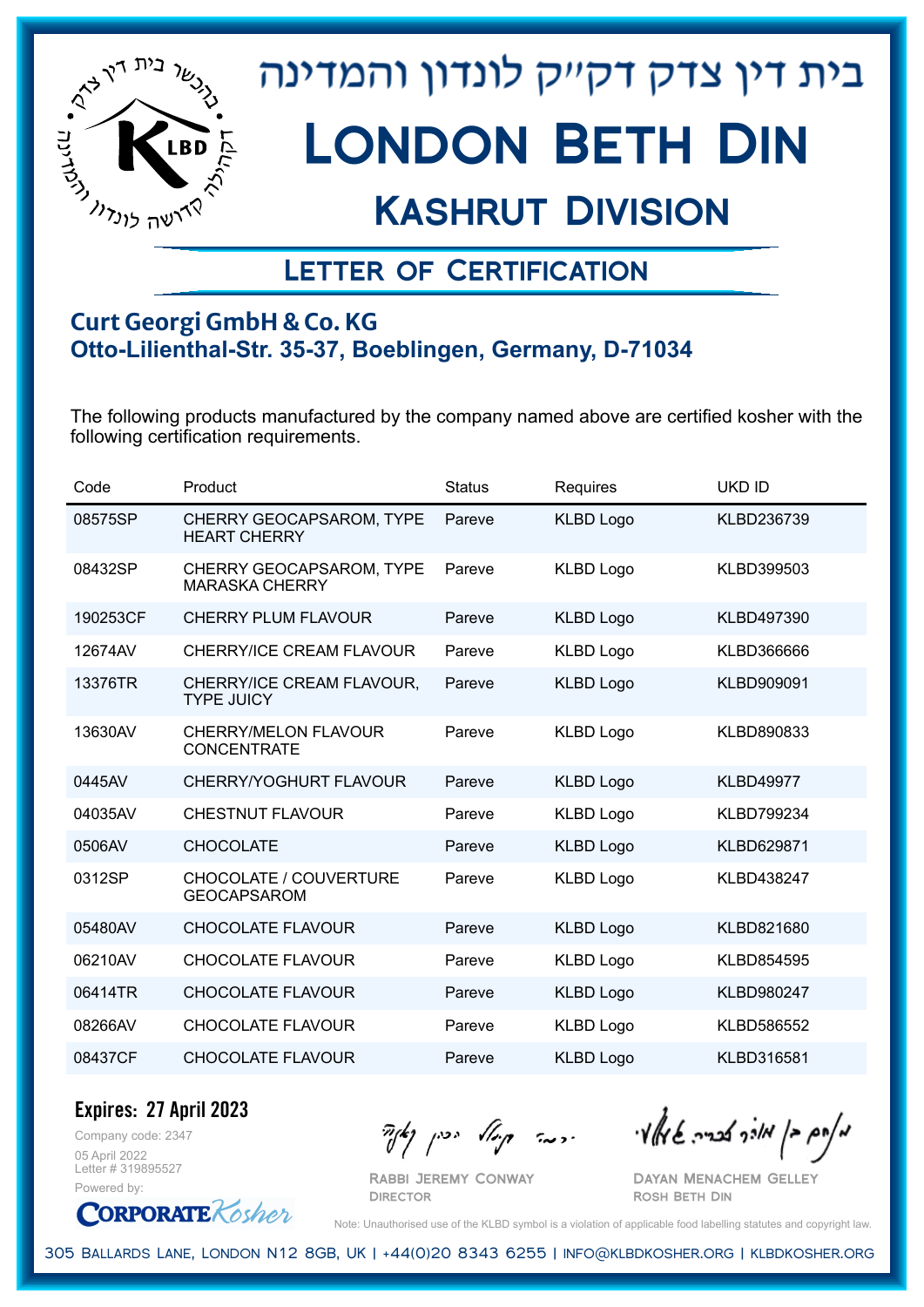

## Kashrut Division

### Letter of Certification

#### **Curt Georgi GmbH & Co. KG Otto-Lilienthal-Str. 35-37, Boeblingen, Germany, D-71034**

The following products manufactured by the company named above are certified kosher with the following certification requirements.

| Code     | Product                         | <b>Status</b> | Requires         | <b>UKD ID</b>     |
|----------|---------------------------------|---------------|------------------|-------------------|
| 08469AV  | <b>CHOCOLATE FLAVOUR</b>        | Pareve        | <b>KLBD Logo</b> | KLBD332503        |
| 140202TR | <b>CHOCOLATE FLAVOUR</b>        | Pareve        | <b>KLBD Logo</b> | KLBD372520        |
| 150284AV | <b>CHOCOLATE FLAVOUR</b>        | Pareve        | <b>KLBD Logo</b> | <b>KLBD25318</b>  |
| 150768AV | <b>CHOCOLATE FLAVOUR</b>        | Pareve        | <b>KLBD Logo</b> | KLBD265480        |
| 161307TR | <b>CHOCOLATE FLAVOUR</b>        | Pareve        | <b>KLBD Logo</b> | KLBD428326        |
| 210044CF | <b>CHOCOLATE FLAVOUR</b>        | Pareve        | <b>KLBD Logo</b> | KLBD617825        |
| 3428HU   | <b>CHOCOLATE FLAVOUR</b>        | Pareve        | <b>KLBD Logo</b> | KLBD849806        |
| 4223TR   | <b>CHOCOLATE FLAVOUR</b>        | Pareve        | <b>KLBD Logo</b> | KLBD671479        |
| 566640   | <b>CHOCOLATE FLAVOUR</b>        | Pareve        | <b>KLBD Logo</b> | KLBD320422        |
| 566730   | <b>CHOCOLATE FLAVOUR</b>        | Pareve        | <b>KLBD Logo</b> | KLBD641008        |
| 571051   | <b>CHOCOLATE FLAVOUR</b>        | Pareve        | <b>KLBD Logo</b> | KLBD318613        |
| 6010AV   | <b>CHOCOLATE FLAVOUR</b>        | Pareve        | <b>KLBD Logo</b> | KLBD537235        |
| 6011FB   | <b>CHOCOLATE FLAVOUR</b>        | Pareve        | <b>KLBD Logo</b> | KLBD407543        |
| 160104TR | <b>CHOCOLATE FLAVOUR BITTER</b> | Pareve        | <b>KLBD Logo</b> | <b>KLBD877586</b> |
| 12660AV  | CHOCOLATE FLAVOUR NAT.          | Pareve        | <b>KLBD Logo</b> | KLBD141184        |
| 151300TR | CHOCOLATE FLAVOUR NAT.          | Pareve        | <b>KLBD Logo</b> | KLBD938724        |
| 170757TR | CHOCOLATE FLAVOUR NAT.          | Pareve        | <b>KLBD Logo</b> | KLBD644092        |

Company code: 2347 **Expires: 27 April 2023**

05 April 2022 Letter # 319895527 Powered by:



Rabbi Jeremy Conway

מאחם בן מורך אבריה שמאלי היה קיילא יכין קאין

Dayan Menachem Gelley Rosh Beth Din

Note: Unauthorised use of the KLBD symbol is a violation of applicable food labelling statutes and copyright law.

305 Ballards Lane, London N12 8GB, UK | +44(0)20 8343 6255 | info@klbdkosher.org | klbdkosher.org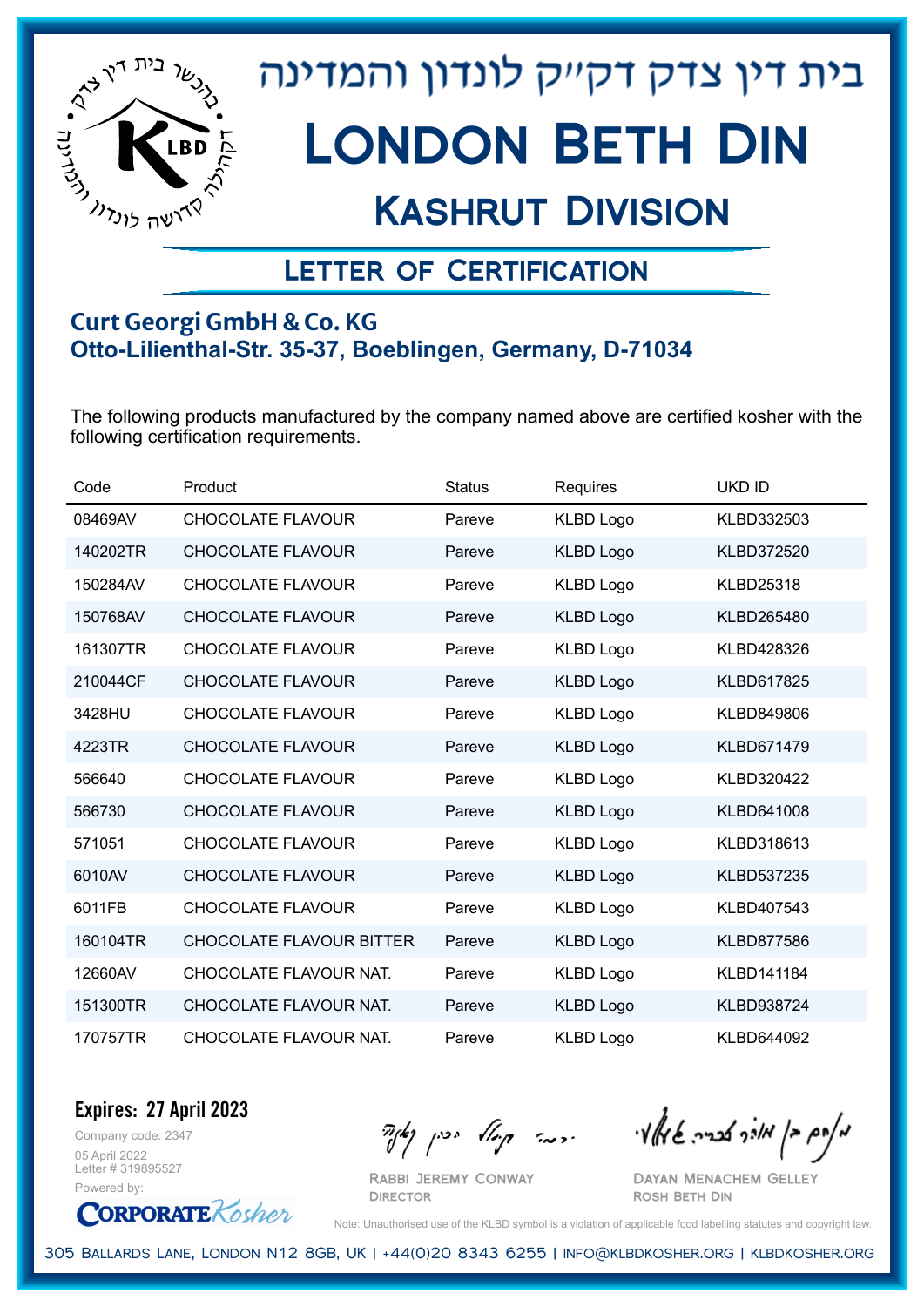

## Kashrut Division

### Letter of Certification

#### **Curt Georgi GmbH & Co. KG Otto-Lilienthal-Str. 35-37, Boeblingen, Germany, D-71034**

The following products manufactured by the company named above are certified kosher with the following certification requirements.

| Code     | Product                                           | <b>Status</b> | Requires               | <b>UKD ID</b>     |
|----------|---------------------------------------------------|---------------|------------------------|-------------------|
| 3186TR   | CHOCOLATE FLAVOUR, BELGIAN<br>MILK-               | Pareve        | <b>KLBD Logo</b>       | KLBD515989        |
| 07601AV  | CHOCOLATE FLAVOUR, TYPE<br><b>DARK CHOCOLATE</b>  | Pareve        | <b>KLBD Logo</b>       | KLBD345689        |
| 160110TR | CHOCOLATE FLAVOUR, TYPE<br><b>MILKCHOCOLATE</b>   | Pareve        | <b>KLBD Logo</b>       | KLBD347652        |
| 08664HU  | CHOCOLATE FLAVOUR, TYPE<br><b>WHITE CHOCOLATE</b> | Pareve        | <b>KLBD Logo</b>       | <b>KLBD657978</b> |
| 122379TR | CHOCOLATE FLAVOUR, TYPE<br><b>WHITE CHOCOLATE</b> | Pareve        | <b>KLBD Logo</b>       | KLBD165019        |
| 161474TR | CHOCOLATE FLAVOUR, TYPE<br><b>WHITE/CRISP</b>     | Pareve        | <b>KLBD Logo</b>       | KLBD808756        |
| 08511SP  | CHOCOLATE GEOCAPSAROM                             | Pareve        | <b>KLBD Logo</b>       | KLBD450317        |
| 10754SP  | CHOCOLATE GEOCAPSAROM                             | Pareve        | <b>KLBD Logo</b>       | KLBD535812        |
| 11242SP  | CHOCOLATE GEOCAPSAROM                             | Pareve        | <b>KLBD Logo</b>       | KLBD368573        |
| 11594SP  | CHOCOLATE GEOCAPSAROM                             | Pareve        | <b>KLBD Logo</b>       | KLBD716294        |
| 8002SP   | CHOCOLATE GEOCAPSAROM                             | Dairy         | <b>KLBD Dairy Logo</b> | <b>KLBD679103</b> |
| 200889SP | CHOCOLATE GEOCAPSAROM<br>NAT.                     | Pareve        | <b>KLBD Logo</b>       | KLBD360070        |
| 06325TR  | <b>CHOCOLATE HARMONISING</b><br><b>FLAVOUR</b>    | Pareve        | <b>KLBD Logo</b>       | KLBD858052        |

Company code: 2347 **Expires: 27 April 2023** 05 April 2022

Letter # 319895527 Powered by:



Rabbi Jeremy Conway

 $\mathcal{H}_{\mathcal{C}}$   $\mathcal{H}_{\mathcal{C}}$   $\mathcal{H}_{\mathcal{C}}$   $\mathcal{H}_{\mathcal{C}}$   $\mathcal{H}_{\mathcal{C}}$   $\mathcal{H}_{\mathcal{C}}$   $\mathcal{H}_{\mathcal{C}}$   $\mathcal{H}_{\mathcal{C}}$   $\mathcal{H}_{\mathcal{C}}$   $\mathcal{H}_{\mathcal{C}}$   $\mathcal{H}_{\mathcal{C}}$   $\mathcal{H}_{\mathcal{C}}$ 

Dayan Menachem Gelley Rosh Beth Din

Note: Unauthorised use of the KLBD symbol is a violation of applicable food labelling statutes and copyright law.

305 Ballards Lane, London N12 8GB, UK | +44(0)20 8343 6255 | info@klbdkosher.org | klbdkosher.org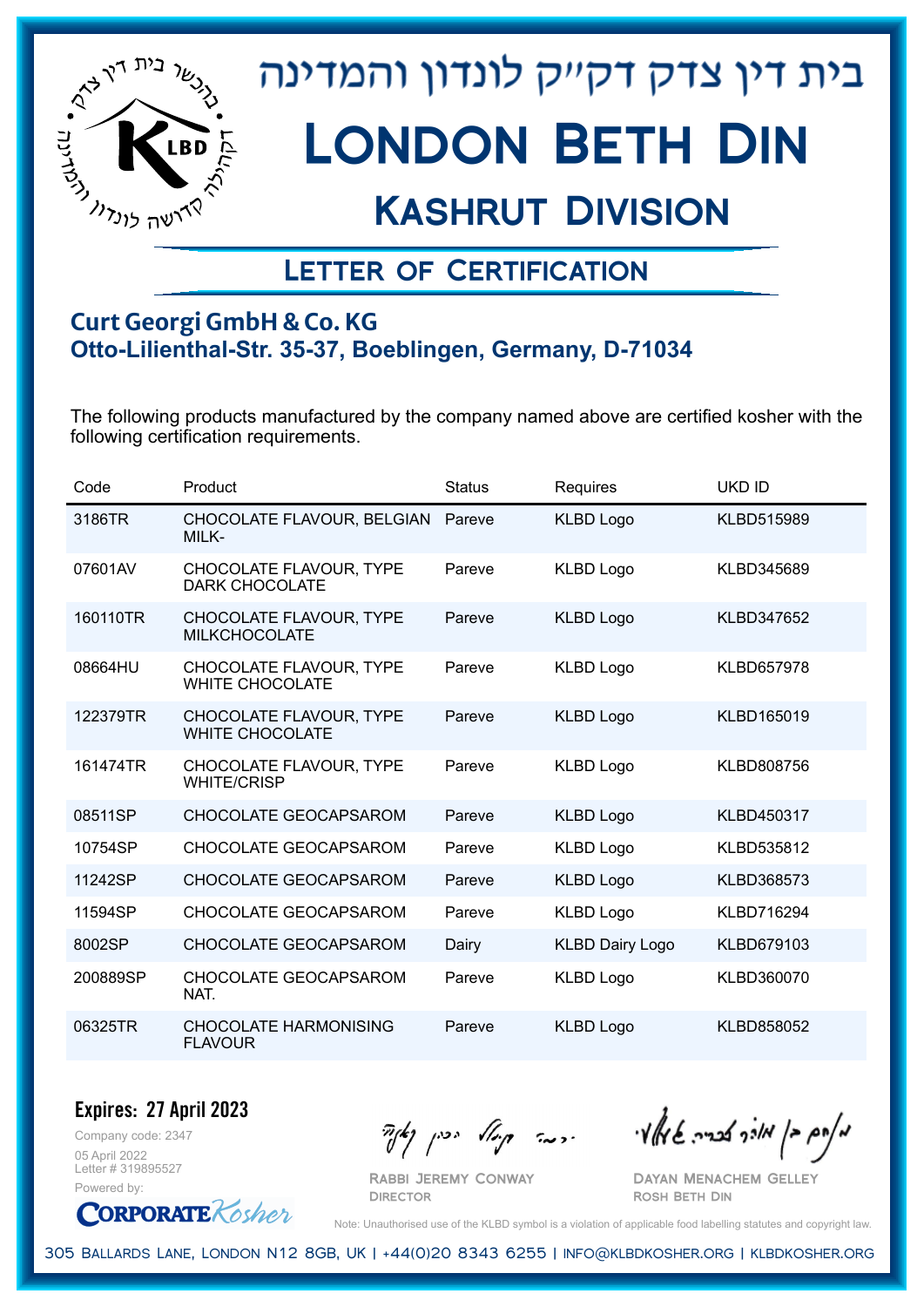

## Kashrut Division

### Letter of Certification

#### **Curt Georgi GmbH & Co. KG Otto-Lilienthal-Str. 35-37, Boeblingen, Germany, D-71034**

The following products manufactured by the company named above are certified kosher with the following certification requirements.

| Code     | Product                                            | <b>Status</b> | Requires         | <b>UKD ID</b>     |
|----------|----------------------------------------------------|---------------|------------------|-------------------|
| 11599PD  | CHOCOLATE POWDER FL., T.<br><b>WHITE CHOCOLATE</b> | Pareve        | <b>KLBD Logo</b> | KLBD329455        |
| 08545PD  | <b>CHOCOLATE POWDER FLAVOUR</b>                    | Pareve        | <b>KLBD Logo</b> | KLBD420372        |
| 200253PD | <b>CHOCOLATE POWDER FLAVOUR</b><br><b>NAT</b>      | Pareve        | <b>KLBD Logo</b> | <b>KLBD43560</b>  |
| 0179TR   | CHOCOLATE-PRALINES<br><b>FLAVOUR</b>               | Pareve        | <b>KLBD Logo</b> | KLBD363857        |
| 08600AV  | CHOCOLATE/CREAM FLAVOUR                            | Pareve        | <b>KLBD Logo</b> | KLBD517065        |
| 180126TR | <b>CHOCOLATE/MINT FLAVOUR</b><br>NAT., TYPE AE     | Pareve        | <b>KLBD Logo</b> | <b>KLBD32129</b>  |
| 05207TR  | <b>CINAMMON FLAVOUR NAT.</b>                       | Pareve        | <b>KLBD Logo</b> | KLBD253330        |
| 05125TR  | <b>CINNAMINT FLAVOUR</b>                           | Pareve        | <b>KLBD Logo</b> | KLBD648170        |
| 13549AV  | <b>CINNAMON FLAVOUR</b>                            | Pareve        | <b>KLBD Logo</b> | KLBD672760        |
| 558680   | <b>CINNAMON FLAVOUR</b>                            | Pareve        | <b>KLBD Logo</b> | KLBD188202        |
| 558930   | <b>CINNAMON FLAVOUR</b>                            | Pareve        | <b>KLBD Logo</b> | <b>KLBD228727</b> |
| 562110   | <b>CINNAMON FLAVOUR</b>                            | Pareve        | <b>KLBD Logo</b> | KLBD497435        |
| 140714AV | CINNAMON FLAVOUR / CANELA,<br><b>AROMA</b>         | Pareve        | <b>KLBD Logo</b> | <b>KLBD19421</b>  |
| 07343TR  | <b>CINNAMON FLAVOUR NAT.</b>                       | Pareve        | <b>KLBD Logo</b> | KLBD343170        |
| 190964TR | CINNAMON FLAVOUR NAT.                              | Pareve        | <b>KLBD Logo</b> | <b>KLBD154898</b> |

Company code: 2347 **Expires: 27 April 2023**

05 April 2022 Letter # 319895527 Powered by:

Rabbi Jeremy Conway

**DIRECTOR** 

מאחם בן מורך אבריה שמאלי היה קיילא יכין קאין

Dayan Menachem Gelley Rosh Beth Din



Note: Unauthorised use of the KLBD symbol is a violation of applicable food labelling statutes and copyright law.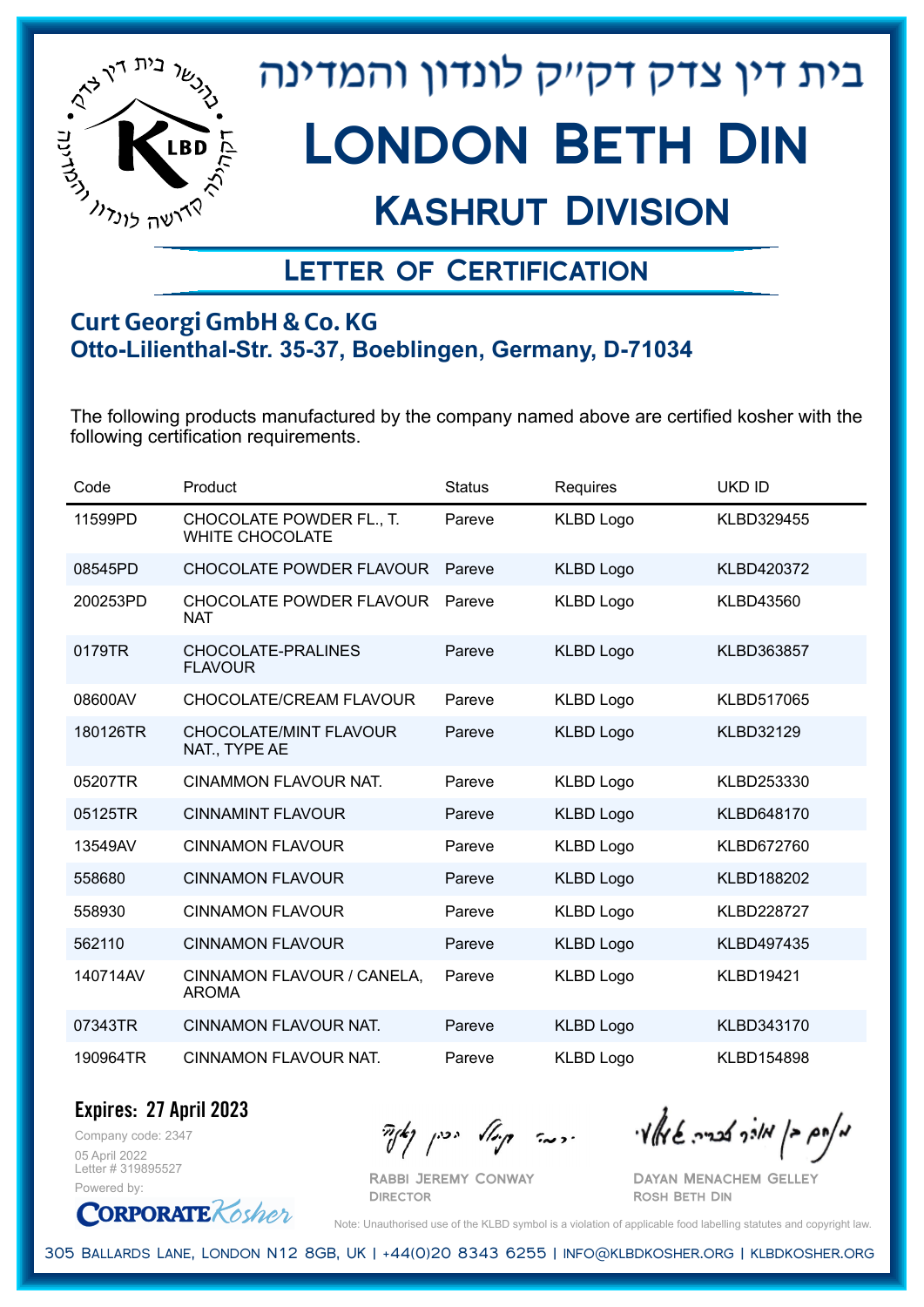

## Kashrut Division

### Letter of Certification

#### **Curt Georgi GmbH & Co. KG Otto-Lilienthal-Str. 35-37, Boeblingen, Germany, D-71034**

The following products manufactured by the company named above are certified kosher with the following certification requirements.

| Code     | Product                                        | <b>Status</b> | Requires         | <b>UKD ID</b>    |
|----------|------------------------------------------------|---------------|------------------|------------------|
| 210553TR | CINNAMON FLAVOUR NAT.                          | Pareve        | <b>KLBD Logo</b> | KLBD523456       |
| 150874HU | <b>CINNAMON FLAVOUR, HOT</b>                   | Pareve        | <b>KLBD Logo</b> | KLBD424358       |
| 2840     | CITRONEN FLAVOUR, NAT.                         | Pareve        | <b>KLBD Logo</b> | KLBD337035       |
| 14073HU  | CITRUS FLAVOUR NAT TIPO<br><b>AGRUM 448105</b> | Pareve        | <b>KLBD Logo</b> | KLBD667019       |
| 14073HU  | CITRUS FLAVOUR NAT. TYPE<br><b>AGRUM</b>       | Pareve        | <b>KLBD Logo</b> | <b>KLBD13655</b> |
| 141031AV | CITRUS/CARAMBOLA/CUCUMBE<br>R FLAVOUR          | Pareve        | <b>KLBD Logo</b> | KLBD191514       |
| 554330   | <b>CLOVE FLAVOUR</b>                           | Pareve        | <b>KLBD Logo</b> | KLBD463769       |
| 133191TR | <b>CLOVE FLAVOUR NAT.</b>                      | Pareve        | <b>KLBD Logo</b> | KLBD391603       |
| 8130HU   | COCO TOSTADO, AROMA                            | Pareve        | <b>KLBD Logo</b> | KLBD328609       |
| 8110AV   | COCO, AROMA                                    | Pareve        | <b>KLBD Logo</b> | <b>KLBD60133</b> |
| 150332AV | COCO/MANGO FLAVOUR                             | Pareve        | <b>KLBD Logo</b> | KLBD634740       |
| 557040   | <b>COCOA FLAVOUR</b>                           | Pareve        | <b>KLBD Logo</b> | KLBD976323       |
| 1401HU   | <b>COCONUT / BUTTER FLAVOUR</b>                | Pareve        | <b>KLBD Logo</b> | KLBD240512       |
| 0051HU   | <b>COCONUT FLAVOUR</b>                         | Pareve        | <b>KLBD Logo</b> | KLBD806460       |
| 05269HU  | <b>COCONUT FLAVOUR</b>                         | Pareve        | <b>KLBD Logo</b> | KLBD565102       |
| 122152TR | <b>COCONUT FLAVOUR</b>                         | Pareve        | <b>KLBD Logo</b> | KLBD303635       |

Company code: 2347 **Expires: 27 April 2023**

05 April 2022 Letter # 319895527 Powered by:

**CORPORATE** Kosher

Rabbi Jeremy Conway

מאחם בן מורך אבריה שמאלי היה קיילא יכין קאין

Dayan Menachem Gelley Rosh Beth Din

Note: Unauthorised use of the KLBD symbol is a violation of applicable food labelling statutes and copyright law.

305 Ballards Lane, London N12 8GB, UK | +44(0)20 8343 6255 | info@klbdkosher.org | klbdkosher.org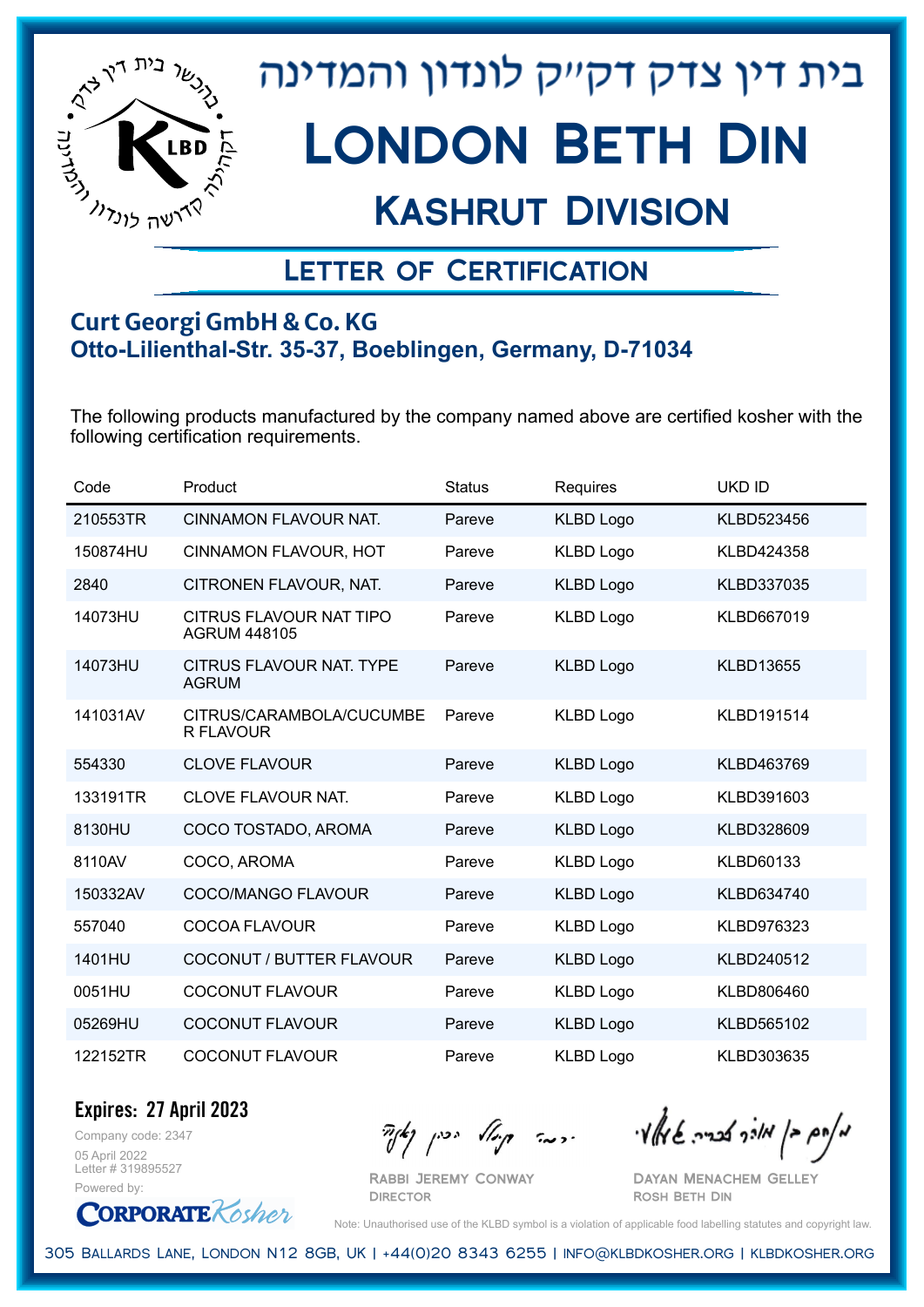

## Kashrut Division

### Letter of Certification

#### **Curt Georgi GmbH & Co. KG Otto-Lilienthal-Str. 35-37, Boeblingen, Germany, D-71034**

The following products manufactured by the company named above are certified kosher with the following certification requirements.

| Code    | Product                                  | <b>Status</b> | Requires         | <b>UKD ID</b>     |
|---------|------------------------------------------|---------------|------------------|-------------------|
| 4277AV  | <b>COCONUT FLAVOUR</b>                   | Pareve        | <b>KLBD Logo</b> | KLBD469369        |
| 553710  | <b>COCONUT FLAVOUR</b>                   | Pareve        | <b>KLBD Logo</b> | KLBD165706        |
| 7123CF  | <b>COCONUT FLAVOUR</b>                   | Pareve        | <b>KLBD Logo</b> | KLBD373499        |
| 8110AV  | <b>COCONUT FLAVOUR</b>                   | Pareve        | <b>KLBD Logo</b> | KLBD504924        |
| 9122CF  | <b>COCONUT FLAVOUR</b>                   | Pareve        | <b>KLBD Logo</b> | KLBD165153        |
| 9224CF  | <b>COCONUT FLAVOUR</b>                   | Pareve        | <b>KLBD Logo</b> | KLBD140899        |
| 09202AV | COCONUT FLAVOUR NAT.                     | Pareve        | <b>KLBD Logo</b> | <b>KLBD754157</b> |
| 8130HU  | COCONUT FLAVOUR, ROASTED                 | Pareve        | <b>KLBD Logo</b> | KLBD139322        |
| 08849HU | COCONUT FLAVOUR, TYPE BO                 | Pareve        | <b>KLBD Logo</b> | KLBD807633        |
| 12254HU | COCONUT FLAVOUR, TYPE BO                 | Pareve        | <b>KLBD Logo</b> | KLBD914756        |
| 8419HU  | COCONUT FLAVOUR, TYPE BO                 | Pareve        | <b>KLBD Logo</b> | KLBD763616        |
| 0483TR  | COCONUT-CREAM FLAVOUR,<br><b>TYPE RA</b> | Pareve        | <b>KLBD Logo</b> | <b>KLBD22791</b>  |
| 0483TRF | COCONUT-CREAM FLAVOUR,<br><b>TYPE RA</b> | Pareve        | <b>KLBD Logo</b> | KLBD584918        |
| 13771HU | COCONUT/TOFFEE FLAVOUR                   | Pareve        | <b>KLBD Logo</b> | <b>KLBD575192</b> |
| 13622HU | COCOS FLAVOUR NAT.                       | Pareve        | <b>KLBD Logo</b> | <b>KLBD71976</b>  |
| 8203HU  | <b>COCOS TOFFEE FLAVOUR</b>              | Pareve        | <b>KLBD Logo</b> | <b>KLBD73151</b>  |
| 05290TR | COFFEE FLAVOUR                           | Pareve        | <b>KLBD Logo</b> | KLBD540817        |

**Expires: 27 April 2023**

Company code: 2347 05 April 2022 Letter # 319895527 Powered by:

 $\mathcal{H}_{\mathcal{C}}$   $\mathcal{H}_{\mathcal{C}}$   $\mathcal{H}_{\mathcal{C}}$   $\mathcal{H}_{\mathcal{C}}$   $\mathcal{H}_{\mathcal{C}}$   $\mathcal{H}_{\mathcal{C}}$   $\mathcal{H}_{\mathcal{C}}$   $\mathcal{H}_{\mathcal{C}}$   $\mathcal{H}_{\mathcal{C}}$   $\mathcal{H}_{\mathcal{C}}$   $\mathcal{H}_{\mathcal{C}}$   $\mathcal{H}_{\mathcal{C}}$ 

Rabbi Jeremy Conway **DIRECTOR** 

Dayan Menachem Gelley Rosh Beth Din

**CORPORATE** Kosher Note: Unauthorised use of the KLBD symbol is a violation of applicable food labelling statutes and copyright law.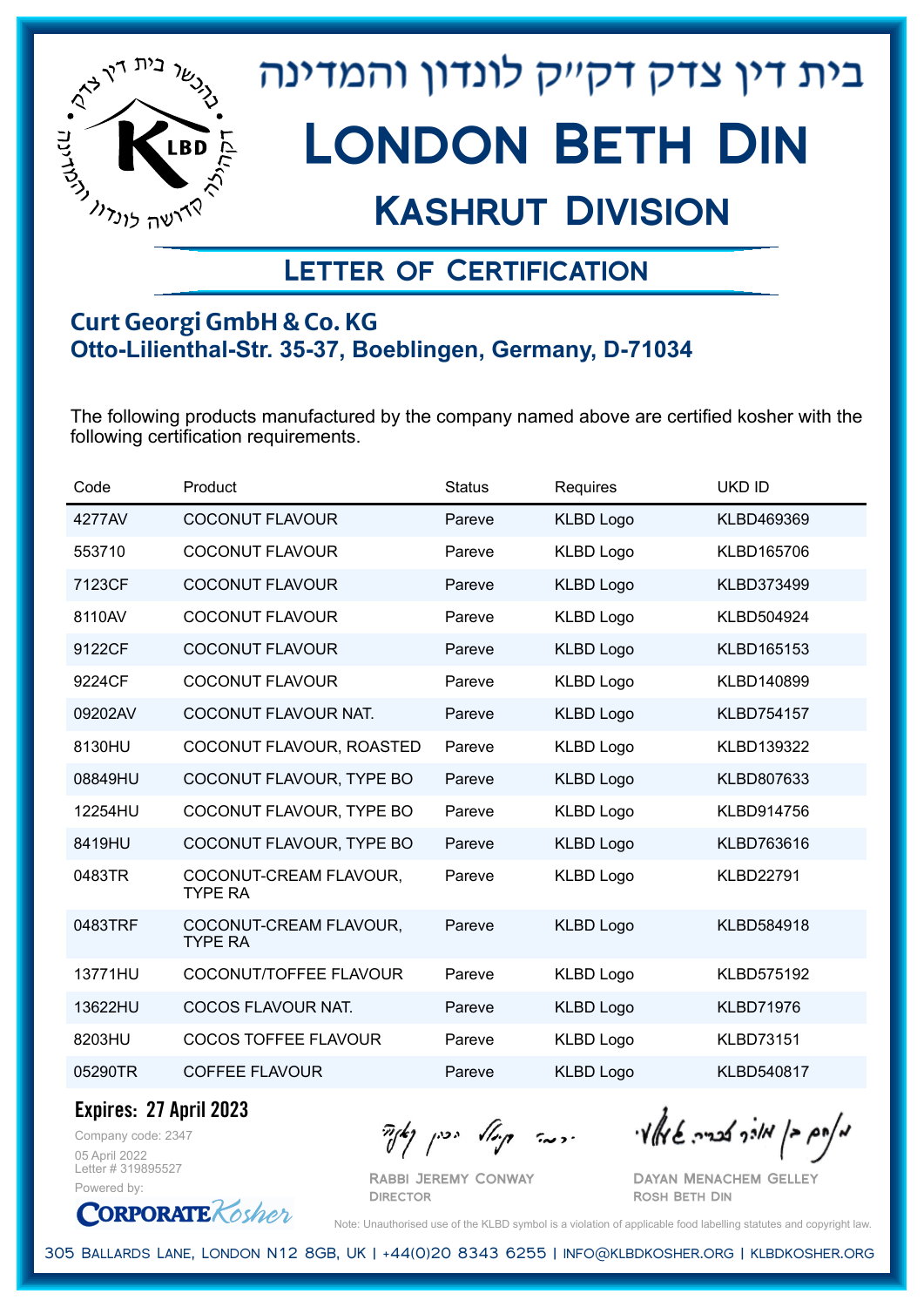

## Kashrut Division

### Letter of Certification

#### **Curt Georgi GmbH & Co. KG Otto-Lilienthal-Str. 35-37, Boeblingen, Germany, D-71034**

The following products manufactured by the company named above are certified kosher with the following certification requirements.

| Code     | Product                                                       | <b>Status</b> | Requires         | <b>UKD ID</b>     |
|----------|---------------------------------------------------------------|---------------|------------------|-------------------|
| 161166AV | <b>COFFEE FLAVOUR</b>                                         | Pareve        | <b>KLBD Logo</b> | KLBD461380        |
| 181108CF | <b>COFFEE FLAVOUR</b>                                         | Pareve        | <b>KLBD Logo</b> | KLBD722999        |
| 4354AV   | <b>COFFEE FLAVOUR</b>                                         | Pareve        | <b>KLBD Logo</b> | KLBD586494        |
| 565820   | <b>COFFEE FLAVOUR</b>                                         | Pareve        | <b>KLBD Logo</b> | KLBD380497        |
| 565821   | <b>COFFEE FLAVOUR</b>                                         | Pareve        | <b>KLBD Logo</b> | KLBD563854        |
| 8244AV   | <b>COFFEE FLAVOUR</b>                                         | Pareve        | <b>KLBD Logo</b> | KLBD298359        |
| 8316AV   | <b>COFFEE FLAVOUR</b>                                         | Pareve        | <b>KLBD Logo</b> | KLBD425544        |
| 09196AV  | COFFEE FLAVOUR NAT.                                           | Pareve        | <b>KLBD Logo</b> | KLBD265368        |
| 122220TR | COFFEE FLAVOUR NAT.                                           | Pareve        | <b>KLBD Logo</b> | KLBD597169        |
| 133268AV | COFFEE FLAVOUR NAT.                                           | Pareve        | <b>KLBD Logo</b> | KLBD218313        |
| 13451AV  | COFFEE FLAVOUR NAT.                                           | Pareve        | <b>KLBD Logo</b> | KLBD758310        |
| 13463AV  | COFFEE FLAVOUR NAT.                                           | Pareve        | <b>KLBD Logo</b> | <b>KLBD878474</b> |
| 161236TR | COFFEE FLAVOUR NAT. / CAFE<br><b>INTENSO, AROMA NAT.</b>      | Pareve        | <b>KLBD Logo</b> | KLBD137707        |
| 111000AV | COFFEE FLAVOUR NAT., TYPE<br><b>CAPPUCCINO</b>                | Pareve        | <b>KLBD Logo</b> | <b>KLBD597282</b> |
| 140842TR | COFFEE FLAVOUR NAT., TYPE<br>CAPPUCCINO / CAFE, AROMA<br>NAT. | Pareve        | <b>KLBD Logo</b> | KLBD592929        |
| 04315AV  | COFFEE FLAVOUR, TYPE BRAZIL                                   | Pareve        | <b>KLBD Logo</b> | KLBD709538        |
|          |                                                               |               |                  |                   |

**Expires: 27 April 2023**

Company code: 2347 05 April 2022 Letter # 319895527 Powered by:

Rabbi Jeremy Conway

**DIRECTOR** 

מאחם בן מורך אבריה שמאלי היה קיילא יכין קאין

Dayan Menachem Gelley Rosh Beth Din



Note: Unauthorised use of the KLBD symbol is a violation of applicable food labelling statutes and copyright law.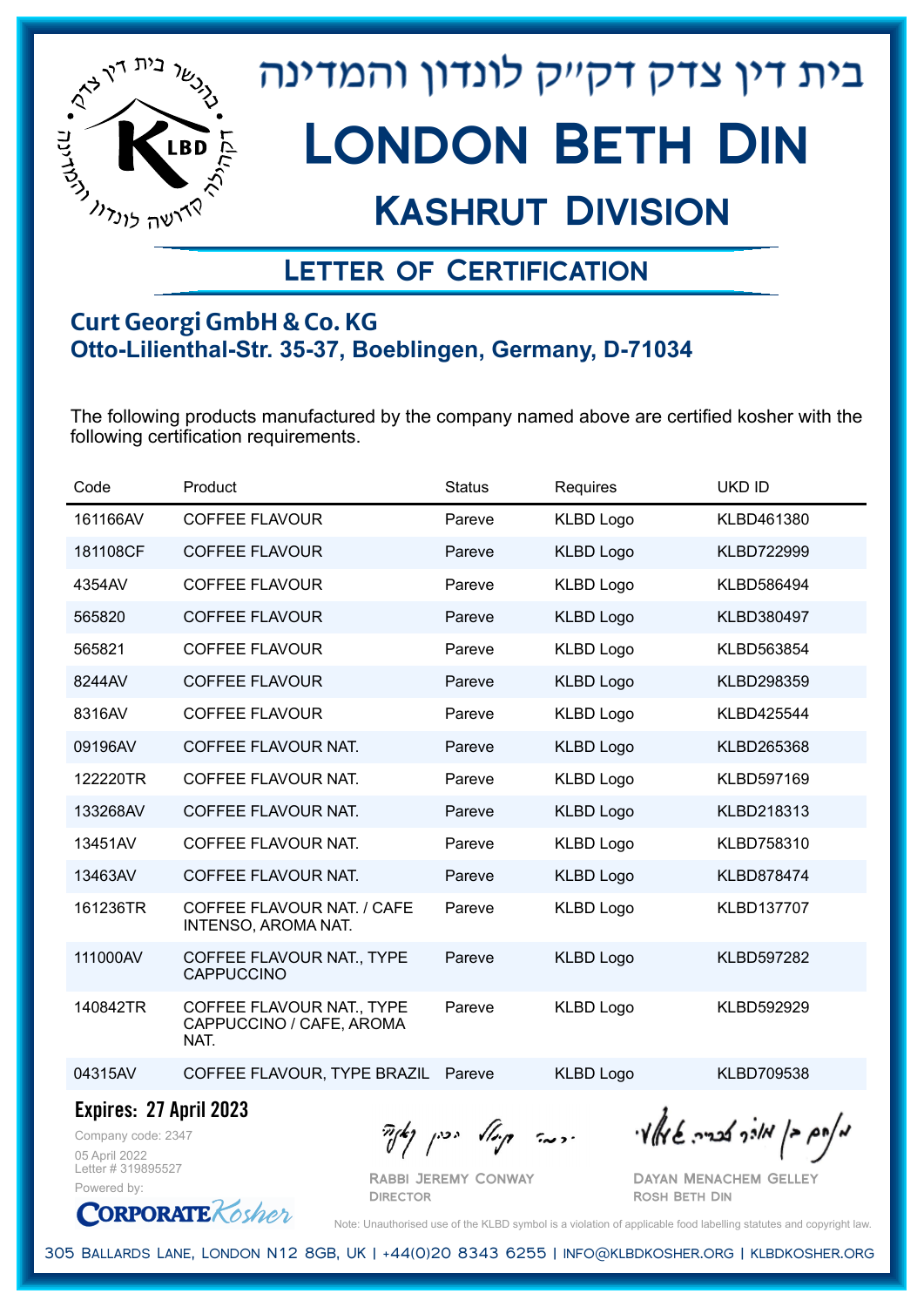

## Kashrut Division

### Letter of Certification

#### **Curt Georgi GmbH & Co. KG Otto-Lilienthal-Str. 35-37, Boeblingen, Germany, D-71034**

The following products manufactured by the company named above are certified kosher with the following certification requirements.

| Code     | Product                                        | <b>Status</b> | Requires         | <b>UKD ID</b>     |
|----------|------------------------------------------------|---------------|------------------|-------------------|
| 10153AV  | COFFEE FLAVOUR, TYPE<br><b>CAPPUCCINO</b>      | Pareve        | <b>KLBD Logo</b> | <b>KLBD397518</b> |
| 3190AV   | COFFEE FLAVOUR, TYPE<br><b>CAPPUCCINO</b>      | Pareve        | <b>KLBD Logo</b> | <b>KLBD809455</b> |
| 8018HU   | COFFEE FLAVOUR, TYPE<br><b>CAPPUCCINO</b>      | Pareve        | <b>KLBD Logo</b> | <b>KLBD477289</b> |
| 8377AV   | COFFEE FLAVOUR, TYPE<br><b>CAPPUCCINO</b>      | Pareve        | <b>KLBD Logo</b> | <b>KLBD995817</b> |
| 8288AV   | COFFEE FLAVOUR, TYPE<br><b>ESPRESSO</b>        | Pareve        | <b>KLBD Logo</b> | KLBD174803        |
| 08330TR  | COFFEE FLAVOUR, TYPE LATTE<br><b>MACCHIATO</b> | Pareve        | <b>KLBD Logo</b> | <b>KLBD519575</b> |
| 3189AV   | COFFEE FLAVOUR, TYPE LATTE<br><b>MACHIAT</b>   | Pareve        | <b>KLBD Logo</b> | KLBD880165        |
| 160359AV | COFFEE FLAVOUR, TYPE<br><b>MOCCA</b>           | Pareve        | <b>KLBD Logo</b> | KLBD931928        |
| 08214AV  | COFFEE FLAVOUR, TYPE<br><b>TURKISH MOCHA</b>   | Pareve        | <b>KLBD Logo</b> | <b>KLBD12218</b>  |
| 1065FB   | COFFEE FLAVOUR, TYPE<br><b>TURKISH MOCHA</b>   | Pareve        | <b>KLBD Logo</b> | <b>KLBD17822</b>  |
| 8287AV   | COFFEE FLAVOUR, TYPE<br><b>TURKISH MOCHA</b>   | Pareve        | <b>KLBD Logo</b> | KLBD206032        |

Company code: 2347 **Expires: 27 April 2023**

05 April 2022 Letter # 319895527 Powered by:

**CORPORATE** Kosher

Rabbi Jeremy Conway

 $\mathcal{H}_{\mathcal{C}}$   $\mathcal{H}_{\mathcal{C}}$   $\mathcal{H}_{\mathcal{C}}$   $\mathcal{H}_{\mathcal{C}}$   $\mathcal{H}_{\mathcal{C}}$   $\mathcal{H}_{\mathcal{C}}$   $\mathcal{H}_{\mathcal{C}}$   $\mathcal{H}_{\mathcal{C}}$   $\mathcal{H}_{\mathcal{C}}$   $\mathcal{H}_{\mathcal{C}}$   $\mathcal{H}_{\mathcal{C}}$   $\mathcal{H}_{\mathcal{C}}$ 

Dayan Menachem Gelley Rosh Beth Din

Note: Unauthorised use of the KLBD symbol is a violation of applicable food labelling statutes and copyright law.

305 Ballards Lane, London N12 8GB, UK | +44(0)20 8343 6255 | info@klbdkosher.org | klbdkosher.org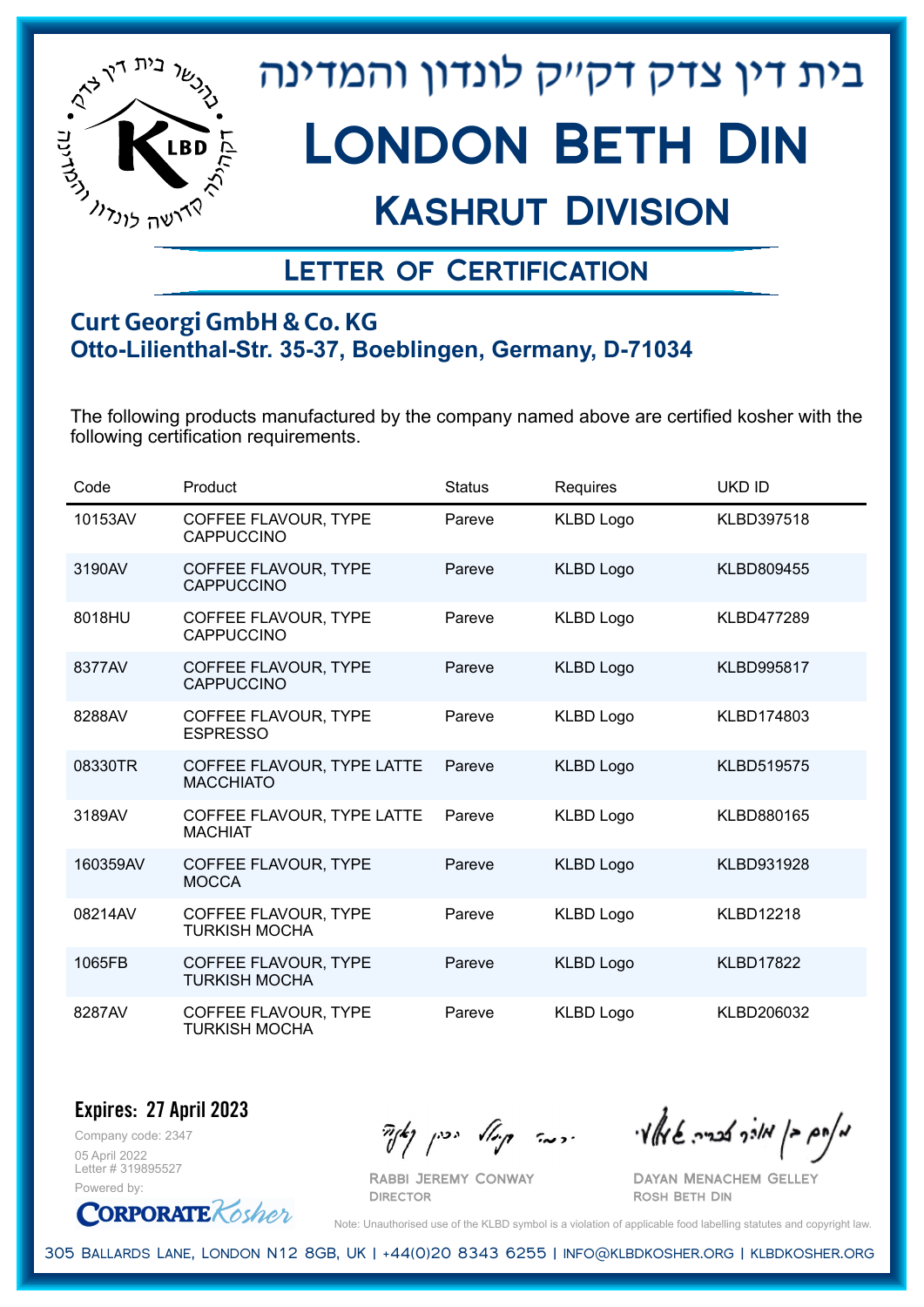

## Kashrut Division

### Letter of Certification

#### **Curt Georgi GmbH & Co. KG Otto-Lilienthal-Str. 35-37, Boeblingen, Germany, D-71034**

The following products manufactured by the company named above are certified kosher with the following certification requirements.

| Code     | Product                                                                      | <b>Status</b> | Requires         | <b>UKD ID</b>     |
|----------|------------------------------------------------------------------------------|---------------|------------------|-------------------|
| 13745SP  | COFFEE GEOCAPSAROM, TYPE<br><b>CAPPUCCINO</b>                                | Pareve        | <b>KLBD Logo</b> | KLBD964268        |
| 12833AV  | <b>COFFEE LIQUEUR</b><br>FLAVOUR/COFFEE FLAV. TYPE<br><b>ITAL, RISTRETTO</b> | Pareve        | <b>KLBD Logo</b> | KLBD324680        |
| 3189AV   | COFFEE WITH MILK FLAVOUR                                                     | Pareve        | <b>KLBD Logo</b> | KLBD219919        |
| 08195AV  | COFFEE, TYPE ESPRESSO                                                        | Pareve        | <b>KLBD Logo</b> | KLBD716023        |
| 150006AV | COFFEE/CREAM FLAVOUR                                                         | Pareve        | <b>KLBD Logo</b> | <b>KLBD978037</b> |
| 190600CF | COFFEE/CREAM FLAVOUR                                                         | Pareve        | <b>KLBD Logo</b> | KLBD540211        |
| 0504BA   | <b>COGNAC OIL "TYPE GREEN"</b>                                               | Pareve        | <b>KLBD Logo</b> | KLBD359743        |
| 190767EM | COLA EMULSION NAT.                                                           | Pareve        | <b>KLBD Logo</b> | KLBD780791        |
| 06376AV  | <b>COLA FLAVOUR</b>                                                          | Pareve        | <b>KLBD Logo</b> | KLBD622456        |
| 13975TR  | <b>COLA FLAVOUR</b>                                                          | Pareve        | <b>KLBD Logo</b> | KLBD347103        |
| 171157CF | <b>COLA FLAVOUR</b>                                                          | Pareve        | <b>KLBD Logo</b> | <b>KLBD568751</b> |
| 180871TR | <b>COLA FLAVOUR</b>                                                          | Pareve        | <b>KLBD Logo</b> | KLBD343536        |
| 190434TR | <b>COLA FLAVOUR</b>                                                          | Pareve        | <b>KLBD Logo</b> | KLBD647033        |
| 200088TR | <b>COLA FLAVOUR</b>                                                          | Pareve        | <b>KLBD Logo</b> | KLBD911039        |
| 200681CF | <b>COLA FLAVOUR</b>                                                          | Pareve        | <b>KLBD Logo</b> | KLBD623827        |
| 558170   | <b>COLA FLAVOUR</b>                                                          | Pareve        | <b>KLBD Logo</b> | KLBD812753        |

Company code: 2347 **Expires: 27 April 2023**

05 April 2022 Letter # 319895527 Powered by:

**CORPORATE** Kosher

מאחם בן מורך אבריה שמאלי היה קיילא יכין קאין

Rabbi Jeremy Conway **DIRECTOR** 

Dayan Menachem Gelley Rosh Beth Din

Note: Unauthorised use of the KLBD symbol is a violation of applicable food labelling statutes and copyright law.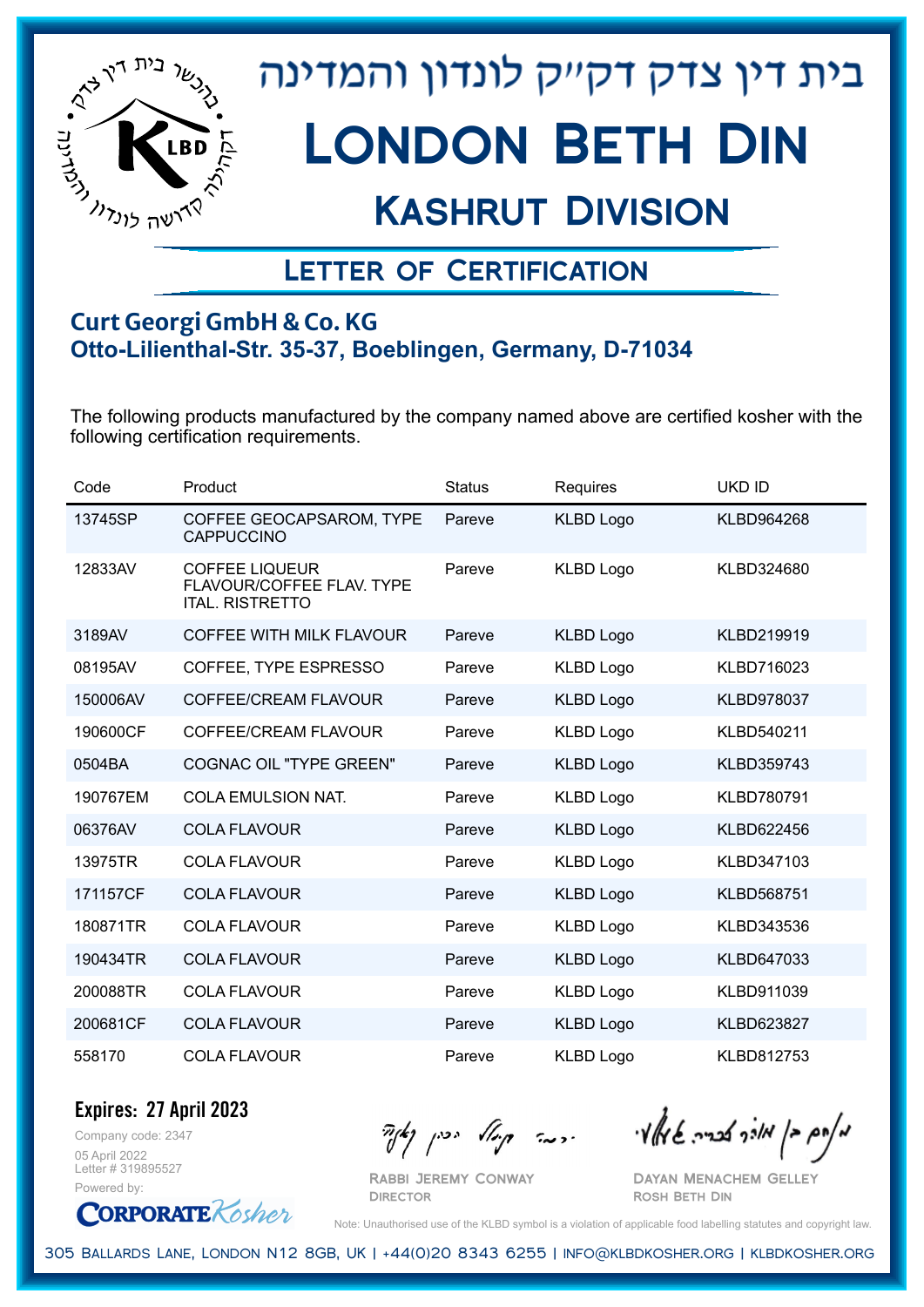

## Kashrut Division

### Letter of Certification

#### **Curt Georgi GmbH & Co. KG Otto-Lilienthal-Str. 35-37, Boeblingen, Germany, D-71034**

The following products manufactured by the company named above are certified kosher with the following certification requirements.

| Code     | Product                              | <b>Status</b> | <b>Requires</b>  | <b>UKD ID</b>     |
|----------|--------------------------------------|---------------|------------------|-------------------|
| 9431HU   | <b>COLA FLAVOUR</b>                  | Pareve        | <b>KLBD Logo</b> | KLBD419662        |
| 9446HU   | <b>COLA FLAVOUR</b>                  | Pareve        | <b>KLBD Logo</b> | KLBD527362        |
| 140220TR | COLA FLAVOUR NAT.                    | Pareve        | <b>KLBD Logo</b> | KLBD489659        |
| 2274TR   | COLA FLAVOUR, TYPE C                 | Pareve        | <b>KLBD Logo</b> | <b>KLBD37984</b>  |
| 2280TR   | COLA FLAVOUR, TYPE P                 | Pareve        | <b>KLBD Logo</b> | KLBD670905        |
| 2150ET   | COLA FLAVOUR, TYPE P.                | Pareve        | <b>KLBD Logo</b> | KLBD895334        |
| 2149FB   | COLA FLAVOUR-CONCENTRATE,<br>TYPE P. | Pareve        | <b>KLBD Logo</b> | <b>KLBD837807</b> |
| 13272SP  | <b>COLA GEOCAPSAROM</b>              | Pareve        | <b>KLBD Logo</b> | KLBD46633         |
| 4004SP   | <b>COLA GEOCAPSAROM</b>              | Pareve        | <b>KLBD Logo</b> | <b>KLBD116952</b> |
| 7198TR   | COLA, AROMA                          | Pareve        | <b>KLBD Logo</b> | <b>KLBD729899</b> |
| 190502TR | COLA/CREAM FLAVOUR, TYPE<br>AL       | Pareve        | <b>KLBD Logo</b> | KLBD488648        |
| 7302HU   | <b>CONDENSED MILK</b>                | Pareve        | <b>KLBD Logo</b> | KLBD976107        |
| 07417CF  | <b>CONDENSED MILK FLAVOUR</b>        | Pareve        | <b>KLBD Logo</b> | KLBD553188        |
| 1238AV   | <b>CONDENSED MILK FLAVOUR</b>        | Pareve        | <b>KLBD Logo</b> | KLBD193175        |
| 4168AV   | <b>CONDENSED MILK FLAVOUR</b>        | Pareve        | <b>KLBD Logo</b> | KLBD824403        |
| 4241AV   | <b>CONDENSED MILK FLAVOUR</b>        | Pareve        | <b>KLBD Logo</b> | KLBD539121        |

Company code: 2347 **Expires: 27 April 2023**

05 April 2022 Letter # 319895527 Powered by:

**CORPORATE** Kosher

Rabbi Jeremy Conway

**DIRECTOR** 

מאחם בן מורך אבריה שמאלי היה קיילא יכין קאין

Dayan Menachem Gelley Rosh Beth Din

Note: Unauthorised use of the KLBD symbol is a violation of applicable food labelling statutes and copyright law.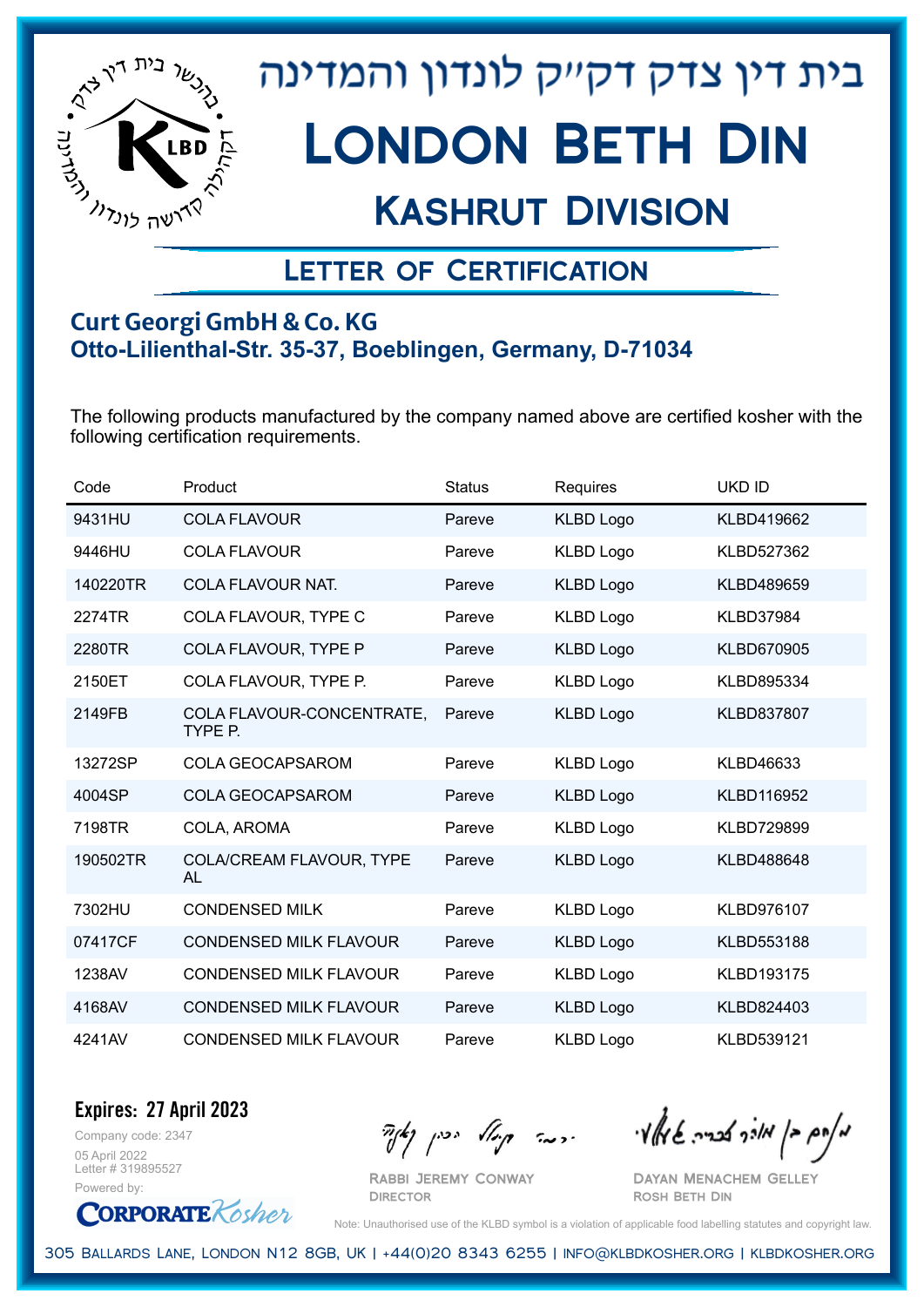

## Kashrut Division

### Letter of Certification

#### **Curt Georgi GmbH & Co. KG Otto-Lilienthal-Str. 35-37, Boeblingen, Germany, D-71034**

The following products manufactured by the company named above are certified kosher with the following certification requirements.

| Code     | Product                                                | <b>Status</b> | Requires         | <b>UKD ID</b>     |
|----------|--------------------------------------------------------|---------------|------------------|-------------------|
| 11244SP  | <b>CONDENSED MILK</b><br><b>GEOCAPSAROM</b>            | Pareve        | <b>KLBD Logo</b> | KLBD794013        |
| 200176TR | <b>CONDENSED MILK/VANILLA</b><br><b>FLAVOUR</b>        | Pareve        | <b>KLBD Logo</b> | <b>KLBD44750</b>  |
| 180632TR | <b>COOKIES &amp; CREAM FLAVOUR</b>                     | Pareve        | <b>KLBD Logo</b> | KLBD430963        |
| 07096TR  | <b>COOLING FLAVOUR</b>                                 | Pareve        | <b>KLBD Logo</b> | KLBD341671        |
| 05496AV  | <b>COUGH HERBS FLAVOUR</b>                             | Pareve        | <b>KLBD Logo</b> | KLBD610250        |
| 553150   | <b>COUGH HERBS FLAVOUR</b>                             | Pareve        | <b>KLBD Logo</b> | <b>KLBD776629</b> |
| 150056AV | COUGH HERBS FLAVOUR NAT.                               | Pareve        | <b>KLBD Logo</b> | <b>KLBD764804</b> |
| 10194AV  | CRANBERRY / RED FRUITS /<br><b>BOYSENBERRY FLAVOUR</b> | Pareve        | <b>KLBD Logo</b> | <b>KLBD390875</b> |
| 06430AV  | <b>CRANBERRY FLAVOUR</b>                               | Pareve        | <b>KLBD Logo</b> | KLBD180593        |
| 06436AV  | <b>CRANBERRY FLAVOUR</b>                               | Pareve        | <b>KLBD Logo</b> | KLBD790991        |
| 08257FB  | <b>CRANBERRY FLAVOUR</b>                               | Pareve        | <b>KLBD Logo</b> | KLBD381590        |
| 161206FB | <b>CRANBERRY FLAVOUR</b>                               | Pareve        | <b>KLBD Logo</b> | KLBD336224        |
| 8327AV   | <b>CRANBERRY FLAVOUR</b>                               | Pareve        | <b>KLBD Logo</b> | KLBD566052        |
| 9399AV   | <b>CRANBERRY FLAVOUR</b>                               | Pareve        | <b>KLBD Logo</b> | KLBD992894        |
| 07613AV  | CRANBERRY FLAVOUR NAT.                                 | Pareve        | <b>KLBD Logo</b> | KLBD634699        |
| 10695PD  | <b>CRANBERRY POWDER FLAVOUR</b>                        | Pareve        | <b>KLBD Logo</b> | KLBD525040        |

**Expires: 27 April 2023**

Company code: 2347 05 April 2022 Letter # 319895527 Powered by:

**CORPORATE** Kosher

Rabbi Jeremy Conway

מאחם בן מורך אבריה שמאלי היה קיילא יכין קאין

Dayan Menachem Gelley Rosh Beth Din

Note: Unauthorised use of the KLBD symbol is a violation of applicable food labelling statutes and copyright law.

305 Ballards Lane, London N12 8GB, UK | +44(0)20 8343 6255 | info@klbdkosher.org | klbdkosher.org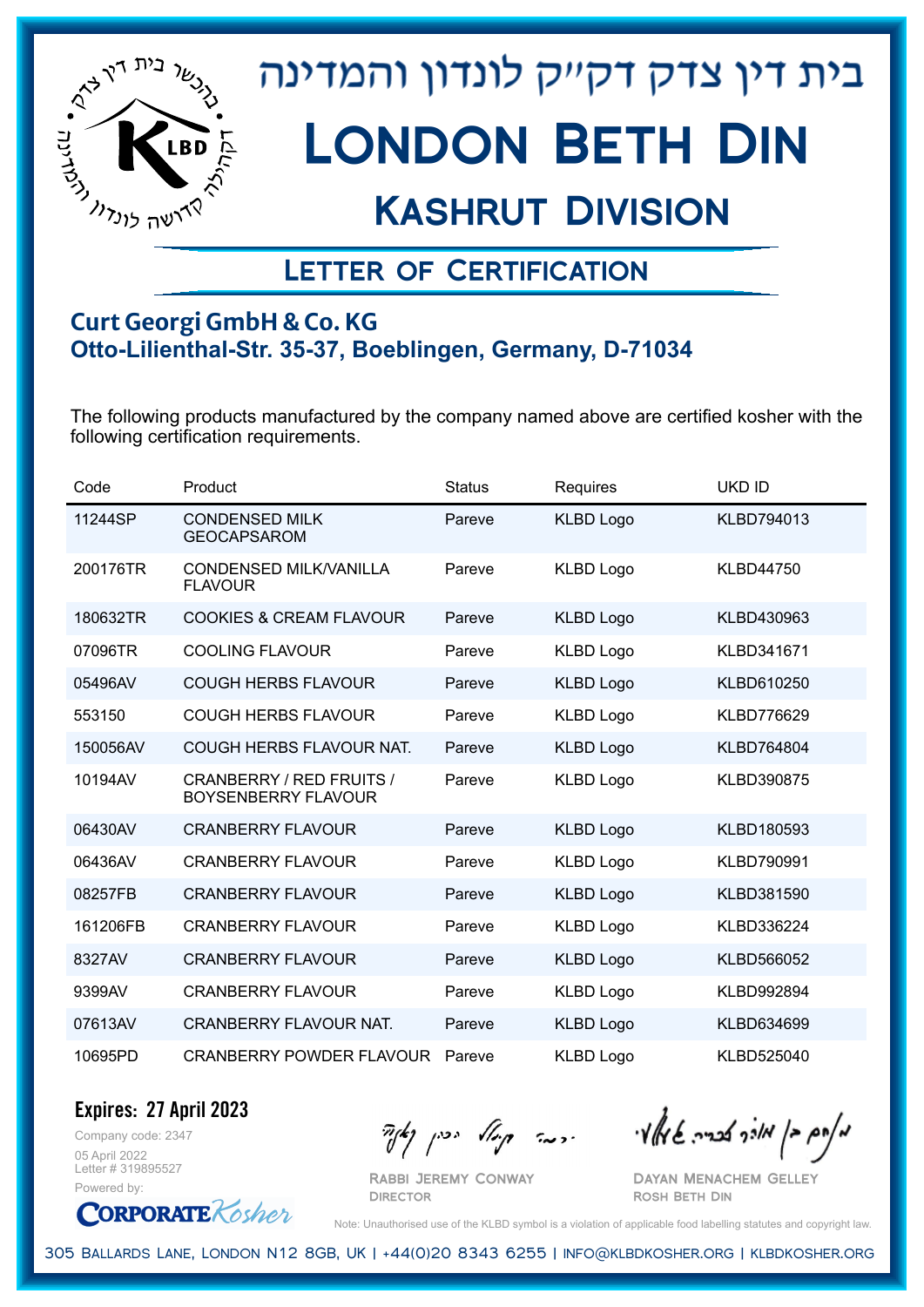

## Kashrut Division

### Letter of Certification

#### **Curt Georgi GmbH & Co. KG Otto-Lilienthal-Str. 35-37, Boeblingen, Germany, D-71034**

The following products manufactured by the company named above are certified kosher with the following certification requirements.

| Code     | Product                                            | <b>Status</b> | Requires               | <b>UKD ID</b>     |
|----------|----------------------------------------------------|---------------|------------------------|-------------------|
| 111031PD | <b>CRANBERRY/RED FRUITS</b><br>POWDER FLAVOUR      | Pareve        | <b>KLBD Logo</b>       | KLBD667526        |
| 140766AV | <b>CREAM CARAMEL FLAVOUR</b>                       | Pareve        | <b>KLBD Logo</b>       | KLBD263202        |
| 551550   | <b>CREAM CARAMEL FLAVOUR</b>                       | Pareve        | <b>KLBD Logo</b>       | KLBD941000        |
| 1477TR   | <b>CREAM FLAVOUR</b>                               | Pareve        | <b>KLBD Logo</b>       | KLBD888101        |
| 570320   | <b>CREAM FLAVOUR</b>                               | Pareve        | <b>KLBD Logo</b>       | KLBD716452        |
| 581040   | <b>CREAM FLAVOUR</b>                               | Pareve        | <b>KLBD Logo</b>       | KLBD805281        |
| 581041   | <b>CREAM FLAVOUR</b>                               | Pareve        | <b>KLBD Logo</b>       | <b>KLBD17080</b>  |
| 8270HU   | <b>CREAM FLAVOUR</b>                               | Pareve        | <b>KLBD Logo</b>       | <b>KLBD55708</b>  |
| 07443AV  | <b>CREAM FLAVOUR NAT.</b>                          | Pareve        | <b>KLBD Logo</b>       | KLBD662125        |
| 170439AV | <b>CREAM FLAVOUR NAT.</b>                          | Pareve        | <b>KLBD Logo</b>       | KLBD441681        |
| 2318CF   | <b>CREAM FLAVOUR TYPE</b><br><b>WHIPPED</b>        | Pareve        | <b>KLBD Logo</b>       | KLBD103845        |
| 9085TR   | <b>CREAM FLAVOUR, TYPE</b><br><b>WHIPPED CREAM</b> | Pareve        | <b>KLBD Logo</b>       | <b>KLBD34583</b>  |
| 10753SP  | <b>CREAM GEOCAPSAROM</b>                           | Pareve        | <b>KLBD Logo</b>       | KLBD590531        |
| 12094SP  | <b>CREAM GEOCAPSAROM</b>                           | Pareve        | <b>KLBD Logo</b>       | KLBD153838        |
| 7129SP   | <b>CREAM GEOCAPSAROM</b>                           | Dairy         | <b>KLBD Dairy Logo</b> | KLBD844029        |
| 1472PD   | <b>CREAM POWDER FLAVOUR</b>                        | Pareve        | <b>KLBD Logo</b>       | <b>KLBD281168</b> |

Company code: 2347 **Expires: 27 April 2023**

05 April 2022 Letter # 319895527 Powered by:

**CORPORATE** Kosher

Rabbi Jeremy Conway

מאחם בן מורך אבריה שמאלי היה קיילא יכין קאין

Dayan Menachem Gelley Rosh Beth Din

Note: Unauthorised use of the KLBD symbol is a violation of applicable food labelling statutes and copyright law.

305 Ballards Lane, London N12 8GB, UK | +44(0)20 8343 6255 | info@klbdkosher.org | klbdkosher.org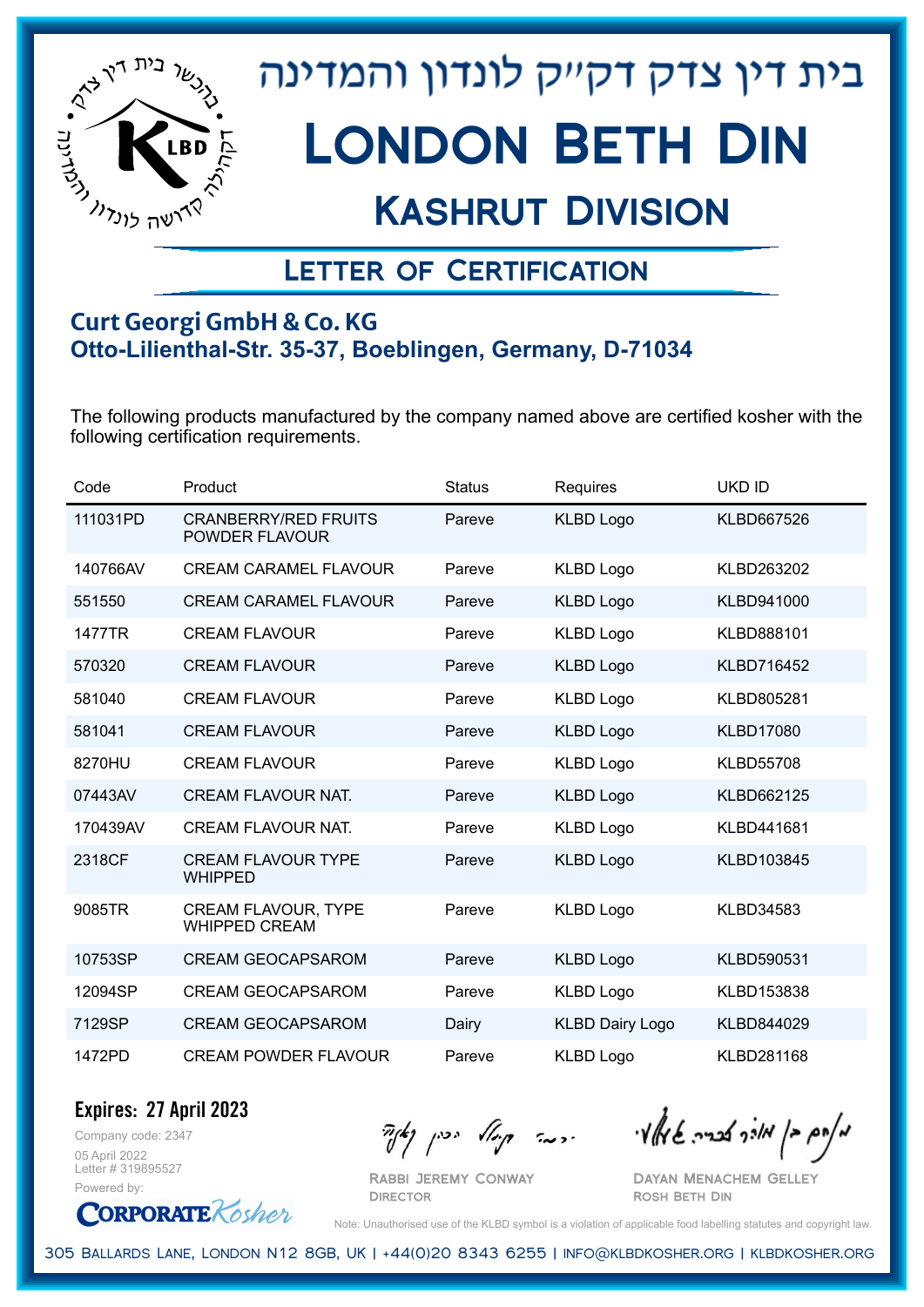

## Kashrut Division

### Letter of Certification

#### **Curt Georgi GmbH & Co. KG Otto-Lilienthal-Str. 35-37, Boeblingen, Germany, D-71034**

The following products manufactured by the company named above are certified kosher with the following certification requirements.

| Code     | Product                                            | <b>Status</b> | Requires         | <b>UKD ID</b>    |
|----------|----------------------------------------------------|---------------|------------------|------------------|
| 140273TR | <b>CREAM PUDDING FL., TYPE</b><br>PANNA COTTA NAT. | Pareve        | <b>KLBD Logo</b> | KLBD312292       |
| 7115CF   | <b>CREAM SODA FLAVOUR</b>                          | Pareve        | <b>KLBD Logo</b> | KLBD571926       |
| 8061AV   | <b>CREAM SODA FLAVOUR</b>                          | Pareve        | <b>KLBD Logo</b> | KLBD209382       |
| 6126AV   | <b>CREAM VANILLA FLAVOUR</b>                       | Pareve        | <b>KLBD Logo</b> | KLBD390597       |
| 05225CF  | <b>CREAM YOGHURT FLAVOUR</b>                       | Pareve        | <b>KLBD Logo</b> | <b>KLBD35302</b> |
| 2103AV   | <b>CREAM YOGHURT FLAVOUR</b>                       | Pareve        | <b>KLBD Logo</b> | KLBD309855       |
| 9351AV   | <b>CREAM-MILK FLAVOUR</b>                          | Pareve        | <b>KLBD Logo</b> | KLBD989332       |
| 8272HU   | CREAM-VANILLA FLAVOUR                              | Pareve        | <b>KLBD Logo</b> | KLBD306855       |
| 2189SP   | <b>CREAM-VANILLA</b><br><b>GEOCAPSAROM</b>         | Pareve        | <b>KLBD Logo</b> | KLBD108523       |
| 5004AV   | <b>CREAMY MILK FLAVOUR</b>                         | Pareve        | <b>KLBD Logo</b> | KLBD310713       |
| 9096AV   | <b>CREMA</b>                                       | Pareve        | <b>KLBD Logo</b> | KLBD663981       |
| 9442AV   | <b>CUCUMBER FLAVOUR</b>                            | Pareve        | <b>KLBD Logo</b> | KLBD539509       |
| 0581HU   | <b>CURRY FLAVOUR</b>                               | Pareve        | <b>KLBD Logo</b> | KLBD671153       |
| 141173AV | <b>CUSTARD FLAVOUR</b>                             | Pareve        | <b>KLBD Logo</b> | KLBD594231       |
| 2313BA   | <b>CUSTARD FLAVOUR BASE</b>                        | Pareve        | <b>KLBD Logo</b> | KLBD408483       |
| 140247ET | <b>CUSTARD FLAVOUR NAT.</b>                        | Pareve        | <b>KLBD Logo</b> | KLBD756668       |

Company code: 2347 **Expires: 27 April 2023**

05 April 2022 Letter # 319895527 Powered by:



Rabbi Jeremy Conway

מאחם בן מורך אבריה שמאלי היה קיילא יכין קאין

Dayan Menachem Gelley Rosh Beth Din

Note: Unauthorised use of the KLBD symbol is a violation of applicable food labelling statutes and copyright law.

305 Ballards Lane, London N12 8GB, UK | +44(0)20 8343 6255 | info@klbdkosher.org | klbdkosher.org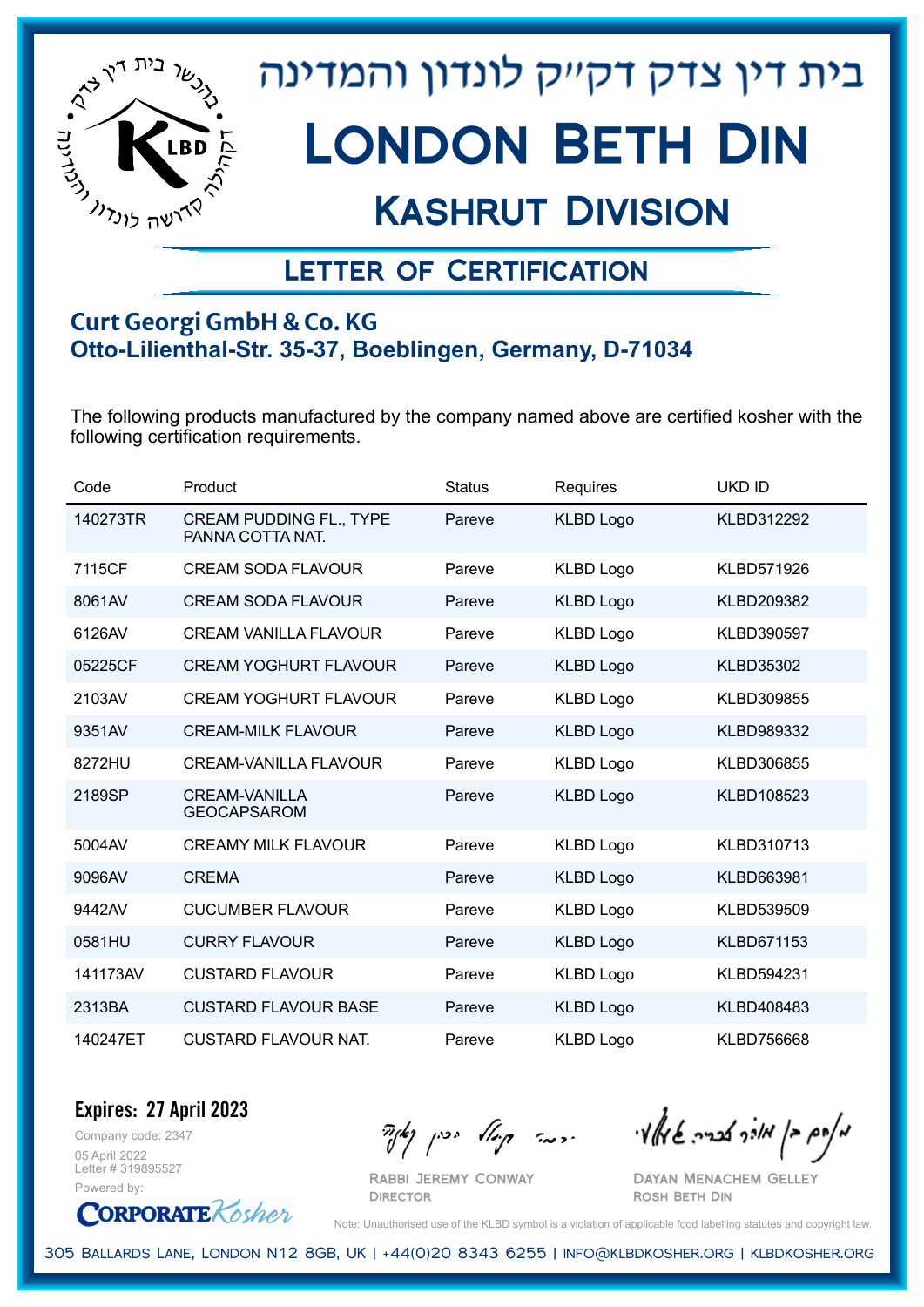

## Kashrut Division

### Letter of Certification

#### **Curt Georgi GmbH & Co. KG Otto-Lilienthal-Str. 35-37, Boeblingen, Germany, D-71034**

The following products manufactured by the company named above are certified kosher with the following certification requirements.

| Code     | Product                                            | <b>Status</b> | Requires         | <b>UKD ID</b>     |
|----------|----------------------------------------------------|---------------|------------------|-------------------|
| 151291TR | <b>CUSTARD FLAVOUR NAT. TYPE</b><br>"CREME BRULEE" | Pareve        | <b>KLBD Logo</b> | KLBD158608        |
| 08200AV  | <b>CUSTARD FLAVOUR TYPE</b><br>"BURNT CREAM"       | Pareve        | <b>KLBD Logo</b> | KLBD483253        |
| 10460CF  | <b>CUSTARD FLAVOUR TYPE</b><br>"BURNT CREAM"       | Pareve        | <b>KLBD Logo</b> | KLBD297676        |
| 11586TR  | <b>CUSTARD FLAVOUR TYPE</b><br>"CREME BRULEE"      | Pareve        | <b>KLBD Logo</b> | KLBD835508        |
| 12945TR  | <b>CUSTARD FLAVOUR TYPE</b><br>"CREME BRULEE"      | Pareve        | <b>KLBD Logo</b> | <b>KLBD40731</b>  |
| 1448AV   | <b>CUSTARD FLAVOUR, TYPE</b><br>"BURNT CREAM"      | Pareve        | <b>KLBD Logo</b> | KLBD846197        |
| 10911SP  | <b>CUSTARD GEOCAPSAROM</b>                         | Pareve        | <b>KLBD Logo</b> | <b>KLBD93583</b>  |
| 150260AV | DARKSIDE CHOCOLATE<br><b>FLAVOUR</b>               | Pareve        | <b>KLBD Logo</b> | KLBD405338        |
| 150570AV | <b>DARKSIDE CHOCOLATE</b><br><b>FLAVOUR</b>        | Pareve        | <b>KLBD Logo</b> | <b>KLBD438477</b> |
| 08559ET  | <b>DILL FLAVOUR</b>                                | Pareve        | <b>KLBD Logo</b> | KLBD520143        |
| 161468TR | DOUBLE CHOCOLATE FLAVOUR                           | Pareve        | <b>KLBD Logo</b> | KLBD669421        |
| 09020AV  | EARL GREY FLAVOUR NAT.                             | Pareve        | <b>KLBD Logo</b> | KLBD942496        |
| 13946TR  | <b>EARLY MORNING ROSE</b><br><b>FLAVOUR</b>        | Pareve        | <b>KLBD Logo</b> | KLBD240245        |

Company code: 2347 **Expires: 27 April 2023**

05 April 2022 Letter # 319895527 Powered by:



מאוס בן מוכך אבריה שמאלי היה קיילא יכין קאין

Rabbi Jeremy Conway Dayan Menachem Gelley Rosh Beth Din

Note: Unauthorised use of the KLBD symbol is a violation of applicable food labelling statutes and copyright law.

305 Ballards Lane, London N12 8GB, UK | +44(0)20 8343 6255 | info@klbdkosher.org | klbdkosher.org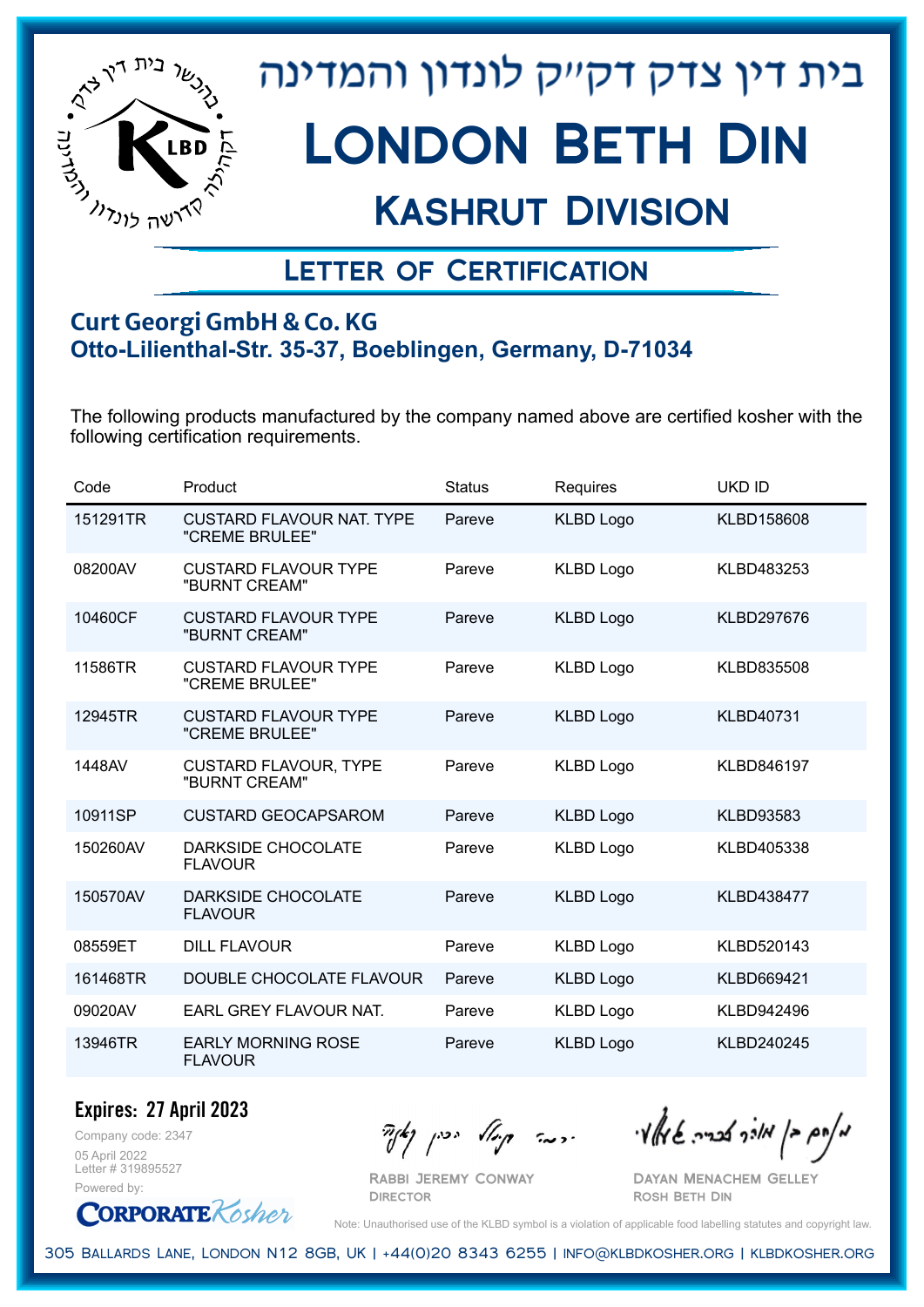

## Kashrut Division

### Letter of Certification

#### **Curt Georgi GmbH & Co. KG Otto-Lilienthal-Str. 35-37, Boeblingen, Germany, D-71034**

The following products manufactured by the company named above are certified kosher with the following certification requirements.

| Code     | Product                                      | <b>Status</b> | Requires         | <b>UKD ID</b>     |
|----------|----------------------------------------------|---------------|------------------|-------------------|
| 09590AV  | EGG NOGG FLAVOUR NAT.                        | Pareve        | <b>KLBD Logo</b> | KLBD837296        |
| 0109AV   | <b>EGG-NOG FLAVOUR</b>                       | Pareve        | <b>KLBD Logo</b> | <b>KLBD388278</b> |
| 10873AV  | ELDERBERRY FLAVOUR                           | Pareve        | <b>KLBD Logo</b> | <b>KLBD46825</b>  |
| 161577TR | ELDERBERRY FLAVOUR NAT.                      | Pareve        | <b>KLBD Logo</b> | KLBD209762        |
| 11550AV  | ELDERFLOWER FLAVOUR                          | Pareve        | <b>KLBD Logo</b> | KLBD345512        |
| 13903CF  | ELDERFLOWER FLAVOUR                          | Pareve        | <b>KLBD Logo</b> | KLBD157190        |
| 10834TR  | ELDERFLOWER FLAVOUR, TYPE<br>RI NAT.         | Pareve        | <b>KLBD Logo</b> | KLBD399147        |
| 11581PD  | <b>ELDERFLOWER POWDER</b><br>FLAVOUR NAT.    | Pareve        | <b>KLBD Logo</b> | KLBD149683        |
| 13935TR  | <b>ENERGIZING LAVENDER</b><br><b>FLAVOUR</b> | Pareve        | <b>KLBD Logo</b> | KLBD372855        |
| 5415HU   | EUCA MENTHOL FLAVOUR                         | Pareve        | <b>KLBD Logo</b> | KLBD547343        |
| 190538CF | EUCALYPTUS FLAVOUR NAT.                      | Pareve        | <b>KLBD Logo</b> | <b>KLBD878798</b> |
| 7298HU   | EUCALYPTUS FLAVOUR NAT.                      | Pareve        | <b>KLBD Logo</b> | <b>KLBD67217</b>  |
| 2300     | <b>EUCALYPTUS OIL</b>                        | Pareve        | <b>KLBD Logo</b> | KLBD671539        |
| 2372AV   | EUKA-MENTHOLYPTUS<br><b>FLAVOUR</b>          | Pareve        | <b>KLBD Logo</b> | KLBD625848        |
| 12792TR  | EUKA/MENTHOL/COOLING<br>LEVEL 5 FLAVOUR      | Pareve        | <b>KLBD Logo</b> | KLBD663092        |

**Expires: 27 April 2023**

Company code: 2347 05 April 2022 Letter # 319895527 Powered by:

Rabbi Jeremy Conway

**DIRECTOR** 

מאחם בן מורך אבריה שמאלי היה קיילא יכין קאין

Dayan Menachem Gelley Rosh Beth Din



Note: Unauthorised use of the KLBD symbol is a violation of applicable food labelling statutes and copyright law.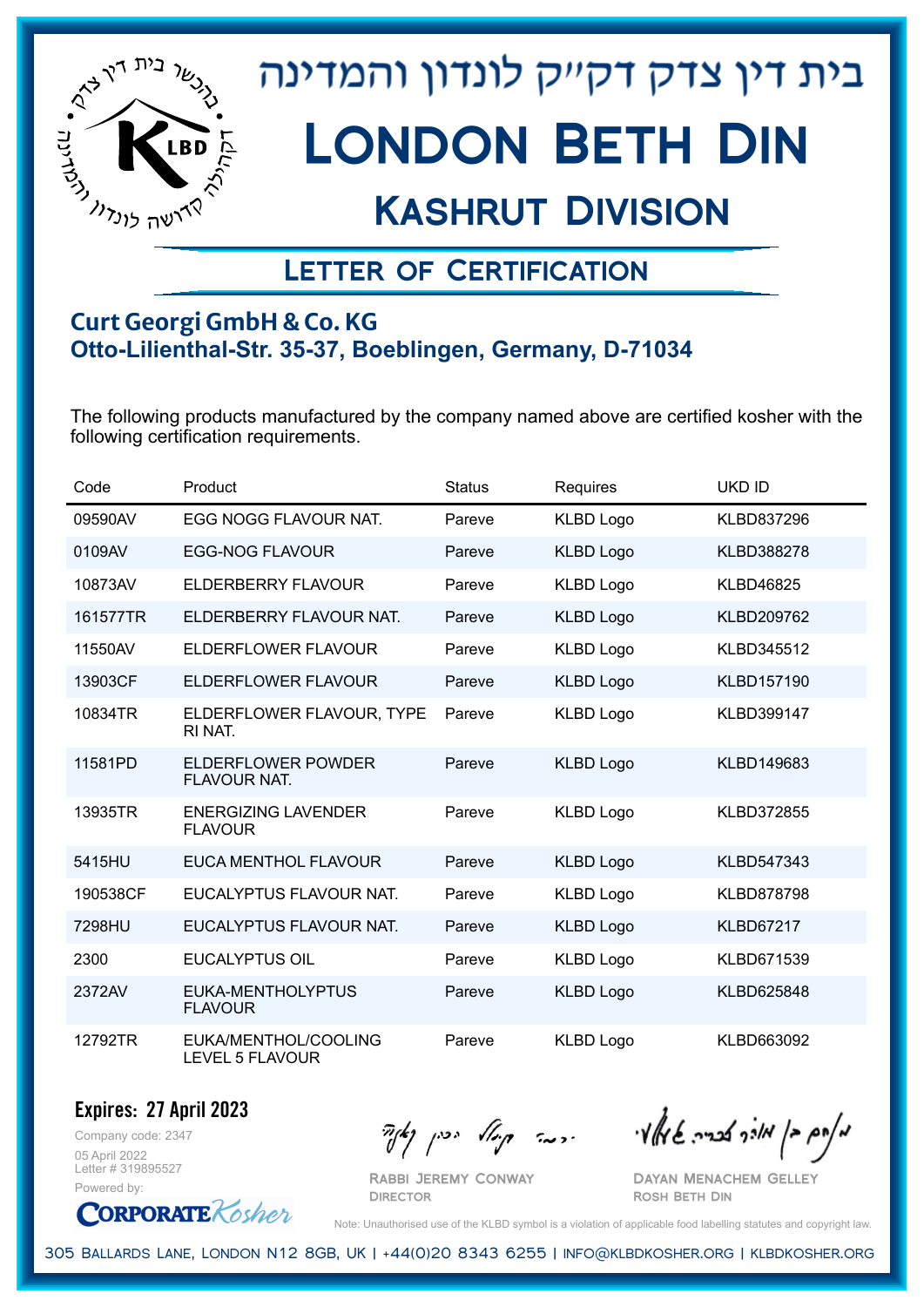

## Kashrut Division

### Letter of Certification

#### **Curt Georgi GmbH & Co. KG Otto-Lilienthal-Str. 35-37, Boeblingen, Germany, D-71034**

The following products manufactured by the company named above are certified kosher with the following certification requirements.

| Code     | Product                                                   | <b>Status</b> | Requires               | <b>UKD ID</b>     |
|----------|-----------------------------------------------------------|---------------|------------------------|-------------------|
| 1064AV   | <b>EXOTIC FLAVOUR</b>                                     | Pareve        | <b>KLBD Logo</b>       | KLBD107160        |
| 3164AV   | <b>EXOTIC FLAVOUR</b>                                     | Pareve        | <b>KLBD Logo</b>       | KLBD360899        |
| 554400   | <b>EXOTIC FLAVOUR</b>                                     | Pareve        | <b>KLBD Logo</b>       | KLBD581840        |
| 7349TR   | <b>EXOTIC FLAVOUR</b>                                     | Pareve        | <b>KLBD Logo</b>       | <b>KLBD372708</b> |
| 555881   | EXOTIC FLAVOUR / EXOTIC,<br><b>AROMA</b>                  | Pareve        | <b>KLBD Logo</b>       | KLBD212041        |
| 8073SP   | <b>EXOTIC GEOCAPSAROM</b>                                 | Dairy         | <b>KLBD Dairy Logo</b> | KLBD934098        |
| 6239PD   | <b>EXOTIC POWDER FLAVOUR</b>                              | Pareve        | <b>KLBD Logo</b>       | <b>KLBD828921</b> |
| 13850AV  | <b>FIG FLAVOUR</b>                                        | Pareve        | <b>KLBD Logo</b>       | KLBD897616        |
| 12720AV  | <b>FOREST BERRY FLAVOUR</b>                               | Pareve        | <b>KLBD Logo</b>       | KLBD492094        |
| 13530AV  | <b>FOREST BERRY FLAVOUR</b>                               | Pareve        | <b>KLBD Logo</b>       | KLBD812355        |
| 191210AV | <b>FOREST BERRY FLAVOUR /</b><br>FRUTAS DEL BOSQUE, AROMA | Pareve        | <b>KLBD Logo</b>       | <b>KLBD1113</b>   |
| 14057AV  | FOREST BERRY FLAVOUR NAT.                                 | Pareve        | <b>KLBD Logo</b>       | KLBD859973        |
| 141151AV | FOREST BERRY FLAVOUR NAT.                                 | Pareve        | <b>KLBD Logo</b>       | KLBD401891        |
| 8258SP   | <b>FOREST BERRY</b><br><b>GEOCAPSAROM</b>                 | Pareve        | <b>KLBD Logo</b>       | KLBD665944        |
| 200440SP | <b>FOREST BERRY</b><br><b>GEOCAPSAROM NAT.</b>            | Pareve        | <b>KLBD Logo</b>       | KLBD338164        |

Company code: 2347 **Expires: 27 April 2023**

05 April 2022 Letter # 319895527 Powered by:

**CORPORATE** Kosher

Rabbi Jeremy Conway

מאוס בן מוכך אבריה שמאלי היה קיילא יכין קאין

Dayan Menachem Gelley Rosh Beth Din

Note: Unauthorised use of the KLBD symbol is a violation of applicable food labelling statutes and copyright law.

305 Ballards Lane, London N12 8GB, UK | +44(0)20 8343 6255 | info@klbdkosher.org | klbdkosher.org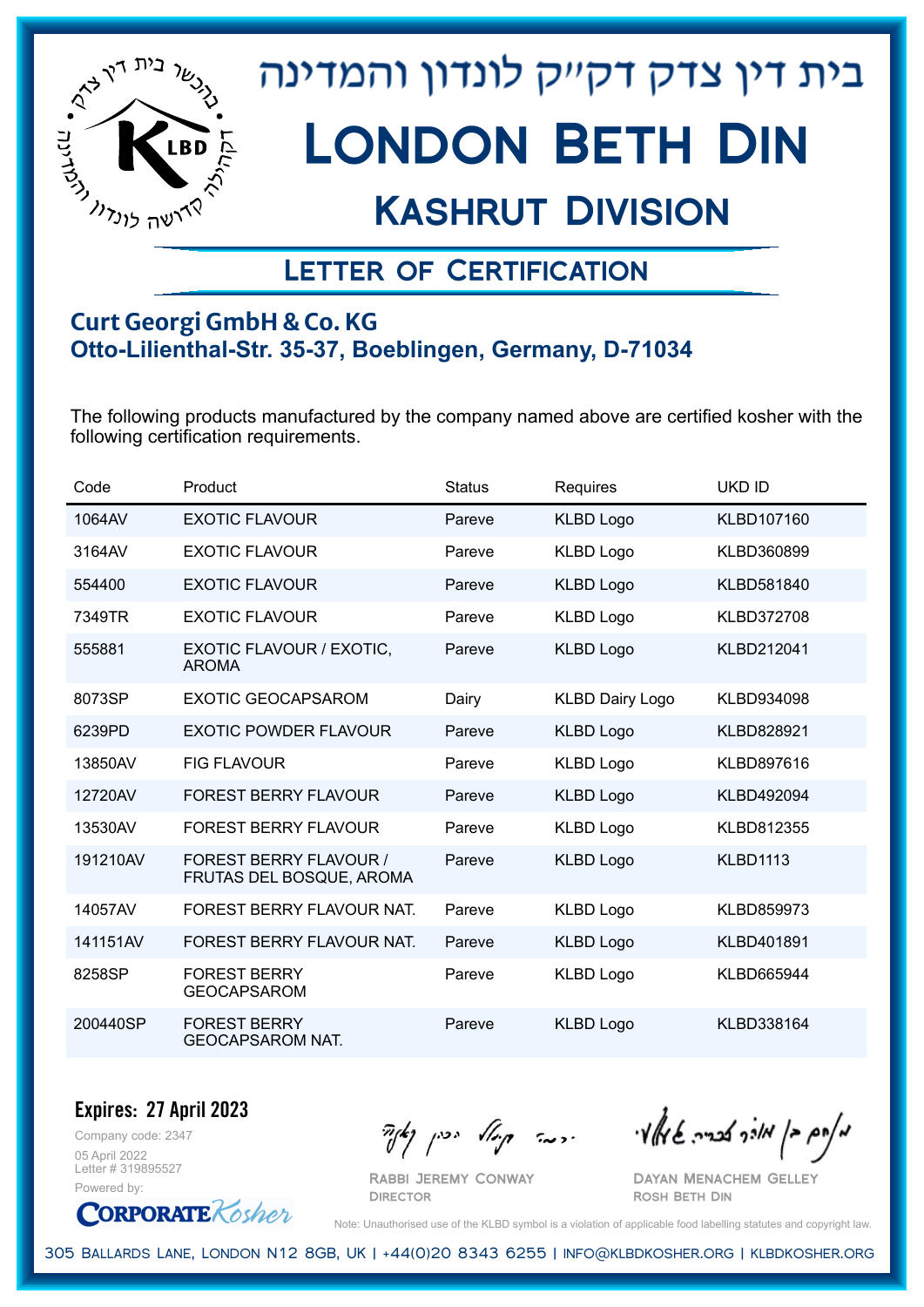

## Kashrut Division

### Letter of Certification

#### **Curt Georgi GmbH & Co. KG Otto-Lilienthal-Str. 35-37, Boeblingen, Germany, D-71034**

The following products manufactured by the company named above are certified kosher with the following certification requirements.

| Code     | Product                                            | <b>Status</b> | Requires         | <b>UKD ID</b>     |
|----------|----------------------------------------------------|---------------|------------------|-------------------|
| 133119PD | <b>FOREST BERRY POWDER</b><br><b>FLAVOUR</b>       | Pareve        | <b>KLBD Logo</b> | KLBD235683        |
| 122172AV | <b>FOREST FRUIT FLAVOUR</b>                        | Pareve        | <b>KLBD Logo</b> | <b>KLBD733967</b> |
| 8384HU   | <b>FOREST FRUIT FLAVOUR</b>                        | Pareve        | <b>KLBD Logo</b> | KLBD564122        |
| 8364AV   | <b>FORESTBERRY</b>                                 | Pareve        | <b>KLBD Logo</b> | KLBD190201        |
| 3453AV   | <b>FRAMBUESA</b>                                   | Pareve        | <b>KLBD Logo</b> | KLBD300021        |
| 553760   | <b>FRAMBUESA</b>                                   | Pareve        | <b>KLBD Logo</b> | <b>KLBD874977</b> |
| 7375AV   | FRAMBUESA, AROMA                                   | Pareve        | <b>KLBD Logo</b> | KLBD144546        |
| 08748AV  | <b>FRESA</b>                                       | Pareve        | <b>KLBD Logo</b> | KLBD876624        |
| 2141AV   | <b>FRESA</b>                                       | Pareve        | <b>KLBD Logo</b> | <b>KLBD797575</b> |
| 593880   | <b>FRESA</b>                                       | Pareve        | <b>KLBD Logo</b> | KLBD742650        |
| 8610AV   | <b>FRESA</b>                                       | Pareve        | <b>KLBD Logo</b> | KLBD685473        |
| 04062HU  | FRESA / STRAWBERRY<br><b>FLAVOUR</b>               | Pareve        | <b>KLBD Logo</b> | <b>KLBD68126</b>  |
| 07245AV  | FRESA / STRAWBERRY<br><b>FLAVOUR</b>               | Pareve        | <b>KLBD Logo</b> | KLBD201617        |
| 11298PD  | <b>FRESA / STRAWBERRY POWDER</b><br><b>FLAVOUR</b> | Pareve        | <b>KLBD Logo</b> | <b>KLBD137178</b> |
| 11298PDF | FRESA / STRAWBERRY POWDER<br><b>FLAVOUR</b>        | Pareve        | <b>KLBD Logo</b> | KLBD846367        |

Company code: 2347 **Expires: 27 April 2023**

05 April 2022 Letter # 319895527 Powered by:

**CORPORATE** Kosher

Rabbi Jeremy Conway **DIRECTOR** 

מאחם בן מורך אבריה שמאלי היה קיילא יכין קאין

Dayan Menachem Gelley Rosh Beth Din

Note: Unauthorised use of the KLBD symbol is a violation of applicable food labelling statutes and copyright law.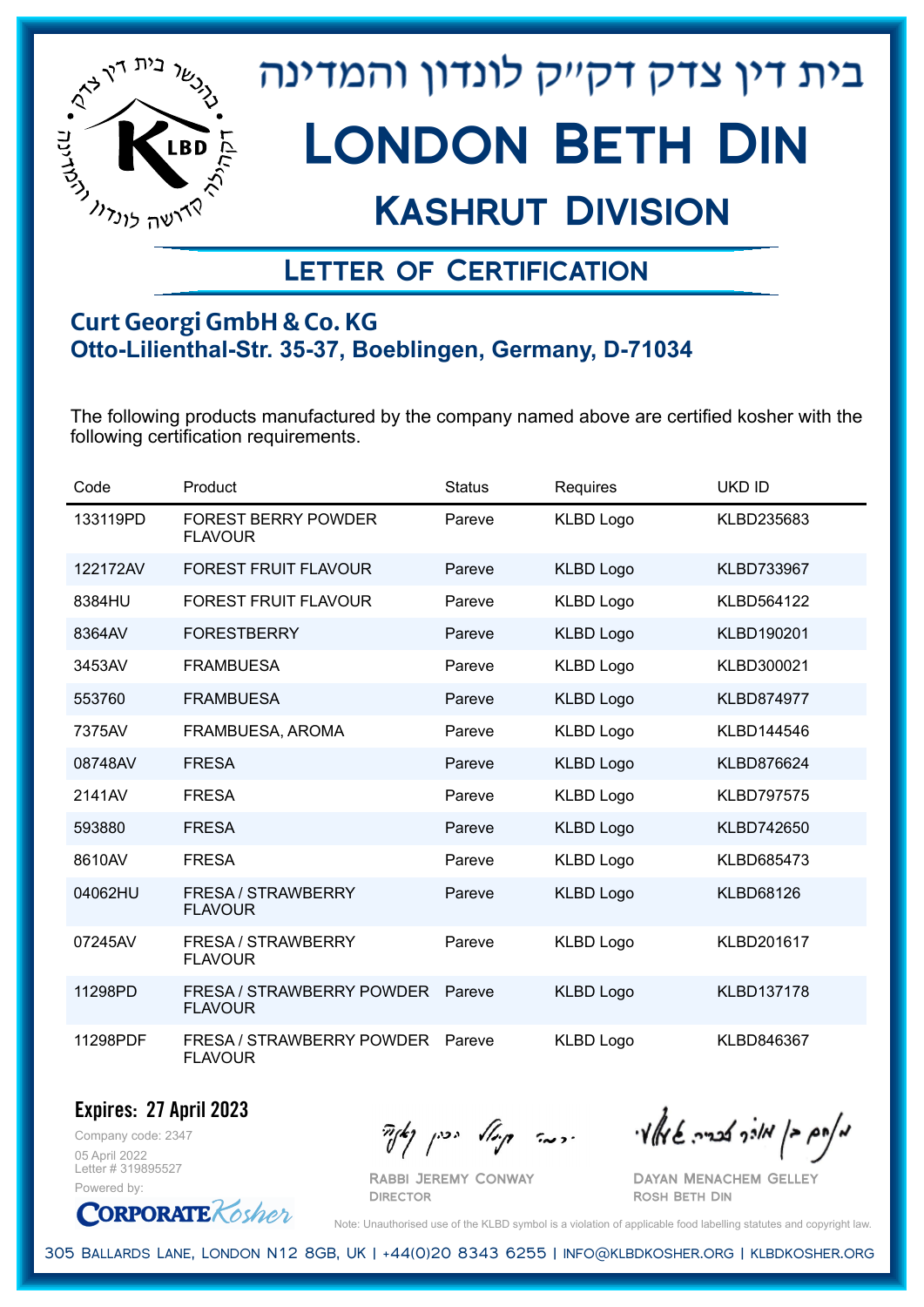

## Kashrut Division

### Letter of Certification

#### **Curt Georgi GmbH & Co. KG Otto-Lilienthal-Str. 35-37, Boeblingen, Germany, D-71034**

The following products manufactured by the company named above are certified kosher with the following certification requirements.

| Code     | Product                                             | <b>Status</b> | Requires         | <b>UKD ID</b>     |
|----------|-----------------------------------------------------|---------------|------------------|-------------------|
| 8175AV   | FRESA GOLOSA, AROMA                                 | Pareve        | <b>KLBD Logo</b> | KLBD617250        |
| 07451AV  | FRESA LIPOSOLUBLE /<br>STRAWBERRY FLAVOUR           | Pareve        | <b>KLBD Logo</b> | <b>KLBD732222</b> |
| 0112AV   | <b>FRESA NATA</b>                                   | Pareve        | <b>KLBD Logo</b> | <b>KLBD53638</b>  |
| 9113AV   | FRESA SILVESTRE, AROMA                              | Pareve        | <b>KLBD Logo</b> | KLBD504655        |
| 8509AV   | <b>FRESA VERDE</b>                                  | Pareve        | <b>KLBD Logo</b> | KLBD244391        |
| 07314TR  | FRESA, AROMA                                        | Pareve        | <b>KLBD Logo</b> | KLBD350472        |
| 220015   | FRESA, AROMA                                        | Pareve        | <b>KLBD Logo</b> | KLBD953146        |
| 220228   | FRESA, AROMA                                        | Pareve        | <b>KLBD Logo</b> | KLBD865632        |
| 3458AV   | FRESA, AROMA                                        | Pareve        | <b>KLBD Logo</b> | KLBD841852        |
| 554360F  | FRESA, AROMA                                        | Pareve        | <b>KLBD Logo</b> | <b>KLBD87518</b>  |
| 161592AV | FRESA, AROMA NAT.                                   | Pareve        | <b>KLBD Logo</b> | KLBD303931        |
| 0056AV   | FRESA-NATA, AROMA                                   | Pareve        | <b>KLBD Logo</b> | KLBD671608        |
| 7405AV   | FRESONES, AROMA                                     | Pareve        | <b>KLBD Logo</b> | KLBD309465        |
| 0387TR   | FRUIT COCKTAIL FLAVOUR                              | Pareve        | <b>KLBD Logo</b> | KLBD243545        |
| 181083CF | FRUIT FLAVOUR, TYPE ENERGY                          | Pareve        | <b>KLBD Logo</b> | KLBD371601        |
| 2203AV   | FRUIT FLAVOUR, TYPE ENERGY                          | Pareve        | <b>KLBD Logo</b> | KLBD962048        |
| 3059PD   | <b>FRUIT POWDER FLAVOUR /</b><br>FRUTAS, AROMA PLV. | Pareve        | <b>KLBD Logo</b> | KLBD533899        |

**Expires: 27 April 2023**

Company code: 2347 05 April 2022 Letter # 319895527 Powered by:

מאוס בן מוכך אבריה שמאלי היה קיילא יכין קאין

Rabbi Jeremy Conway

Dayan Menachem Gelley Rosh Beth Din



Note: Unauthorised use of the KLBD symbol is a violation of applicable food labelling statutes and copyright law.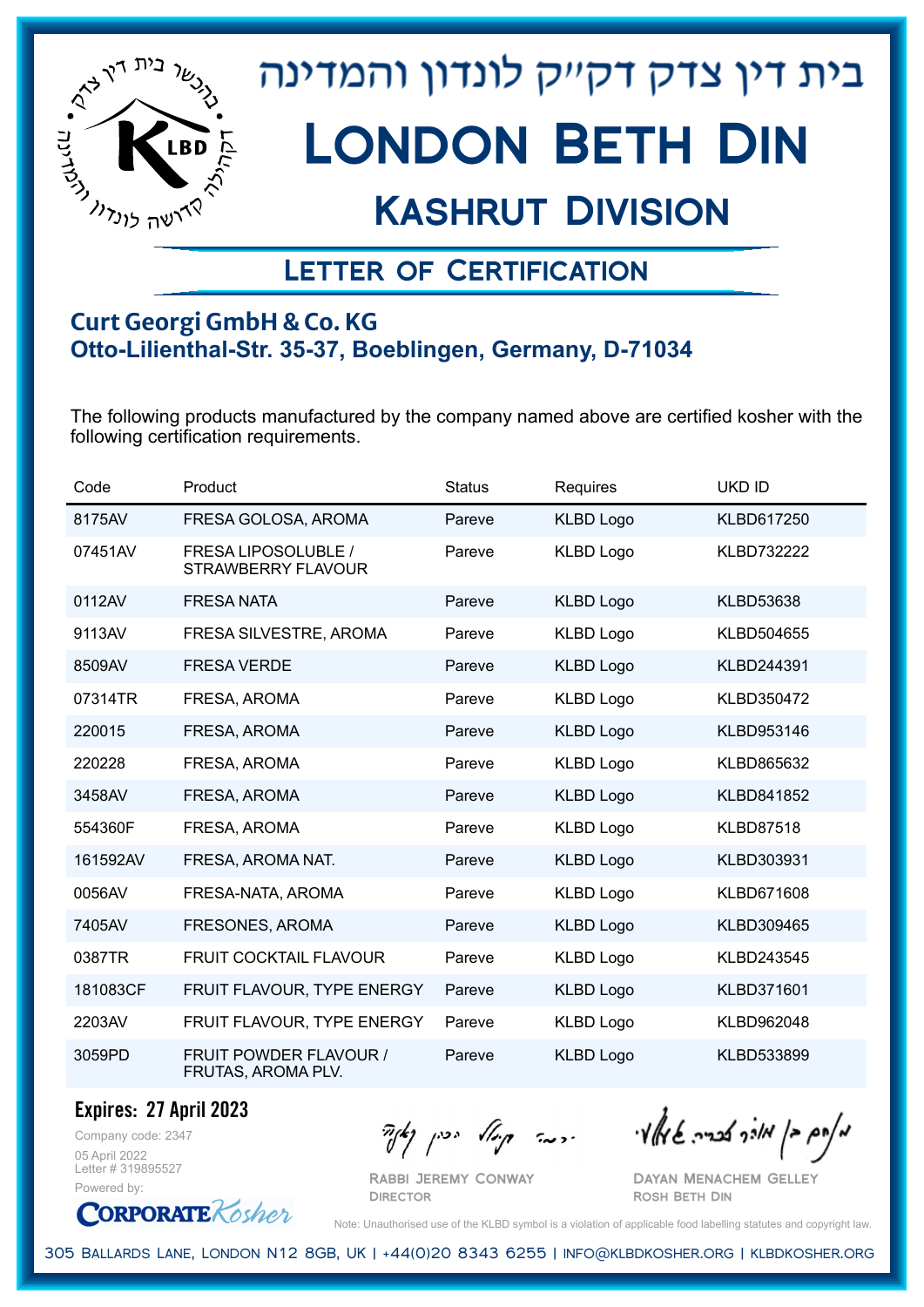

## Kashrut Division

### Letter of Certification

#### **Curt Georgi GmbH & Co. KG Otto-Lilienthal-Str. 35-37, Boeblingen, Germany, D-71034**

The following products manufactured by the company named above are certified kosher with the following certification requirements.

| Code     | Product                                          | <b>Status</b> | Requires         | <b>UKD ID</b>     |
|----------|--------------------------------------------------|---------------|------------------|-------------------|
| 150307PD | <b>FRUITPUNCH POWDER</b><br>FLAVOUR NAT.         | Pareve        | <b>KLBD Logo</b> | KLBD678307        |
| 220239   | <b>FRUTAS, AROMA</b>                             | Pareve        | <b>KLBD Logo</b> | <b>KLBD574481</b> |
| 06451SP  | <b>FURANEOL GEOCAPSAROM</b>                      | Pareve        | <b>KLBD Logo</b> | KLBD407719        |
| 150114AV | <b>GINGER ALE FLAVOUR</b>                        | Pareve        | <b>KLBD Logo</b> | <b>KLBD41581</b>  |
| 05208HU  | <b>GINGER FLAVOUR</b>                            | Pareve        | <b>KLBD Logo</b> | <b>KLBD22516</b>  |
| 12729HU  | <b>GINGER FLAVOUR</b>                            | Pareve        | <b>KLBD Logo</b> | KLBD594631        |
| 10795TR  | <b>GINGER FLAVOUR NAT.</b>                       | Pareve        | <b>KLBD Logo</b> | <b>KLBD112772</b> |
| 0306AV   | <b>GINGER FLAVOUR, TYPE</b><br><b>GINGER OIL</b> | Pareve        | <b>KLBD Logo</b> | KLBD819032        |
| 0347SP   | <b>GINGER GEOCAPSAROM</b>                        | Pareve        | <b>KLBD Logo</b> | KLBD513959        |
| 13159PD  | GINGER POWDER FLAVOUR                            | Pareve        | <b>KLBD Logo</b> | KLBD270926        |
| 4347AV   | <b>GINGERBREAD FLAVOUR</b>                       | Pareve        | <b>KLBD Logo</b> | KLBD709343        |
| 8298AV   | <b>GOOSEBERRY FLAVOUR</b>                        | Pareve        | <b>KLBD Logo</b> | KLBD896979        |
| 08355AV  | <b>GRANADA</b>                                   | Pareve        | <b>KLBD Logo</b> | KLBD496075        |
| 7173AV   | <b>GRAPE</b>                                     | Pareve        | <b>KLBD Logo</b> | KLBD468806        |
| 0468CF   | <b>GRAPE FLAVOUR</b>                             | Pareve        | <b>KLBD Logo</b> | KLBD937433        |
| 10339TR  | <b>GRAPE FLAVOUR</b>                             | Pareve        | <b>KLBD Logo</b> | KLBD999359        |
| 150247CF | <b>GRAPE FLAVOUR</b>                             | Pareve        | <b>KLBD Logo</b> | KLBD403047        |

**Expires: 27 April 2023**

Company code: 2347 05 April 2022 Letter # 319895527 Powered by:

**CORPORATE** Kosher

 $\mathcal{H}_{\mathcal{C}}$   $\mathcal{H}_{\mathcal{C}}$   $\mathcal{H}_{\mathcal{C}}$   $\mathcal{H}_{\mathcal{C}}$   $\mathcal{H}_{\mathcal{C}}$   $\mathcal{H}_{\mathcal{C}}$   $\mathcal{H}_{\mathcal{C}}$   $\mathcal{H}_{\mathcal{C}}$   $\mathcal{H}_{\mathcal{C}}$   $\mathcal{H}_{\mathcal{C}}$   $\mathcal{H}_{\mathcal{C}}$   $\mathcal{H}_{\mathcal{C}}$ 

Rabbi Jeremy Conway **DIRECTOR** 

Dayan Menachem Gelley Rosh Beth Din

Note: Unauthorised use of the KLBD symbol is a violation of applicable food labelling statutes and copyright law.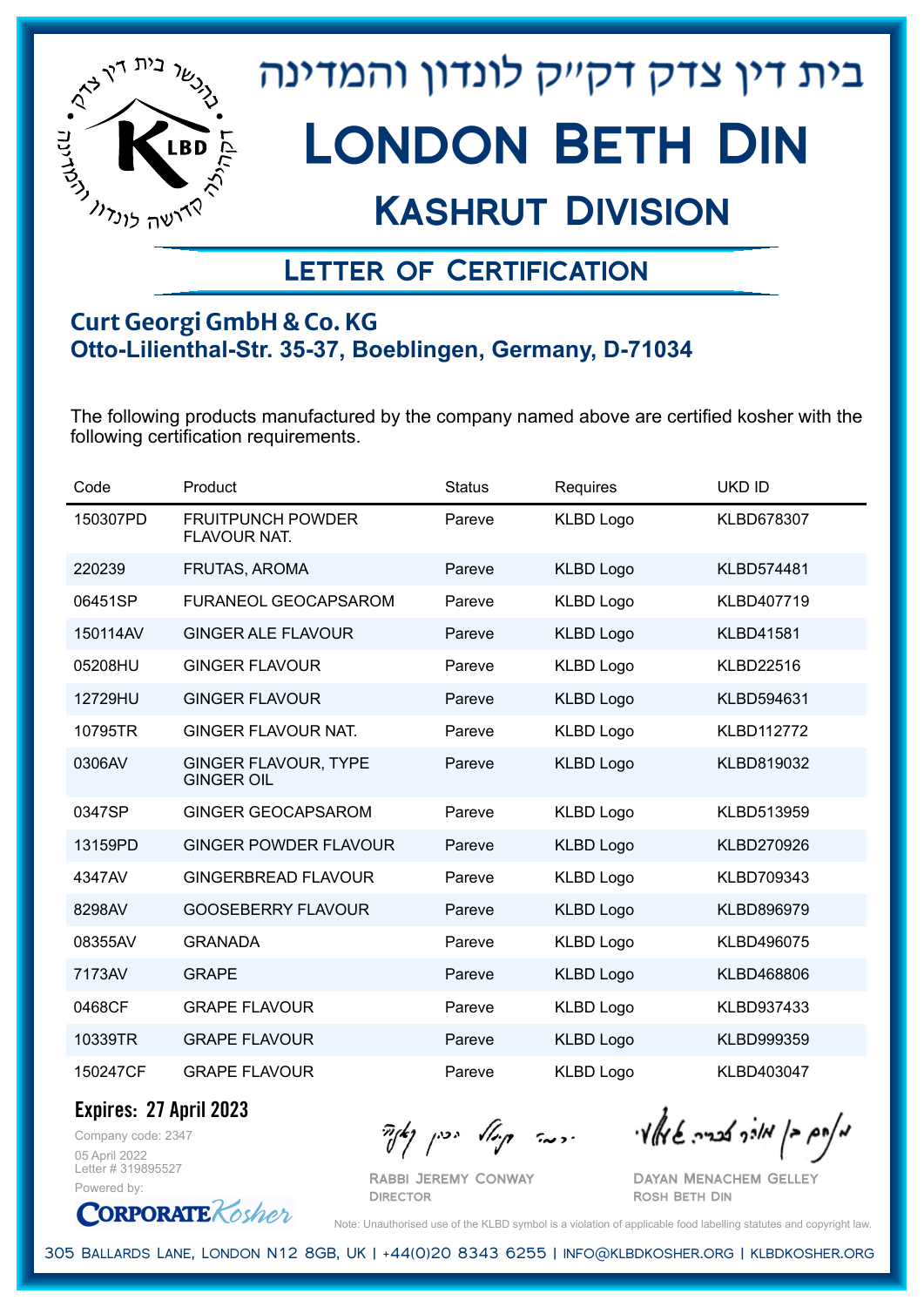

## Kashrut Division

### Letter of Certification

#### **Curt Georgi GmbH & Co. KG Otto-Lilienthal-Str. 35-37, Boeblingen, Germany, D-71034**

The following products manufactured by the company named above are certified kosher with the following certification requirements.

| Code     | Product                                            | <b>Status</b> | Requires         | <b>UKD ID</b>     |
|----------|----------------------------------------------------|---------------|------------------|-------------------|
| 2261CF   | <b>GRAPE FLAVOUR</b>                               | Pareve        | <b>KLBD Logo</b> | KLBD509406        |
| 552990   | <b>GRAPE FLAVOUR</b>                               | Pareve        | <b>KLBD Logo</b> | <b>KLBD472444</b> |
| 558700   | <b>GRAPE FLAVOUR</b>                               | Pareve        | <b>KLBD Logo</b> | KLBD560310        |
| 581030   | <b>GRAPE FLAVOUR</b>                               | Pareve        | <b>KLBD Logo</b> | KLBD390579        |
| 200764AV | <b>GRAPE FLAVOUR, TYPE</b><br><b>CONCORD</b>       | Pareve        | <b>KLBD Logo</b> | KLBD598324        |
| 1433SP   | <b>GRAPE GEOCAPSAROM</b>                           | Pareve        | <b>KLBD Logo</b> | KLBD210953        |
| 160865PD | <b>GRAPE POWDER FLAVOUR NAT.</b>                   | Pareve        | <b>KLBD Logo</b> | <b>KLBD790706</b> |
| 210357PD | <b>GRAPE POWDER FLAVOUR</b><br><b>TYPE CONCORD</b> | Pareve        | <b>KLBD Logo</b> | KLBD126042        |
| 09079CF  | <b>GRAPEFRUIT FLAVOUR</b>                          | Pareve        | <b>KLBD Logo</b> | KLBD404214        |
| 160307AV | <b>GRAPEFRUIT FLAVOUR</b>                          | Pareve        | <b>KLBD Logo</b> | KLBD7386          |
| 9254AV   | <b>GRAPEFRUIT FLAVOUR</b>                          | Pareve        | <b>KLBD Logo</b> | KLBD930295        |
| 3540AV   | <b>GRAPEFRUIT FLAVOUR, PINK</b>                    | Pareve        | <b>KLBD Logo</b> | KLBD439566        |
| 8079SP   | <b>GRAPEFRUIT GEOCAPSAROM</b>                      | Pareve        | <b>KLBD Logo</b> | KLBD853710        |
| 06145AV  | <b>GREEN BEAN FLAVOUR</b>                          | Pareve        | <b>KLBD Logo</b> | KLBD424971        |
| 8106AV   | <b>GRENADINE FLAVOUR</b>                           | Pareve        | <b>KLBD Logo</b> | KLBD790123        |
| 8188SK   | <b>GRENADINE FLAVOUR</b>                           | Pareve        | <b>KLBD Logo</b> | KLBD366905        |
| 07088SP  | <b>GRENADINE GEOCAPSAROM</b>                       | Pareve        | <b>KLBD Logo</b> | KLBD154312        |

**Expires: 27 April 2023**

Company code: 2347 05 April 2022 Letter # 319895527 Powered by:

 $\mathcal{H}_{\mathcal{C}}$   $\mathcal{H}_{\mathcal{C}}$   $\mathcal{H}_{\mathcal{C}}$   $\mathcal{H}_{\mathcal{C}}$   $\mathcal{H}_{\mathcal{C}}$   $\mathcal{H}_{\mathcal{C}}$   $\mathcal{H}_{\mathcal{C}}$   $\mathcal{H}_{\mathcal{C}}$   $\mathcal{H}_{\mathcal{C}}$   $\mathcal{H}_{\mathcal{C}}$   $\mathcal{H}_{\mathcal{C}}$   $\mathcal{H}_{\mathcal{C}}$ 

Rabbi Jeremy Conway **DIRECTOR** 

Dayan Menachem Gelley Rosh Beth Din

**CORPORATE** Kosher Note: Unauthorised use of the KLBD symbol is a violation of applicable food labelling statutes and copyright law.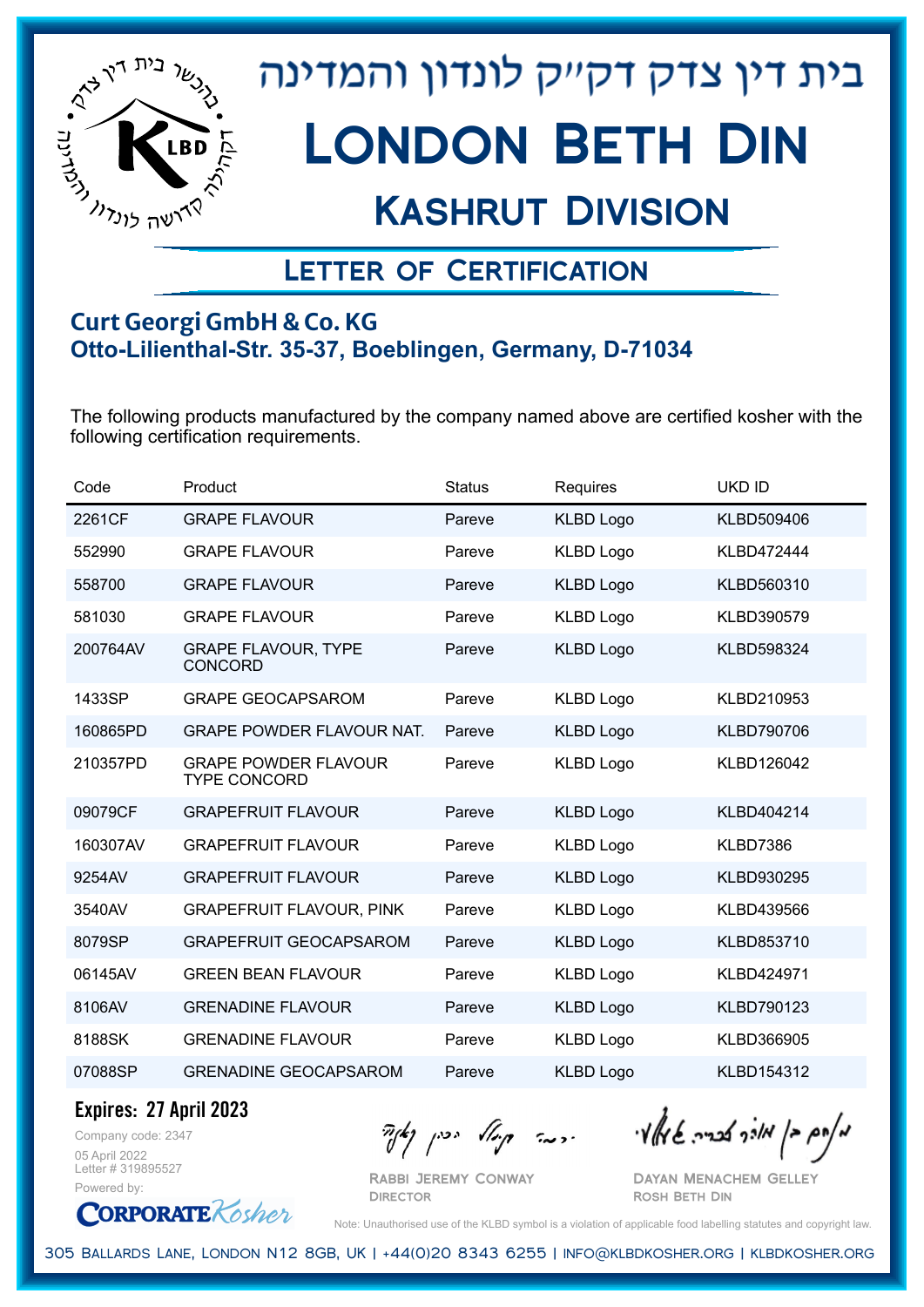

## Kashrut Division

### Letter of Certification

#### **Curt Georgi GmbH & Co. KG Otto-Lilienthal-Str. 35-37, Boeblingen, Germany, D-71034**

The following products manufactured by the company named above are certified kosher with the following certification requirements.

| Code     | Product                                  | <b>Status</b> | Requires         | <b>UKD ID</b>     |
|----------|------------------------------------------|---------------|------------------|-------------------|
| 1049AV   | <b>GUAVA FLAVOUR</b>                     | Pareve        | <b>KLBD Logo</b> | KLBD536182        |
| 1161CF   | <b>GUAVA FLAVOUR</b>                     | Pareve        | <b>KLBD Logo</b> | <b>KLBD754396</b> |
| 11969TR  | <b>GUAVE FLAVOUR</b>                     | Pareve        | <b>KLBD Logo</b> | KLBD247088        |
| 06286TR  | <b>HALVA FLAVOUR</b>                     | Pareve        | <b>KLBD Logo</b> | KLBD405634        |
| 06312TR  | <b>HALVA FLAVOUR</b>                     | Pareve        | <b>KLBD Logo</b> | KLBD539138        |
| 07338CF  | <b>HAZELNUT FLAVOUR</b>                  | Pareve        | <b>KLBD Logo</b> | KLBD870245        |
| 122342CF | <b>HAZELNUT FLAVOUR</b>                  | Pareve        | <b>KLBD Logo</b> | <b>KLBD26970</b>  |
| 180460HU | <b>HAZELNUT FLAVOUR</b>                  | Pareve        | <b>KLBD Logo</b> | KLBD307976        |
| 190610TR | <b>HAZELNUT FLAVOUR</b>                  | Pareve        | <b>KLBD Logo</b> | KLBD540721        |
| 7048HU   | <b>HAZELNUT FLAVOUR</b>                  | Pareve        | <b>KLBD Logo</b> | KLBD392729        |
| 7139AV   | <b>HAZELNUT FLAVOUR</b>                  | Pareve        | <b>KLBD Logo</b> | KLBD276636        |
| 9040HU   | <b>HAZELNUT FLAVOUR</b>                  | Pareve        | <b>KLBD Logo</b> | KLBD788016        |
| 10165HU  | HAZELNUT FLAVOUR NAT.                    | Pareve        | <b>KLBD Logo</b> | KLBD802955        |
| 200193TR | HAZELNUT FLAVOUR NAT.                    | Pareve        | <b>KLBD Logo</b> | KLBD891276        |
| 210372HU | HAZELNUT FLAVOUR NAT.                    | Pareve        | <b>KLBD Logo</b> | <b>KLBD89965</b>  |
| 133064HU | HAZELNUT FLAVOUR NAT., TYPE<br><b>NU</b> | Pareve        | <b>KLBD Logo</b> | KLBD839957        |
| 200412TR | HAZELNUT FLAVOUR NAT., TYPE<br>NU        | Pareve        | <b>KLBD Logo</b> | KLBD144390        |

Company code: 2347 **Expires: 27 April 2023**

05 April 2022 Letter # 319895527 Powered by:

מאחם בן מורך אבריה שמאלי היה קיילא יכין קאין

Rabbi Jeremy Conway Dayan Menachem Gelley Rosh Beth Din

**CORPORATE** Kosher

Note: Unauthorised use of the KLBD symbol is a violation of applicable food labelling statutes and copyright law.

305 Ballards Lane, London N12 8GB, UK | +44(0)20 8343 6255 | info@klbdkosher.org | klbdkosher.org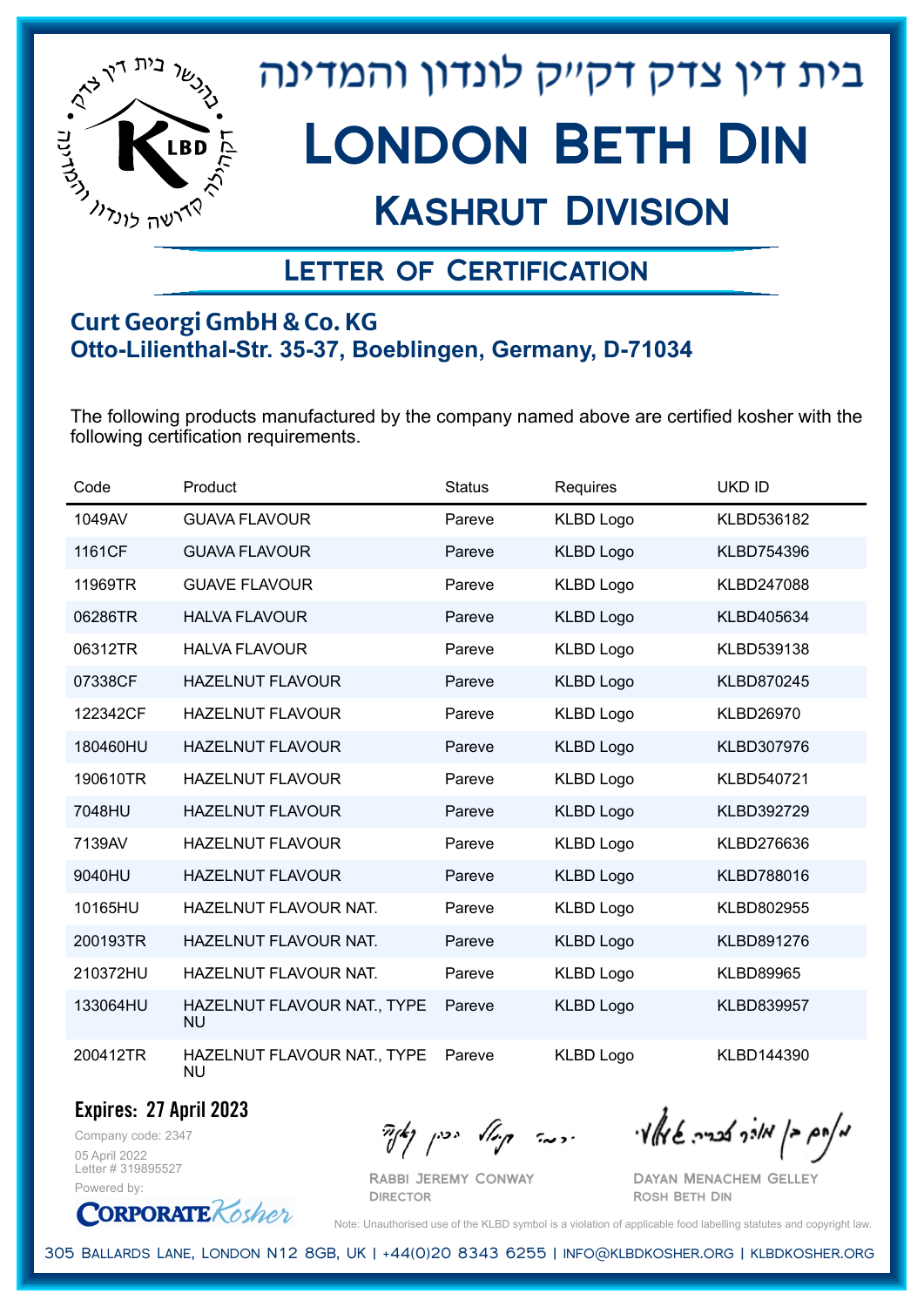

## Kashrut Division

### Letter of Certification

#### **Curt Georgi GmbH & Co. KG Otto-Lilienthal-Str. 35-37, Boeblingen, Germany, D-71034**

The following products manufactured by the company named above are certified kosher with the following certification requirements.

| Code     | Product                                  | <b>Status</b> | Requires               | UKD ID          |
|----------|------------------------------------------|---------------|------------------------|-----------------|
| 06352HU  | HAZELNUT FLAVOUR, ROASTED                | Pareve        | <b>KLBD Logo</b>       | KLBD247378      |
| 08311HU  | HAZELNUT FLAVOUR, ROASTED                | Pareve        | <b>KLBD Logo</b>       | KLBD46866       |
| 08386AV  | HAZELNUT FLAVOUR, ROASTED                | Pareve        | <b>KLBD Logo</b>       | KLBD124385      |
| 122309HU | HAZELNUT FLAVOUR, ROASTED                | Pareve        | <b>KLBD Logo</b>       | KLBD886275      |
| 2055HU   | HAZELNUT FLAVOUR, ROASTED                | Pareve        | <b>KLBD Logo</b>       | KLBD684055      |
| 7047AV   | HAZELNUT FLAVOUR, ROASTED                | Pareve        | <b>KLBD Logo</b>       | KLBD456840      |
| 8360CF   | HAZELNUT FLAVOUR, ROASTED                | Pareve        | <b>KLBD Logo</b>       | KLBD937200      |
| 161055HU | HAZELNUT FLAVOUR, ROASTED<br>NAT.        | Pareve        | <b>KLBD Logo</b>       | KLBD220954      |
| 3447HU   | HAZELNUT FLAVOUR, TYPE<br><b>ROASTED</b> | Pareve        | <b>KLBD Logo</b>       | <b>KLBD3237</b> |
| 7069SP   | <b>HAZELNUT GEOCAPSAROM</b>              | Dairy         | <b>KLBD Dairy Logo</b> | KLBD108354      |
| 0484TR   | <b>HAZELNUT-CREAM FLAVOUR</b>            | Pareve        | <b>KLBD Logo</b>       | KLBD606329      |
| 04082HU  | <b>HONEY FLAVOUR</b>                     | Pareve        | <b>KLBD Logo</b>       | KLBD468835      |
| 08782AV  | <b>HONEY FLAVOUR</b>                     | Pareve        | <b>KLBD Logo</b>       | KLBD208412      |
| 561050   | <b>HONEY FLAVOUR</b>                     | Pareve        | <b>KLBD Logo</b>       | KLBD313722      |
| 6282FB   | <b>HONEY FLAVOUR</b>                     | Pareve        | <b>KLBD Logo</b>       | KLBD597121      |
| 161151HU | HONEY FLAVOUR NAT.                       | Pareve        | <b>KLBD Logo</b>       | KLBD211570      |
| 3472AV   | <b>HONEY LEMON FLAVOUR</b>               | Pareve        | <b>KLBD Logo</b>       | KLBD956249      |

**Expires: 27 April 2023**

Company code: 2347 05 April 2022 Letter # 319895527 Powered by:

**CORPORATE** Kosher

Rabbi Jeremy Conway **DIRECTOR** 

מאוס בן מוכך אבריה שמאלי היה קיילא יכין קאין

Dayan Menachem Gelley Rosh Beth Din

Note: Unauthorised use of the KLBD symbol is a violation of applicable food labelling statutes and copyright law.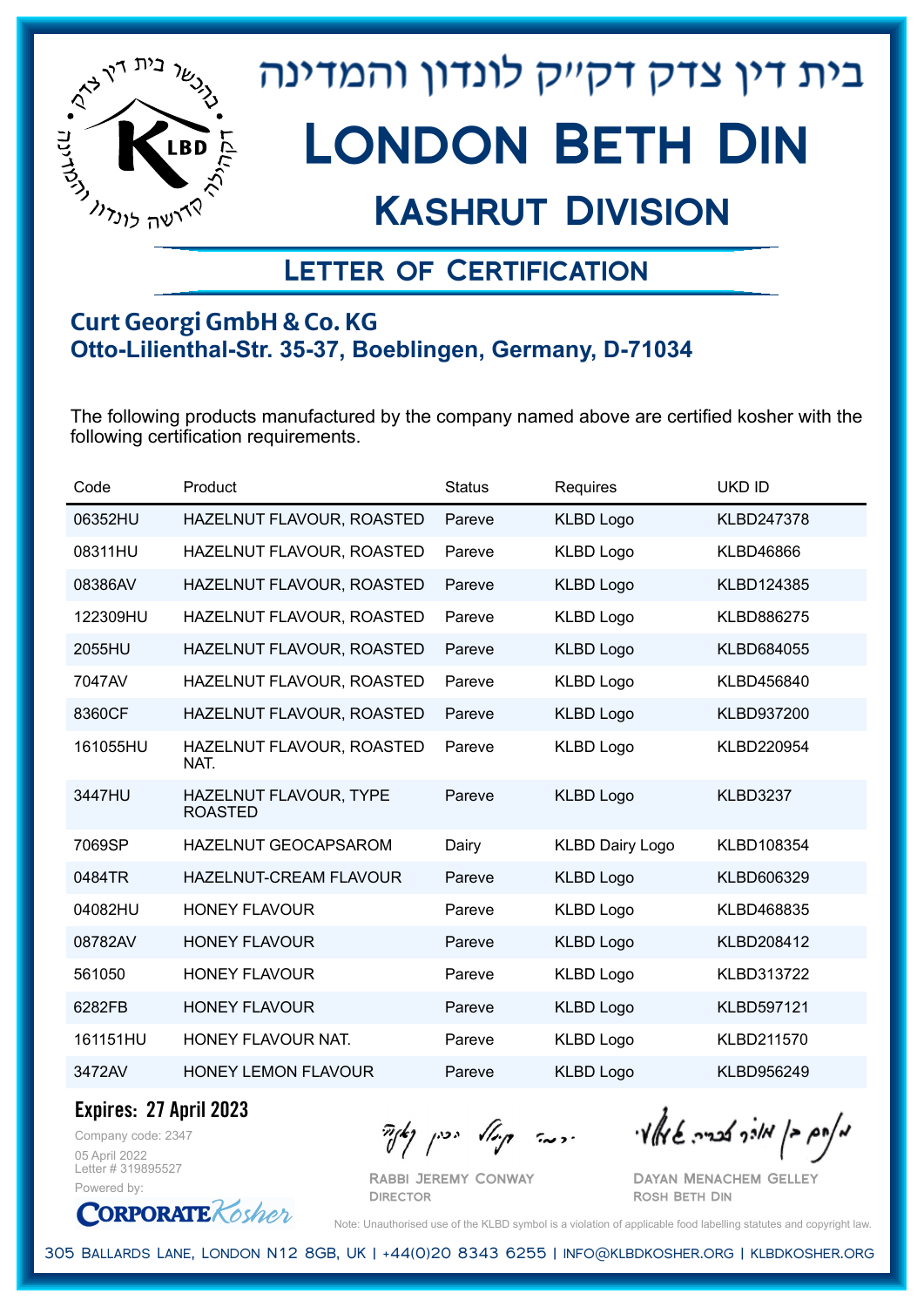

## Kashrut Division

### Letter of Certification

#### **Curt Georgi GmbH & Co. KG Otto-Lilienthal-Str. 35-37, Boeblingen, Germany, D-71034**

The following products manufactured by the company named above are certified kosher with the following certification requirements.

| Code    | Product                                       | <b>Status</b> | Requires         | <b>UKD ID</b>     |
|---------|-----------------------------------------------|---------------|------------------|-------------------|
| 04304PD | <b>HONEY POWDER FLAVOUR</b>                   | Pareve        | <b>KLBD Logo</b> | KLBD920879        |
| 9423TR  | <b>HONEY-MELON FLAVOUR</b>                    | Pareve        | <b>KLBD Logo</b> | KLBD431882        |
| 10643AV | <b>HONEY/MILK FLAVOUR</b>                     | Pareve        | <b>KLBD Logo</b> | KLBD256204        |
| 6233AV  | <b>HOT FLAVOUR</b>                            | Pareve        | <b>KLBD Logo</b> | KLBD887044        |
| 0349AV  | <b>ICED SUGAR FLAVOUR</b>                     | Pareve        | <b>KLBD Logo</b> | KLBD487001        |
| 07525AV | <b>IRISH CREAM</b>                            | Pareve        | <b>KLBD Logo</b> | KLBD380993        |
| 9054TR  | <b>IRISH CREAM FLAVOUR</b>                    | Pareve        | <b>KLBD Logo</b> | KLBD793993        |
| 9064AV  | <b>IRISH CREAM FLAVOUR</b>                    | Pareve        | <b>KLBD Logo</b> | <b>KLBD774853</b> |
| 11274PD | <b>IRISH CREAM POWDER</b><br><b>FLAVOUR</b>   | Pareve        | <b>KLBD Logo</b> | KLBD293462        |
| 6352AV  | <b>JACKFRUIT FLAVOUR</b>                      | Pareve        | <b>KLBD Logo</b> | KLBD913284        |
| 08206PD | <b>JASMIN POWDER FLAVOUR</b>                  | Pareve        | <b>KLBD Logo</b> | KLBD379075        |
| 10039AV | <b>JASMINE FLAVOUR NAT.</b>                   | Pareve        | <b>KLBD Logo</b> | KLBD764406        |
| 3459AV  | <b>JUICE FRUIT FLAVOUR</b>                    | Pareve        | <b>KLBD Logo</b> | KLBD913263        |
| 05380SP | <b>KAKAO ABRUNDUNGS</b><br><b>GEOCAPSAROM</b> | Pareve        | <b>KLBD Logo</b> | <b>KLBD956985</b> |
| 08795AV | <b>KIWI FLAVOUR</b>                           | Pareve        | <b>KLBD Logo</b> | KLBD304881        |
| 10845CF | KIWI FLAVOUR                                  | Pareve        | <b>KLBD Logo</b> | KLBD643945        |
| 566680  | KIWI FLAVOUR                                  | Pareve        | <b>KLBD Logo</b> | <b>KLBD82546</b>  |

**Expires: 27 April 2023**

Company code: 2347 05 April 2022 Letter # 319895527 Powered by:

**CORPORATE** Kosher

Rabbi Jeremy Conway

 $\mathcal{H}_{\mathcal{C}}$   $\mathcal{H}_{\mathcal{C}}$   $\mathcal{H}_{\mathcal{C}}$   $\mathcal{H}_{\mathcal{C}}$   $\mathcal{H}_{\mathcal{C}}$   $\mathcal{H}_{\mathcal{C}}$   $\mathcal{H}_{\mathcal{C}}$   $\mathcal{H}_{\mathcal{C}}$   $\mathcal{H}_{\mathcal{C}}$   $\mathcal{H}_{\mathcal{C}}$   $\mathcal{H}_{\mathcal{C}}$   $\mathcal{H}_{\mathcal{C}}$ 

**DIRECTOR** 

Dayan Menachem Gelley Rosh Beth Din

Note: Unauthorised use of the KLBD symbol is a violation of applicable food labelling statutes and copyright law.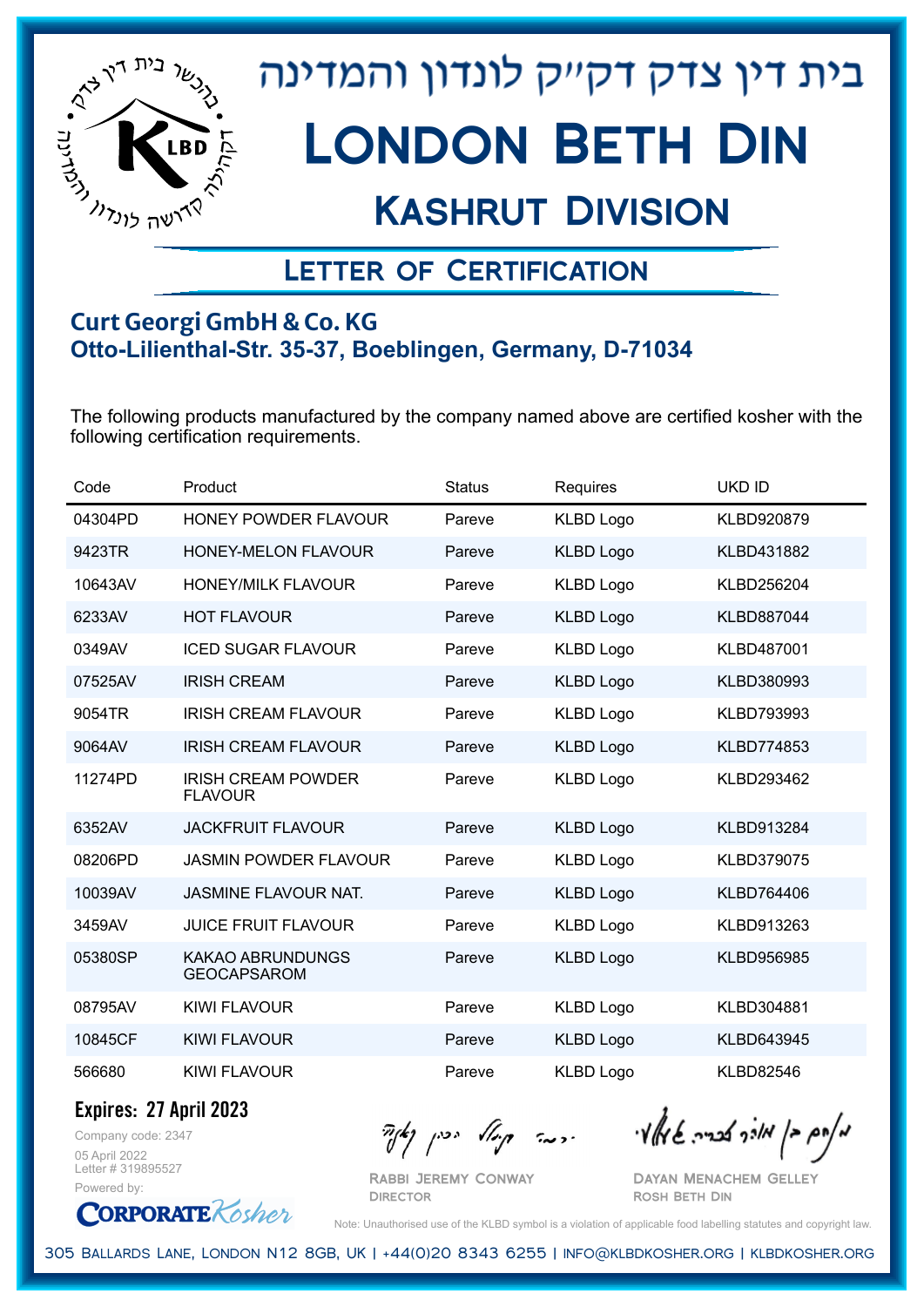

## Kashrut Division

### Letter of Certification

#### **Curt Georgi GmbH & Co. KG Otto-Lilienthal-Str. 35-37, Boeblingen, Germany, D-71034**

The following products manufactured by the company named above are certified kosher with the following certification requirements.

| Code     | Product                             | <b>Status</b> | Requires         | <b>UKD ID</b>     |
|----------|-------------------------------------|---------------|------------------|-------------------|
| 8403AV   | KIWI FLAVOUR                        | Pareve        | <b>KLBD Logo</b> | KLBD702551        |
| 9168CF   | <b>KIWI FLAVOUR</b>                 | Pareve        | <b>KLBD Logo</b> | KLBD633217        |
| 133349AV | KIWI FLAVOUR NAT.                   | Pareve        | <b>KLBD Logo</b> | KLBD581880        |
| 10749SP  | KIWI GEOCAPSAROM                    | Pareve        | <b>KLBD Logo</b> | KLBD707243        |
| 220214   | KIWI, AROMA                         | Pareve        | <b>KLBD Logo</b> | KLBD477465        |
| 3004TR   | <b>LAVENDER FLAVOUR</b>             | Pareve        | <b>KLBD Logo</b> | KLBD564776        |
| 3387CF   | <b>LAVENDER FLAVOUR</b>             | Pareve        | <b>KLBD Logo</b> | <b>KLBD45412</b>  |
| 11293AV  | LEMON BALM FLAVOUR NAT.             | Pareve        | <b>KLBD Logo</b> | KLBD589504        |
| 200527HU | LEMON BALM FLAVOUR NAT.             | Pareve        | <b>KLBD Logo</b> | KLBD834246        |
| 09163AV  | LEMON BALM FLAVOUR, TYPE RI<br>NAT. | Pareve        | <b>KLBD Logo</b> | KLBD374521        |
| 2294SV   | <b>LEMON BASE</b>                   | Pareve        | <b>KLBD Logo</b> | KLBD905080        |
| 4308BA   | <b>LEMON BASE</b>                   | Pareve        | KLBD Logo        | KLBD435195        |
| 05214TR  | <b>LEMON FLAVOUR</b>                | Pareve        | <b>KLBD Logo</b> | <b>KLBD776665</b> |
| 07189AV  | <b>LEMON FLAVOUR</b>                | Pareve        | <b>KLBD Logo</b> | KLBD553091        |
| 07585CF  | <b>LEMON FLAVOUR</b>                | Pareve        | <b>KLBD Logo</b> | KLBD581888        |
| 09382AV  | <b>LEMON FLAVOUR</b>                | Pareve        | <b>KLBD Logo</b> | KLBD113121        |
| 09578TR  | <b>LEMON FLAVOUR</b>                | Pareve        | <b>KLBD Logo</b> | KLBD374661        |

Company code: 2347 **Expires: 27 April 2023**

05 April 2022 Letter # 319895527 Powered by:

**CORPORATE** Kosher

 $\frac{1}{2}$ אולך אברה שיאלי ווינה קייל יכין קאיר

Rabbi Jeremy Conway **DIRECTOR** 

Dayan Menachem Gelley Rosh Beth Din

Note: Unauthorised use of the KLBD symbol is a violation of applicable food labelling statutes and copyright law.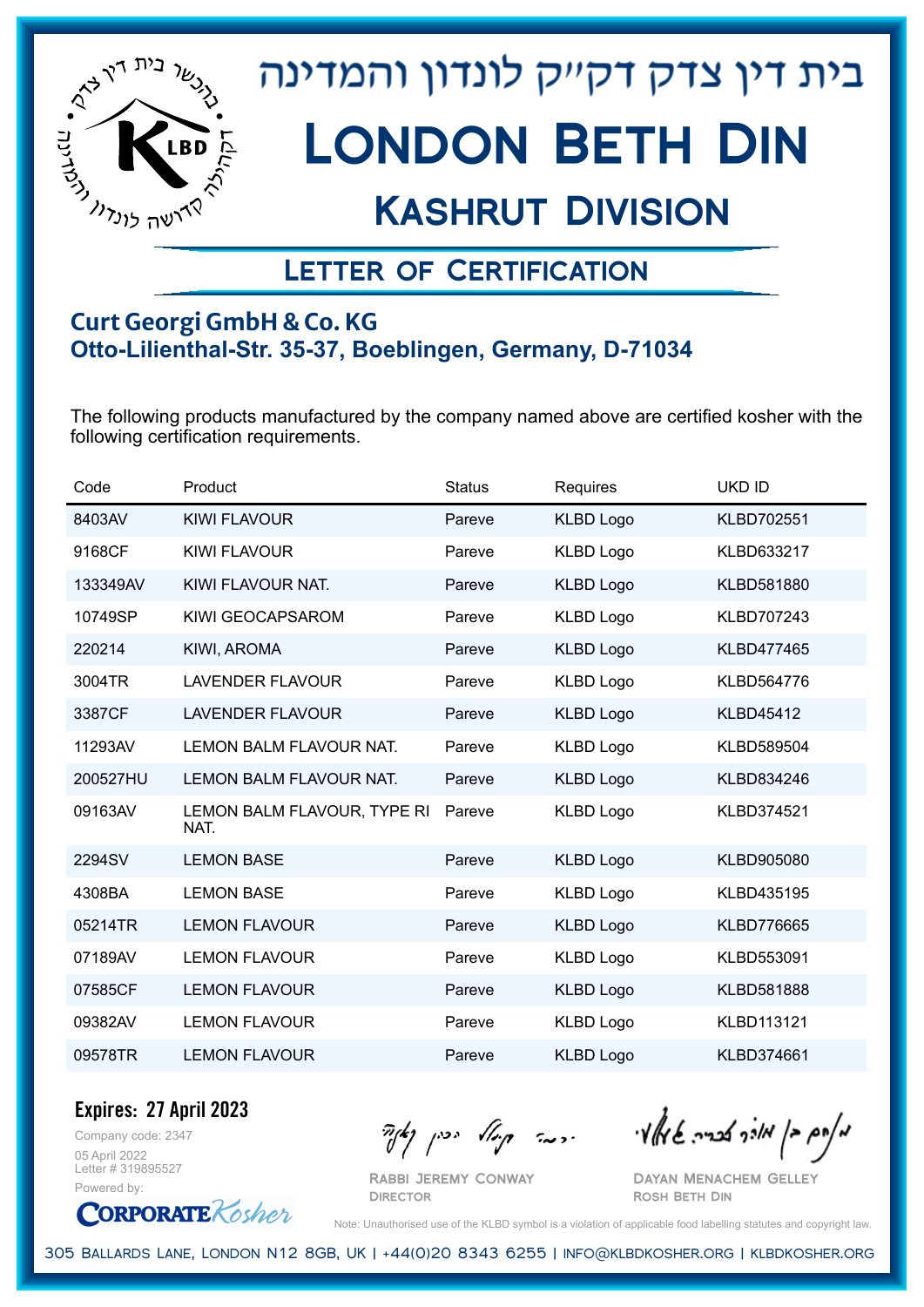

## Kashrut Division

### Letter of Certification

#### **Curt Georgi GmbH & Co. KG Otto-Lilienthal-Str. 35-37, Boeblingen, Germany, D-71034**

The following products manufactured by the company named above are certified kosher with the following certification requirements.

| Code     | Product                                    | <b>Status</b> | Requires         | <b>UKD ID</b>     |
|----------|--------------------------------------------|---------------|------------------|-------------------|
| 10896HU  | <b>LEMON FLAVOUR</b>                       | Pareve        | <b>KLBD Logo</b> | KLBD960218        |
| 11435HU  | <b>LEMON FLAVOUR</b>                       | Pareve        | <b>KLBD Logo</b> | KLBD947105        |
| 13352CF  | <b>LEMON FLAVOUR</b>                       | Pareve        | <b>KLBD Logo</b> | KLBD553729        |
| 170281TR | <b>LEMON FLAVOUR</b>                       | Pareve        | <b>KLBD Logo</b> | <b>KLBD26636</b>  |
| 190672AV | <b>LEMON FLAVOUR</b>                       | Pareve        | <b>KLBD Logo</b> | KLBD763390        |
| 210666CF | <b>LEMON FLAVOUR</b>                       | Pareve        | <b>KLBD Logo</b> | KLBD135735        |
| 2158AV   | <b>LEMON FLAVOUR</b>                       | Pareve        | <b>KLBD Logo</b> | <b>KLBD729805</b> |
| 5436AV   | <b>LEMON FLAVOUR</b>                       | Pareve        | <b>KLBD Logo</b> | KLBD281152        |
| 561060   | <b>LEMON FLAVOUR</b>                       | Pareve        | <b>KLBD Logo</b> | KLBD367447        |
| 570060   | <b>LEMON FLAVOUR</b>                       | Pareve        | <b>KLBD Logo</b> | KLBD151752        |
| 6228ET   | <b>LEMON FLAVOUR</b>                       | Pareve        | <b>KLBD Logo</b> | KLBD560268        |
| 9156SK   | <b>LEMON FLAVOUR</b>                       | Pareve        | <b>KLBD Logo</b> | KLBD551117        |
| 952750   | <b>LEMON FLAVOUR</b>                       | Pareve        | <b>KLBD Logo</b> | KLBD183614        |
| 2052     | <b>LEMON FLAVOUR (AROMA</b><br>CITRONENOL) | Pareve        | <b>KLBD Logo</b> | KLBD844467        |
| 07396TR  | <b>LEMON FLAVOUR NAT.</b>                  | Pareve        | <b>KLBD Logo</b> | KLBD109382        |
| 09330HU  | LEMON FLAVOUR NAT.                         | Pareve        | <b>KLBD Logo</b> | KLBD985516        |
| 11825TR  | <b>LEMON FLAVOUR NAT.</b>                  | Pareve        | <b>KLBD Logo</b> | <b>KLBD28924</b>  |

Company code: 2347 **Expires: 27 April 2023**

05 April 2022 Letter # 319895527 Powered by:

**CORPORATE** Kosher

Rabbi Jeremy Conway

מאחם בן מורך אבריה שמאלי היה קיילא יכין קאין

Dayan Menachem Gelley Rosh Beth Din

Note: Unauthorised use of the KLBD symbol is a violation of applicable food labelling statutes and copyright law.

305 Ballards Lane, London N12 8GB, UK | +44(0)20 8343 6255 | info@klbdkosher.org | klbdkosher.org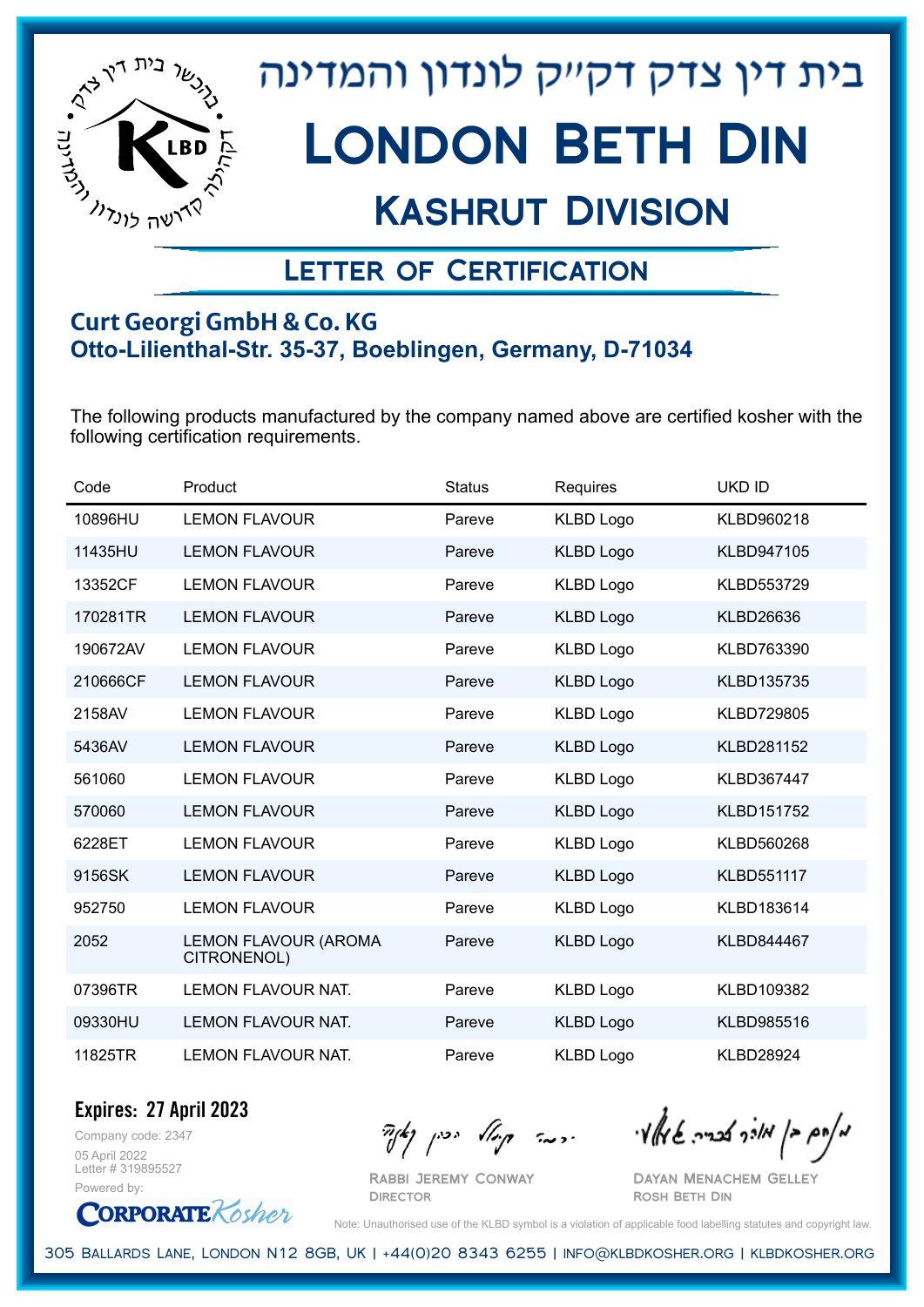

## Kashrut Division

### Letter of Certification

#### **Curt Georgi GmbH & Co. KG Otto-Lilienthal-Str. 35-37, Boeblingen, Germany, D-71034**

The following products manufactured by the company named above are certified kosher with the following certification requirements.

| Code     | Product                                                               | <b>Status</b> | Requires         | <b>UKD ID</b>     |
|----------|-----------------------------------------------------------------------|---------------|------------------|-------------------|
| 12919TR  | <b>LEMON FLAVOUR NAT.</b>                                             | Pareve        | <b>KLBD Logo</b> | KLBD415689        |
| 160381AV | <b>LEMON FLAVOUR NAT.</b>                                             | Pareve        | <b>KLBD Logo</b> | KLBD518199        |
| 171198TR | LEMON FLAVOUR NAT.                                                    | Pareve        | <b>KLBD Logo</b> | KLBD534714        |
| 9357AV   | LEMON FLAVOUR NAT.                                                    | Pareve        | <b>KLBD Logo</b> | KLBD610770        |
| 140558AV | <b>LEMON FLAVOUR NAT., TYPE</b><br>LEMON JUICE / LIMON, AROMA<br>NAT. | Pareve        | <b>KLBD Logo</b> | KLBD865590        |
| 2265SP   | <b>LEMON GEOCAPSAROM</b>                                              | Pareve        | <b>KLBD Logo</b> | <b>KLBD572177</b> |
| 4011SP   | <b>LEMON GEOCAPSAROM</b>                                              | Pareve        | <b>KLBD Logo</b> | <b>KLBD574442</b> |
| 8046SP   | <b>LEMON GEOCAPSAROM</b>                                              | Pareve        | <b>KLBD Logo</b> | <b>KLBD998454</b> |
| 8155AV   | <b>LEMON JUICE FLAVOUR</b>                                            | Pareve        | <b>KLBD Logo</b> | <b>KLBD272913</b> |
| 13629AV  | LEMON JUICE FLAVOUR/ LIMON,<br><b>AROMA</b>                           | Pareve        | <b>KLBD Logo</b> | KLBD210371        |
| 9035SP   | <b>LEMON JUICE GEOCAPSAROM</b>                                        | Pareve        | <b>KLBD Logo</b> | KLBD396209        |
| 150337TR | <b>LEMON MOUSSE FLAVOUR</b>                                           | Pareve        | <b>KLBD Logo</b> | <b>KLBD485225</b> |
| 100575   | <b>LEMON OIL</b>                                                      | Pareve        | <b>KLBD Logo</b> | <b>KLBD99758</b>  |
| 569680   | <b>LEMON POWDER FLAVOUR</b>                                           | Pareve        | <b>KLBD Logo</b> | KLBD221250        |
| 150425TR | <b>LEMON-LIME FLAVOUR</b>                                             | Pareve        | <b>KLBD Logo</b> | <b>KLBD257742</b> |
| 2371AV   | <b>LEMON-LIME FLAVOUR</b>                                             | Pareve        | <b>KLBD Logo</b> | KLBD472146        |

Company code: 2347 **Expires: 27 April 2023**

05 April 2022 Letter # 319895527 Powered by:

**CORPORATE** Kosher

Rabbi Jeremy Conway

מאחם בן מורך אבריה שמאלי היה קיילא יכין קאין

Dayan Menachem Gelley Rosh Beth Din

Note: Unauthorised use of the KLBD symbol is a violation of applicable food labelling statutes and copyright law.

305 Ballards Lane, London N12 8GB, UK | +44(0)20 8343 6255 | info@klbdkosher.org | klbdkosher.org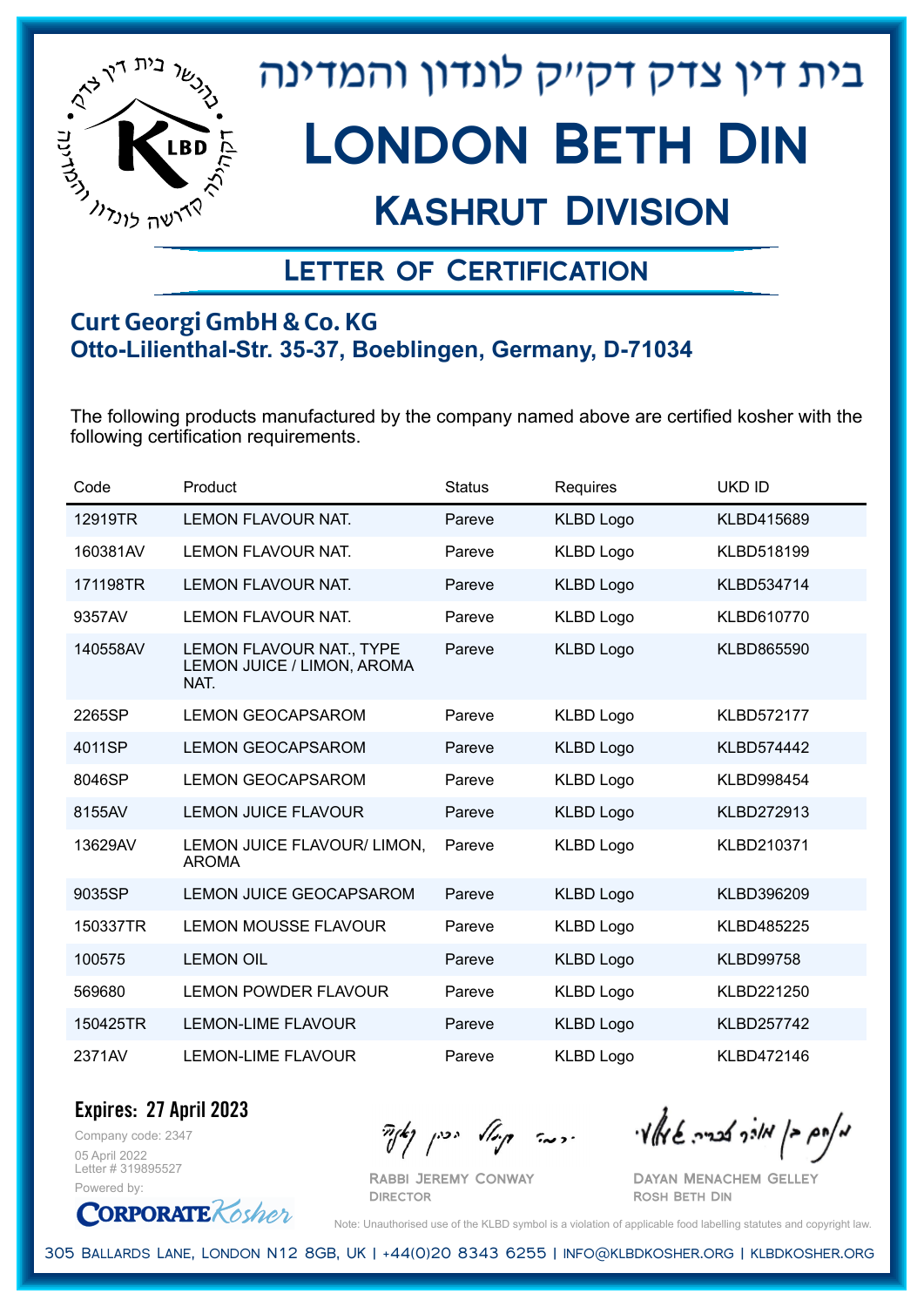

## Kashrut Division

### Letter of Certification

#### **Curt Georgi GmbH & Co. KG Otto-Lilienthal-Str. 35-37, Boeblingen, Germany, D-71034**

The following products manufactured by the company named above are certified kosher with the following certification requirements.

| Code    | Product                        | <b>Status</b> | Requires         | <b>UKD ID</b>     |
|---------|--------------------------------|---------------|------------------|-------------------|
| 7169AV  | <b>LEMON-LIME FLAVOUR</b>      | Pareve        | <b>KLBD Logo</b> | KLBD212724        |
| 04305AV | <b>LEMON-MINT FLAVOUR</b>      | Pareve        | <b>KLBD Logo</b> | KLBD356846        |
| 8465SP  | <b>LEMON-MINT GEOCAPSAROM</b>  | Pareve        | <b>KLBD Logo</b> | KLBD329212        |
| 1480AV  | <b>LEMON/ ICED TEA FLAVOUR</b> | Pareve        | <b>KLBD Logo</b> | KLBD820437        |
| 11483ET | <b>LEMON/LIME FLAVOUR</b>      | Pareve        | <b>KLBD Logo</b> | KLBD384361        |
| 14168AV | <b>LEMON/LIME FLAVOUR</b>      | Pareve        | <b>KLBD Logo</b> | <b>KLBD875879</b> |
| 06423SP | LEMON/LIME GEOCAPSAROM         | Pareve        | <b>KLBD Logo</b> | <b>KLBD874511</b> |
| 7165SP  | LEMON/LIME GEOCAPSAROM         | Pareve        | <b>KLBD Logo</b> | KLBD723491        |
| 10134AV | <b>LEMON/MASTIX FLAVOUR</b>    | Pareve        | <b>KLBD Logo</b> | <b>KLBD58155</b>  |
| 05019AV | <b>LEMONGRASS FLAVOUR</b>      | Pareve        | <b>KLBD Logo</b> | KLBD900474        |
| 10405EX | LICORICE EXTRACT / REGALIZ     | Pareve        | <b>KLBD Logo</b> | <b>KLBD718384</b> |
| 555810  | <b>LICORICE FLAVOUR</b>        | Pareve        | <b>KLBD Logo</b> | KLBD978034        |
| 2142TR  | LICORICE FLAVOUR / REGALIZ     | Pareve        | <b>KLBD Logo</b> | KLBD480979        |
| 8412EX  | LICORICE FLAVOUR / REGALIZ     | Pareve        | <b>KLBD Logo</b> | KLBD983216        |
| 559880  | <b>LIMA</b>                    | Pareve        | <b>KLBD Logo</b> | <b>KLBD997837</b> |
| 2144AV  | <b>LIMA-LIMON</b>              | Pareve        | <b>KLBD Logo</b> | KLBD821871        |
| 5398AV  | <b>LIME</b>                    | Pareve        | <b>KLBD Logo</b> | KLBD538943        |
| 09593TR | <b>LIME FLAVOUR</b>            | Pareve        | <b>KLBD Logo</b> | <b>KLBD848881</b> |

**Expires: 27 April 2023**

Company code: 2347 05 April 2022 Letter # 319895527 Powered by:

**CORPORATE** Kosher

מאחם בן מורך אבריה שמאלי היה קיילא יכין קאין

Rabbi Jeremy Conway **DIRECTOR** 

Dayan Menachem Gelley Rosh Beth Din

Note: Unauthorised use of the KLBD symbol is a violation of applicable food labelling statutes and copyright law.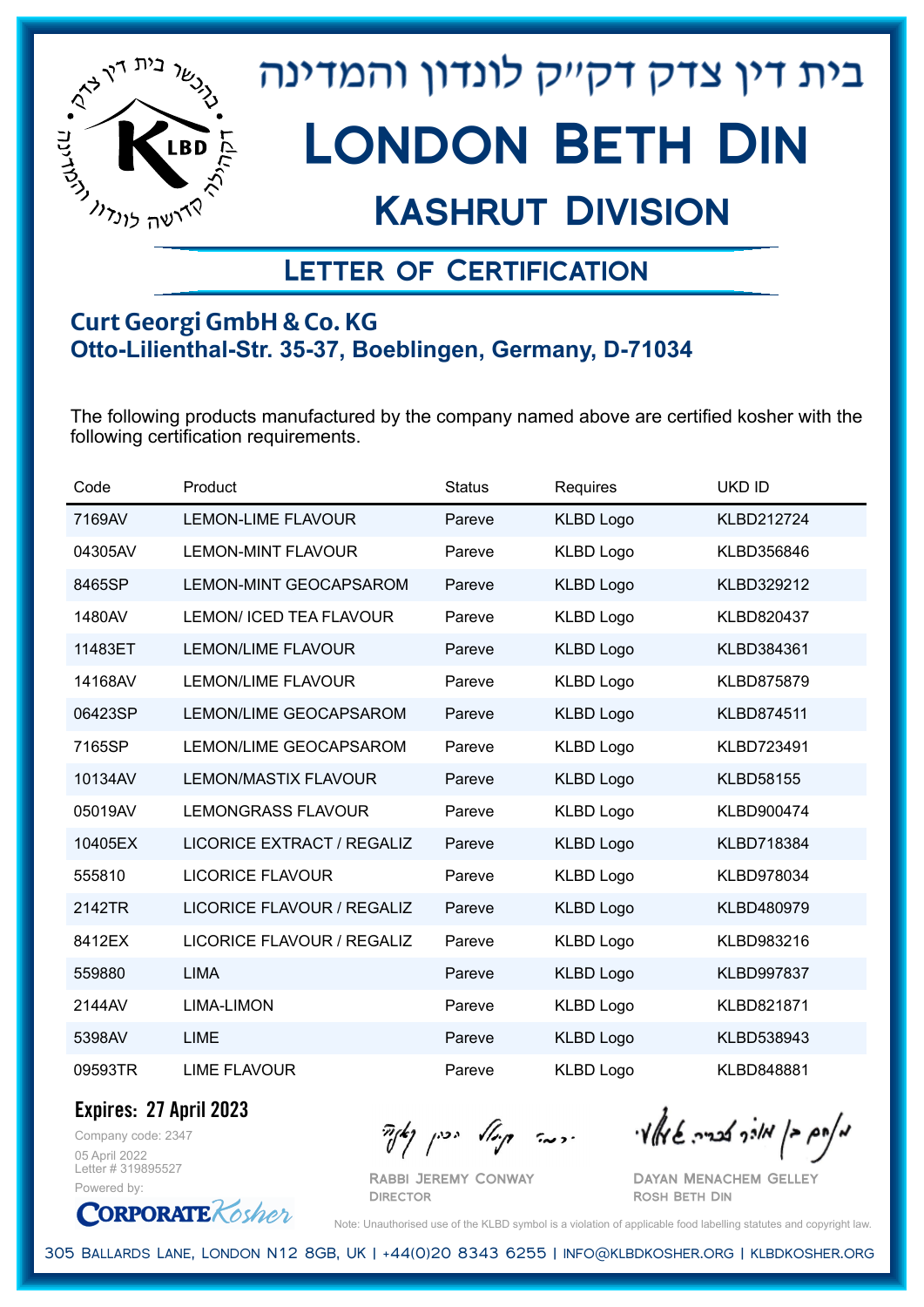

## Kashrut Division

### Letter of Certification

#### **Curt Georgi GmbH & Co. KG Otto-Lilienthal-Str. 35-37, Boeblingen, Germany, D-71034**

The following products manufactured by the company named above are certified kosher with the following certification requirements.

| Code     | Product                       | <b>Status</b> | Requires         | UKD ID            |
|----------|-------------------------------|---------------|------------------|-------------------|
| 11446ET  | <b>LIME FLAVOUR</b>           | Pareve        | <b>KLBD Logo</b> | KLBD924630        |
| 141382AV | <b>LIME FLAVOUR</b>           | Pareve        | <b>KLBD Logo</b> | <b>KLBD678587</b> |
| 7157TR   | <b>LIME FLAVOUR</b>           | Pareve        | <b>KLBD Logo</b> | KLBD607792        |
| 7282AV   | <b>LIME FLAVOUR</b>           | Pareve        | <b>KLBD Logo</b> | KLBD139217        |
| 9397AV   | <b>LIME FLAVOUR</b>           | Pareve        | <b>KLBD Logo</b> | KLBD131441        |
| 8440AV   | LIME FLAVOUR CONCENTRATE      | Pareve        | <b>KLBD Logo</b> | <b>KLBD71743</b>  |
| 0271SP   | <b>LIME GEOCAPSAROM</b>       | Pareve        | <b>KLBD Logo</b> | KLBD346012        |
| 562240   | <b>LIMON</b>                  | Pareve        | <b>KLBD Logo</b> | KLBD583505        |
| 7169AV   | <b>LIMON</b>                  | Pareve        | <b>KLBD Logo</b> | <b>KLBD78369</b>  |
| 09578TR  | LIMON VERDE, AROMA            | Pareve        | <b>KLBD Logo</b> | KLBD820964        |
| 5436AV   | LIMON VERDE, AROMA            | Pareve        | <b>KLBD Logo</b> | KLBD470814        |
| 150425TR | LIMON, AROMA                  | Pareve        | <b>KLBD Logo</b> | KLBD903144        |
| 220083   | LIMON, AROMA                  | Pareve        | <b>KLBD Logo</b> | KLBD922425        |
| 7169AVF  | LIMON, AROMA                  | Pareve        | <b>KLBD Logo</b> | KLBD726974        |
| 599280   | <b>LIQUORICE EXTRACT</b>      | Pareve        | <b>KLBD Logo</b> | KLBD922571        |
| 552520   | <b>LIQUORICE FLAVOUR</b>      | Pareve        | <b>KLBD Logo</b> | <b>KLBD1922</b>   |
| 8409BA   | <b>LIQUORICE FLAVOUR BASE</b> | Pareve        | <b>KLBD Logo</b> | KLBD438037        |
| 7293AV   | <b>LYCHEE FLAVOUR</b>         | Pareve        | <b>KLBD Logo</b> | KLBD575302        |

**Expires: 27 April 2023**

**CORPORATE** Kosher

Company code: 2347 05 April 2022 Letter # 319895527 Powered by:

 $\mathcal{H}_{\mathcal{C}}$   $\mathcal{H}_{\mathcal{C}}$   $\mathcal{H}_{\mathcal{C}}$   $\mathcal{H}_{\mathcal{C}}$   $\mathcal{H}_{\mathcal{C}}$   $\mathcal{H}_{\mathcal{C}}$   $\mathcal{H}_{\mathcal{C}}$   $\mathcal{H}_{\mathcal{C}}$   $\mathcal{H}_{\mathcal{C}}$   $\mathcal{H}_{\mathcal{C}}$   $\mathcal{H}_{\mathcal{C}}$   $\mathcal{H}_{\mathcal{C}}$ 

Rabbi Jeremy Conway **DIRECTOR** 

Dayan Menachem Gelley Rosh Beth Din

Note: Unauthorised use of the KLBD symbol is a violation of applicable food labelling statutes and copyright law.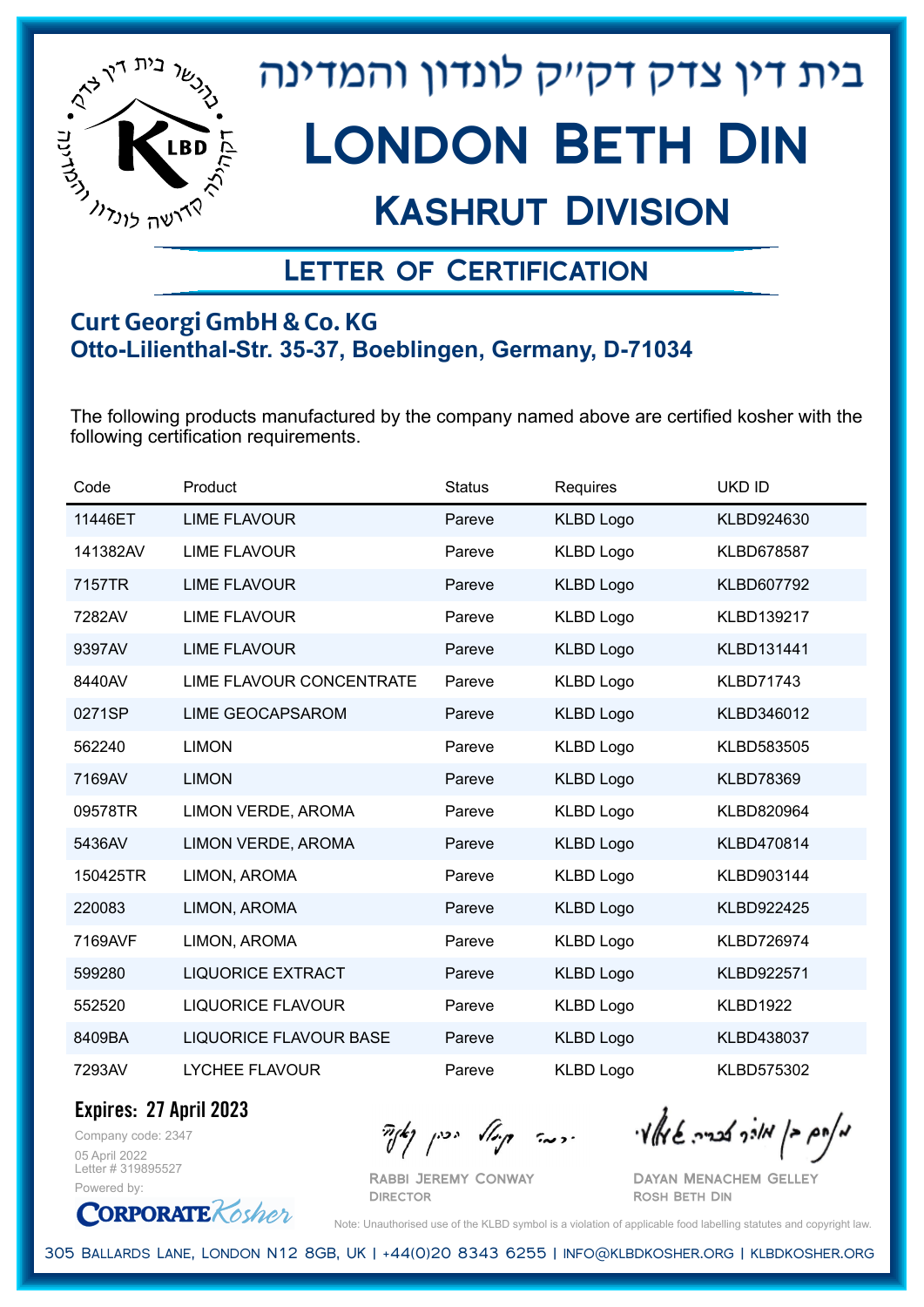

## Kashrut Division

### Letter of Certification

#### **Curt Georgi GmbH & Co. KG Otto-Lilienthal-Str. 35-37, Boeblingen, Germany, D-71034**

The following products manufactured by the company named above are certified kosher with the following certification requirements.

| Code     | Product                      | <b>Status</b> | Requires         | <b>UKD ID</b>     |
|----------|------------------------------|---------------|------------------|-------------------|
| 7308FB   | <b>LYCHEE FLAVOUR</b>        | Pareve        | <b>KLBD Logo</b> | <b>KLBD297422</b> |
| 13467AV  | LYCHEE FLAVOUR NAT.          | Pareve        | <b>KLBD Logo</b> | <b>KLBD51022</b>  |
| 141155HU | <b>MAHALEB SPICE FLAVOUR</b> | Pareve        | <b>KLBD Logo</b> | KLBD914944        |
| 2024CF   | <b>MALT FLAVOUR</b>          | Pareve        | <b>KLBD Logo</b> | KLBD896829        |
| 9374AV   | <b>MALT FLAVOUR</b>          | Pareve        | <b>KLBD Logo</b> | <b>KLBD81829</b>  |
| 10556TR  | <b>MALT FLAVOUR NAT.</b>     | Pareve        | <b>KLBD Logo</b> | KLBD491272        |
| 160092TR | MALT FLAVOUR NAT.            | Pareve        | <b>KLBD Logo</b> | KLBD569549        |
| 140218PD | <b>MALT POWDER FLAVOUR</b>   | Pareve        | <b>KLBD Logo</b> | KLBD806268        |
| 220213   | <b>MANDARINA</b>             | Pareve        | <b>KLBD Logo</b> | <b>KLBD776615</b> |
| 9230AVF  | <b>MANDARINA</b>             | Pareve        | <b>KLBD Logo</b> | KLBD345878        |
| 09390AV  | <b>MANDARINE FLAVOUR</b>     | Pareve        | <b>KLBD Logo</b> | KLBD282071        |
| 10736HU  | <b>MANDARINE FLAVOUR</b>     | Pareve        | <b>KLBD Logo</b> | KLBD953445        |
| 2279AV   | <b>MANDARINE FLAVOUR</b>     | Pareve        | <b>KLBD Logo</b> | KLBD865923        |
| 9230AV   | <b>MANDARINE FLAVOUR</b>     | Pareve        | <b>KLBD Logo</b> | KLBD120992        |
| 9252SP   | MANDARINE GEOCAPSAROM        | Pareve        | <b>KLBD Logo</b> | KLBD331740        |
| 10736HU  | MANDARINE, AROMA 448108      | Pareve        | <b>KLBD Logo</b> | KLBD225731        |
| 1260AV   | <b>MANGO</b>                 | Pareve        | <b>KLBD Logo</b> | <b>KLBD975874</b> |
| 0190AV   | <b>MANGO FLAVOUR</b>         | Pareve        | <b>KLBD Logo</b> | <b>KLBD292755</b> |

Company code: 2347 **Expires: 27 April 2023**

05 April 2022 Letter # 319895527 Powered by:

 $\mathcal{H}_{\mathcal{C}}$   $\mathcal{H}_{\mathcal{C}}$   $\mathcal{H}_{\mathcal{C}}$   $\mathcal{H}_{\mathcal{C}}$   $\mathcal{H}_{\mathcal{C}}$   $\mathcal{H}_{\mathcal{C}}$   $\mathcal{H}_{\mathcal{C}}$   $\mathcal{H}_{\mathcal{C}}$   $\mathcal{H}_{\mathcal{C}}$   $\mathcal{H}_{\mathcal{C}}$   $\mathcal{H}_{\mathcal{C}}$   $\mathcal{H}_{\mathcal{C}}$ 

Rabbi Jeremy Conway **DIRECTOR** 

Dayan Menachem Gelley Rosh Beth Din

**CORPORATE** Kosher Note: Unauthorised use of the KLBD symbol is a violation of applicable food labelling statutes and copyright law.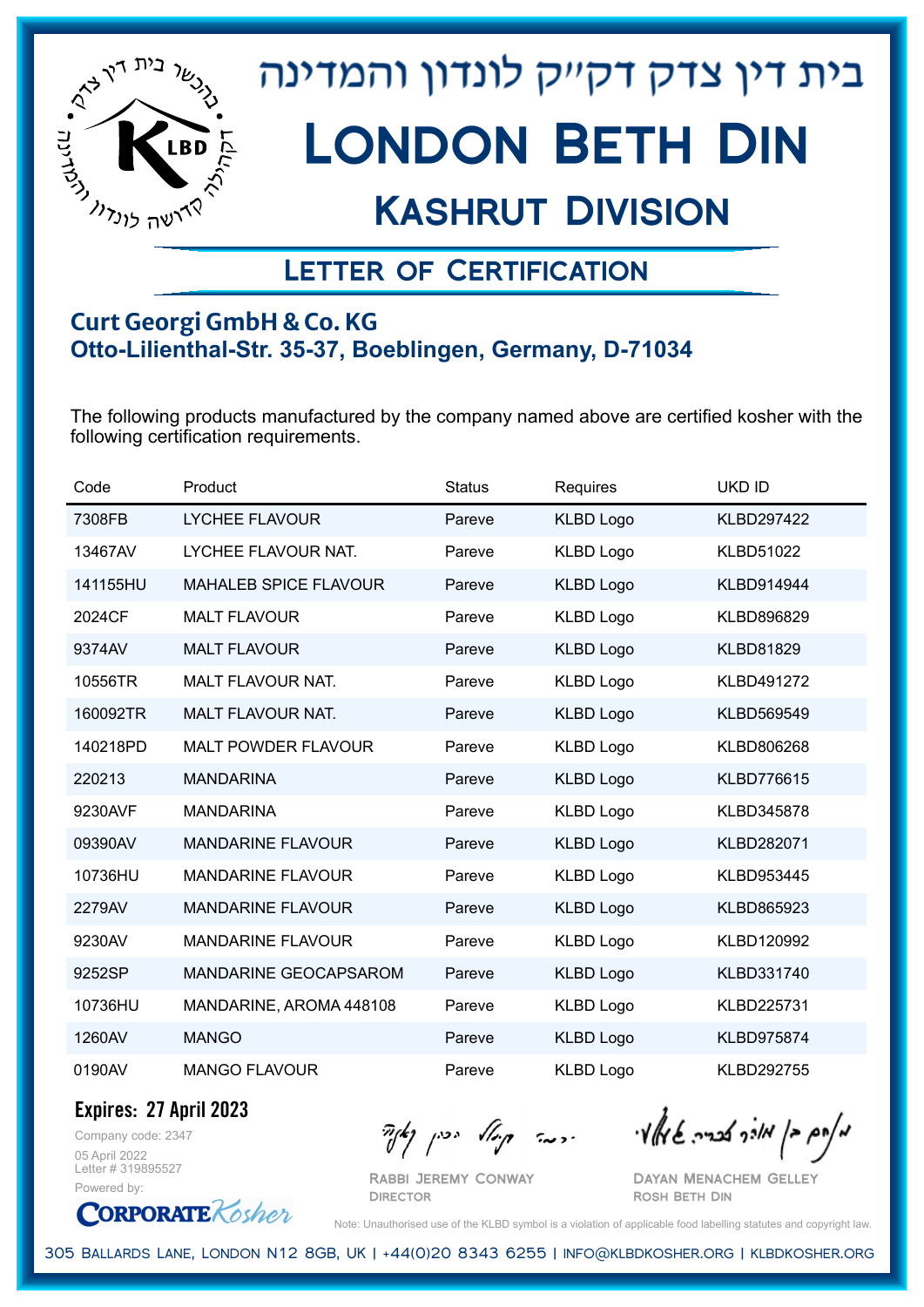

## Kashrut Division

### Letter of Certification

#### **Curt Georgi GmbH & Co. KG Otto-Lilienthal-Str. 35-37, Boeblingen, Germany, D-71034**

The following products manufactured by the company named above are certified kosher with the following certification requirements.

| Code     | Product                                       | <b>Status</b> | Requires         | UKD ID            |
|----------|-----------------------------------------------|---------------|------------------|-------------------|
| 08632AV  | <b>MANGO FLAVOUR</b>                          | Pareve        | <b>KLBD Logo</b> | KLBD865078        |
| 09400AV  | <b>MANGO FLAVOUR</b>                          | Pareve        | <b>KLBD Logo</b> | KLBD293132        |
| 1112FB   | <b>MANGO FLAVOUR</b>                          | Pareve        | <b>KLBD Logo</b> | KLBD382995        |
| 1208AV   | <b>MANGO FLAVOUR</b>                          | Pareve        | <b>KLBD Logo</b> | KLBD844902        |
| 1208AVF  | <b>MANGO FLAVOUR</b>                          | Pareve        | <b>KLBD Logo</b> | KLBD412283        |
| 1492CF   | <b>MANGO FLAVOUR</b>                          | Pareve        | <b>KLBD Logo</b> | <b>KLBD718754</b> |
| 4246AV   | <b>MANGO FLAVOUR</b>                          | Pareve        | <b>KLBD Logo</b> | KLBD923585        |
| 7300AV   | <b>MANGO FLAVOUR</b>                          | Pareve        | <b>KLBD Logo</b> | KLBD631086        |
| 10137AV  | <b>MANGO FLAVOUR NAT.</b>                     | Pareve        | <b>KLBD Logo</b> | KLBD733049        |
| 133303AV | <b>MANGO FLAVOUR NAT.</b>                     | Pareve        | <b>KLBD Logo</b> | KLBD944291        |
| 160970AV | <b>MANGO FLAVOUR, TYPE</b><br><b>ALPHONSO</b> | Pareve        | <b>KLBD Logo</b> | KLBD804128        |
| 122150AV | MANGO FLAVOUR, TYPE MANGO<br>TA               | Pareve        | <b>KLBD Logo</b> | KLBD712858        |
| 3562AV   | <b>MANGO-PASSION FRUIT</b><br><b>FLAVOUR</b>  | Pareve        | <b>KLBD Logo</b> | <b>KLBD76161</b>  |
| 122267AV | <b>MANGO-TANGO FLAVOUR</b>                    | Pareve        | <b>KLBD Logo</b> | KLBD781893        |
| 4409CF   | MANGO/EXOTIC FLAVOUR                          | Pareve        | <b>KLBD Logo</b> | KLBD174048        |
| 12174CF  | <b>MANGO/MELON FLAVOUR</b>                    | Pareve        | <b>KLBD Logo</b> | <b>KLBD74699</b>  |

Company code: 2347 **Expires: 27 April 2023**

05 April 2022 Letter # 319895527 Powered by:

Rabbi Jeremy Conway

**DIRECTOR** 

 $\mathcal{H}_{\mathcal{C}}$   $\mathcal{H}_{\mathcal{C}}$   $\mathcal{H}_{\mathcal{C}}$   $\mathcal{H}_{\mathcal{C}}$   $\mathcal{H}_{\mathcal{C}}$   $\mathcal{H}_{\mathcal{C}}$   $\mathcal{H}_{\mathcal{C}}$   $\mathcal{H}_{\mathcal{C}}$   $\mathcal{H}_{\mathcal{C}}$   $\mathcal{H}_{\mathcal{C}}$   $\mathcal{H}_{\mathcal{C}}$   $\mathcal{H}_{\mathcal{C}}$ 

Dayan Menachem Gelley Rosh Beth Din

**CORPORATE** Kosher

Note: Unauthorised use of the KLBD symbol is a violation of applicable food labelling statutes and copyright law.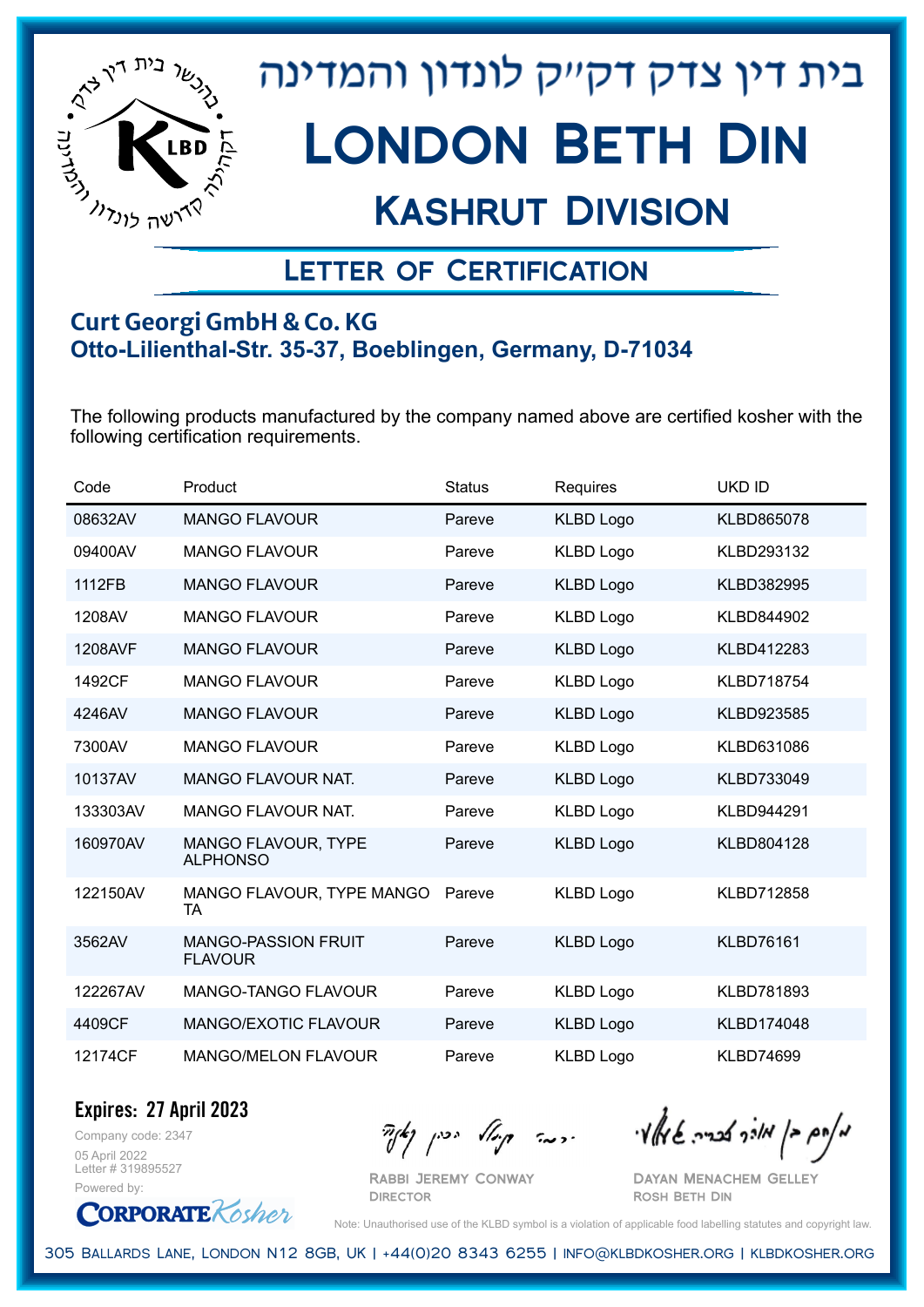

## Kashrut Division

### Letter of Certification

#### **Curt Georgi GmbH & Co. KG Otto-Lilienthal-Str. 35-37, Boeblingen, Germany, D-71034**

The following products manufactured by the company named above are certified kosher with the following certification requirements.

| Code     | Product                                     | <b>Status</b> | Requires         | <b>UKD ID</b>     |
|----------|---------------------------------------------|---------------|------------------|-------------------|
| 07144AV  | MANGO/PINEAPPLE                             | Pareve        | <b>KLBD Logo</b> | KLBD663964        |
| 2139AV   | MANZANA ACIDA                               | Pareve        | <b>KLBD Logo</b> | <b>KLBD595982</b> |
| 4280AV   | <b>MANZANA VERDE</b>                        | Pareve        | <b>KLBD Logo</b> | <b>KLBD308677</b> |
| 220081   | MANZANA VERDE, AROMA                        | Pareve        | <b>KLBD Logo</b> | KLBD510309        |
| 4280AVF  | MANZANA VERDE, AROMA                        | Pareve        | <b>KLBD Logo</b> | KLBD303780        |
| 5428AV   | MANZANA, AROMA                              | Pareve        | <b>KLBD Logo</b> | KLBD432416        |
| 08099AV  | MANZANA-PERA / APPLE-PEAR<br><b>FLAVOUR</b> | Pareve        | <b>KLBD Logo</b> | <b>KLBD747629</b> |
| 08099AVF | MANZANA-PERA / APPLE-PEAR<br><b>FLAVOUR</b> | Pareve        | <b>KLBD Logo</b> | KLBD314097        |
| 07642AV  | <b>MAPLE SYRUP FLAVOUR</b>                  | Pareve        | <b>KLBD Logo</b> | <b>KLBD24900</b>  |
| 09185CF  | <b>MAPLE SYRUP FLAVOUR</b>                  | Pareve        | <b>KLBD Logo</b> | KLBD919634        |
| 9248AV   | <b>MAPLE SYRUP FLAVOUR</b>                  | Pareve        | <b>KLBD Logo</b> | KLBD616637        |
| 170872TR | MARACUJA FLAVOUR NAT.                       | Pareve        | <b>KLBD Logo</b> | KLBD421378        |
| 13321AV  | MARSHMALLOW FLAVOUR                         | Pareve        | <b>KLBD Logo</b> | <b>KLBD737699</b> |
| 180169AV | MARSHMALLOW FLAVOUR /<br>MILK ICE FLAVOUR   | Pareve        | <b>KLBD Logo</b> | KLBD358408        |
| 13453SP  | <b>MARSHMALLOW</b><br><b>GEOCAPSAROM</b>    | Pareve        | <b>KLBD Logo</b> | KLBD901107        |
| 8407AV   | <b>MARZIPAN FLAVOUR</b>                     | Pareve        | <b>KLBD Logo</b> | <b>KLBD22030</b>  |

**Expires: 27 April 2023**

Company code: 2347 05 April 2022 Letter # 319895527 Powered by:

 $\mathcal{H}_{\mathcal{C}}$   $\mathcal{H}_{\mathcal{C}}$   $\mathcal{H}_{\mathcal{C}}$   $\mathcal{H}_{\mathcal{C}}$   $\mathcal{H}_{\mathcal{C}}$   $\mathcal{H}_{\mathcal{C}}$   $\mathcal{H}_{\mathcal{C}}$   $\mathcal{H}_{\mathcal{C}}$   $\mathcal{H}_{\mathcal{C}}$   $\mathcal{H}_{\mathcal{C}}$   $\mathcal{H}_{\mathcal{C}}$   $\mathcal{H}_{\mathcal{C}}$ 

Rabbi Jeremy Conway **DIRECTOR** 

Dayan Menachem Gelley Rosh Beth Din

**CORPORATE** Kosher Note: Unauthorised use of the KLBD symbol is a violation of applicable food labelling statutes and copyright law.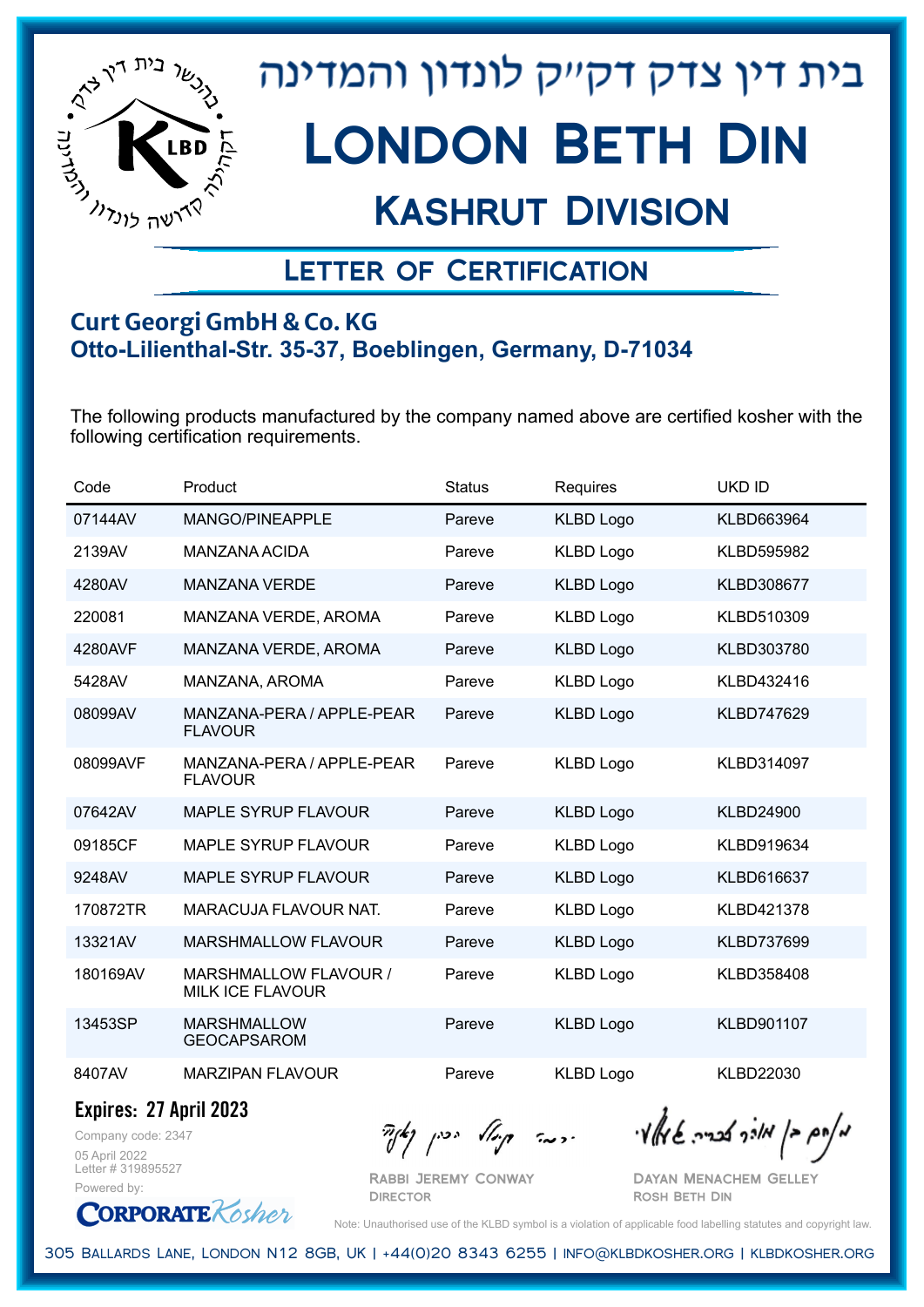

## Kashrut Division

### Letter of Certification

#### **Curt Georgi GmbH & Co. KG Otto-Lilienthal-Str. 35-37, Boeblingen, Germany, D-71034**

The following products manufactured by the company named above are certified kosher with the following certification requirements.

| Code     | Product                                           | <b>Status</b> | Requires         | <b>UKD ID</b>     |
|----------|---------------------------------------------------|---------------|------------------|-------------------|
| 210019PD | <b>MASTIC POWDER FLAVOUR NAT.</b>                 | Pareve        | <b>KLBD Logo</b> | <b>KLBD511170</b> |
| 2143AV   | <b>MELOCOTON</b>                                  | Pareve        | <b>KLBD Logo</b> | KLBD895638        |
| 559960   | <b>MELOCOTON</b>                                  | Pareve        | <b>KLBD Logo</b> | KLBD280483        |
| 7093AV   | <b>MELOCOTON</b>                                  | Pareve        | <b>KLBD Logo</b> | KLBD629156        |
| 9006PD   | <b>MELOCOTON</b>                                  | Pareve        | <b>KLBD Logo</b> | KLBD163501        |
| 10612PD  | <b>MELOCOTON / PEACH POWDER</b><br><b>FLAVOUR</b> | Pareve        | <b>KLBD Logo</b> | KLBD825544        |
| 220082   | MELOCOTON, AROMA                                  | Pareve        | <b>KLBD Logo</b> | <b>KLBD828885</b> |
| 7093AVF  | MELOCOTON, AROMA                                  | Pareve        | <b>KLBD Logo</b> | KLBD883343        |
| 12377AV  | <b>MELON FLAVOUR</b>                              | Pareve        | <b>KLBD Logo</b> | <b>KLBD53456</b>  |
| 13173CF  | <b>MELON FLAVOUR</b>                              | Pareve        | <b>KLBD Logo</b> | KLBD549916        |
| 13524TR  | <b>MELON FLAVOUR</b>                              | Pareve        | <b>KLBD Logo</b> | KLBD289839        |
| 13545TR  | <b>MELON FLAVOUR</b>                              | Pareve        | <b>KLBD Logo</b> | <b>KLBD38646</b>  |
| 13552CF  | <b>MELON FLAVOUR</b>                              | Pareve        | <b>KLBD Logo</b> | KLBD253554        |
| 150003CF | <b>MELON FLAVOUR</b>                              | Pareve        | <b>KLBD Logo</b> | KLBD185368        |
| 170788AV | <b>MELON FLAVOUR</b>                              | Pareve        | <b>KLBD Logo</b> | <b>KLBD956597</b> |
| 170921AV | <b>MELON FLAVOUR</b>                              | Pareve        | <b>KLBD Logo</b> | KLBD515321        |
| 4050AV   | <b>MELON FLAVOUR</b>                              | Pareve        | <b>KLBD Logo</b> | <b>KLBD62588</b>  |

Company code: 2347 **Expires: 27 April 2023**

05 April 2022 Letter # 319895527 Powered by:

**CORPORATE** Kosher

Rabbi Jeremy Conway

**DIRECTOR** 

 $\frac{1}{2}$ אולך אברה שיאלי ווינה קייל יכין קאיר

Dayan Menachem Gelley Rosh Beth Din

Note: Unauthorised use of the KLBD symbol is a violation of applicable food labelling statutes and copyright law.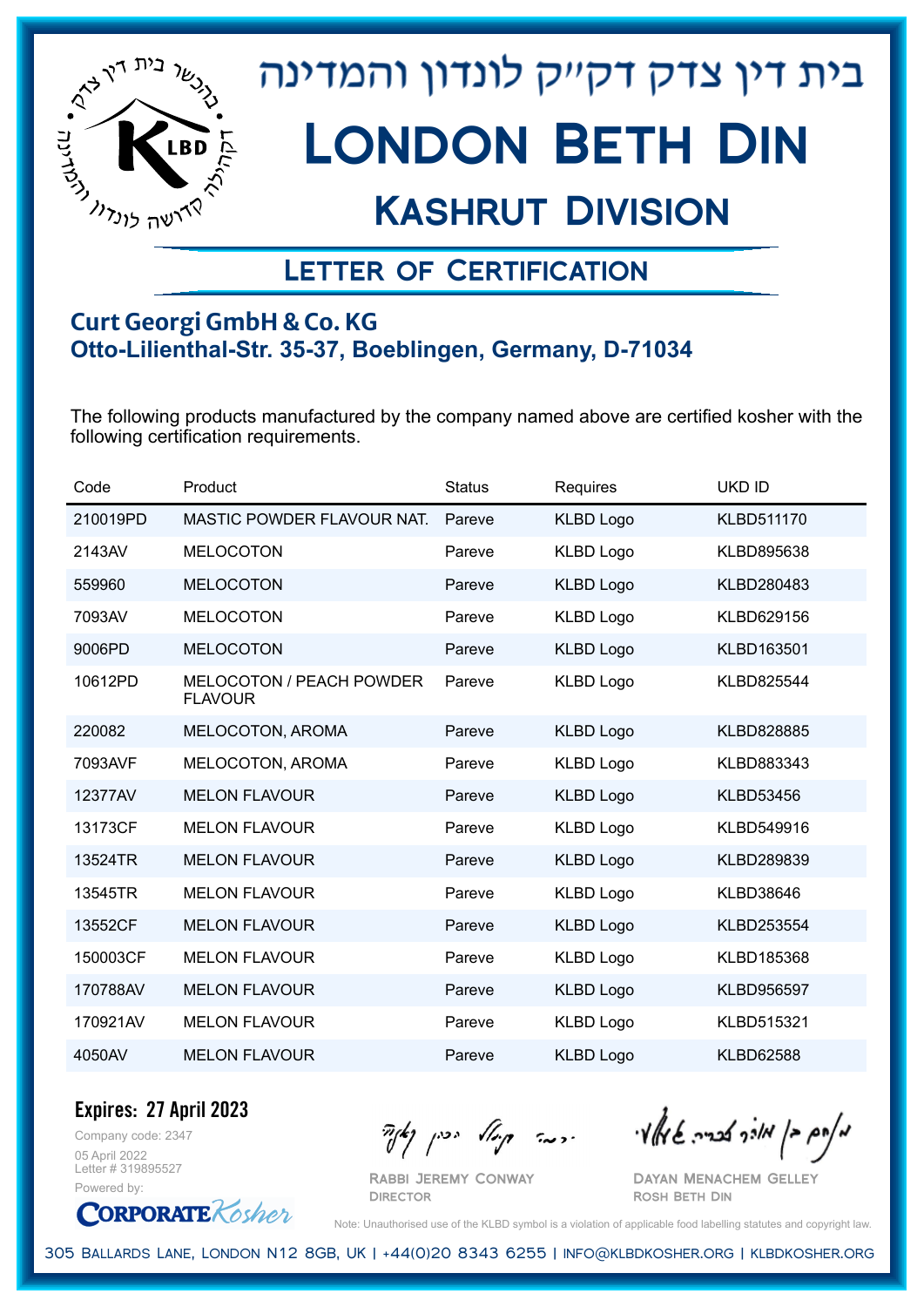

## Kashrut Division

### Letter of Certification

#### **Curt Georgi GmbH & Co. KG Otto-Lilienthal-Str. 35-37, Boeblingen, Germany, D-71034**

The following products manufactured by the company named above are certified kosher with the following certification requirements.

| Code     | Product                                                        | <b>Status</b> | Requires         | <b>UKD ID</b>     |
|----------|----------------------------------------------------------------|---------------|------------------|-------------------|
| 4294PD   | <b>MELON FLAVOUR</b>                                           | Pareve        | <b>KLBD Logo</b> | KLBD300375        |
| 565910   | <b>MELON FLAVOUR</b>                                           | Pareve        | <b>KLBD Logo</b> | KLBD709929        |
| 8136AV   | <b>MELON FLAVOUR</b>                                           | Pareve        | <b>KLBD Logo</b> | KLBD328707        |
| 8609AV   | <b>MELON FLAVOUR / MELON</b>                                   | Pareve        | <b>KLBD Logo</b> | KLBD298542        |
| 160157AV | MELON FLAVOUR NAT., TYPE<br>WATERMELON / SANDIA, AROMA<br>NAT. | Pareve        | <b>KLBD Logo</b> | KLBD33940         |
| 2212AV   | <b>MELON FLAVOUR TYPE</b><br><b>HONEYMELON</b>                 | Pareve        | <b>KLBD Logo</b> | <b>KLBD175508</b> |
| 07043AV  | MELON FLAVOUR, TYPE WATER<br><b>MELON</b>                      | Pareve        | <b>KLBD Logo</b> | KLBD618867        |
| 13244AV  | MELON FLAVOUR, TYPE WATER<br><b>MELON</b>                      | Pareve        | <b>KLBD Logo</b> | <b>KLBD611115</b> |
| 13254CF  | MELON FLAVOUR, TYPE WATER<br><b>MELON</b>                      | Pareve        | <b>KLBD Logo</b> | KLBD410711        |
| 150708TR | MELON FLAVOUR, TYPE WATER<br><b>MELON</b>                      | Pareve        | <b>KLBD Logo</b> | KLBD199866        |
| 06162TR  | <b>MELON FLAVOUR, TYPE</b><br><b>WATERMELON</b>                | Pareve        | <b>KLBD Logo</b> | KLBD650756        |
| 170310AV | <b>MELON FLAVOUR, TYPE</b><br><b>WATERMELON</b>                | Pareve        | <b>KLBD Logo</b> | KLBD748709        |

Company code: 2347 **Expires: 27 April 2023**

05 April 2022 Letter # 319895527 Powered by:

**CORPORATE** Kosher

Rabbi Jeremy Conway

מאוס בן מוכך אבריה שמאלי היה קיילא יכין קאין

Dayan Menachem Gelley Rosh Beth Din

Note: Unauthorised use of the KLBD symbol is a violation of applicable food labelling statutes and copyright law.

305 Ballards Lane, London N12 8GB, UK | +44(0)20 8343 6255 | info@klbdkosher.org | klbdkosher.org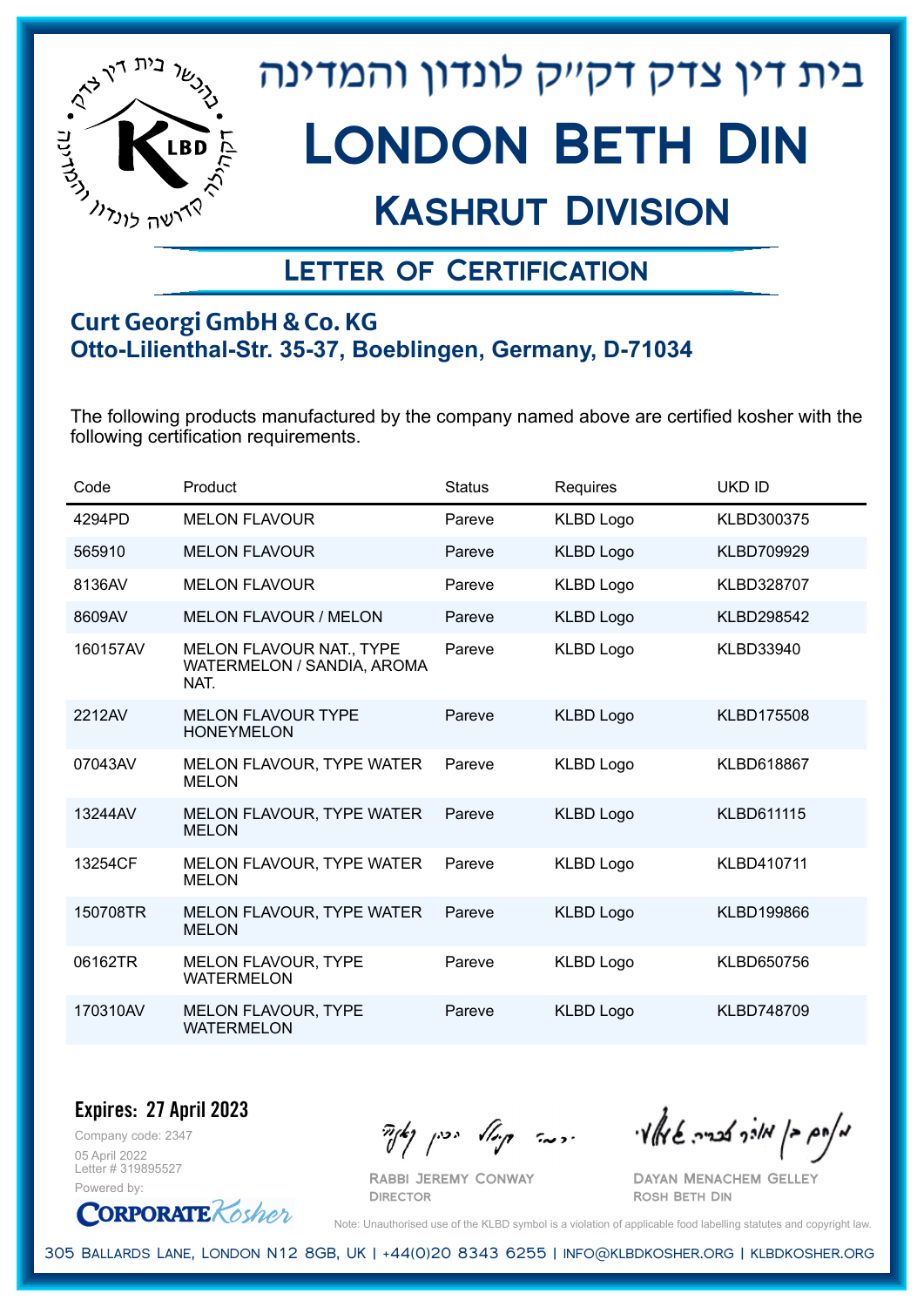

## Kashrut Division

### Letter of Certification

#### **Curt Georgi GmbH & Co. KG Otto-Lilienthal-Str. 35-37, Boeblingen, Germany, D-71034**

The following products manufactured by the company named above are certified kosher with the following certification requirements.

| Code     | Product                                             | <b>Status</b> | Requires         | <b>UKD ID</b>     |
|----------|-----------------------------------------------------|---------------|------------------|-------------------|
| 170383AV | <b>MELON FLAVOUR, TYPE</b><br><b>WATERMELON</b>     | Pareve        | <b>KLBD Logo</b> | KLBD955683        |
| 170615TR | <b>MELON FLAVOUR, TYPE</b><br><b>WATERMELON</b>     | Pareve        | <b>KLBD Logo</b> | <b>KLBD608018</b> |
| 07541SP  | <b>MELON GEOCAPSAROM, TYPE</b><br><b>WATERMELON</b> | Pareve        | <b>KLBD Logo</b> | KLBD983150        |
| 171137PD | <b>MELON POWDER FLAVOUR NAT.</b>                    | Pareve        | <b>KLBD Logo</b> | <b>KLBD44928</b>  |
| 06086TR  | MELON, TYPE WATERMELON                              | Pareve        | <b>KLBD Logo</b> | KLBD402286        |
| 565910   | MELÓN, AROMA                                        | Pareve        | <b>KLBD Logo</b> | <b>KLBD229044</b> |
| 70       | <b>MENTHOL CRIST, FLAVOUR</b>                       | Pareve        | <b>KLBD Logo</b> | KLBD372860        |
| 04286AV  | <b>MENTHOL FLAVOUR</b>                              | Pareve        | <b>KLBD Logo</b> | <b>KLBD942961</b> |
| 555720   | <b>MENTHOL FLAVOUR NAT.</b>                         | Pareve        | <b>KLBD Logo</b> | KLBD410652        |
| 11185AV  | MILK CHOCOLATE FLAVOUR                              | Pareve        | <b>KLBD Logo</b> | KLBD369446        |
| 0467CF   | <b>MILK FLAVOUR</b>                                 | Pareve        | <b>KLBD Logo</b> | KLBD909830        |
| 133027CF | <b>MILK FLAVOUR</b>                                 | Pareve        | <b>KLBD Logo</b> | KLBD396345        |
| 160532AV | <b>MILK FLAVOUR</b>                                 | Pareve        | <b>KLBD Logo</b> | KLBD821926        |
| 170988AV | <b>MILK FLAVOUR</b>                                 | Pareve        | <b>KLBD Logo</b> | <b>KLBD778107</b> |
| 170994AV | <b>MILK FLAVOUR</b>                                 | Pareve        | <b>KLBD Logo</b> | <b>KLBD52250</b>  |
| 190997TR | <b>MILK FLAVOUR</b>                                 | Pareve        | <b>KLBD Logo</b> | KLBD340235        |

Company code: 2347 **Expires: 27 April 2023** 05 April 2022

Letter # 319895527 Powered by:

**CORPORATE** Kosher

Rabbi Jeremy Conway

מאוס בן מוכך אבריה שמאלי היה קיילא יכין קאין

Dayan Menachem Gelley Rosh Beth Din

Note: Unauthorised use of the KLBD symbol is a violation of applicable food labelling statutes and copyright law.

305 Ballards Lane, London N12 8GB, UK | +44(0)20 8343 6255 | info@klbdkosher.org | klbdkosher.org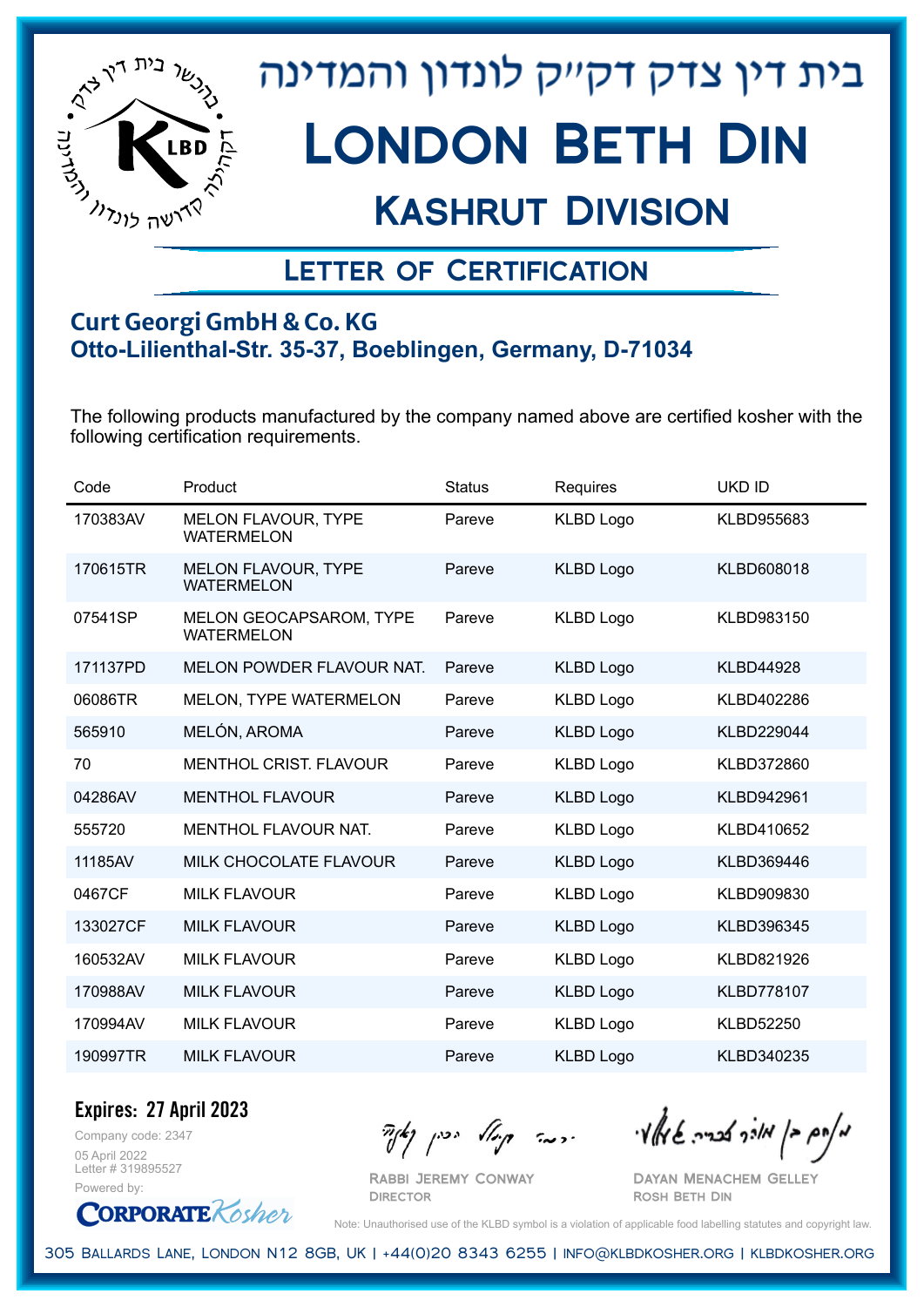

## Kashrut Division

### Letter of Certification

#### **Curt Georgi GmbH & Co. KG Otto-Lilienthal-Str. 35-37, Boeblingen, Germany, D-71034**

The following products manufactured by the company named above are certified kosher with the following certification requirements.

| Code     | Product                                   | <b>Status</b> | Requires         | <b>UKD ID</b>     |
|----------|-------------------------------------------|---------------|------------------|-------------------|
| 4166AV   | <b>MILK FLAVOUR</b>                       | Pareve        | <b>KLBD Logo</b> | KLBD429169        |
| 08322AV  | <b>MILK FLAVOUR NAT.</b>                  | Pareve        | <b>KLBD Logo</b> | <b>KLBD180847</b> |
| 04336AV  | MILK FLAVOUR, TYPE FRESH<br><b>MILK</b>   | Pareve        | <b>KLBD Logo</b> | <b>KLBD9693</b>   |
| 04388CF  | MILK FLAVOUR, TYPE FRESH<br><b>MILK</b>   | Pareve        | <b>KLBD Logo</b> | <b>KLBD24194</b>  |
| 05452TR  | MILK FLAVOUR, TYPE FRESH<br><b>MILK</b>   | Pareve        | <b>KLBD Logo</b> | KLBD848950        |
| 09454TR  | MILK FLAVOUR, TYPE FRESH<br><b>MILK</b>   | Pareve        | <b>KLBD Logo</b> | KLBD168338        |
| 04246AV  | MILK FLAVOUR, TYPE SWEET<br><b>MILK</b>   | Pareve        | <b>KLBD Logo</b> | KLBD123684        |
| 10424SP  | <b>MILK GEOCAPSAROM</b>                   | Pareve        | <b>KLBD Logo</b> | <b>KLBD781067</b> |
| 06432AV  | <b>MILK ICE FLAVOUR</b>                   | Pareve        | <b>KLBD Logo</b> | KLBD566499        |
| 11859AV  | MILK/CARAMEL FLAVOUR,<br>T.DULCE DI LECHE | Pareve        | <b>KLBD Logo</b> | KLBD995289        |
| 181318TR | MILK/VANILLA FLAVOUR NAT.                 | Pareve        | <b>KLBD Logo</b> | KLBD535190        |
| 150671AV | MILKY PINE FLAVOUR, TYPE P                | Pareve        | <b>KLBD Logo</b> | KLBD263705        |
| 12427AV  | <b>MINT FLAVOUR</b>                       | Pareve        | <b>KLBD Logo</b> | KLBD562384        |
| 151078AV | <b>MINT FLAVOUR</b>                       | Pareve        | <b>KLBD Logo</b> | KLBD164289        |
| 181169PD | MINT POWDER FLAVOUR NAT.                  | Pareve        | <b>KLBD Logo</b> | <b>KLBD55329</b>  |

**Expires: 27 April 2023**

Company code: 2347 05 April 2022 Letter # 319895527 Powered by:

מאוס בן מוכך אבריה שמאלי היה קיילא יכין קאין

Rabbi Jeremy Conway **DIRECTOR** 

Dayan Menachem Gelley Rosh Beth Din

**CORPORATE** Kosher Note: Unauthorised use of the KLBD symbol is a violation of applicable food labelling statutes and copyright law.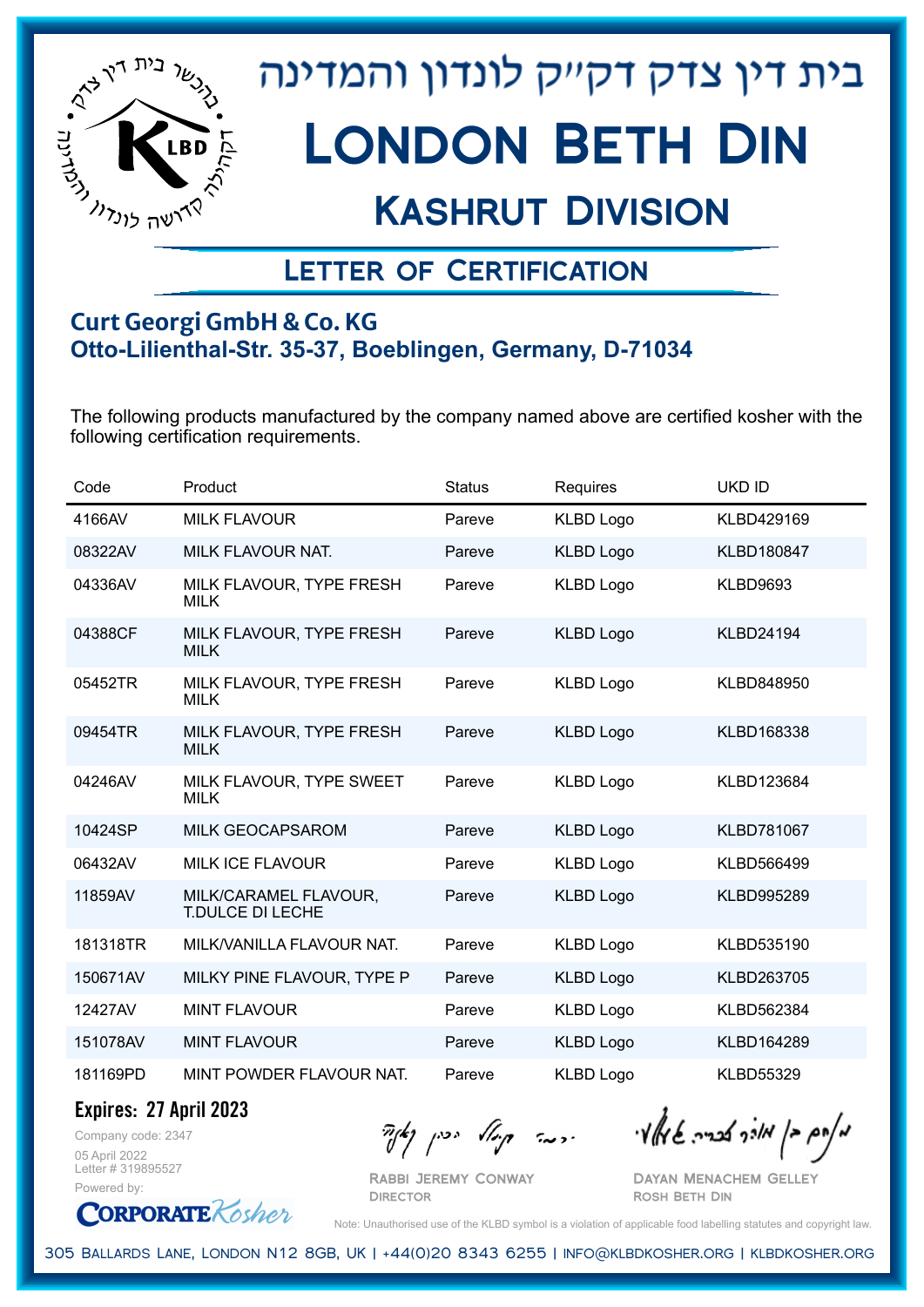

## Kashrut Division

### Letter of Certification

#### **Curt Georgi GmbH & Co. KG Otto-Lilienthal-Str. 35-37, Boeblingen, Germany, D-71034**

The following products manufactured by the company named above are certified kosher with the following certification requirements.

| Code     | Product                          | <b>Status</b> | Requires         | <b>UKD ID</b>     |
|----------|----------------------------------|---------------|------------------|-------------------|
| 190361PD | MINT POWDER FLAVOUR TYPE<br>COOL | Pareve        | <b>KLBD Logo</b> | KLBD544840        |
| 10474AV  | <b>MIXED FRUIT FLAVOUR</b>       | Pareve        | <b>KLBD Logo</b> | KLBD760074        |
| 151147TR | MOJITO, AROMA                    | Pareve        | <b>KLBD Logo</b> | KLBD587532        |
| 151147TR | MOJITO, FLAVOUR                  | Pareve        | <b>KLBD Logo</b> | KLBD362622        |
| 08260AV  | <b>MOLASSES FLAVOUR</b>          | Pareve        | <b>KLBD Logo</b> | <b>KLBD164737</b> |
| 7072AV   | <b>MORA</b>                      | Pareve        | <b>KLBD Logo</b> | KLBD753899        |
| 3457AV   | <b>MORA, AROMA</b>               | Pareve        | <b>KLBD Logo</b> | <b>KLBD47104</b>  |
| 09687AV  | <b>MULBERRY FLAVOUR</b>          | Pareve        | <b>KLBD Logo</b> | KLBD570696        |
| 210819CF | <b>MULBERRY FLAVOUR</b>          | Pareve        | <b>KLBD Logo</b> | KLBD602536        |
| 9110AV   | MULBERRY FLAVOUR / MORA          | Pareve        | <b>KLBD Logo</b> | KLBD378149        |
| 579230   | MULLED CLARET FLAVOUR            | Pareve        | <b>KLBD Logo</b> | KLBD790171        |
| 07024TR  | <b>MULTIFRUIT FLAVOUR</b>        | Pareve        | <b>KLBD Logo</b> | KLBD893775        |
| 140285CF | <b>MULTIFRUIT FLAVOUR</b>        | Pareve        | <b>KLBD Logo</b> | KLBD345405        |
| 3439TR   | <b>MULTIFRUIT FLAVOUR</b>        | Pareve        | <b>KLBD Logo</b> | KLBD709646        |
| 7179TR   | <b>MULTIFRUIT FLAVOUR</b>        | Pareve        | <b>KLBD Logo</b> | KLBD127083        |
| 09160CF  | <b>MUSK FLAVOUR</b>              | Pareve        | <b>KLBD Logo</b> | KLBD169978        |
| 13052TR  | <b>MUSK FLAVOUR</b>              | Pareve        | <b>KLBD Logo</b> | KLBD379165        |

Company code: 2347 **Expires: 27 April 2023**

05 April 2022 Letter # 319895527 Powered by:

**CORPORATE** Kosher

Rabbi Jeremy Conway

**DIRECTOR** 

 $\frac{1}{2}$   $\frac{1}{2}$   $\frac{1}{2}$   $\frac{1}{2}$   $\frac{1}{2}$   $\frac{1}{2}$   $\frac{1}{2}$   $\frac{1}{2}$   $\frac{1}{2}$   $\frac{1}{2}$   $\frac{1}{2}$   $\frac{1}{2}$   $\frac{1}{2}$   $\frac{1}{2}$   $\frac{1}{2}$   $\frac{1}{2}$   $\frac{1}{2}$   $\frac{1}{2}$   $\frac{1}{2}$   $\frac{1}{2}$   $\frac{1}{2}$   $\frac{1}{2}$ 

Dayan Menachem Gelley Rosh Beth Din

Note: Unauthorised use of the KLBD symbol is a violation of applicable food labelling statutes and copyright law.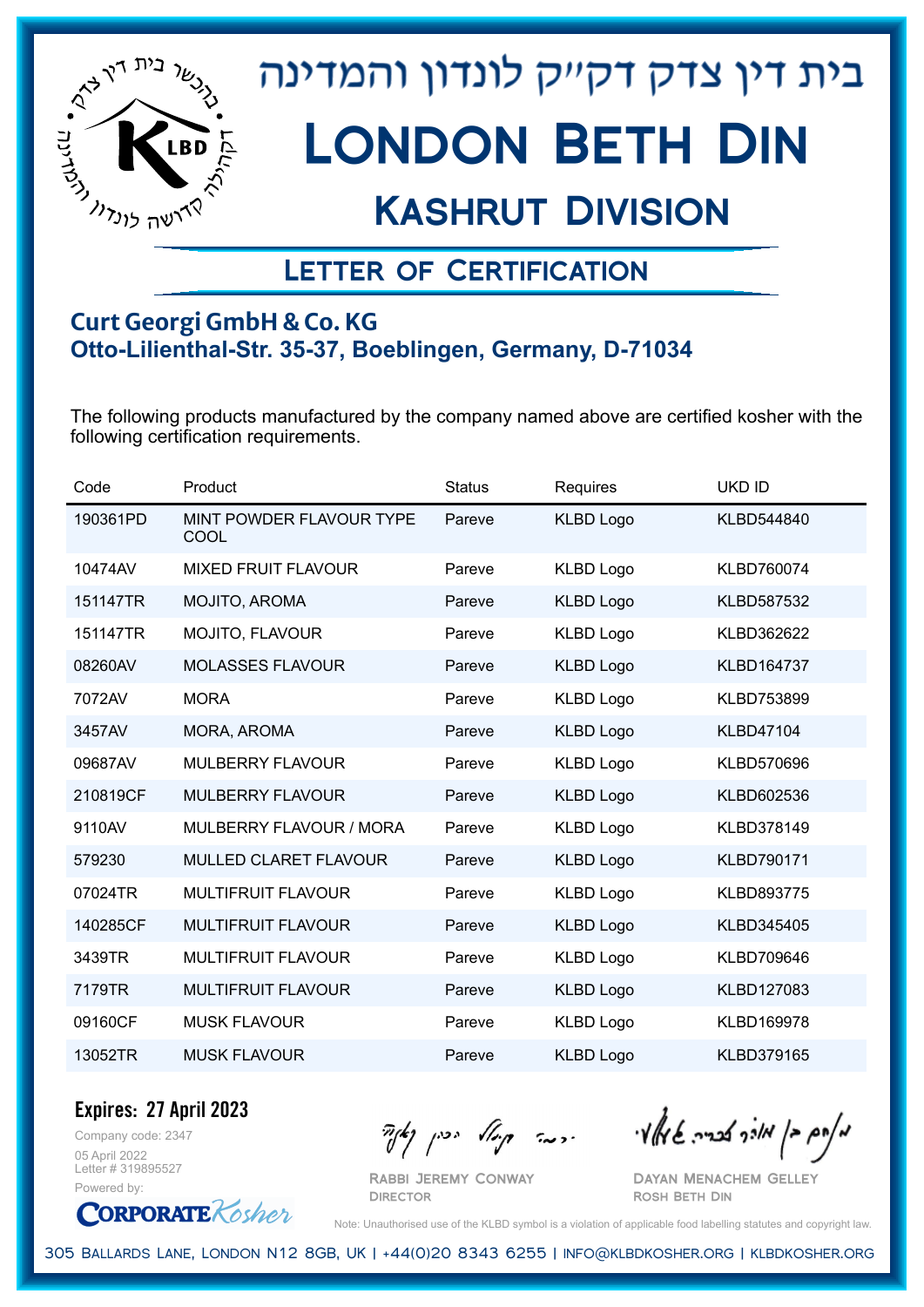

## Kashrut Division

### Letter of Certification

#### **Curt Georgi GmbH & Co. KG Otto-Lilienthal-Str. 35-37, Boeblingen, Germany, D-71034**

The following products manufactured by the company named above are certified kosher with the following certification requirements.

| Code     | Product                                    | <b>Status</b> | Requires         | <b>UKD ID</b>     |
|----------|--------------------------------------------|---------------|------------------|-------------------|
| 13232TR  | <b>MUSK FLAVOUR</b>                        | Pareve        | <b>KLBD Logo</b> | KLBD673079        |
| 6270TR   | <b>NAFREVATO</b>                           | Pareve        | <b>KLBD Logo</b> | KLBD587549        |
| 553660   | <b>NARANJA</b>                             | Pareve        | <b>KLBD Logo</b> | KLBD143039        |
| 563220   | <b>NARANJA</b>                             | Pareve        | <b>KLBD Logo</b> | <b>KLBD70644</b>  |
| 170270HU | NARANJA, AROMA                             | Pareve        | <b>KLBD Logo</b> | KLBD181543        |
| 12910SP  | NAT. BOURBON VANILLA<br><b>GEOCAPSAROM</b> | Pareve        | <b>KLBD Logo</b> | KLBD653261        |
| 04013TR  | NATA / CREAM FLAVOUR                       | Pareve        | <b>KLBD Logo</b> | KLBD446534        |
| 04013TRF | NATA / CREAM FLAVOUR                       | Pareve        | <b>KLBD Logo</b> | KLBD504010        |
| 553770   | <b>NATA VAINILLA</b>                       | Pareve        | <b>KLBD Logo</b> | KLBD422866        |
| 553770F  | <b>NATA VAINILLA</b>                       | Pareve        | <b>KLBD Logo</b> | KLBD106420        |
| 5503HU   | NATA-VAINILLA                              | Pareve        | <b>KLBD Logo</b> | KLBD453215        |
| 06003AV  | NATURAL ORANGE FLAVOUR                     | Pareve        | <b>KLBD Logo</b> | KLBD479601        |
| 8268HU   | <b>NOUGAT FLAVOUR</b>                      | Pareve        | <b>KLBD Logo</b> | KLBD572280        |
| 04156TR  | NOUGAT FLAVOUR, TYPE NU                    | Pareve        | <b>KLBD Logo</b> | <b>KLBD874187</b> |
| 8256AV   | NOUGAT FLAVOUR, TYPE NU                    | Pareve        | <b>KLBD Logo</b> | KLBD305371        |
| 8446CF   | NOUGAT FLAVOUR, TYPE NU                    | Pareve        | <b>KLBD Logo</b> | KLBD146096        |
| 14120AV  | NUT/NOUGAT FLAVOUR NAT.                    | Pareve        | <b>KLBD Logo</b> | <b>KLBD73738</b>  |

**Expires: 27 April 2023**

Company code: 2347 05 April 2022 Letter # 319895527 Powered by:

**CORPORATE** Kosher

Rabbi Jeremy Conway

**DIRECTOR** 

מאחם בן מורך אבריה שמאלי היה קיילא יכין קאין

Dayan Menachem Gelley Rosh Beth Din

Note: Unauthorised use of the KLBD symbol is a violation of applicable food labelling statutes and copyright law.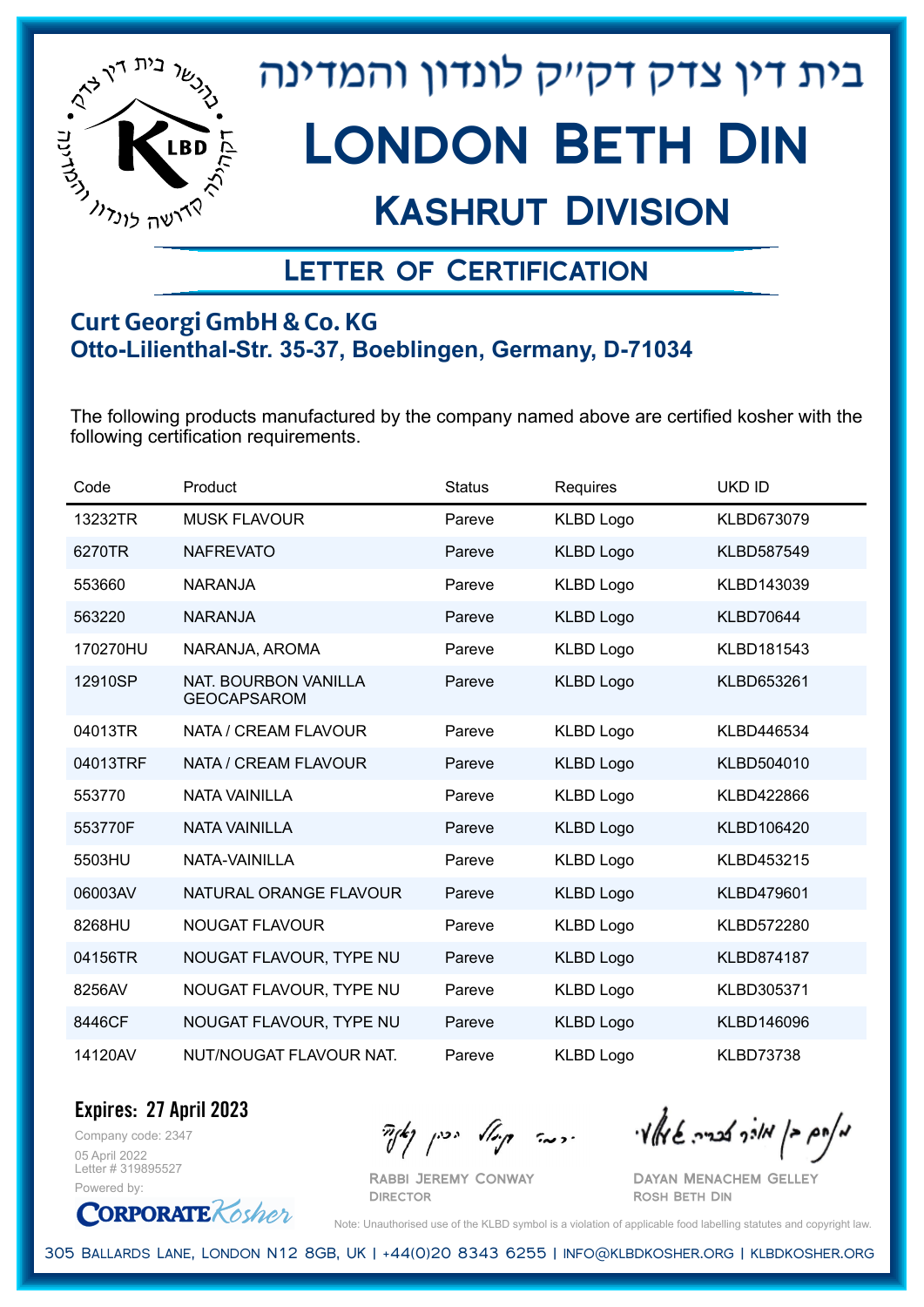

## Kashrut Division

### Letter of Certification

#### **Curt Georgi GmbH & Co. KG Otto-Lilienthal-Str. 35-37, Boeblingen, Germany, D-71034**

The following products manufactured by the company named above are certified kosher with the following certification requirements.

| Code     | Product                                                   | <b>Status</b> | Requires         | <b>UKD ID</b>     |
|----------|-----------------------------------------------------------|---------------|------------------|-------------------|
| 170009HU | <b>OLIVE FLAVOUR</b>                                      | Pareve        | <b>KLBD Logo</b> | KLBD653543        |
| 7175AV   | <b>ORANGE</b>                                             | Pareve        | <b>KLBD Logo</b> | KLBD513889        |
| 09376AV  | <b>ORANGE / MINT FLAVOUR</b>                              | Pareve        | <b>KLBD Logo</b> | KLBD905109        |
| 06445AV  | ORANGE / PASSIONFRUIT<br><b>FLAVOUR</b>                   | Pareve        | <b>KLBD Logo</b> | KLBD769883        |
| 7067SV   | <b>ORANGE BASE</b>                                        | Pareve        | <b>KLBD Logo</b> | KLBD683640        |
| 08418AV  | <b>ORANGE BLOSSOM FLAVOUR</b>                             | Pareve        | <b>KLBD Logo</b> | KLBD204027        |
| 171243TR | ORANGE BLOSSOM FLAVOUR<br>NAT.                            | Pareve        | <b>KLBD Logo</b> | KLBD883053        |
| 190650AV | <b>ORANGE BLOSSOM FLAVOUR</b><br>NAT./ AZAHAR, AROMA NAT. | Pareve        | <b>KLBD Logo</b> | KLBD637784        |
| 200087HU | <b>ORANGE BUBBLE GUM</b><br><b>FLAVOUR</b>                | Pareve        | <b>KLBD Logo</b> | KLBD876719        |
| 0059AV   | <b>ORANGE FLAVOUR</b>                                     | Pareve        | <b>KLBD Logo</b> | KLBD998639        |
| 0552AV   | <b>ORANGE FLAVOUR</b>                                     | Pareve        | <b>KLBD Logo</b> | KLBD738166        |
| 07254AV  | <b>ORANGE FLAVOUR</b>                                     | Pareve        | <b>KLBD Logo</b> | <b>KLBD274474</b> |
| 10472AV  | <b>ORANGE FLAVOUR</b>                                     | Pareve        | <b>KLBD Logo</b> | KLBD341082        |
| 11691HU  | <b>ORANGE FLAVOUR</b>                                     | Pareve        | <b>KLBD Logo</b> | KLBD929598        |
| 160878AV | <b>ORANGE FLAVOUR</b>                                     | Pareve        | <b>KLBD Logo</b> | <b>KLBD11490</b>  |
| 160888HU | <b>ORANGE FLAVOUR</b>                                     | Pareve        | <b>KLBD Logo</b> | KLBD679123        |

**Expires: 27 April 2023**

Company code: 2347 05 April 2022 Letter # 319895527 Powered by:

**CORPORATE** Kosher

Rabbi Jeremy Conway **DIRECTOR** 

מאחם בן מורך אבריה שמאלי היה קיילא יכין קאין

Dayan Menachem Gelley Rosh Beth Din

Note: Unauthorised use of the KLBD symbol is a violation of applicable food labelling statutes and copyright law.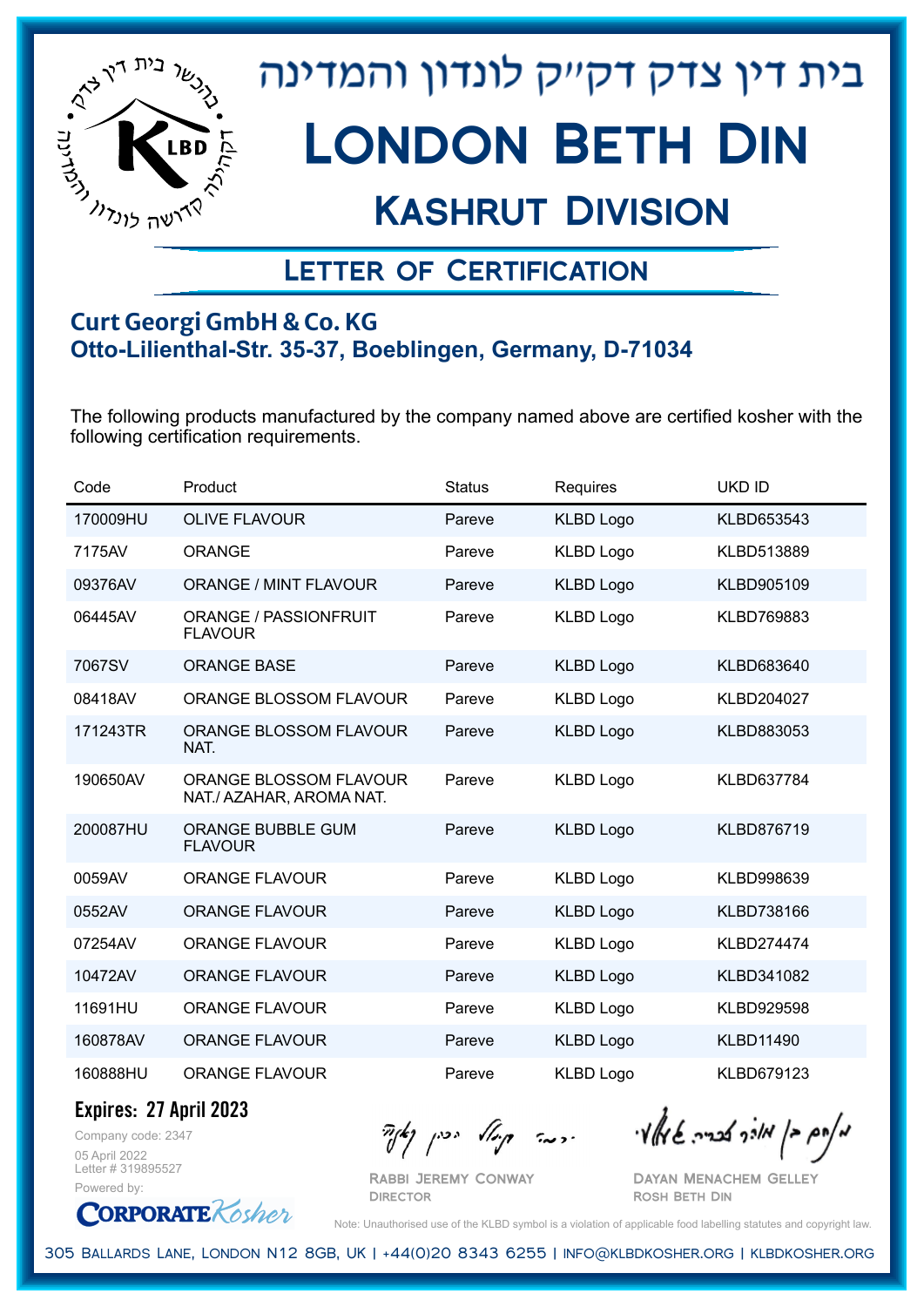

## Kashrut Division

### Letter of Certification

#### **Curt Georgi GmbH & Co. KG Otto-Lilienthal-Str. 35-37, Boeblingen, Germany, D-71034**

The following products manufactured by the company named above are certified kosher with the following certification requirements.

| Code     | Product                                             | <b>Status</b> | Requires         | <b>UKD ID</b>     |
|----------|-----------------------------------------------------|---------------|------------------|-------------------|
| 170838AV | <b>ORANGE FLAVOUR</b>                               | Pareve        | <b>KLBD Logo</b> | KLBD338861        |
| 181216HU | <b>ORANGE FLAVOUR</b>                               | Pareve        | <b>KLBD Logo</b> | <b>KLBD197741</b> |
| 2014SK   | <b>ORANGE FLAVOUR</b>                               | Pareve        | <b>KLBD Logo</b> | KLBD301049        |
| 5459ET   | <b>ORANGE FLAVOUR</b>                               | Pareve        | <b>KLBD Logo</b> | KLBD860764        |
| 553660   | <b>ORANGE FLAVOUR</b>                               | Pareve        | <b>KLBD Logo</b> | KLBD565750        |
| 558260   | <b>ORANGE FLAVOUR</b>                               | Pareve        | <b>KLBD Logo</b> | KLBD908934        |
| 559870   | <b>ORANGE FLAVOUR</b>                               | Pareve        | <b>KLBD Logo</b> | <b>KLBD479454</b> |
| 565810   | <b>ORANGE FLAVOUR</b>                               | Pareve        | <b>KLBD Logo</b> | KLBD219384        |
| 8186AV   | <b>ORANGE FLAVOUR</b>                               | Pareve        | <b>KLBD Logo</b> | <b>KLBD75022</b>  |
| 9124FB   | <b>ORANGE FLAVOUR</b>                               | Pareve        | <b>KLBD Logo</b> | KLBD814766        |
| 9473AV   | <b>ORANGE FLAVOUR</b>                               | Pareve        | <b>KLBD Logo</b> | KLBD279676        |
| 952690   | <b>ORANGE FLAVOUR</b>                               | Pareve        | <b>KLBD Logo</b> | KLBD363690        |
| 161485AV | ORANGE FLAVOUR NAT                                  | Pareve        | <b>KLBD Logo</b> | <b>KLBD62100</b>  |
| 07390AV  | ORANGE FLAVOUR NAT.                                 | Pareve        | <b>KLBD Logo</b> | KLBD361075        |
| 180848TR | ORANGE FLAVOUR NAT.                                 | Pareve        | <b>KLBD Logo</b> | <b>KLBD289517</b> |
| 5333AV   | ORANGE FLAVOUR NAT.                                 | Pareve        | <b>KLBD Logo</b> | KLBD531111        |
| 170727AV | <b>ORANGE FLAVOUR NAT. /</b><br>NARANJA, AROMA NAT. | Pareve        | <b>KLBD Logo</b> | KLBD949681        |

**Expires: 27 April 2023**

Company code: 2347 05 April 2022 Letter # 319895527 Powered by:



Rabbi Jeremy Conway

 $\frac{1}{2}$ אלוק אולך לבריה שיואלי ויכה קיולא יכין קאיר

Dayan Menachem Gelley Rosh Beth Din

Note: Unauthorised use of the KLBD symbol is a violation of applicable food labelling statutes and copyright law.

305 Ballards Lane, London N12 8GB, UK | +44(0)20 8343 6255 | info@klbdkosher.org | klbdkosher.org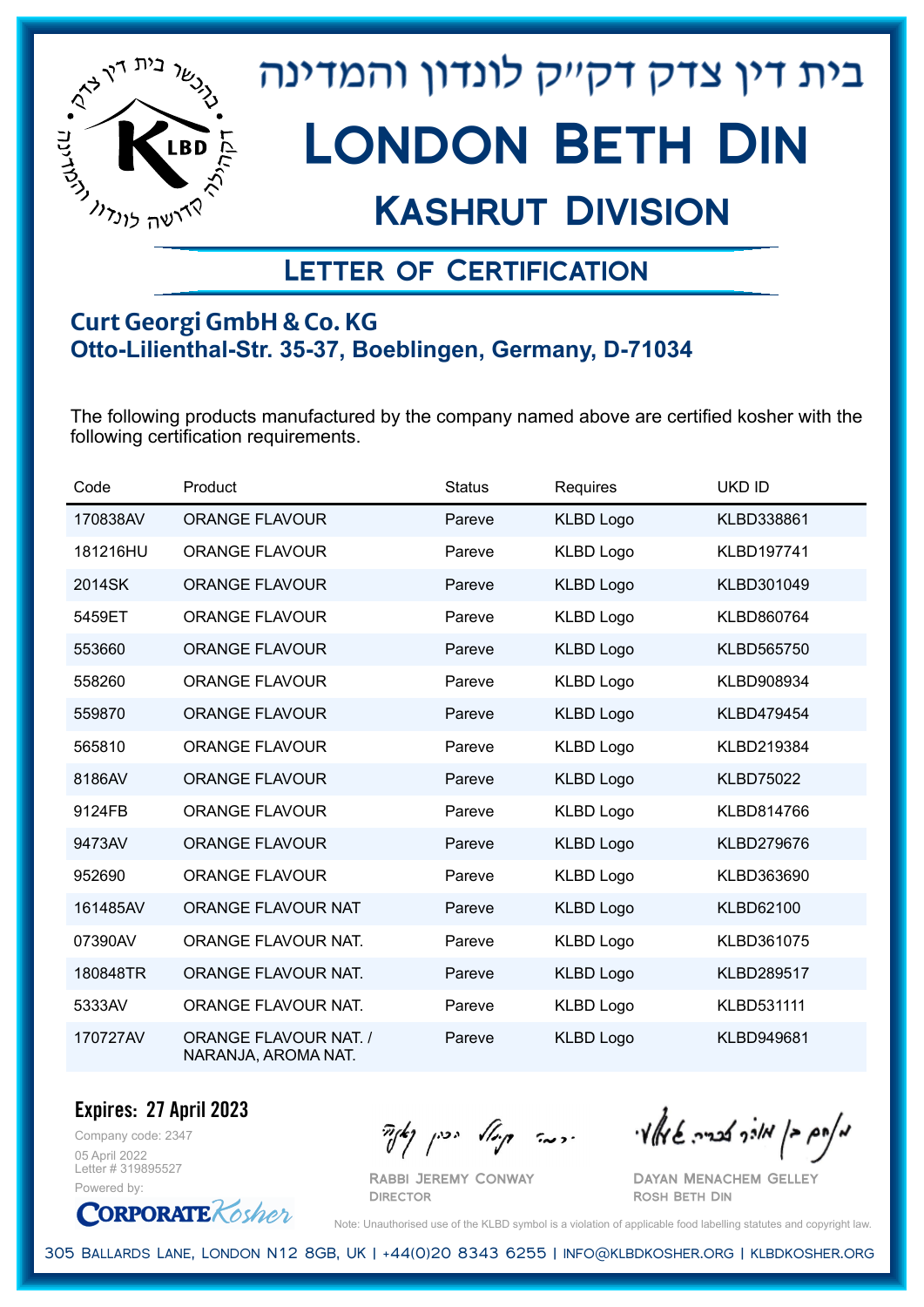

## Kashrut Division

### Letter of Certification

#### **Curt Georgi GmbH & Co. KG Otto-Lilienthal-Str. 35-37, Boeblingen, Germany, D-71034**

The following products manufactured by the company named above are certified kosher with the following certification requirements.

| Code     | Product                                       | <b>Status</b> | Requires         | <b>UKD ID</b>     |
|----------|-----------------------------------------------|---------------|------------------|-------------------|
| 133379HU | ORANGE FLAVOUR, NAT. /<br>NARANJA, AROMA NAT. | Pareve        | <b>KLBD Logo</b> | KLBD407831        |
| 9242AV   | ORANGE FLAVOUR, TYPE<br><b>BLOOD ORANGE</b>   | Pareve        | <b>KLBD Logo</b> | KLBD950285        |
| 161437HU | ORANGE FLAVOUR, TYPE FA                       | Pareve        | <b>KLBD Logo</b> | KLBD632674        |
| 170270HU | ORANGE FLAVOUR, TYPE FA                       | Pareve        | <b>KLBD Logo</b> | KLBD205605        |
| 191258AV | ORANGE FLAVOUR, TYPE FA /<br>NARANJA, AROMA   | Pareve        | <b>KLBD Logo</b> | KLBD855082        |
| 08368AV  | ORANGE FLAVOUR, TYPE JUICE<br>ORANGE NAT.     | Pareve        | <b>KLBD Logo</b> | KLBD601917        |
| 190238AV | ORANGE FLAVOUR/ NARANJA,<br><b>AROMA</b>      | Pareve        | <b>KLBD Logo</b> | KLBD950820        |
| 08016SP  | ORANGE GEOCAPSAROM                            | Pareve        | <b>KLBD Logo</b> | KLBD356793        |
| 4130SP   | ORANGE GEOCAPSAROM                            | Pareve        | <b>KLBD Logo</b> | <b>KLBD37838</b>  |
| 7068SP   | ORANGE GEOCAPSAROM                            | Pareve        | <b>KLBD Logo</b> | KLBD233313        |
| 1353 SP  | ORANGE GEOCAPSAROM NAT.                       | Pareve        | <b>KLBD Logo</b> | <b>KLBD52794</b>  |
| 09489SP  | ORANGE GEOCAPSAROM,<br><b>FRESH</b>           | Pareve        | <b>KLBD Logo</b> | <b>KLBD118517</b> |
| 8055TR   | <b>ORANGE JUICE FLAVOUR</b>                   | Pareve        | <b>KLBD Logo</b> | KLBD341101        |
| 100443   | <b>ORANGE OIL</b>                             | Pareve        | <b>KLBD Logo</b> | KLBD354604        |

Company code: 2347 **Expires: 27 April 2023**

05 April 2022 Letter # 319895527 Powered by:

**CORPORATE** Kosher

Rabbi Jeremy Conway

מאוס בן מוכך אבריה שמאלי היה קיילא יכין קאין

Dayan Menachem Gelley Rosh Beth Din

Note: Unauthorised use of the KLBD symbol is a violation of applicable food labelling statutes and copyright law.

305 Ballards Lane, London N12 8GB, UK | +44(0)20 8343 6255 | info@klbdkosher.org | klbdkosher.org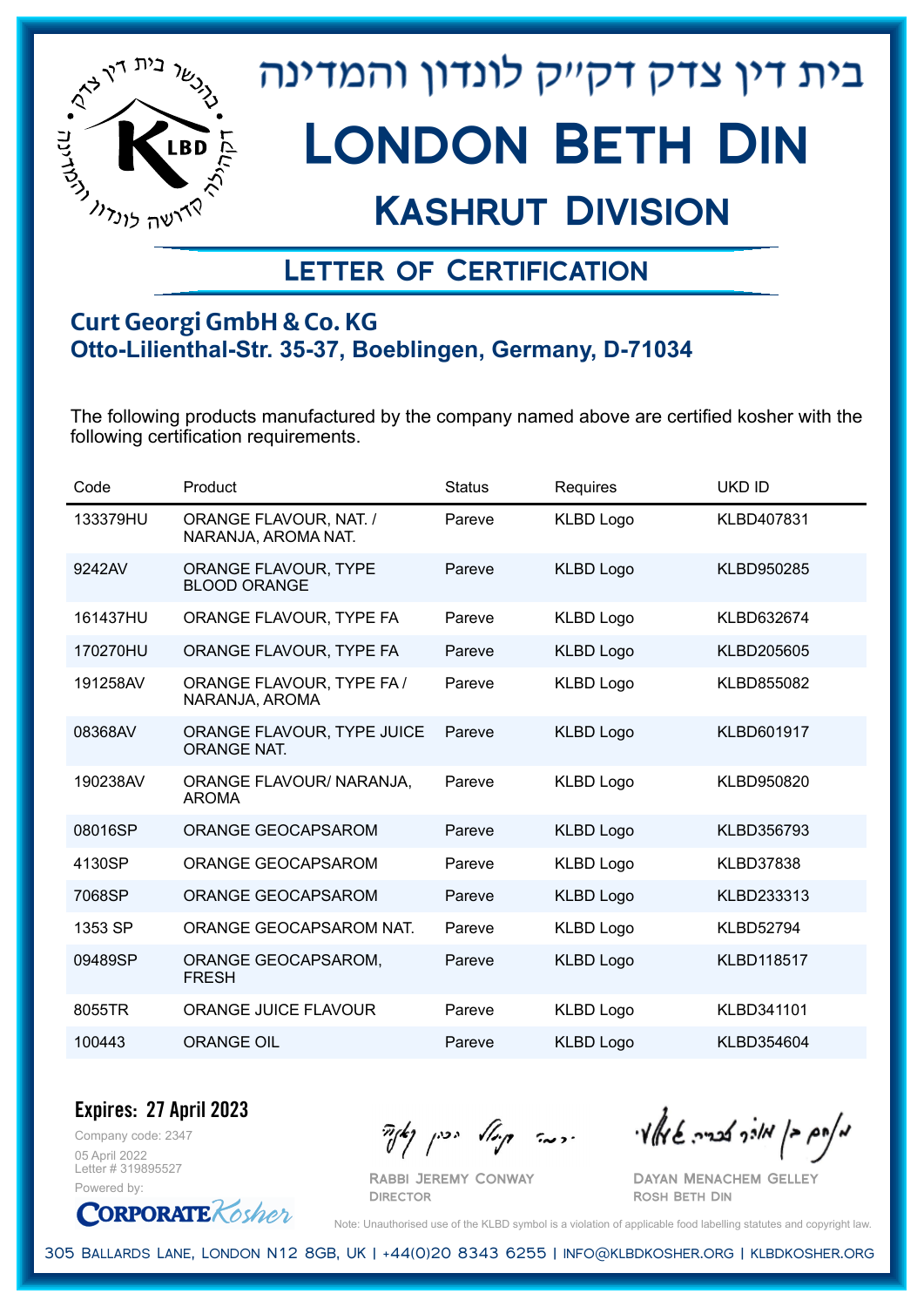

## Kashrut Division

### Letter of Certification

#### **Curt Georgi GmbH & Co. KG Otto-Lilienthal-Str. 35-37, Boeblingen, Germany, D-71034**

The following products manufactured by the company named above are certified kosher with the following certification requirements.

| Code     | Product                                     | <b>Status</b> | Requires         | <b>UKD ID</b>     |
|----------|---------------------------------------------|---------------|------------------|-------------------|
| 111038PD | ORANGE POWDER FLAVOUR,<br>TYPE BLOOD ORANGE | Pareve        | <b>KLBD Logo</b> | KLBD579031        |
| 3342AV   | ORANGE-GINGER FLAVOUR                       | Pareve        | <b>KLBD Logo</b> | KLBD100122        |
| 0053AV   | <b>ORANGE-MINT FLAVOUR</b>                  | Pareve        | <b>KLBD Logo</b> | KLBD710210        |
| 0492TR   | <b>ORANGE/CREAM FLAVOUR</b>                 | Pareve        | <b>KLBD Logo</b> | KLBD869260        |
| 181397HU | <b>ORANGE/CREAM FLAVOUR</b>                 | Pareve        | <b>KLBD Logo</b> | KLBD450042        |
| 0450AV   | ORANGE/YOGHURT FLAVOUR                      | Pareve        | <b>KLBD Logo</b> | KLBD710898        |
| 3162CF   | ORANGE/YOGHURT FLAVOUR                      | Pareve        | <b>KLBD Logo</b> | KLBD229051        |
| 563220   | <b>ORANGEN AROMA</b>                        | Pareve        | <b>KLBD Logo</b> | <b>KLBD197787</b> |
| 0579HU   | OREGANO FLAVOUR                             | Pareve        | <b>KLBD Logo</b> | KLBD660034        |
| 122176AV | PANNA COTTA/BERRY MIX<br><b>FLAVOUR</b>     | Pareve        | <b>KLBD Logo</b> | KLBD537297        |
| 12587AV  | PANNA COTTA/BERRY MIX<br><b>FLAVOUR</b>     | Pareve        | <b>KLBD Logo</b> | <b>KLBD42764</b>  |
| 08108AV  | PAPAYA FLAVOUR                              | Pareve        | <b>KLBD Logo</b> | KLBD370839        |
| 11110AV  | PAPAYA FLAVOUR NAT.                         | Pareve        | <b>KLBD Logo</b> | KLBD835431        |
| 122064HU | <b>PARADISE MINT FLAVOUR</b>                | Pareve        | <b>KLBD Logo</b> | KLBD824536        |
| 05101AV  | <b>PASSION FRUIT FLAVOUR</b>                | Pareve        | <b>KLBD Logo</b> | KLBD294222        |
| 05102CF  | <b>PASSION FRUIT FLAVOUR</b>                | Pareve        | <b>KLBD Logo</b> | KLBD742246        |

Company code: 2347 **Expires: 27 April 2023**

05 April 2022 Letter # 319895527 Powered by:

**CORPORATE** Kosher

Rabbi Jeremy Conway

**DIRECTOR** 

 $\frac{1}{2}$ אלה אברה שיאלי ווינדי שיאלי וואדו בין קיצו

Dayan Menachem Gelley Rosh Beth Din

Note: Unauthorised use of the KLBD symbol is a violation of applicable food labelling statutes and copyright law.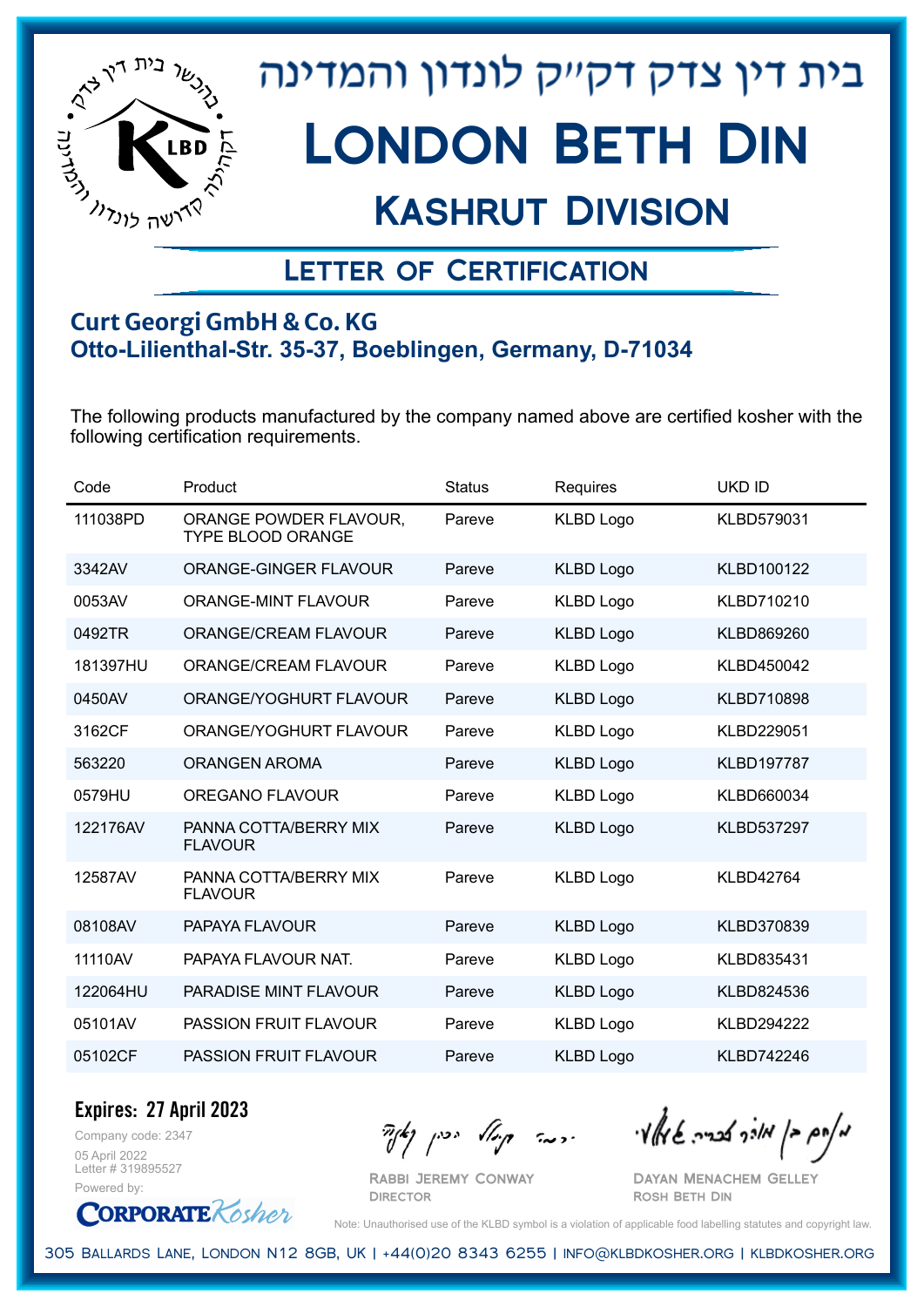

## Kashrut Division

### Letter of Certification

#### **Curt Georgi GmbH & Co. KG Otto-Lilienthal-Str. 35-37, Boeblingen, Germany, D-71034**

The following products manufactured by the company named above are certified kosher with the following certification requirements.

| Code     | Product                                                 | <b>Status</b> | Requires         | <b>UKD ID</b>     |
|----------|---------------------------------------------------------|---------------|------------------|-------------------|
| 7351AV   | <b>PASSION FRUIT FLAVOUR</b>                            | Pareve        | <b>KLBD Logo</b> | KLBD133715        |
| 12223AV  | PASSIONFRUIT / TAMARILLO<br><b>FLAVOUR</b>              | Pareve        | <b>KLBD Logo</b> | KLBD373392        |
| 11970TR  | PASSIONFRUIT FLAVOUR                                    | Pareve        | <b>KLBD Logo</b> | KLBD473521        |
| 12823CF  | PASSIONFRUIT FLAVOUR                                    | Pareve        | <b>KLBD Logo</b> | KLBD240637        |
| 13548CF  | PASSIONFRUIT FLAVOUR                                    | Pareve        | <b>KLBD Logo</b> | KLBD700514        |
| 150630AV | PASSIONFRUIT FLAVOUR                                    | Pareve        | <b>KLBD Logo</b> | KLBD325143        |
| 191280ET | PASSIONFRUIT FLAVOUR NAT.                               | Pareve        | <b>KLBD Logo</b> | <b>KLBD49917</b>  |
| 190421TR | PASSIONFRUIT FLAVOUR NAT. /<br>FRUTA PASION, AROMA NAT. | Pareve        | <b>KLBD Logo</b> | KLBD604251        |
| 13498SP  | PASSIONFRUIT GEOCAPSAROM                                | Pareve        | <b>KLBD Logo</b> | KLBD578233        |
| 0209TR   | PEACH / APRICOT FLAVOUR                                 | Pareve        | <b>KLBD Logo</b> | <b>KLBD474599</b> |
| 04151CF  | PEACH / YOGHURT FLAVOUR                                 | Pareve        | <b>KLBD Logo</b> | KLBD380059        |
| 05084AV  | <b>PEACH FLAVOUR</b>                                    | Pareve        | <b>KLBD Logo</b> | KLBD515043        |
| 05090CF  | <b>PEACH FLAVOUR</b>                                    | Pareve        | <b>KLBD Logo</b> | KLBD869509        |
| 09527TR  | <b>PEACH FLAVOUR</b>                                    | Pareve        | <b>KLBD Logo</b> | <b>KLBD268717</b> |
| 09690AV  | <b>PEACH FLAVOUR</b>                                    | Pareve        | <b>KLBD Logo</b> | <b>KLBD479174</b> |
| 10853CF  | <b>PEACH FLAVOUR</b>                                    | Pareve        | <b>KLBD Logo</b> | KLBD341855        |
| 1233FB   | <b>PEACH FLAVOUR</b>                                    | Pareve        | <b>KLBD Logo</b> | KLBD244676        |

**Expires: 27 April 2023**

Company code: 2347 05 April 2022 Letter # 319895527 Powered by:

**CORPORATE** Kosher

 $\mathcal{H}_{\mathcal{C}}$   $\mathcal{H}_{\mathcal{C}}$   $\mathcal{H}_{\mathcal{C}}$   $\mathcal{H}_{\mathcal{C}}$   $\mathcal{H}_{\mathcal{C}}$   $\mathcal{H}_{\mathcal{C}}$   $\mathcal{H}_{\mathcal{C}}$   $\mathcal{H}_{\mathcal{C}}$   $\mathcal{H}_{\mathcal{C}}$   $\mathcal{H}_{\mathcal{C}}$   $\mathcal{H}_{\mathcal{C}}$   $\mathcal{H}_{\mathcal{C}}$ 

Rabbi Jeremy Conway **DIRECTOR** 

Dayan Menachem Gelley Rosh Beth Din

Note: Unauthorised use of the KLBD symbol is a violation of applicable food labelling statutes and copyright law.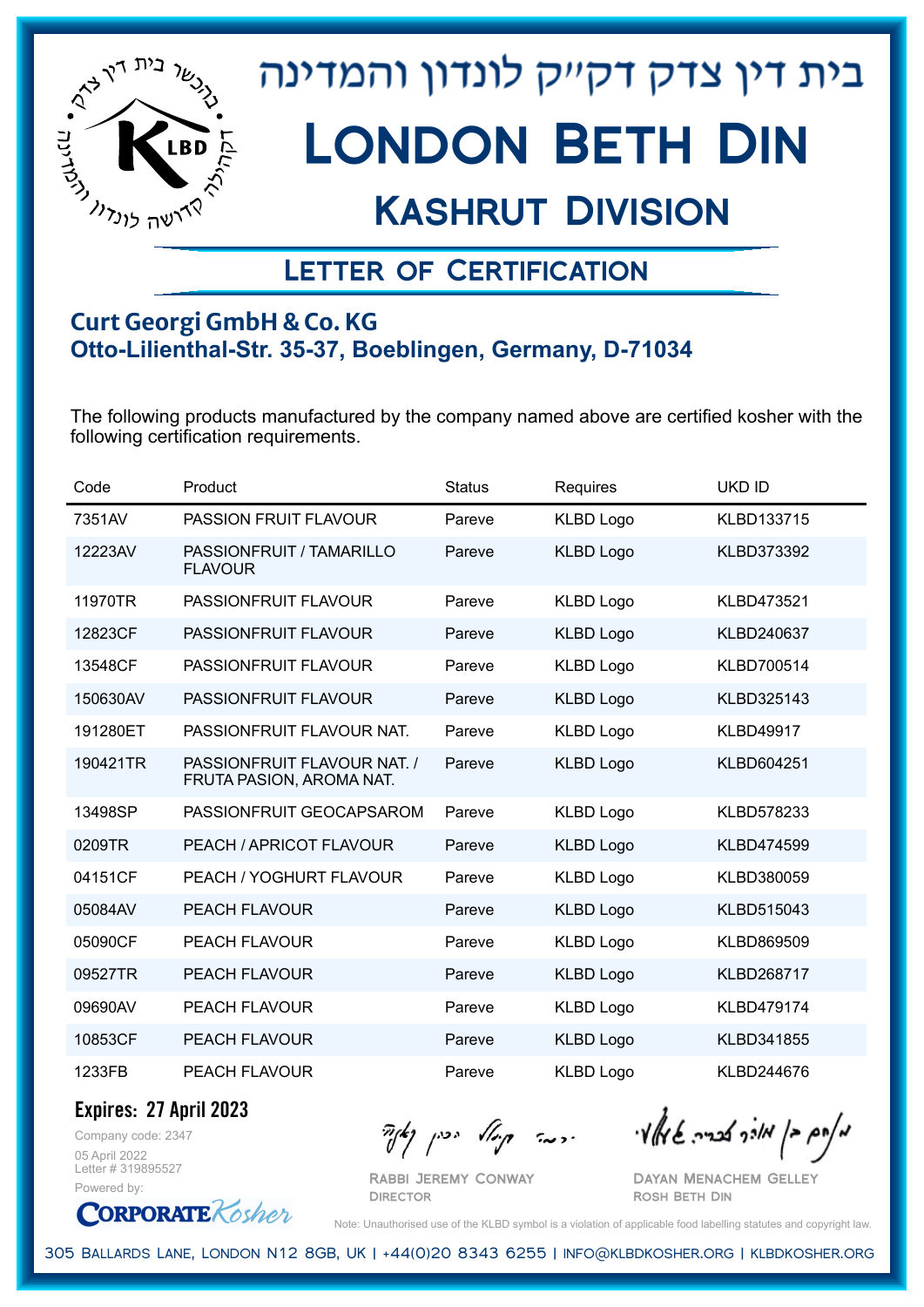

## Kashrut Division

### Letter of Certification

#### **Curt Georgi GmbH & Co. KG Otto-Lilienthal-Str. 35-37, Boeblingen, Germany, D-71034**

The following products manufactured by the company named above are certified kosher with the following certification requirements.

| Code     | Product                                    | <b>Status</b> | Requires         | <b>UKD ID</b>     |
|----------|--------------------------------------------|---------------|------------------|-------------------|
| 12741AV  | <b>PEACH FLAVOUR</b>                       | Pareve        | <b>KLBD Logo</b> | <b>KLBD737614</b> |
| 13644PD  | PEACH FLAVOUR                              | Pareve        | <b>KLBD Logo</b> | <b>KLBD597438</b> |
| 170777AV | <b>PEACH FLAVOUR</b>                       | Pareve        | <b>KLBD Logo</b> | KLBD445073        |
| 180508CF | <b>PEACH FLAVOUR</b>                       | Pareve        | <b>KLBD Logo</b> | KLBD546103        |
| 180591AV | <b>PEACH FLAVOUR</b>                       | Pareve        | <b>KLBD Logo</b> | <b>KLBD83140</b>  |
| 190834CF | <b>PEACH FLAVOUR</b>                       | Pareve        | <b>KLBD Logo</b> | KLBD636110        |
| 2338AV   | <b>PEACH FLAVOUR</b>                       | Pareve        | <b>KLBD Logo</b> | <b>KLBD586087</b> |
| 566540   | PEACH FLAVOUR                              | Pareve        | <b>KLBD Logo</b> | KLBD189600        |
| 7093AV   | <b>PEACH FLAVOUR</b>                       | Pareve        | <b>KLBD Logo</b> | KLBD610315        |
| 8041TR   | <b>PEACH FLAVOUR</b>                       | Pareve        | <b>KLBD Logo</b> | KLBD911093        |
| 5205AV   | PEACH FLAVOUR / MELOCOTÓN,<br><b>AROMA</b> | Pareve        | <b>KLBD Logo</b> | KLBD318605        |
| 151362AV | PEACH FLAVOUR NAT.                         | Pareve        | <b>KLBD Logo</b> | KLBD342620        |
| 161422CF | PEACH FLAVOUR NAT.                         | Pareve        | <b>KLBD Logo</b> | KLBD298961        |
| 200765AV | PEACH FLAVOUR NAT.                         | Pareve        | <b>KLBD Logo</b> | KLBD906953        |
| 1225AV   | PEACH FLAVOUR, CANNED<br><b>TYPE</b>       | Pareve        | <b>KLBD Logo</b> | KLBD779463        |
| 1379SP   | PEACH GEOCAPSAROM                          | Pareve        | <b>KLBD Logo</b> | KLBD525751        |
| 180140SP | PEACH GEOCAPSAROM                          | Pareve        | <b>KLBD Logo</b> | <b>KLBD752771</b> |

**Expires: 27 April 2023**

Company code: 2347 05 April 2022 Letter # 319895527 Powered by:

 $\mathcal{H}_{\mathcal{C}}$   $\mathcal{H}_{\mathcal{C}}$   $\mathcal{H}_{\mathcal{C}}$   $\mathcal{H}_{\mathcal{C}}$   $\mathcal{H}_{\mathcal{C}}$   $\mathcal{H}_{\mathcal{C}}$   $\mathcal{H}_{\mathcal{C}}$   $\mathcal{H}_{\mathcal{C}}$   $\mathcal{H}_{\mathcal{C}}$   $\mathcal{H}_{\mathcal{C}}$   $\mathcal{H}_{\mathcal{C}}$   $\mathcal{H}_{\mathcal{C}}$ 

Rabbi Jeremy Conway **DIRECTOR** 

Dayan Menachem Gelley Rosh Beth Din

**CORPORATE** Kosher Note: Unauthorised use of the KLBD symbol is a violation of applicable food labelling statutes and copyright law.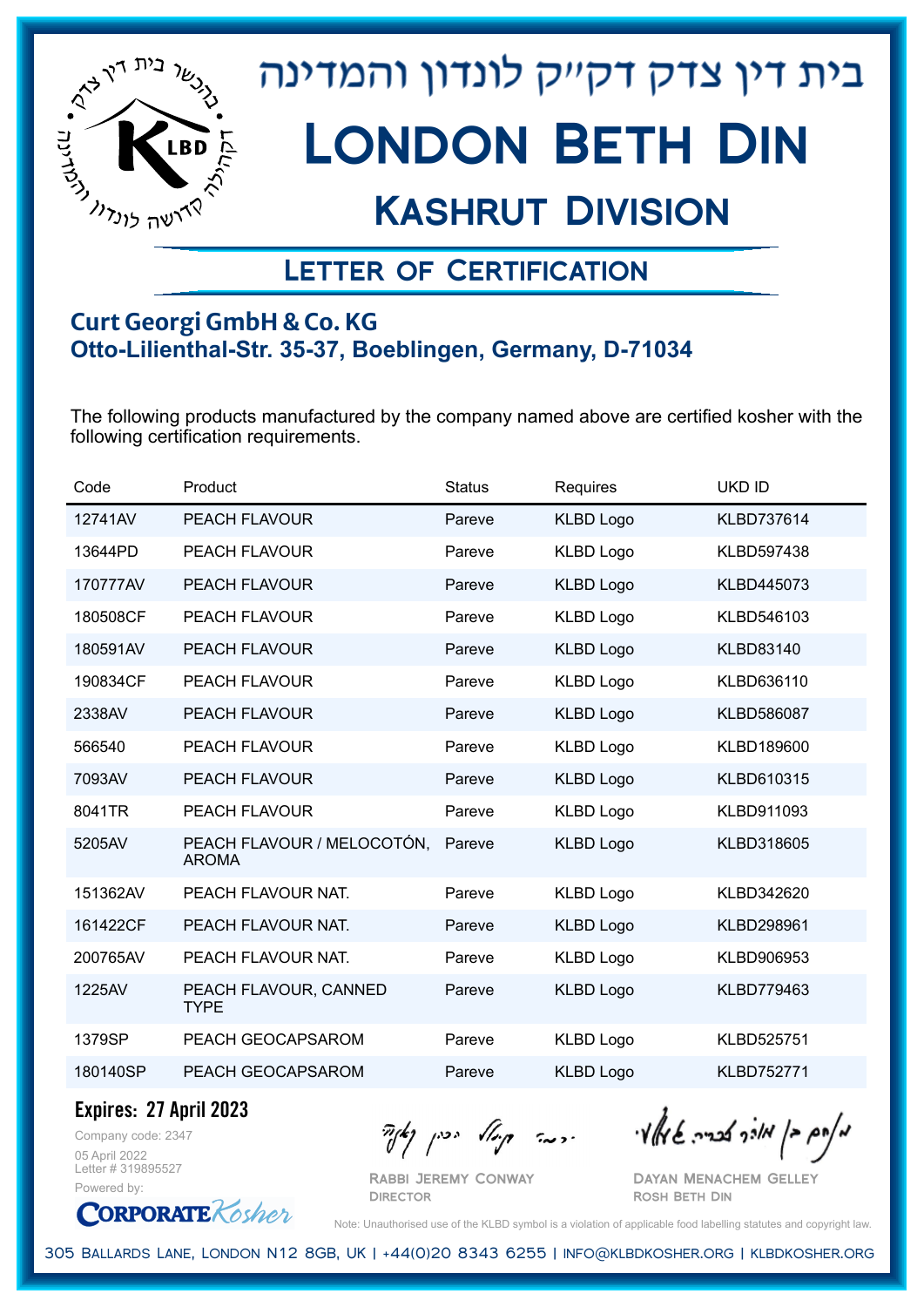

## Kashrut Division

### Letter of Certification

#### **Curt Georgi GmbH & Co. KG Otto-Lilienthal-Str. 35-37, Boeblingen, Germany, D-71034**

The following products manufactured by the company named above are certified kosher with the following certification requirements.

| Code     | Product                                      | <b>Status</b> | Requires         | <b>UKD ID</b>     |
|----------|----------------------------------------------|---------------|------------------|-------------------|
| 568150   | PEACH POWDER FLAVOUR                         | Pareve        | <b>KLBD Logo</b> | KLBD596295        |
| 3089AV   | PEACH-PASSIONFRUIT<br><b>FLAVOUR</b>         | Pareve        | <b>KLBD Logo</b> | KLBD845174        |
| 13092AV  | PEACH/APRICOT FLAVOUR                        | Pareve        | <b>KLBD Logo</b> | KLBD128801        |
| 07540AV  | PEACH/MANGO FLAVOUR                          | Pareve        | <b>KLBD Logo</b> | KLBD348754        |
| 7371AV   | PEACH/ORANGE FLAVOUR                         | Pareve        | <b>KLBD Logo</b> | <b>KLBD580797</b> |
| 09114AV  | <b>PEACH/PASSION FRUIT</b><br><b>FLAVOUR</b> | Pareve        | <b>KLBD Logo</b> | KLBD535695        |
| 09259AV  | <b>PEACH/PASSION FRUIT</b><br><b>FLAVOUR</b> | Pareve        | <b>KLBD Logo</b> | <b>KLBD69334</b>  |
| 09566CF  | <b>PEACH/PASSION FRUIT</b><br><b>FLAVOUR</b> | Pareve        | <b>KLBD Logo</b> | KLBD600221        |
| 0451AV   | PEACH/YOGHURT FLAVOUR                        | Pareve        | <b>KLBD Logo</b> | <b>KLBD9960</b>   |
| 140777AV | PEACH/YOGHURT FLAVOUR                        | Pareve        | <b>KLBD Logo</b> | KLBD224989        |
| 150329AV | PEACHY RASPBERRY FLAVOUR                     | Pareve        | <b>KLBD Logo</b> | <b>KLBD704778</b> |
| 133394AV | PEANUT BUTTER FLAVOUR                        | Pareve        | <b>KLBD Logo</b> | <b>KLBD86616</b>  |
| 140355AV | PEANUT BUTTER FLAVOUR                        | Pareve        | <b>KLBD Logo</b> | KLBD876216        |
| 181140TR | PEANUT BUTTER FLAVOUR                        | Pareve        | <b>KLBD Logo</b> | KLBD243290        |
| 5296AV   | PEANUT FLAVOUR                               | Pareve        | <b>KLBD Logo</b> | <b>KLBD11162</b>  |
| 171329AV | PEANUT FLAVOUR NAT.                          | Pareve        | <b>KLBD Logo</b> | <b>KLBD832275</b> |

**Expires: 27 April 2023**

Company code: 2347 05 April 2022 Letter # 319895527 Powered by:

מאוס בן מוכך אבריה שמאלי היה קיילא יכין קאין

Rabbi Jeremy Conway **DIRECTOR** 

Dayan Menachem Gelley Rosh Beth Din



Note: Unauthorised use of the KLBD symbol is a violation of applicable food labelling statutes and copyright law.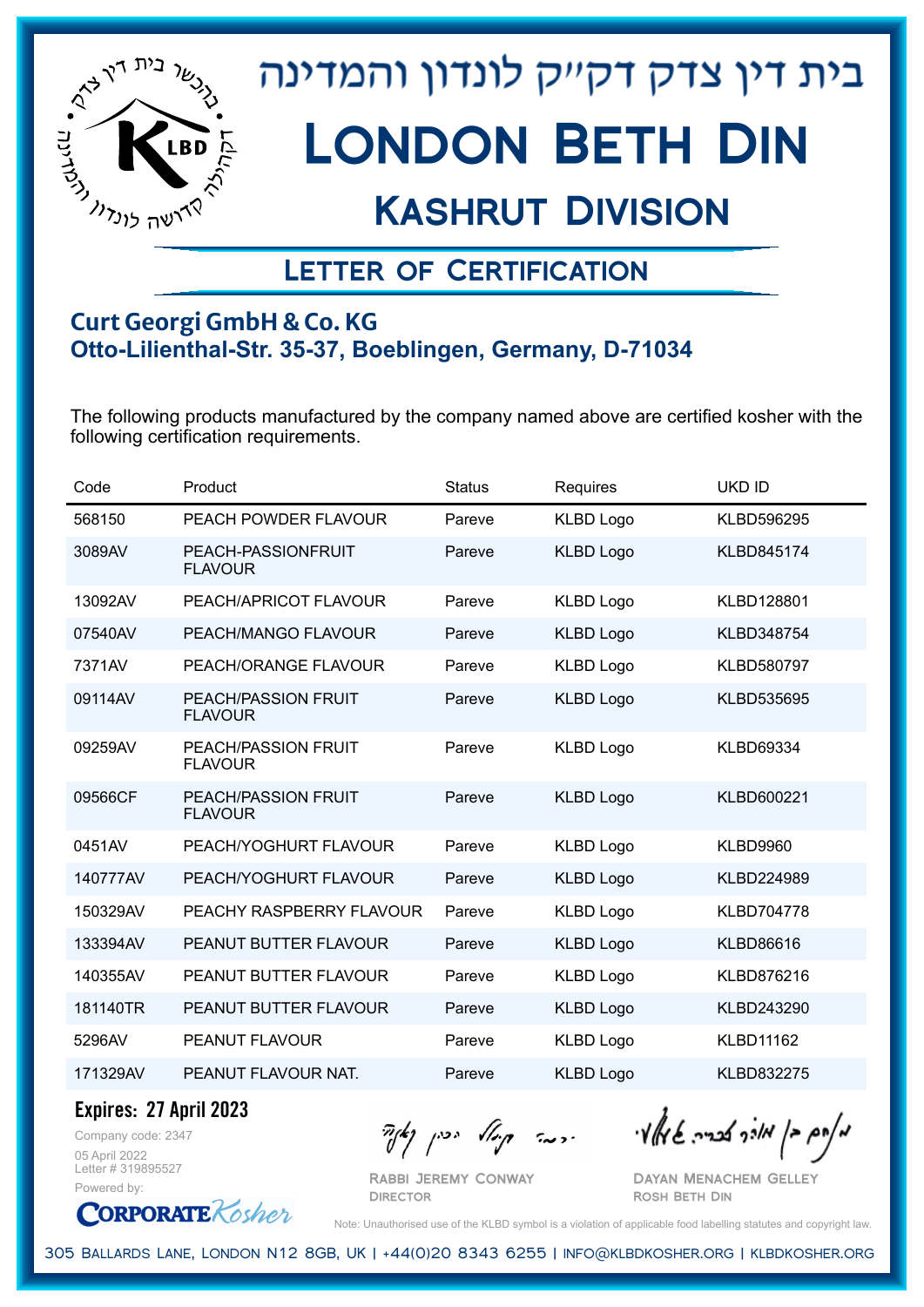

## Kashrut Division

### Letter of Certification

#### **Curt Georgi GmbH & Co. KG Otto-Lilienthal-Str. 35-37, Boeblingen, Germany, D-71034**

The following products manufactured by the company named above are certified kosher with the following certification requirements.

| Code     | Product                                | <b>Status</b> | Requires         | <b>UKD ID</b>     |
|----------|----------------------------------------|---------------|------------------|-------------------|
| 3524AV   | PEANUT FLAVOUR, ROASTED<br><b>TYPE</b> | Pareve        | <b>KLBD Logo</b> | KLBD163458        |
| 0374AV   | PEANUT FLAVOUR, TYPE SN                | Pareve        | <b>KLBD Logo</b> | <b>KLBD64325</b>  |
| 0469CF   | PEANUT FLAVOUR, TYPE SN                | Pareve        | <b>KLBD Logo</b> | KLBD988356        |
| 122099AV | PEANUT FLAVOUR, TYPE SN                | Pareve        | <b>KLBD Logo</b> | <b>KLBD26587</b>  |
| 13368HU  | PEANUT FLAVOUR, TYPE SN                | Pareve        | <b>KLBD Logo</b> | KLBD783507        |
| 0042AV   | PEAR FLAVOUR                           | Pareve        | <b>KLBD Logo</b> | KLBD850060        |
| 05445TR  | <b>PEAR FLAVOUR</b>                    | Pareve        | <b>KLBD Logo</b> | KLBD552823        |
| 8087AV   | PEAR FLAVOUR                           | Pareve        | <b>KLBD Logo</b> | KLBD679842        |
| 12913TR  | PEPPERMINT FLAVOUR                     | Pareve        | <b>KLBD Logo</b> | KLBD402672        |
| 220092TR | PEPPERMINT FLAVOUR                     | Pareve        | <b>KLBD Logo</b> | <b>KLBD555794</b> |
| 3045AV   | PEPPERMINT FLAVOUR                     | Pareve        | <b>KLBD Logo</b> | KLBD839501        |
| 555490   | PEPPERMINT FLAVOUR                     | Pareve        | <b>KLBD Logo</b> | KLBD291149        |
| 558211   | PEPPERMINT FLAVOUR                     | Pareve        | <b>KLBD Logo</b> | KLBD894343        |
| 559171   | PEPPERMINT FLAVOUR                     | Pareve        | <b>KLBD Logo</b> | KLBD860091        |
| 8138AV   | PEPPERMINT FLAVOUR                     | Pareve        | <b>KLBD Logo</b> | KLBD830405        |
| 558761   | PEPPERMINT FLAVOUR NAT.                | Pareve        | <b>KLBD Logo</b> | KLBD265145        |
| 9017AV   | PEPPERMINT FLAVOUR NAT.                | Pareve        | <b>KLBD Logo</b> | KLBD837928        |

**Expires: 27 April 2023**

Company code: 2347 05 April 2022 Letter # 319895527 Powered by:

**CORPORATE** Kosher

Rabbi Jeremy Conway

מאחם בן מורך אבריה שמאלי היה קיילא יכין קאין

Dayan Menachem Gelley Rosh Beth Din

Note: Unauthorised use of the KLBD symbol is a violation of applicable food labelling statutes and copyright law.

305 Ballards Lane, London N12 8GB, UK | +44(0)20 8343 6255 | info@klbdkosher.org | klbdkosher.org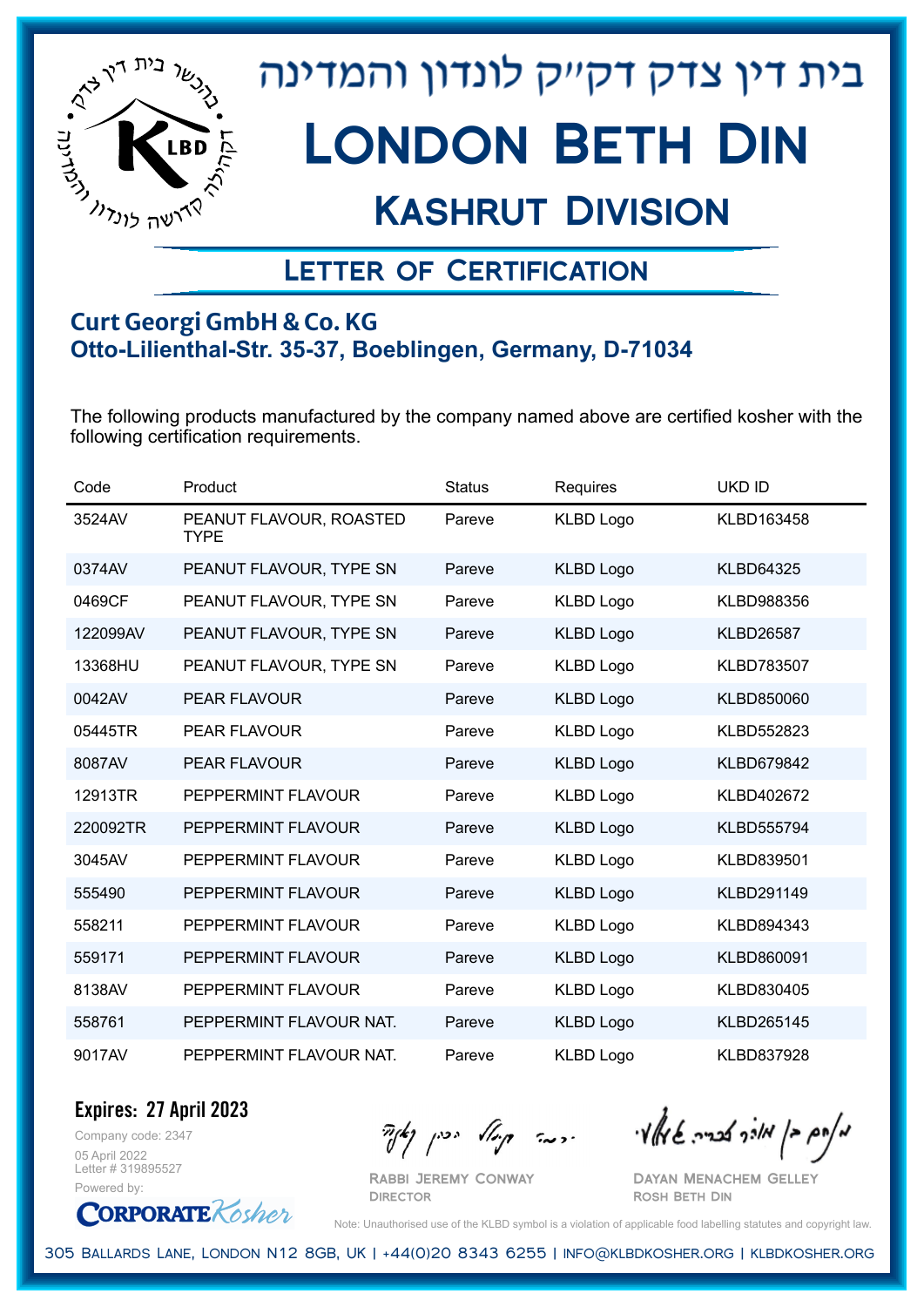

## Kashrut Division

### Letter of Certification

#### **Curt Georgi GmbH & Co. KG Otto-Lilienthal-Str. 35-37, Boeblingen, Germany, D-71034**

The following products manufactured by the company named above are certified kosher with the following certification requirements.

| Code     | Product                                        | <b>Status</b> | Requires         | <b>UKD ID</b>     |
|----------|------------------------------------------------|---------------|------------------|-------------------|
| 171229AV | PEPPERMINT FLAVOUR NAT. /<br>MENTA, AROMA NAT. | Pareve        | <b>KLBD Logo</b> | KLBD304175        |
| 0424AV   | PEPPERMINT FLAVOUR, EXTRA                      | Pareve        | <b>KLBD Logo</b> | KLBD813215        |
| 181156PD | PEPPERMINT POWDER<br>FLAVOUR NAT.              | Pareve        | <b>KLBD Logo</b> | KLBD198365        |
| 07572PD  | PEPPERMINT POWDER, TYPE TT                     | Pareve        | <b>KLBD Logo</b> | KLBD341950        |
| 3388HU   | PETIT BEURRE FLAVOUR                           | Pareve        | <b>KLBD Logo</b> | KLBD538495        |
| 170759TR | PIE FLAVOUR, TYPE BANOFFEE                     | Pareve        | <b>KLBD Logo</b> | KLBD993541        |
| 556630   | <b>PINA</b>                                    | Pareve        | <b>KLBD Logo</b> | KLBD387665        |
| 556630F  | PINA / PINEAPPLE FLAVOUR                       | Pareve        | <b>KLBD Logo</b> | KLBD858084        |
| 08698AV  | PINA COLADA FLAVOUR                            | Pareve        | <b>KLBD Logo</b> | KLBD526074        |
| 09490AV  | PINA COLADA FLAVOUR                            | Pareve        | <b>KLBD Logo</b> | <b>KLBD51444</b>  |
| 8590AV   | PINA COLADA FLAVOUR                            | Pareve        | <b>KLBD Logo</b> | KLBD282461        |
| 05227AV  | PINEAPPLE FLAVOUR                              | Pareve        | <b>KLBD Logo</b> | KLBD391531        |
| 07047AV  | PINEAPPLE FLAVOUR                              | Pareve        | <b>KLBD Logo</b> | <b>KLBD73420</b>  |
| 11938TR  | PINEAPPLE FLAVOUR                              | Pareve        | <b>KLBD Logo</b> | <b>KLBD908257</b> |
| 12056AV  | PINEAPPLE FLAVOUR                              | Pareve        | <b>KLBD Logo</b> | KLBD556791        |
| 133101AV | PINEAPPLE FLAVOUR                              | Pareve        | <b>KLBD Logo</b> | KLBD830093        |
| 133106AV | PINEAPPLE FLAVOUR                              | Pareve        | <b>KLBD Logo</b> | KLBD846614        |

**Expires: 27 April 2023**

Company code: 2347 05 April 2022 Letter # 319895527 Powered by:

**CORPORATE** Kosher

Rabbi Jeremy Conway **DIRECTOR** 

מאחם בן מורך אבריה שמאלי היה קיילא יכין קאין

Dayan Menachem Gelley Rosh Beth Din

Note: Unauthorised use of the KLBD symbol is a violation of applicable food labelling statutes and copyright law.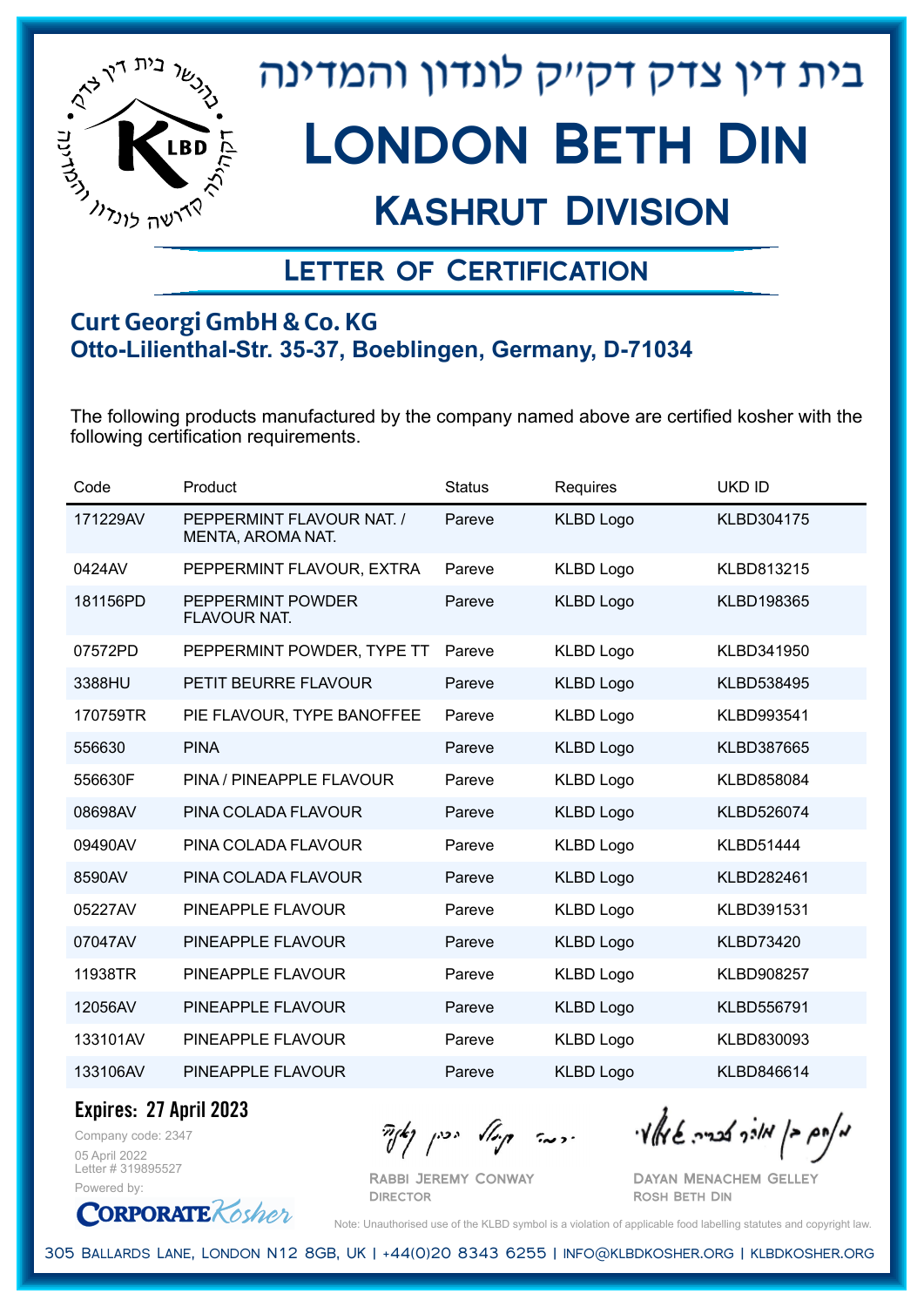

## Kashrut Division

### Letter of Certification

#### **Curt Georgi GmbH & Co. KG Otto-Lilienthal-Str. 35-37, Boeblingen, Germany, D-71034**

The following products manufactured by the company named above are certified kosher with the following certification requirements.

| Code     | Product                                          | <b>Status</b> | Requires               | <b>UKD ID</b>     |
|----------|--------------------------------------------------|---------------|------------------------|-------------------|
| 140886AV | PINEAPPLE FLAVOUR                                | Pareve        | <b>KLBD Logo</b>       | KLBD159823        |
| 160295AV | PINEAPPLE FLAVOUR                                | Pareve        | <b>KLBD Logo</b>       | KLBD374647        |
| 160506AV | PINEAPPLE FLAVOUR                                | Pareve        | <b>KLBD Logo</b>       | <b>KLBD117889</b> |
| 190498CF | PINEAPPLE FLAVOUR                                | Pareve        | <b>KLBD Logo</b>       | <b>KLBD78205</b>  |
| 2089AV   | PINEAPPLE FLAVOUR                                | Pareve        | <b>KLBD Logo</b>       | KLBD616086        |
| 2251CF   | PINEAPPLE FLAVOUR                                | Pareve        | <b>KLBD Logo</b>       | <b>KLBD20081</b>  |
| 557480   | PINEAPPLE FLAVOUR                                | Pareve        | <b>KLBD Logo</b>       | KLBD539457        |
| 8598AV   | PINEAPPLE FLAVOUR                                | Pareve        | <b>KLBD Logo</b>       | KLBD496084        |
| 151345AV | PINEAPPLE FLAVOUR NAT.                           | Pareve        | <b>KLBD Logo</b>       | KLBD344573        |
| 05199SP  | PINEAPPLE GEOCAPSAROM                            | Pareve        | <b>KLBD Logo</b>       | <b>KLBD15932</b>  |
| 8043SP   | PINEAPPLE GEOCAPSAROM                            | Dairy         | <b>KLBD Dairy Logo</b> | KLBD500123        |
| 0494AV   | PINEAPPLE/CREAM FLAVOUR                          | Pareve        | <b>KLBD Logo</b>       | KLBD226783        |
| 8058TR   | PINK GRAPEFRUIT FLAVOUR                          | Pareve        | <b>KLBD Logo</b>       | KLBD144488        |
| 8323AV   | PINK GRAPEFRUIT FLAVOUR<br><b>CONCENTRATE</b>    | Pareve        | <b>KLBD Logo</b>       | KLBD495309        |
| 122120TR | PINK GUAVA FLAVOUR                               | Pareve        | <b>KLBD Logo</b>       | KLBD213222        |
| 13233TR  | PINK LEMONADE FLAVOUR, TYP<br><b>POMEGRANATE</b> | Pareve        | <b>KLBD Logo</b>       | KLBD502069        |

Company code: 2347 **Expires: 27 April 2023**

05 April 2022 Letter # 319895527 Powered by:

**CORPORATE** Kosher

Rabbi Jeremy Conway

 $\mathcal{H}_{\mathcal{C}}$   $\mathcal{H}_{\mathcal{C}}$   $\mathcal{H}_{\mathcal{C}}$   $\mathcal{H}_{\mathcal{C}}$   $\mathcal{H}_{\mathcal{C}}$   $\mathcal{H}_{\mathcal{C}}$   $\mathcal{H}_{\mathcal{C}}$   $\mathcal{H}_{\mathcal{C}}$   $\mathcal{H}_{\mathcal{C}}$   $\mathcal{H}_{\mathcal{C}}$   $\mathcal{H}_{\mathcal{C}}$   $\mathcal{H}_{\mathcal{C}}$ 

Dayan Menachem Gelley Rosh Beth Din

Note: Unauthorised use of the KLBD symbol is a violation of applicable food labelling statutes and copyright law.

305 Ballards Lane, London N12 8GB, UK | +44(0)20 8343 6255 | info@klbdkosher.org | klbdkosher.org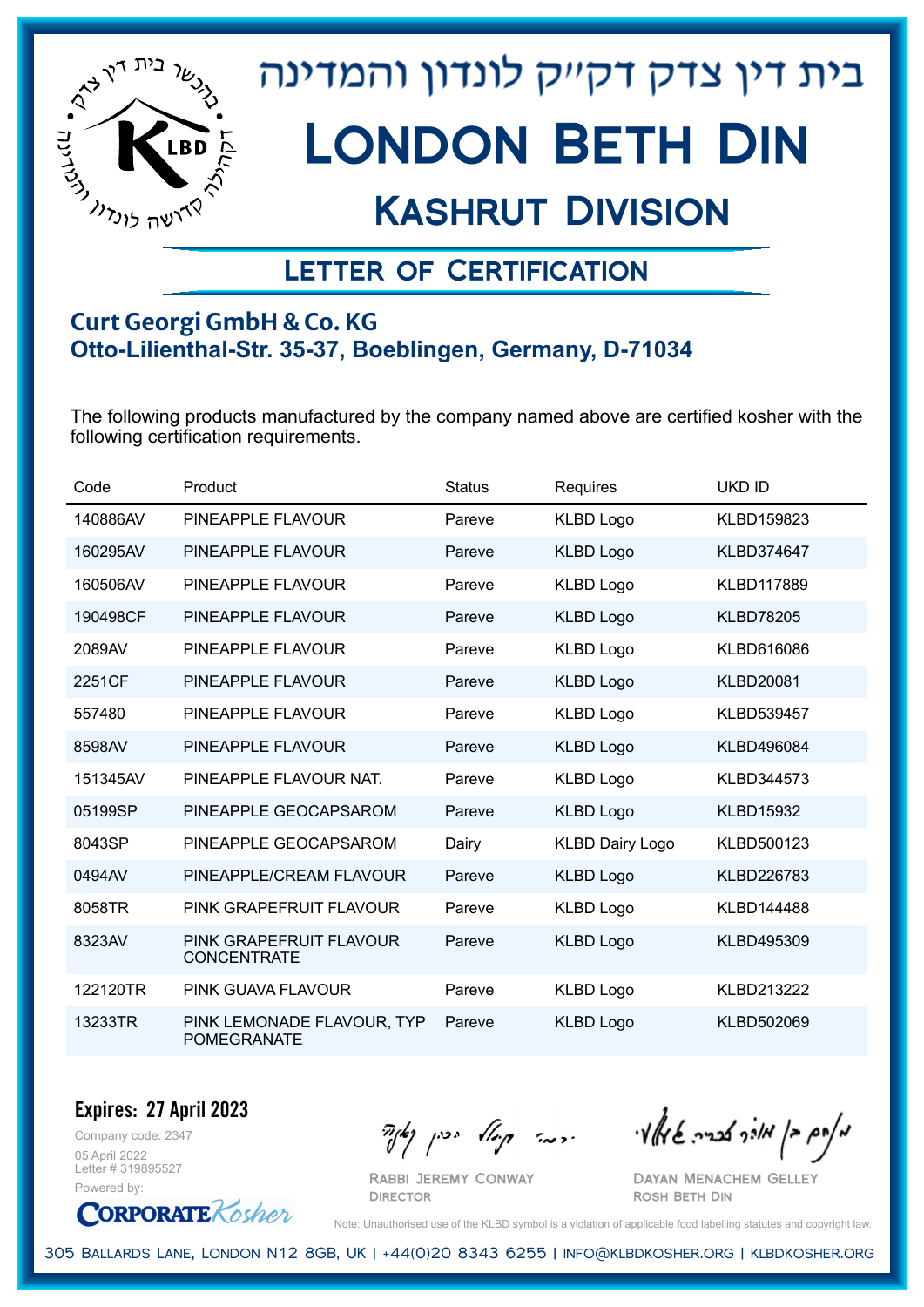

## Kashrut Division

### Letter of Certification

#### **Curt Georgi GmbH & Co. KG Otto-Lilienthal-Str. 35-37, Boeblingen, Germany, D-71034**

The following products manufactured by the company named above are certified kosher with the following certification requirements.

| Code     | Product                                          | <b>Status</b> | Requires         | <b>UKD ID</b>     |
|----------|--------------------------------------------------|---------------|------------------|-------------------|
| 13576TR  | PINK LEMONADE FLAVOUR, TYP<br><b>POMEGRANATE</b> | Pareve        | <b>KLBD Logo</b> | <b>KLBD32029</b>  |
| 161590HU | PISTACHIO FLAVOUR                                | Pareve        | <b>KLBD Logo</b> | <b>KLBD27451</b>  |
| 556160   | PISTACHIO FLAVOUR                                | Pareve        | <b>KLBD Logo</b> | KLBD959675        |
| 6037HU   | <b>PISTACHO FLAVOUR</b>                          | Pareve        | <b>KLBD Logo</b> | KLBD674481        |
| 550951   | PLATANO BASE                                     | Pareve        | <b>KLBD Logo</b> | KLBD825432        |
| 9079AV   | PLATANO CANARIO                                  | Pareve        | <b>KLBD Logo</b> | KLBD748640        |
| 220243   | PLATANO CANARIO, AROMA                           | Pareve        | <b>KLBD Logo</b> | <b>KLBD5840</b>   |
| 9079AVF  | PLATANO CANARIO, AROMA                           | Pareve        | <b>KLBD Logo</b> | KLBD699595        |
| 08793AV  | PLATANO FLAVOUR NAT.                             | Pareve        | <b>KLBD Logo</b> | KLBD154032        |
| 7256AV   | PLUM FLAVOUR                                     | Pareve        | <b>KLBD Logo</b> | KLBD383990        |
| 8170FB   | <b>PLUM FLAVOUR</b>                              | Pareve        | <b>KLBD Logo</b> | <b>KLBD461877</b> |
| 12188AV  | POMEGRANATE FLAVOUR                              | Pareve        | <b>KLBD Logo</b> | KLBD655060        |
| 122405AV | POMEGRANATE FLAVOUR                              | Pareve        | <b>KLBD Logo</b> | <b>KLBD77400</b>  |
| 08650AV  | POMEGRANATE FLAVOUR NAT.                         | Pareve        | <b>KLBD Logo</b> | <b>KLBD32267</b>  |
| 10036AV  | POMEGRANATE FLAVOUR NAT.                         | Pareve        | <b>KLBD Logo</b> | KLBD738804        |
| 140975AV | POPCORN FLAVOUR/<br>PALOMITAS, AROMA             | Pareve        | <b>KLBD Logo</b> | KLBD513127        |
| 08484TR  | <b>PRALINES FLAVOUR</b>                          | Pareve        | <b>KLBD Logo</b> | KLBD608740        |

**Expires: 27 April 2023**

**CORPORATE** Kosher

Company code: 2347 05 April 2022 Letter # 319895527 Powered by:

מאחם בן מורך אבריה שמאלי היה קיילא יכין קאין

Rabbi Jeremy Conway **DIRECTOR** 

Dayan Menachem Gelley Rosh Beth Din

Note: Unauthorised use of the KLBD symbol is a violation of applicable food labelling statutes and copyright law.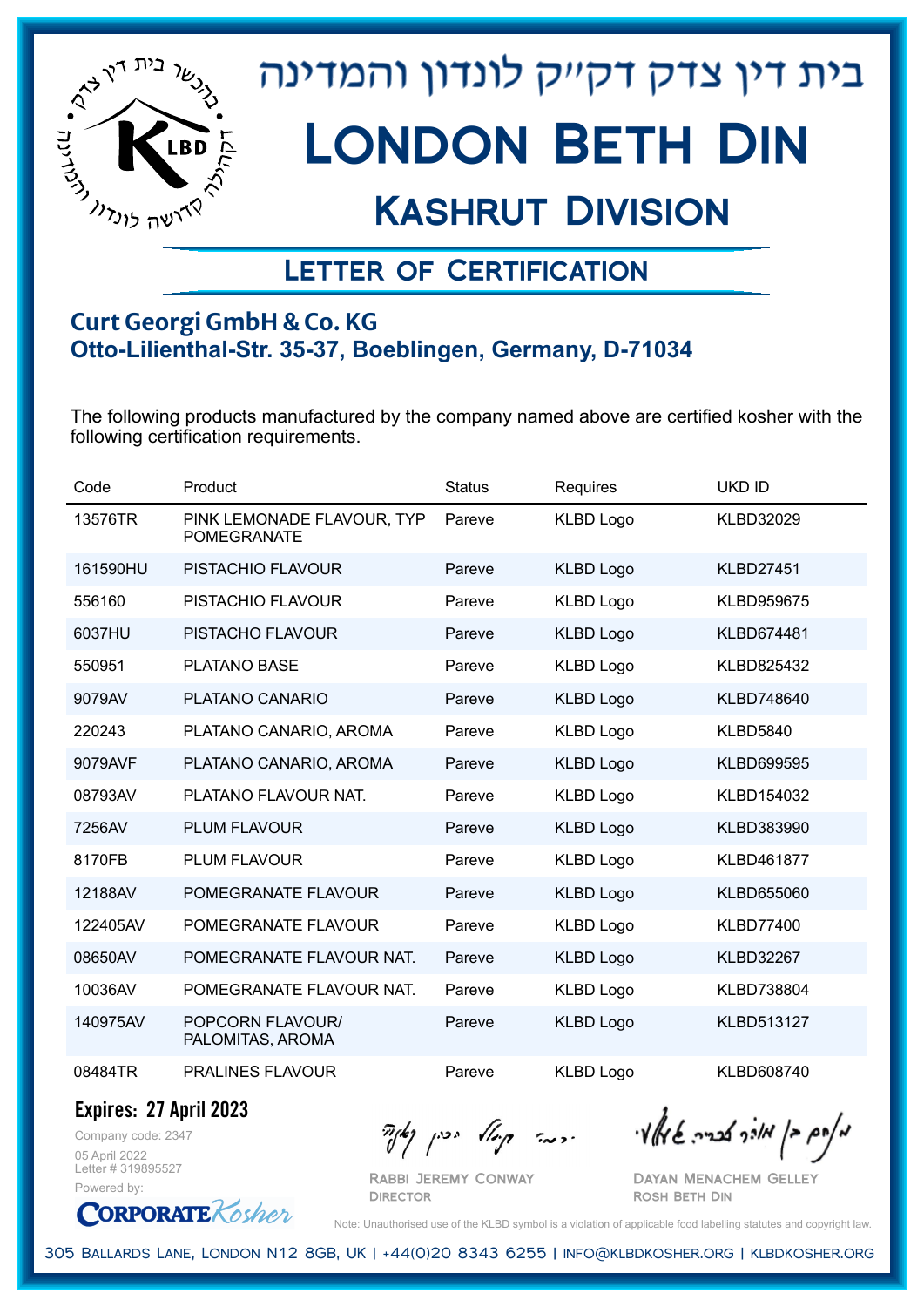

## Kashrut Division

### Letter of Certification

#### **Curt Georgi GmbH & Co. KG Otto-Lilienthal-Str. 35-37, Boeblingen, Germany, D-71034**

The following products manufactured by the company named above are certified kosher with the following certification requirements.

| Code     | Product                    | <b>Status</b> | Requires         | <b>UKD ID</b>     |
|----------|----------------------------|---------------|------------------|-------------------|
| 190094HU | PRICKLY PEAR FLAVOUR       | Pareve        | <b>KLBD Logo</b> | KLBD958070        |
| 140261TR | PRICKLY PEAR/LEMON FLAVOUR | Pareve        | <b>KLBD Logo</b> | <b>KLBD841728</b> |
| 100134   | PROPYLENE GLYCOL, 1,2-     | Pareve        | <b>KLBD Logo</b> | KLBD365108        |
| 04155AV  | <b>PRUNE FLAVOUR</b>       | Pareve        | <b>KLBD Logo</b> | KLBD565412        |
| 8482AV   | PRUNE FLAVOUR              | Pareve        | <b>KLBD Logo</b> | KLBD991635        |
| 10635AV  | QUINCE FLAVOUR NAT.        | Pareve        | <b>KLBD Logo</b> | KLBD961652        |
| 7376SV   | <b>RASPBERRY BASE</b>      | Pareve        | <b>KLBD Logo</b> | <b>KLBD5711</b>   |
| 0204TR   | <b>RASPBERRY FLAVOUR</b>   | Pareve        | <b>KLBD Logo</b> | KLBD962069        |
| 06164AV  | <b>RASPBERRY FLAVOUR</b>   | Pareve        | <b>KLBD Logo</b> | KLBD305911        |
| 08621AV  | <b>RASPBERRY FLAVOUR</b>   | Pareve        | <b>KLBD Logo</b> | KLBD999153        |
| 09394TR  | <b>RASPBERRY FLAVOUR</b>   | Pareve        | <b>KLBD Logo</b> | KLBD674999        |
| 13408AV  | <b>RASPBERRY FLAVOUR</b>   | Pareve        | <b>KLBD Logo</b> | KLBD328900        |
| 13621PD  | <b>RASPBERRY FLAVOUR</b>   | Pareve        | <b>KLBD Logo</b> | KLBD161324        |
| 200325CF | <b>RASPBERRY FLAVOUR</b>   | Pareve        | <b>KLBD Logo</b> | KLBD456519        |
| 553670   | <b>RASPBERRY FLAVOUR</b>   | Pareve        | <b>KLBD Logo</b> | KLBD387413        |
| 554340   | <b>RASPBERRY FLAVOUR</b>   | Pareve        | <b>KLBD Logo</b> | KLBD271808        |
| 556850   | <b>RASPBERRY FLAVOUR</b>   | Pareve        | <b>KLBD Logo</b> | <b>KLBD551984</b> |
| 7375AV   | RASPBERRY FLAVOUR          | Pareve        | <b>KLBD Logo</b> | KLBD315830        |

**Expires: 27 April 2023**

Company code: 2347 05 April 2022 Letter # 319895527 Powered by:

**CORPORATE** Kosher

 $\mathcal{H}_{\mathcal{C}}$   $\mathcal{H}_{\mathcal{C}}$   $\mathcal{H}_{\mathcal{C}}$   $\mathcal{H}_{\mathcal{C}}$   $\mathcal{H}_{\mathcal{C}}$   $\mathcal{H}_{\mathcal{C}}$   $\mathcal{H}_{\mathcal{C}}$   $\mathcal{H}_{\mathcal{C}}$   $\mathcal{H}_{\mathcal{C}}$   $\mathcal{H}_{\mathcal{C}}$   $\mathcal{H}_{\mathcal{C}}$   $\mathcal{H}_{\mathcal{C}}$ 

Rabbi Jeremy Conway **DIRECTOR** 

Dayan Menachem Gelley Rosh Beth Din

Note: Unauthorised use of the KLBD symbol is a violation of applicable food labelling statutes and copyright law.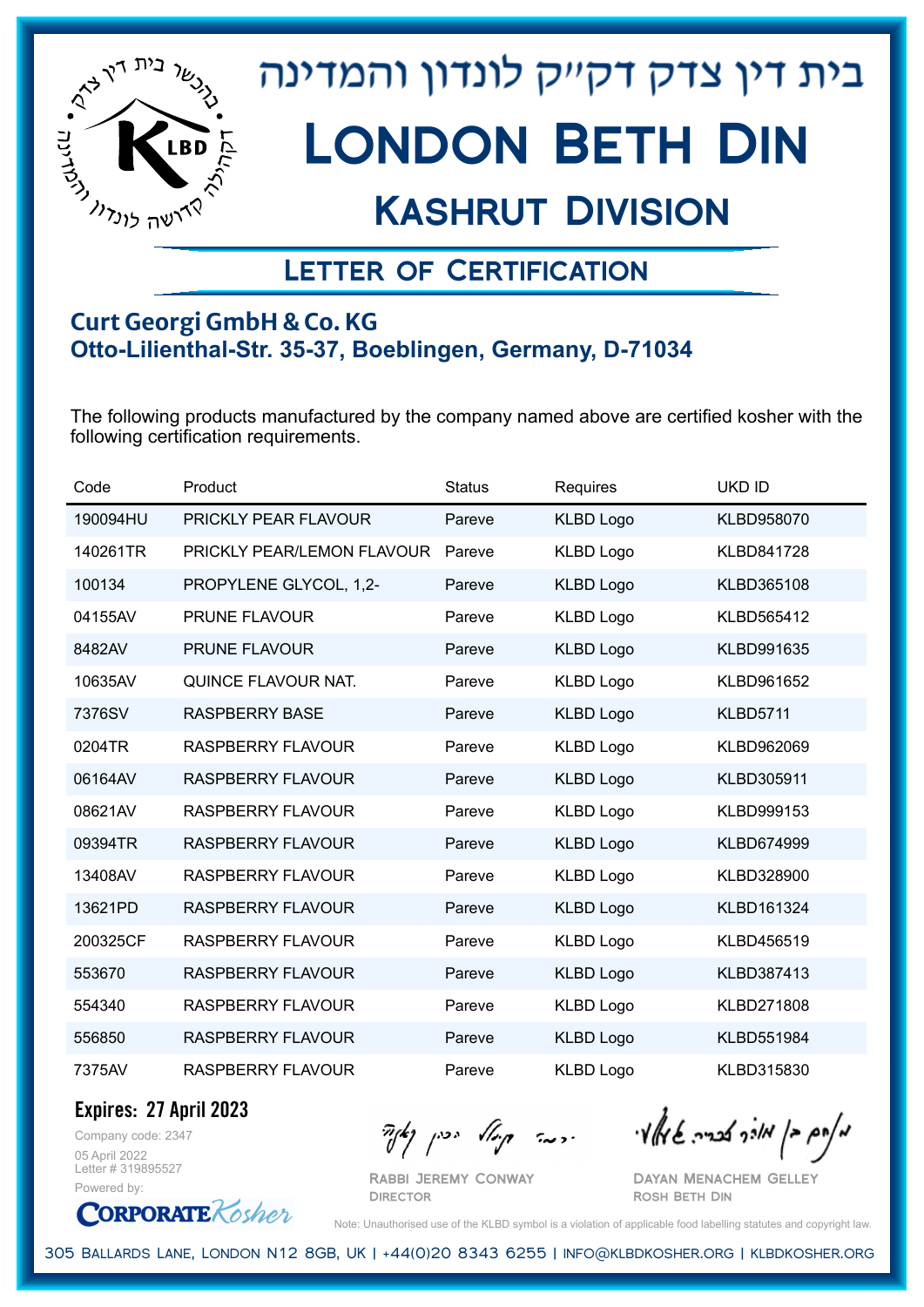

## Kashrut Division

### Letter of Certification

#### **Curt Georgi GmbH & Co. KG Otto-Lilienthal-Str. 35-37, Boeblingen, Germany, D-71034**

The following products manufactured by the company named above are certified kosher with the following certification requirements.

| Code     | Product                                           | <b>Status</b> | Requires         | <b>UKD ID</b>     |
|----------|---------------------------------------------------|---------------|------------------|-------------------|
| 8372CF   | <b>RASPBERRY FLAVOUR</b>                          | Pareve        | <b>KLBD Logo</b> | <b>KLBD628084</b> |
| 9112AV   | <b>RASPBERRY FLAVOUR /</b><br><b>FRAMBUESA</b>    | Pareve        | <b>KLBD Logo</b> | KLBD549830        |
| 09009HU  | RASPBERRY FLAVOUR NAT.                            | Pareve        | <b>KLBD Logo</b> | <b>KLBD535657</b> |
| 122062AV | RASPBERRY FLAVOUR NAT.                            | Pareve        | <b>KLBD Logo</b> | <b>KLBD647751</b> |
| 150541AV | RASPBERRY FLAVOUR NAT.                            | Pareve        | <b>KLBD Logo</b> | <b>KLBD422591</b> |
| 140694TR | RASPBERRY FLAVOUR NAT. /<br>FRAMBUESA AROMA NAT.  | Pareve        | <b>KLBD Logo</b> | <b>KLBD760975</b> |
| 210636TR | RASPBERRY FLAVOUR NAT. /<br>FRAMBUESA, AROMA NAT. | Pareve        | <b>KLBD Logo</b> | KLBD918925        |
| 0172AV   | RASPBERRY FLAVOUR, TYPE<br><b>BLUE RASPBERRY</b>  | Pareve        | <b>KLBD Logo</b> | <b>KLBD700704</b> |
| 13482AV  | RASPBERRY FLAVOUR, TYPE<br><b>BLUE RASPBERRY</b>  | Pareve        | <b>KLBD Logo</b> | <b>KLBD951722</b> |
| 13572AV  | RASPBERRY FLAVOUR, TYPE<br><b>BLUE RASPBERRY</b>  | Pareve        | <b>KLBD Logo</b> | KLBD810509        |
| 13968TR  | RASPBERRY FLAVOUR, TYPE<br><b>BLUE RASPBERRY</b>  | Pareve        | <b>KLBD Logo</b> | KLBD933472        |
| 180772TR | RASPBERRY FLAVOUR, TYPE<br><b>BLUE RASPBERRY</b>  | Pareve        | <b>KLBD Logo</b> | KLBD635889        |
| 200535AV | RASPBERRY FLAVOUR, TYPE<br><b>BLUE RASPBERRY</b>  | Pareve        | <b>KLBD Logo</b> | KLBD473050        |

**Expires: 27 April 2023**

Company code: 2347 05 April 2022 Letter # 319895527 Powered by:

Rabbi Jeremy Conway

מאוס בן מוכך אבריה שמאלי היה קיילא יכין קאין

Dayan Menachem Gelley Rosh Beth Din

**CORPORATE** Kosher

Note: Unauthorised use of the KLBD symbol is a violation of applicable food labelling statutes and copyright law.

305 Ballards Lane, London N12 8GB, UK | +44(0)20 8343 6255 | info@klbdkosher.org | klbdkosher.org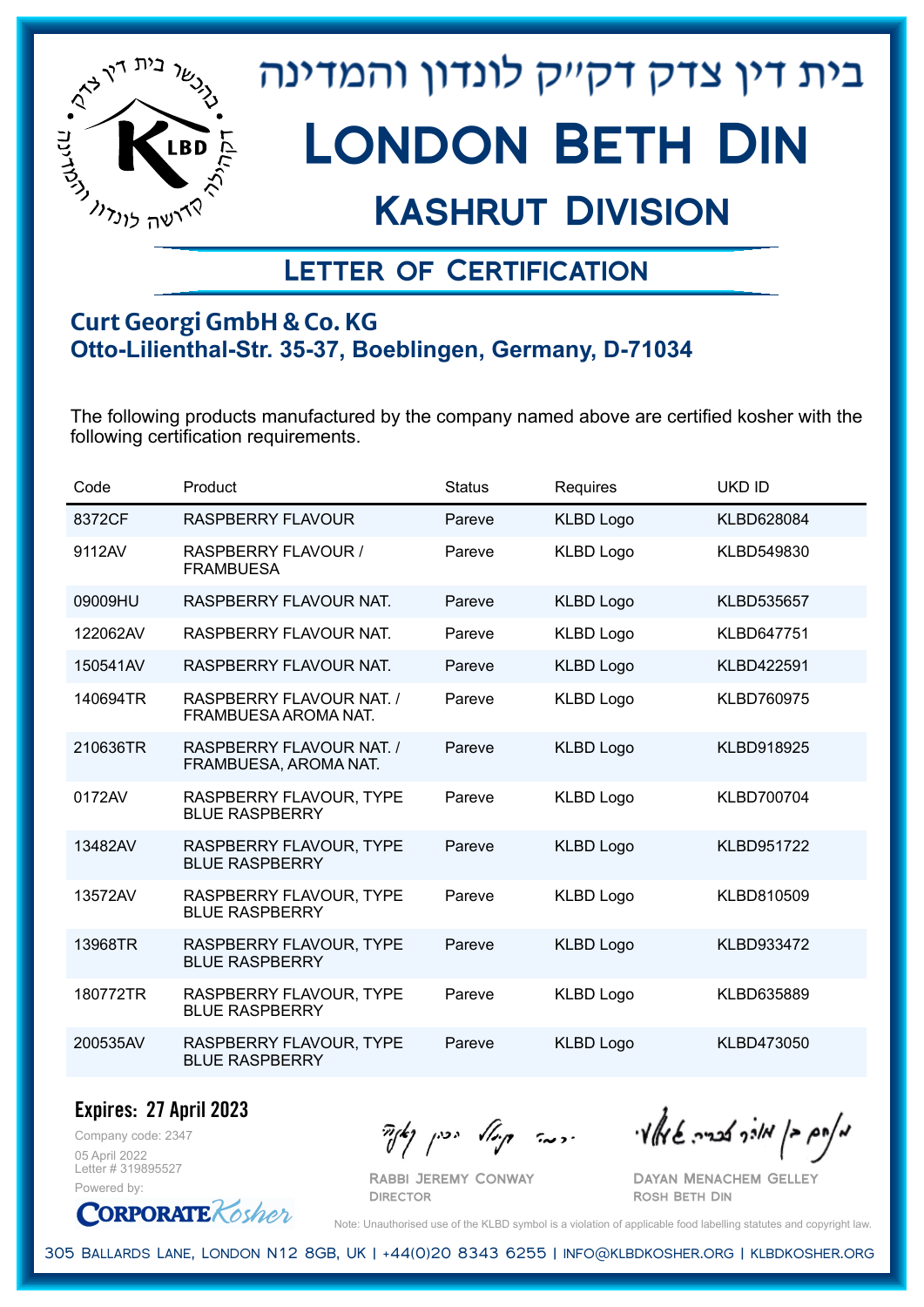

## Kashrut Division

### Letter of Certification

#### **Curt Georgi GmbH & Co. KG Otto-Lilienthal-Str. 35-37, Boeblingen, Germany, D-71034**

The following products manufactured by the company named above are certified kosher with the following certification requirements.

| Code     | Product                                          | <b>Status</b> | Requires               | <b>UKD ID</b>     |
|----------|--------------------------------------------------|---------------|------------------------|-------------------|
| 200872CF | RASPBERRY FLAVOUR, TYPE<br><b>BLUE RASPBERRY</b> | Pareve        | <b>KLBD Logo</b>       | <b>KLBD794759</b> |
| 11455AV  | RASPBERRY FLAVOUR, TYPE<br><b>FRUITY</b>         | Pareve        | <b>KLBD Logo</b>       | <b>KLBD997528</b> |
| 2243SP   | RASPBERRY GEOCAPSAROM                            | Pareve        | <b>KLBD Logo</b>       | <b>KLBD992879</b> |
| 6027SP   | RASPBERRY GEOCAPSAROM                            | Pareve        | <b>KLBD Logo</b>       | KLBD415830        |
| 8078SP   | RASPBERRY GEOCAPSAROM                            | Dairy         | <b>KLBD Dairy Logo</b> | KLBD924925        |
| 9185PD   | RASPBERRY POWDER FLAVOUR                         | Pareve        | <b>KLBD Logo</b>       | KLBD805679        |
| 13586PD  | RASPBERRY POWDER FLAVOUR<br>NAT.                 | Pareve        | <b>KLBD Logo</b>       | KLBD502131        |
| 07564AV  | RASPBERRY, FLAVOUR NAT.                          | Pareve        | <b>KLBD Logo</b>       | KLBD123043        |
| 190781AV | RASPBERRY/COLA FLAVOUR                           | Pareve        | <b>KLBD Logo</b>       | KLBD343125        |
| 181098AV | RASPBERRY/CREAM FLAVOUR                          | Pareve        | <b>KLBD Logo</b>       | <b>KLBD719242</b> |
| 2118AV   | RASPBERRY/CREAM FLAVOUR                          | Pareve        | <b>KLBD Logo</b>       | KLBD348483        |
| 2253CF   | RASPBERRY/CREAM FLAVOUR                          | Pareve        | <b>KLBD Logo</b>       | KLBD212341        |
| 08712AV  | RED BERRY MIX FLAVOUR                            | Pareve        | <b>KLBD Logo</b>       | <b>KLBD65232</b>  |
| 11281AV  | <b>RED CURRANT FLAVOUR</b>                       | Pareve        | <b>KLBD Logo</b>       | KLBD273223        |
| 11281AVF | <b>RED CURRANT FLAVOUR</b>                       | Pareve        | <b>KLBD Logo</b>       | KLBD593186        |
| 9333AV   | RED FRUIT FLAVOUR / FRUTAS<br><b>ROJAS</b>       | Pareve        | <b>KLBD Logo</b>       | KLBD478437        |

**Expires: 27 April 2023**

Company code: 2347 05 April 2022 Letter # 319895527 Powered by:

**CORPORATE** Kosher

Rabbi Jeremy Conway **DIRECTOR** 

מאוס בן מוכך אבריה שמאלי היה קיילא יכין קאין

Dayan Menachem Gelley Rosh Beth Din

Note: Unauthorised use of the KLBD symbol is a violation of applicable food labelling statutes and copyright law.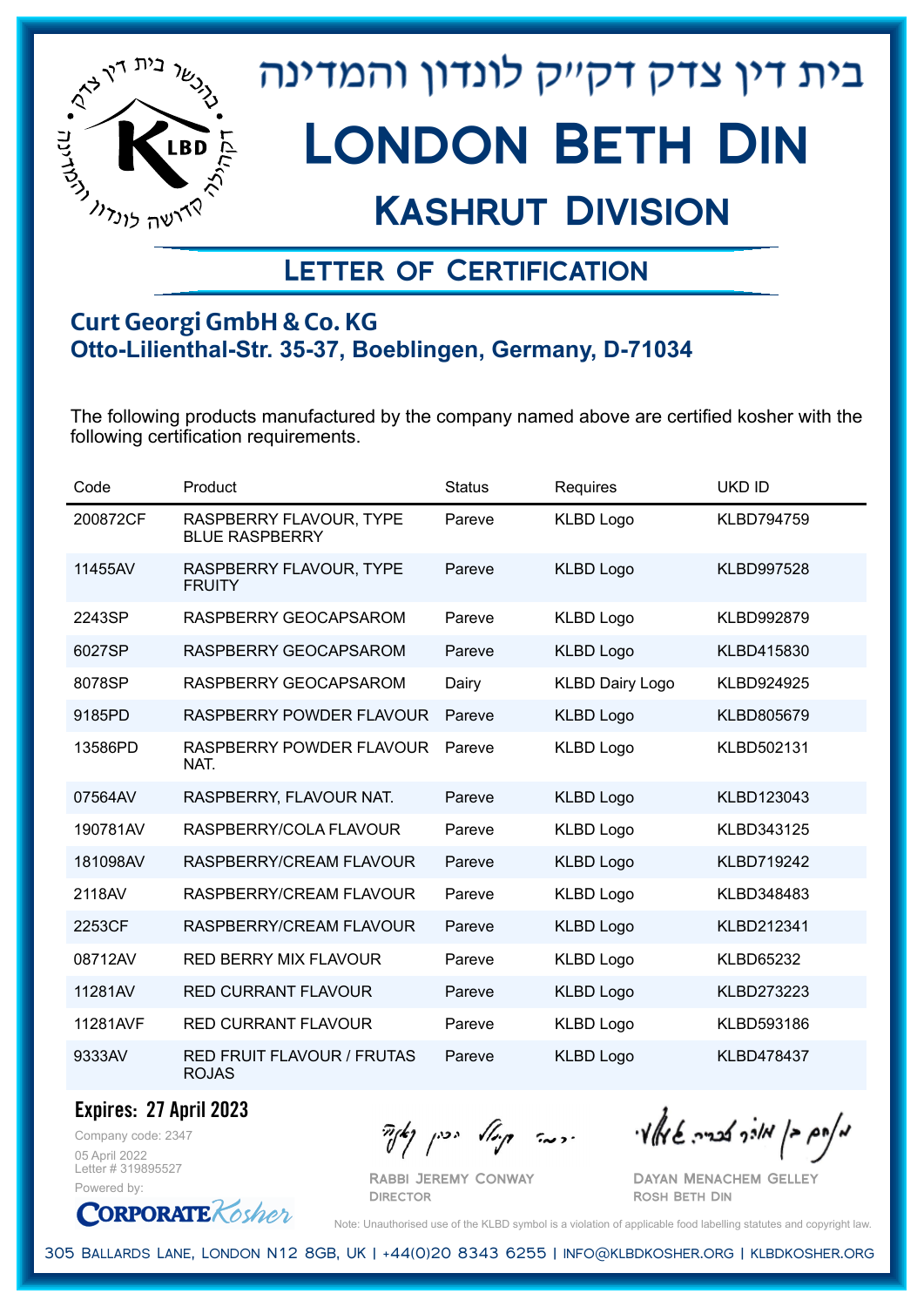

## Kashrut Division

### Letter of Certification

#### **Curt Georgi GmbH & Co. KG Otto-Lilienthal-Str. 35-37, Boeblingen, Germany, D-71034**

The following products manufactured by the company named above are certified kosher with the following certification requirements.

| Code     | Product                       | <b>Status</b> | Requires         | <b>UKD ID</b>     |
|----------|-------------------------------|---------------|------------------|-------------------|
| 122401AV | <b>RED FRUITS FLAVOUR</b>     | Pareve        | <b>KLBD Logo</b> | KLBD964260        |
| 2117TR   | <b>RED FRUITS FLAVOUR</b>     | Pareve        | <b>KLBD Logo</b> | KLBD407150        |
| 9373SP   | <b>RED FRUITS GEOCAPSAROM</b> | Pareve        | <b>KLBD Logo</b> | <b>KLBD38319</b>  |
| 201055TR | RED VELVET FLAVOUR NAT.       | Pareve        | <b>KLBD Logo</b> | KLBD150257        |
| 07052TR  | <b>REGALIZ BOOSTER</b>        | Pareve        | <b>KLBD Logo</b> | KLBD884058        |
| 220034   | REGALIZ, AROMA                | Pareve        | <b>KLBD Logo</b> | KLBD288964        |
| 555810   | REGALIZ, AROMA                | Pareve        | <b>KLBD Logo</b> | <b>KLBD722723</b> |
| 122293CF | <b>ROSE FLAVOUR</b>           | Pareve        | <b>KLBD Logo</b> | KLBD583964        |
| 12974TR  | <b>ROSE FLAVOUR</b>           | Pareve        | <b>KLBD Logo</b> | <b>KLBD3162</b>   |
| 9304AV   | <b>ROSE FLAVOUR</b>           | Pareve        | <b>KLBD Logo</b> | KLBD914869        |
| 141486AV | <b>ROSE WATER FLAVOUR</b>     | Pareve        | <b>KLBD Logo</b> | KLBD735436        |
| 05470AV  | RUIBARBO-NATA                 | Pareve        | <b>KLBD Logo</b> | KLBD603790        |
| 05470AVF | RUIBARBO-NATA                 | Pareve        | <b>KLBD Logo</b> | KLBD286237        |
| 07352TR  | <b>RUM FLAVOUR</b>            | Pareve        | <b>KLBD Logo</b> | KLBD425860        |
| 140542AV | <b>RUM FLAVOUR</b>            | Pareve        | <b>KLBD Logo</b> | KLBD675381        |
| 556760   | <b>RUM FLAVOUR</b>            | Pareve        | <b>KLBD Logo</b> | KLBD843039        |
| 581080   | <b>RUM FLAVOUR</b>            | Pareve        | <b>KLBD Logo</b> | KLBD91853         |
| 8236AV   | <b>RUM FLAVOUR</b>            | Pareve        | <b>KLBD Logo</b> | KLBD834886        |

**Expires: 27 April 2023**

Company code: 2347 05 April 2022 Letter # 319895527 Powered by:

**CORPORATE** Kosher

מאוס בן מוכך אבריה שמאלי היה קיילא יכין קאין

Rabbi Jeremy Conway **DIRECTOR** 

Dayan Menachem Gelley Rosh Beth Din

Note: Unauthorised use of the KLBD symbol is a violation of applicable food labelling statutes and copyright law.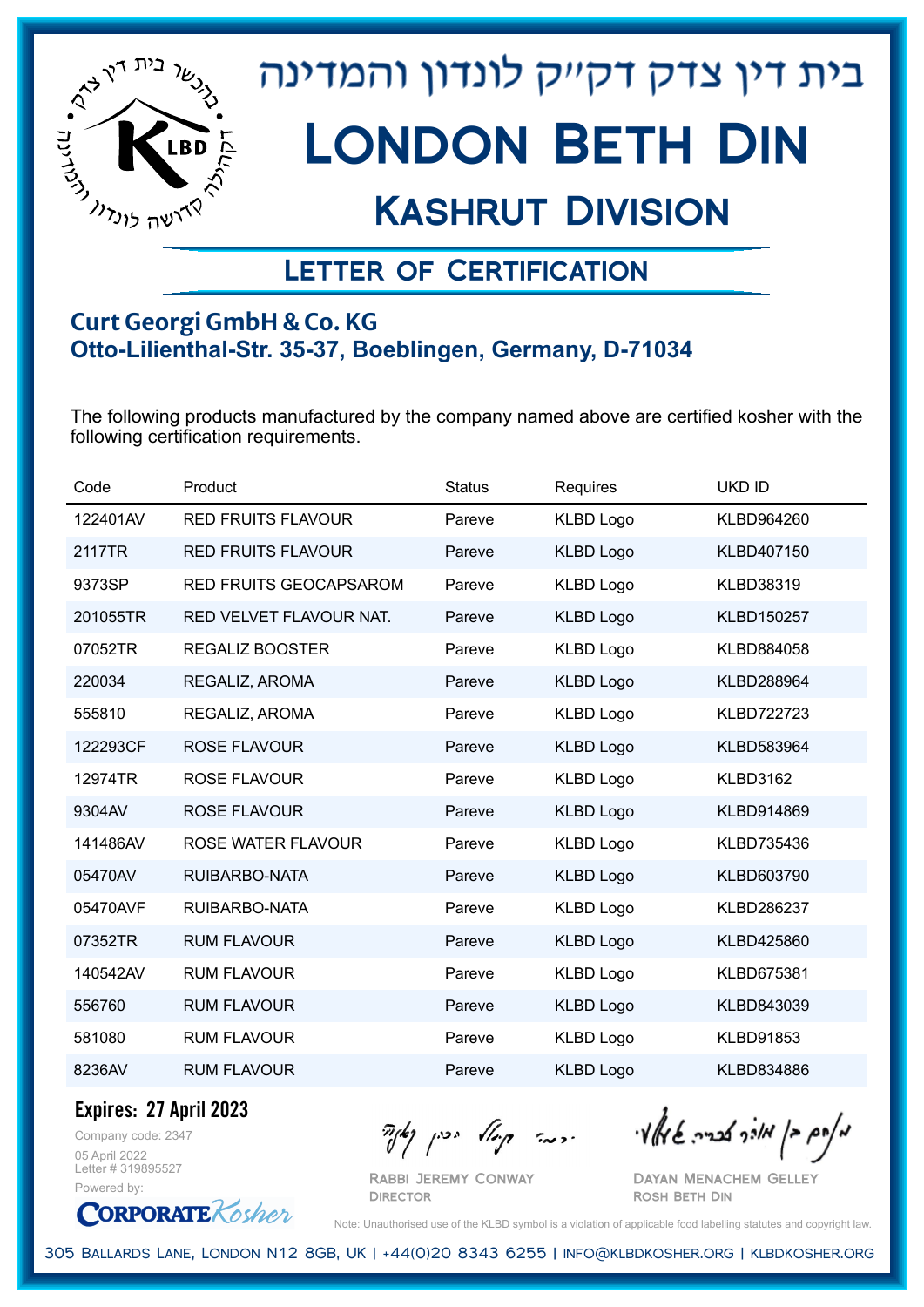

## Kashrut Division

### Letter of Certification

#### **Curt Georgi GmbH & Co. KG Otto-Lilienthal-Str. 35-37, Boeblingen, Germany, D-71034**

The following products manufactured by the company named above are certified kosher with the following certification requirements.

| Code     | Product                                       | <b>Status</b> | Requires         | <b>UKD ID</b>     |
|----------|-----------------------------------------------|---------------|------------------|-------------------|
| 8597AV   | <b>RUM FLAVOUR</b>                            | Pareve        | <b>KLBD Logo</b> | <b>KLBD122297</b> |
| 140357TR | <b>RUM FLAVOUR NAT.</b>                       | Pareve        | <b>KLBD Logo</b> | KLBD890479        |
| 10337PD  | <b>RUM POWDER FLAVOUR</b>                     | Pareve        | <b>KLBD Logo</b> | KLBD822411        |
| 170364AV | SANDIA FLAVOUR NAT.                           | Pareve        | <b>KLBD Logo</b> | KLBD451770        |
| 151424TR | SEEBUCKTHORN FLAVOUR                          | Pareve        | <b>KLBD Logo</b> | KLBD137585        |
| 04199AV  | <b>SNAKEFRUIT FLAVOUR</b>                     | Pareve        | <b>KLBD Logo</b> | KLBD617602        |
| 05357AV  | <b>SOUR CHERRY FLAVOUR</b>                    | Pareve        | <b>KLBD Logo</b> | KLBD738678        |
| 07351TR  | SOUR CHERRY FLAVOUR                           | Pareve        | <b>KLBD Logo</b> | KLBD495010        |
| 151417CF | <b>SOUR CHERRY FLAVOUR</b>                    | Pareve        | <b>KLBD Logo</b> | KLBD828055        |
| 140883SP | SOUR CHERRY GEOCAPSAROM                       | Pareve        | <b>KLBD Logo</b> | KLBD603967        |
| 08724AV  | <b>SOURSOP FLAVOUR</b>                        | Pareve        | <b>KLBD Logo</b> | KLBD834353        |
| 11011AV  | SOURSOP FLAVOUR NAT.                          | Pareve        | <b>KLBD Logo</b> | KLBD834951        |
| 11126TR  | SPARKLING FRUITS FLAVOUR                      | Pareve        | <b>KLBD Logo</b> | KLBD658428        |
| 170479TR | SPARKLING WINE FLAVOUR NAT.<br><b>TYPE PR</b> | Pareve        | <b>KLBD Logo</b> | KLBD598756        |
| 0208AV   | <b>SPEARMINT FLAVOUR</b>                      | Pareve        | <b>KLBD Logo</b> | KLBD969141        |
| 09232TR  | <b>SPEARMINT FLAVOUR</b>                      | Pareve        | <b>KLBD Logo</b> | KLBD967498        |
| 10268TR  | SPEARMINT FLAVOUR                             | Pareve        | <b>KLBD Logo</b> | KLBD234360        |

Company code: 2347 **Expires: 27 April 2023**

05 April 2022 Letter # 319895527 Powered by:

**CORPORATE** Kosher

Rabbi Jeremy Conway

מאחם בן מורך אבריה שמאלי היה קיילא יכין קאין

Dayan Menachem Gelley Rosh Beth Din

Note: Unauthorised use of the KLBD symbol is a violation of applicable food labelling statutes and copyright law.

305 Ballards Lane, London N12 8GB, UK | +44(0)20 8343 6255 | info@klbdkosher.org | klbdkosher.org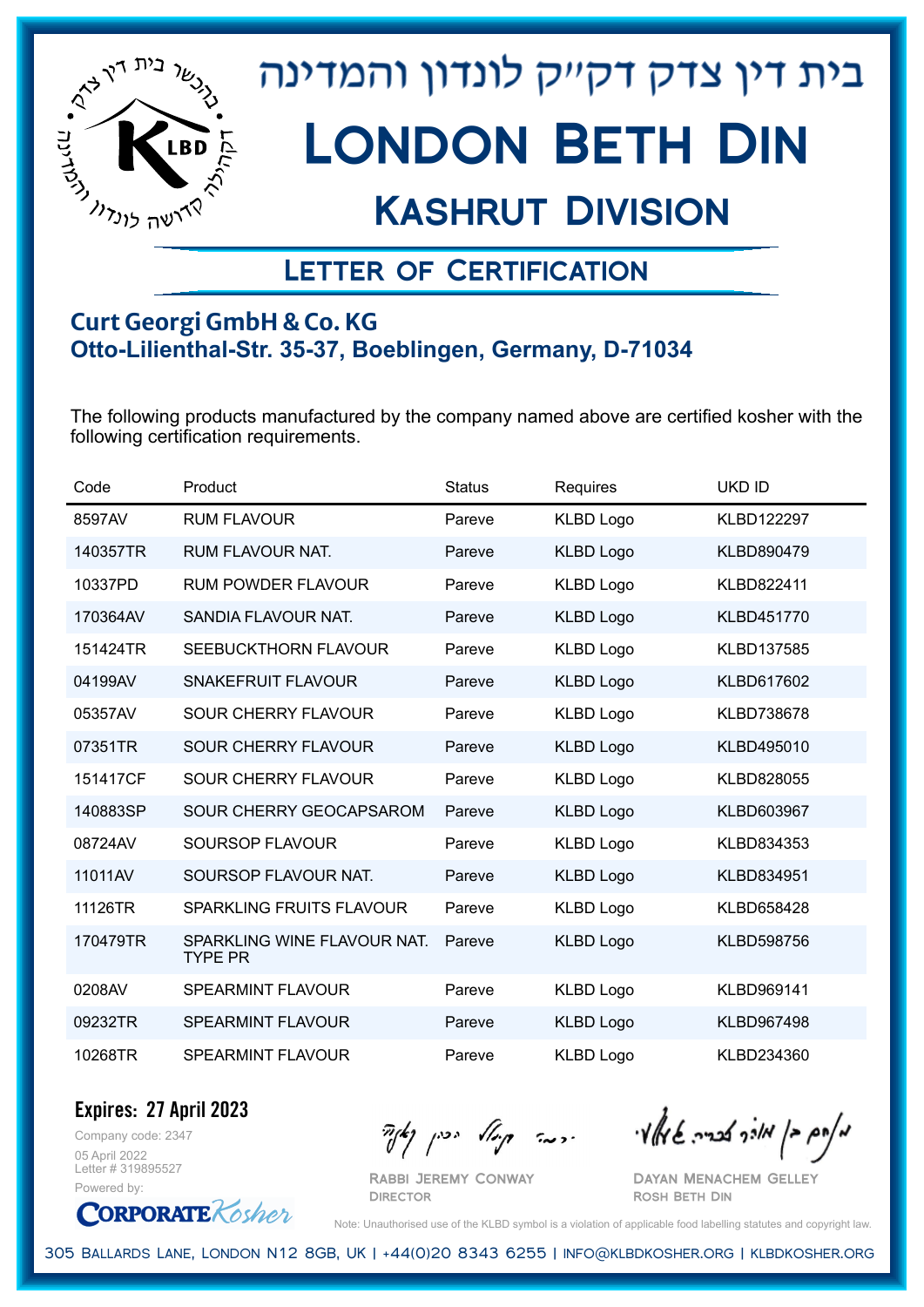

## Kashrut Division

### Letter of Certification

#### **Curt Georgi GmbH & Co. KG Otto-Lilienthal-Str. 35-37, Boeblingen, Germany, D-71034**

The following products manufactured by the company named above are certified kosher with the following certification requirements.

| Code     | Product                                            | <b>Status</b> | Requires         | <b>UKD ID</b>     |
|----------|----------------------------------------------------|---------------|------------------|-------------------|
| 10599TR  | <b>SPEARMINT FLAVOUR</b>                           | Pareve        | <b>KLBD Logo</b> | KLBD294374        |
| 12517TR  | <b>SPEARMINT FLAVOUR</b>                           | Pareve        | <b>KLBD Logo</b> | KLBD455794        |
| 220094TR | <b>SPEARMINT FLAVOUR</b>                           | Pareve        | <b>KLBD Logo</b> | <b>KLBD287326</b> |
| 559280   | <b>SPEARMINT FLAVOUR</b>                           | Pareve        | <b>KLBD Logo</b> | <b>KLBD80486</b>  |
| 3470AV   | SPEARMINT-MENTHOL FLAVOUR                          | Pareve        | <b>KLBD Logo</b> | <b>KLBD15061</b>  |
| 11829HU  | <b>SPICE COOKIE/BISCUIT</b><br><b>FLAVOUR NAT.</b> | Pareve        | <b>KLBD Logo</b> | KLBD428015        |
| 13022HU  | <b>SPICE COOKIE/BISCUIT</b><br>FLAVOUR NAT.        | Pareve        | <b>KLBD Logo</b> | <b>KLBD949472</b> |
| 11386PD  | <b>STRACCIATELLA POWDER</b><br><b>FLAVOUR</b>      | Pareve        | <b>KLBD Logo</b> | KLBD703434        |
| 2045TR   | <b>STRAWBERRY</b>                                  | Pareve        | <b>KLBD Logo</b> | <b>KLBD455958</b> |
| 0342TR   | STRAWBERRY / CREAM<br><b>FLAVOUR</b>               | Pareve        | <b>KLBD Logo</b> | KLBD363836        |
| 0463CF   | STRAWBERRY / CREAM<br><b>FLAVOUR</b>               | Pareve        | <b>KLBD Logo</b> | KLBD914606        |
| 8225HU   | STRAWBERRY / YOGHURT                               | Pareve        | <b>KLBD Logo</b> | <b>KLBD175165</b> |
| 0448AV   | STRAWBERRY / YOGHURT<br><b>FLAVOUR</b>             | Pareve        | <b>KLBD Logo</b> | <b>KLBD627861</b> |
| 3163CF   | STRAWBERRY / YOGHURT<br><b>FLAVOUR</b>             | Pareve        | <b>KLBD Logo</b> | <b>KLBD857445</b> |

Company code: 2347 **Expires: 27 April 2023**

05 April 2022 Letter # 319895527 Powered by:

Rabbi Jeremy Conway

מאוס בן מוכך אבריה שמאלי היה קיילא יכין קאין

Dayan Menachem Gelley Rosh Beth Din

**CORPORATE** Kosher

Note: Unauthorised use of the KLBD symbol is a violation of applicable food labelling statutes and copyright law.

305 Ballards Lane, London N12 8GB, UK | +44(0)20 8343 6255 | info@klbdkosher.org | klbdkosher.org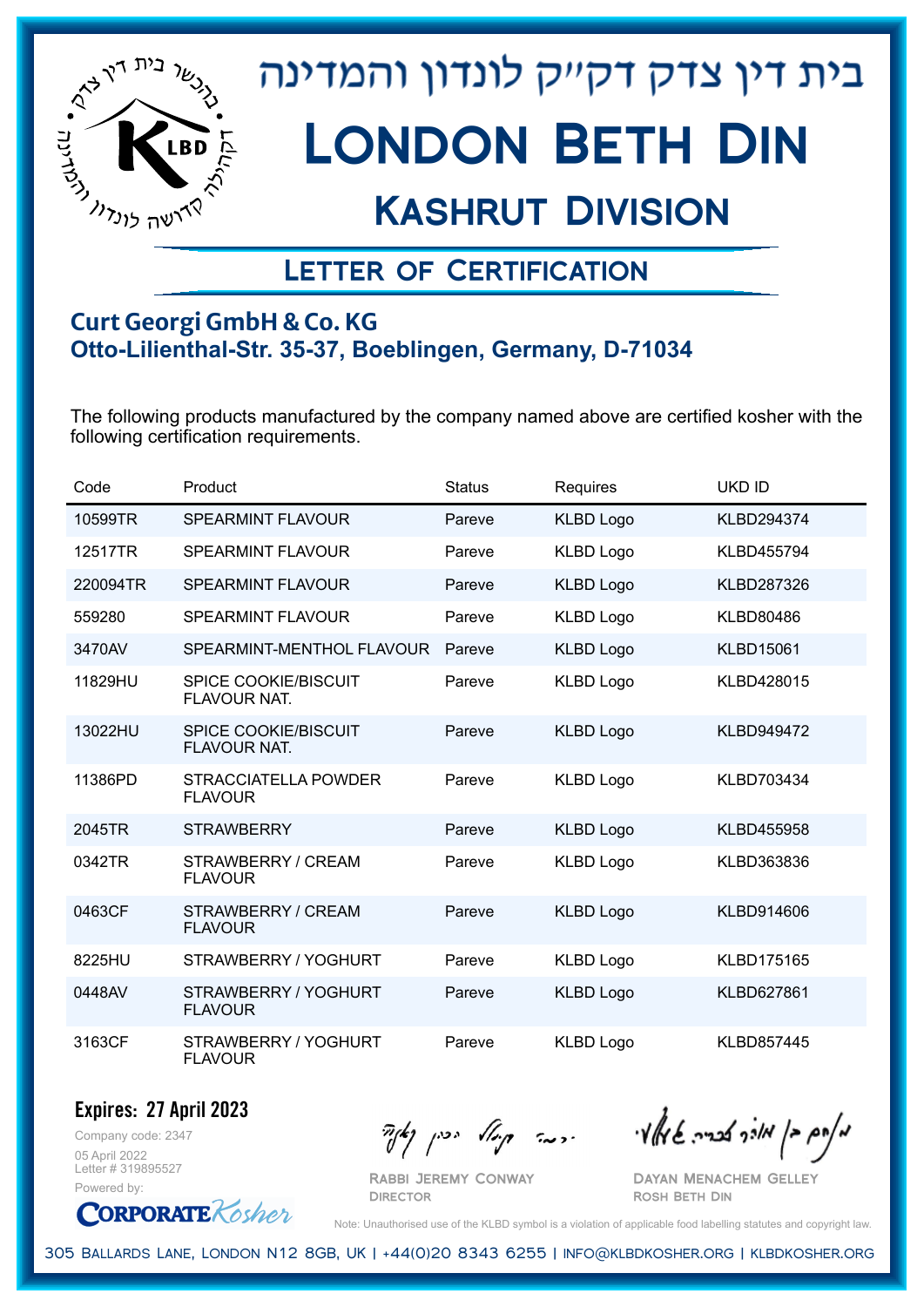

## Kashrut Division

### Letter of Certification

#### **Curt Georgi GmbH & Co. KG Otto-Lilienthal-Str. 35-37, Boeblingen, Germany, D-71034**

The following products manufactured by the company named above are certified kosher with the following certification requirements.

| Code    | Product                   | <b>Status</b> | Requires         | <b>UKD ID</b>     |
|---------|---------------------------|---------------|------------------|-------------------|
| 3305SV  | <b>STRAWBERRY BASE</b>    | Pareve        | <b>KLBD Logo</b> | KLBD735238        |
| 7062SV  | <b>STRAWBERRY BASE</b>    | Pareve        | <b>KLBD Logo</b> | KLBD381090        |
| 04010CF | <b>STRAWBERRY FLAVOUR</b> | Pareve        | <b>KLBD Logo</b> | KLBD582214        |
| 04130AV | <b>STRAWBERRY FLAVOUR</b> | Pareve        | <b>KLBD Logo</b> | KLBD971621        |
| 04335CF | STRAWBERRY FLAVOUR        | Pareve        | <b>KLBD Logo</b> | <b>KLBD855387</b> |
| 05158AV | <b>STRAWBERRY FLAVOUR</b> | Pareve        | <b>KLBD Logo</b> | KLBD329160        |
| 05171AV | <b>STRAWBERRY FLAVOUR</b> | Pareve        | <b>KLBD Logo</b> | <b>KLBD739857</b> |
| 07134AV | <b>STRAWBERRY FLAVOUR</b> | Pareve        | <b>KLBD Logo</b> | <b>KLBD411427</b> |
| 07265AV | <b>STRAWBERRY FLAVOUR</b> | Pareve        | <b>KLBD Logo</b> | <b>KLBD779352</b> |
| 07480AV | STRAWBERRY FLAVOUR        | Pareve        | <b>KLBD Logo</b> | KLBD38053         |
| 08062TR | STRAWBERRY FLAVOUR        | Pareve        | <b>KLBD Logo</b> | KLBD367043        |
| 08462AV | <b>STRAWBERRY FLAVOUR</b> | Pareve        | <b>KLBD Logo</b> | KLBD601625        |
| 08615AV | <b>STRAWBERRY FLAVOUR</b> | Pareve        | <b>KLBD Logo</b> | KLBD923355        |
| 09174AV | STRAWBERRY FLAVOUR        | Pareve        | <b>KLBD Logo</b> | KLBD499313        |
| 09574AV | STRAWBERRY FLAVOUR        | Pareve        | <b>KLBD Logo</b> | KLBD834929        |
| 09636AV | STRAWBERRY FLAVOUR        | Pareve        | <b>KLBD Logo</b> | KLBD237958        |
| 1072AV  | STRAWBERRY FLAVOUR        | Pareve        | <b>KLBD Logo</b> | KLBD395242        |
| 12440AV | <b>STRAWBERRY FLAVOUR</b> | Pareve        | <b>KLBD Logo</b> | KLBD485842        |

**Expires: 27 April 2023**

Company code: 2347 05 April 2022 Letter # 319895527 Powered by:

**CORPORATE** Kosher

 $\mathcal{H}_{\mathcal{C}}$   $\mathcal{H}_{\mathcal{C}}$   $\mathcal{H}_{\mathcal{C}}$   $\mathcal{H}_{\mathcal{C}}$   $\mathcal{H}_{\mathcal{C}}$   $\mathcal{H}_{\mathcal{C}}$   $\mathcal{H}_{\mathcal{C}}$   $\mathcal{H}_{\mathcal{C}}$   $\mathcal{H}_{\mathcal{C}}$   $\mathcal{H}_{\mathcal{C}}$   $\mathcal{H}_{\mathcal{C}}$   $\mathcal{H}_{\mathcal{C}}$ 

Rabbi Jeremy Conway **DIRECTOR** 

Dayan Menachem Gelley Rosh Beth Din

Note: Unauthorised use of the KLBD symbol is a violation of applicable food labelling statutes and copyright law.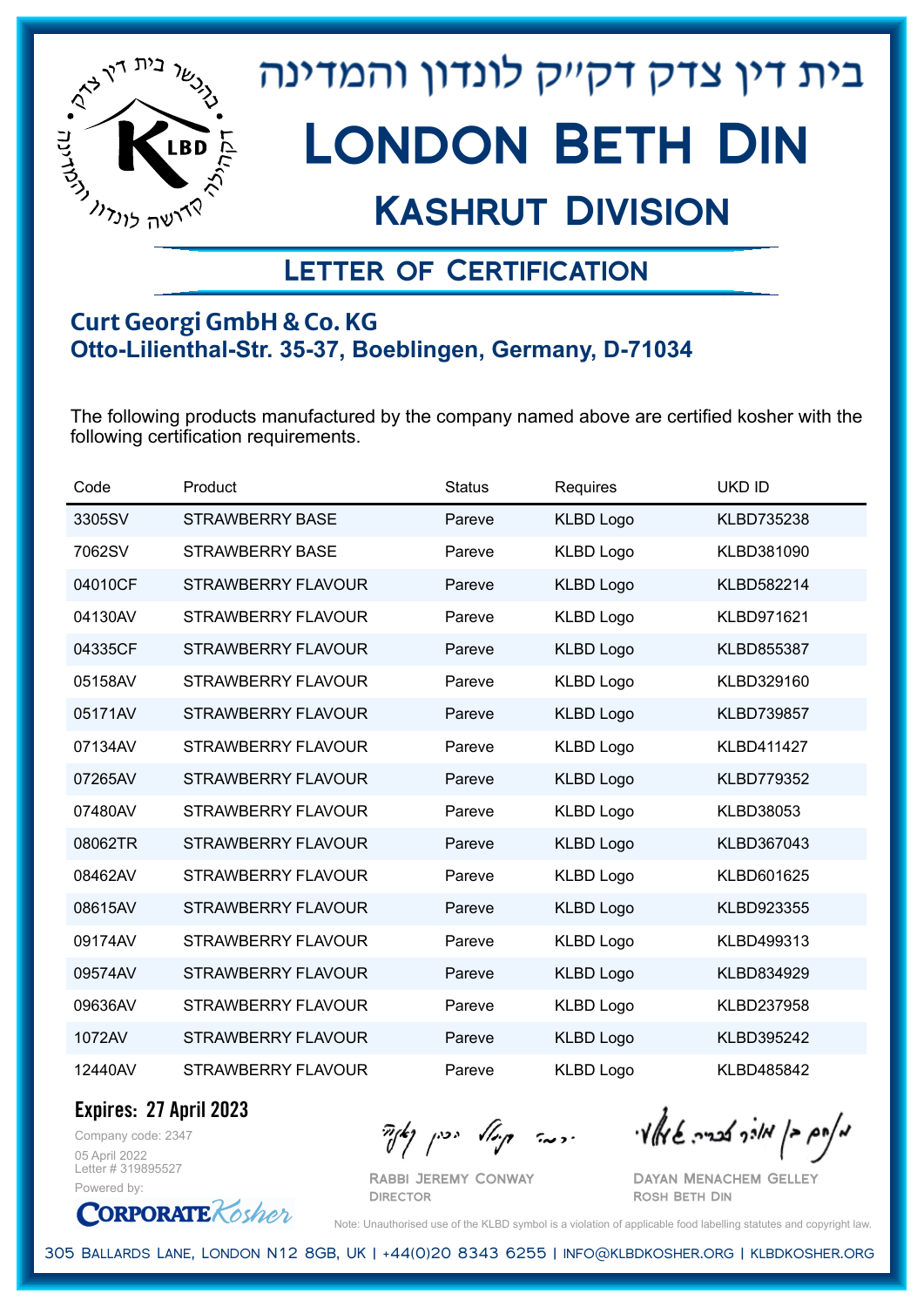

## Kashrut Division

### Letter of Certification

#### **Curt Georgi GmbH & Co. KG Otto-Lilienthal-Str. 35-37, Boeblingen, Germany, D-71034**

The following products manufactured by the company named above are certified kosher with the following certification requirements.

| Code     | Product                   | <b>Status</b> | Requires         | <b>UKD ID</b>     |
|----------|---------------------------|---------------|------------------|-------------------|
| 12551AV  | <b>STRAWBERRY FLAVOUR</b> | Pareve        | <b>KLBD Logo</b> | KLBD109269        |
| 13248AV  | <b>STRAWBERRY FLAVOUR</b> | Pareve        | <b>KLBD Logo</b> | KLBD634053        |
| 133020AV | <b>STRAWBERRY FLAVOUR</b> | Pareve        | <b>KLBD Logo</b> | KLBD474151        |
| 133140AV | <b>STRAWBERRY FLAVOUR</b> | Pareve        | <b>KLBD Logo</b> | <b>KLBD721370</b> |
| 133185AV | STRAWBERRY FLAVOUR        | Pareve        | <b>KLBD Logo</b> | KLBD670054        |
| 133248AV | <b>STRAWBERRY FLAVOUR</b> | Pareve        | <b>KLBD Logo</b> | KLBD459619        |
| 133341AV | STRAWBERRY FLAVOUR        | Pareve        | <b>KLBD Logo</b> | <b>KLBD751404</b> |
| 133400AV | <b>STRAWBERRY FLAVOUR</b> | Pareve        | <b>KLBD Logo</b> | KLBD895204        |
| 13398TR  | <b>STRAWBERRY FLAVOUR</b> | Pareve        | <b>KLBD Logo</b> | <b>KLBD95478</b>  |
| 13646PD  | <b>STRAWBERRY FLAVOUR</b> | Pareve        | <b>KLBD Logo</b> | KLBD423885        |
| 13718AV  | STRAWBERRY FLAVOUR        | Pareve        | <b>KLBD Logo</b> | KLBD337496        |
| 13797AV  | <b>STRAWBERRY FLAVOUR</b> | Pareve        | <b>KLBD Logo</b> | <b>KLBD770706</b> |
| 150004CF | <b>STRAWBERRY FLAVOUR</b> | Pareve        | <b>KLBD Logo</b> | <b>KLBD922432</b> |
| 160101AV | STRAWBERRY FLAVOUR        | Pareve        | <b>KLBD Logo</b> | KLBD625804        |
| 190816CF | STRAWBERRY FLAVOUR        | Pareve        | <b>KLBD Logo</b> | <b>KLBD718074</b> |
| 2125AV   | STRAWBERRY FLAVOUR        | Pareve        | <b>KLBD Logo</b> | KLBD295291        |
| 220088TR | <b>STRAWBERRY FLAVOUR</b> | Pareve        | <b>KLBD Logo</b> | <b>KLBD601774</b> |
| 220093TR | <b>STRAWBERRY FLAVOUR</b> | Pareve        | <b>KLBD Logo</b> | <b>KLBD970549</b> |

**Expires: 27 April 2023**

Company code: 2347 05 April 2022 Letter # 319895527 Powered by:

**CORPORATE** Kosher

Rabbi Jeremy Conway

מאחם בן מורך אבריה שמאלי היה קיילא יכין קאין

**DIRECTOR** 

Dayan Menachem Gelley Rosh Beth Din

Note: Unauthorised use of the KLBD symbol is a violation of applicable food labelling statutes and copyright law.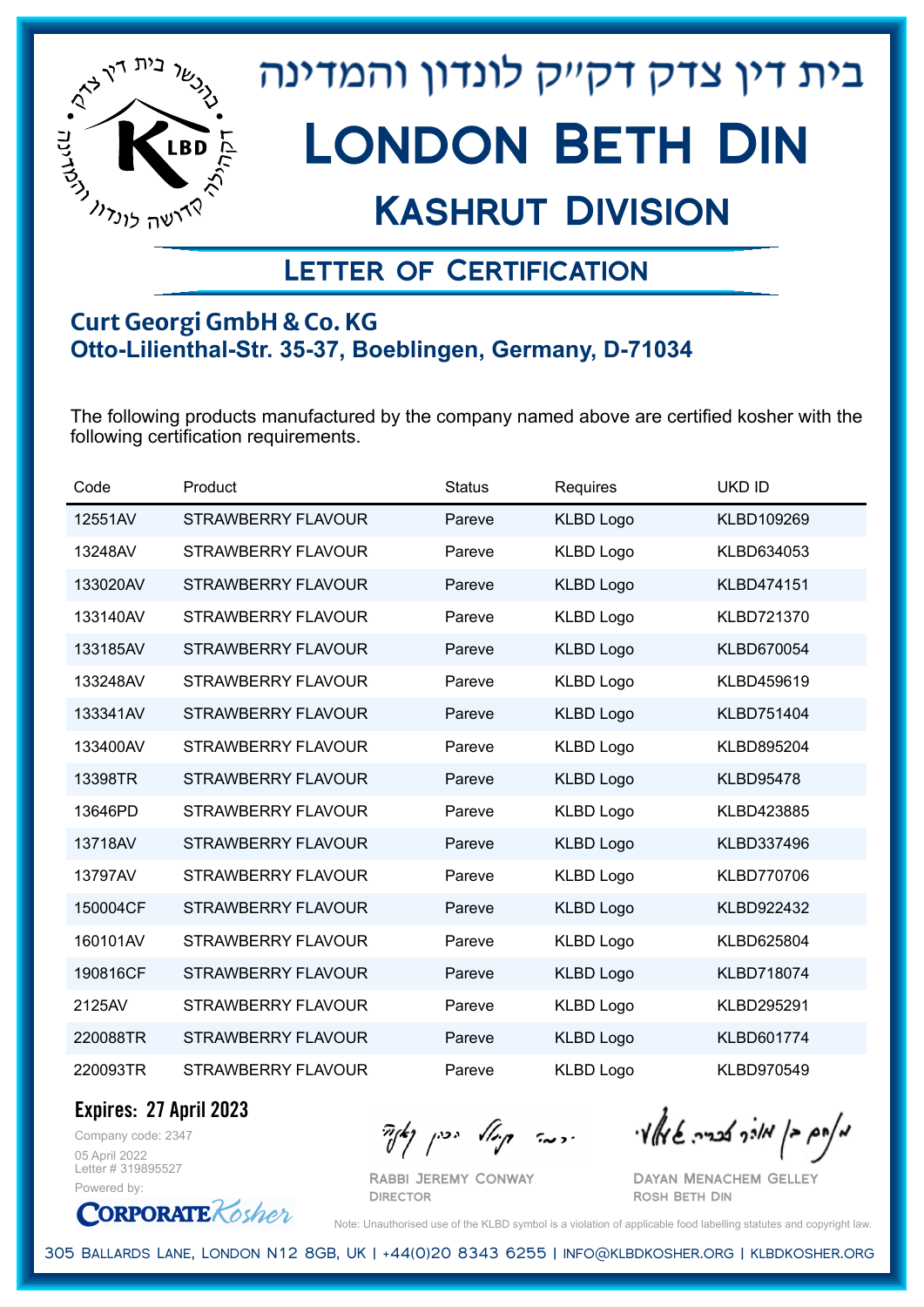

## Kashrut Division

### Letter of Certification

#### **Curt Georgi GmbH & Co. KG Otto-Lilienthal-Str. 35-37, Boeblingen, Germany, D-71034**

The following products manufactured by the company named above are certified kosher with the following certification requirements.

| Code   | Product                   | <b>Status</b> | Requires         | <b>UKD ID</b>     |
|--------|---------------------------|---------------|------------------|-------------------|
| 3558AV | <b>STRAWBERRY FLAVOUR</b> | Pareve        | <b>KLBD Logo</b> | KLBD996523        |
| 3575AV | <b>STRAWBERRY FLAVOUR</b> | Pareve        | <b>KLBD Logo</b> | KLBD363583        |
| 4284AV | <b>STRAWBERRY FLAVOUR</b> | Pareve        | <b>KLBD Logo</b> | <b>KLBD722651</b> |
| 4311PD | <b>STRAWBERRY FLAVOUR</b> | Pareve        | <b>KLBD Logo</b> | KLBD284509        |
| 5162TR | STRAWBERRY FLAVOUR        | Pareve        | <b>KLBD Logo</b> | KLBD997830        |
| 552410 | <b>STRAWBERRY FLAVOUR</b> | Pareve        | <b>KLBD Logo</b> | KLBD584193        |
| 552940 | STRAWBERRY FLAVOUR        | Pareve        | <b>KLBD Logo</b> | KLBD372110        |
| 554360 | <b>STRAWBERRY FLAVOUR</b> | Pareve        | <b>KLBD Logo</b> | KLBD627796        |
| 558200 | <b>STRAWBERRY FLAVOUR</b> | Pareve        | <b>KLBD Logo</b> | KLBD651083        |
| 558750 | <b>STRAWBERRY FLAVOUR</b> | Pareve        | <b>KLBD Logo</b> | KLBD537168        |
| 593880 | STRAWBERRY FLAVOUR        | Pareve        | <b>KLBD Logo</b> | <b>KLBD43344</b>  |
| 7057AV | STRAWBERRY FLAVOUR        | Pareve        | <b>KLBD Logo</b> | KLBD188669        |
| 8037TR | STRAWBERRY FLAVOUR        | Pareve        | <b>KLBD Logo</b> | KLBD820965        |
| 8092CF | STRAWBERRY FLAVOUR        | Pareve        | <b>KLBD Logo</b> | <b>KLBD8773</b>   |
| 8108HU | STRAWBERRY FLAVOUR        | Pareve        | <b>KLBD Logo</b> | KLBD698241        |
| 8116AV | STRAWBERRY FLAVOUR        | Pareve        | <b>KLBD Logo</b> | <b>KLBD417776</b> |
| 8175AV | STRAWBERRY FLAVOUR        | Pareve        | <b>KLBD Logo</b> | KLBD590315        |
| 8359CF | <b>STRAWBERRY FLAVOUR</b> | Pareve        | <b>KLBD Logo</b> | KLBD809628        |

**Expires: 27 April 2023**

Company code: 2347 05 April 2022 Letter # 319895527 Powered by:

**CORPORATE** Kosher

Rabbi Jeremy Conway **DIRECTOR** 

 $\mathcal{H}_{\mathcal{C}}$   $\mathcal{H}_{\mathcal{C}}$   $\mathcal{H}_{\mathcal{C}}$   $\mathcal{H}_{\mathcal{C}}$   $\mathcal{H}_{\mathcal{C}}$   $\mathcal{H}_{\mathcal{C}}$   $\mathcal{H}_{\mathcal{C}}$   $\mathcal{H}_{\mathcal{C}}$   $\mathcal{H}_{\mathcal{C}}$   $\mathcal{H}_{\mathcal{C}}$   $\mathcal{H}_{\mathcal{C}}$   $\mathcal{H}_{\mathcal{C}}$ 

Dayan Menachem Gelley Rosh Beth Din

Note: Unauthorised use of the KLBD symbol is a violation of applicable food labelling statutes and copyright law.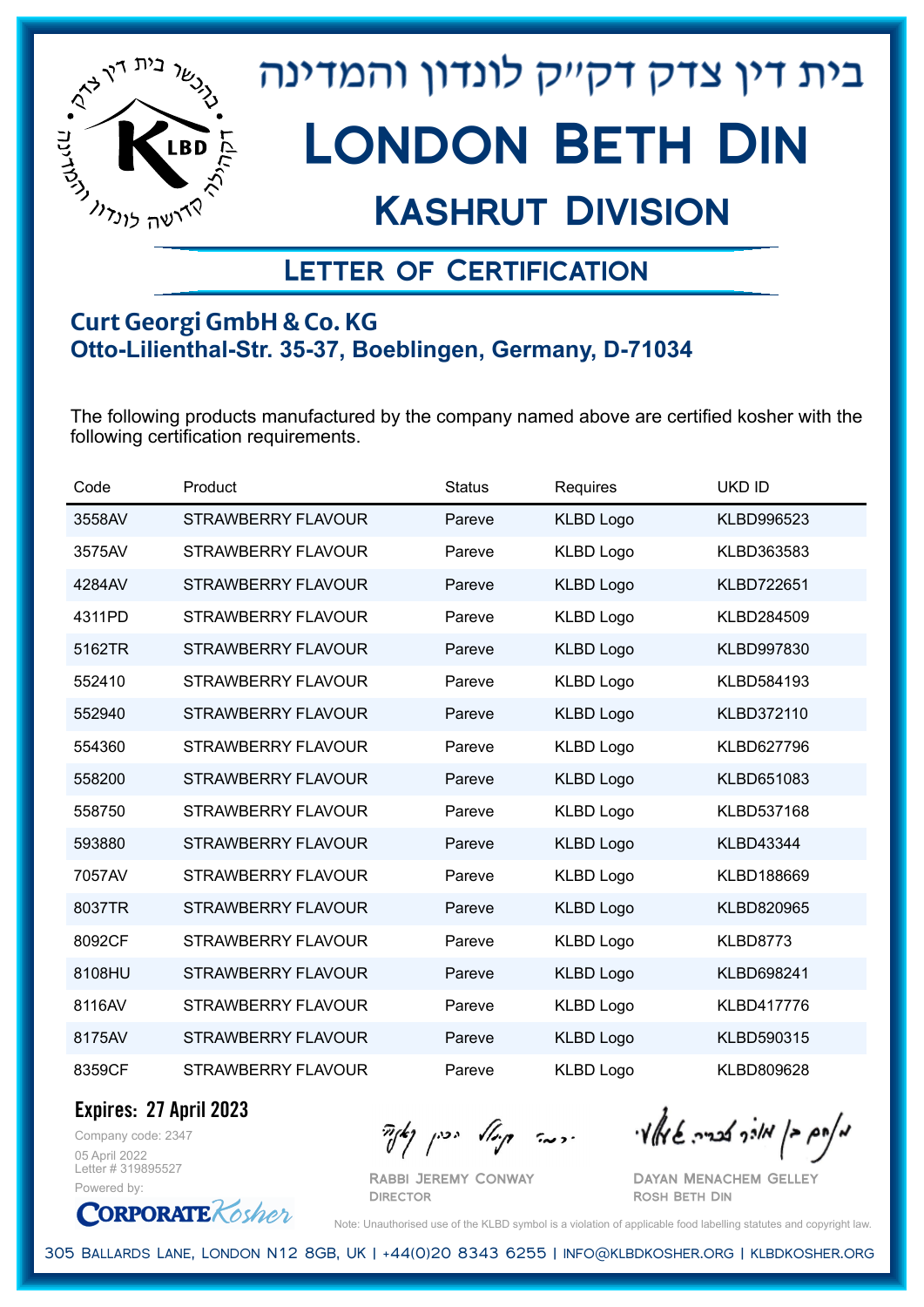

## Kashrut Division

### Letter of Certification

#### **Curt Georgi GmbH & Co. KG Otto-Lilienthal-Str. 35-37, Boeblingen, Germany, D-71034**

The following products manufactured by the company named above are certified kosher with the following certification requirements.

| Code     | Product                                            | <b>Status</b> | Requires         | <b>UKD ID</b>     |
|----------|----------------------------------------------------|---------------|------------------|-------------------|
| 9278AV   | STRAWBERRY FLAVOUR                                 | Pareve        | <b>KLBD Logo</b> | KLBD660242        |
| 9395AV   | <b>STRAWBERRY FLAVOUR</b>                          | Pareve        | <b>KLBD Logo</b> | <b>KLBD716267</b> |
| 08110AV  | STRAWBERRY FLAVOUR /<br><b>FRESA</b>               | Pareve        | <b>KLBD Logo</b> | KLBD402374        |
| 07239AV  | STRAWBERRY FLAVOUR NAT.                            | Pareve        | <b>KLBD Logo</b> | KLBD109849        |
| 07490AV  | STRAWBERRY FLAVOUR NAT.                            | Pareve        | <b>KLBD Logo</b> | <b>KLBD287952</b> |
| 07493TR  | STRAWBERRY FLAVOUR NAT.                            | Pareve        | <b>KLBD Logo</b> | <b>KLBD4400</b>   |
| 07495AV  | STRAWBERRY FLAVOUR NAT.                            | Pareve        | <b>KLBD Logo</b> | KLBD919647        |
| 08873HU  | STRAWBERRY FLAVOUR NAT.                            | Pareve        | <b>KLBD Logo</b> | <b>KLBD770836</b> |
| 150445AV | STRAWBERRY FLAVOUR NAT.                            | Pareve        | <b>KLBD Logo</b> | <b>KLBD747239</b> |
| 180759AV | STRAWBERRY FLAVOUR NAT.                            | Pareve        | <b>KLBD Logo</b> | KLBD252269        |
| 12421AV  | STRAWBERRY FLAVOUR TYPE<br><b>TA</b>               | Pareve        | <b>KLBD Logo</b> | KLBD424166        |
| 160793TR | STRAWBERRY FLAVOUR TYPE<br>TA                      | Pareve        | <b>KLBD Logo</b> | KLBD891630        |
| 07486AV  | STRAWBERRY FLAVOUR, NAT                            | Pareve        | <b>KLBD Logo</b> | KLBD506990        |
| 10019AV  | STRAWBERRY FLAVOUR, TYPE<br><b>COOL STRAWBERRY</b> | Pareve        | <b>KLBD Logo</b> | <b>KLBD725049</b> |
| 09419AV  | STRAWBERRY FLAVOUR, TYPE<br><b>WILD STRAWBERRY</b> | Pareve        | <b>KLBD Logo</b> | KLBD220051        |

**Expires: 27 April 2023**

Company code: 2347 05 April 2022 Letter # 319895527 Powered by:

Rabbi Jeremy Conway

**DIRECTOR** 

 $\frac{1}{2}$ אלה אברה שיאלי ווינדי שיאלי וואדו בין קיצו

Dayan Menachem Gelley Rosh Beth Din



Note: Unauthorised use of the KLBD symbol is a violation of applicable food labelling statutes and copyright law.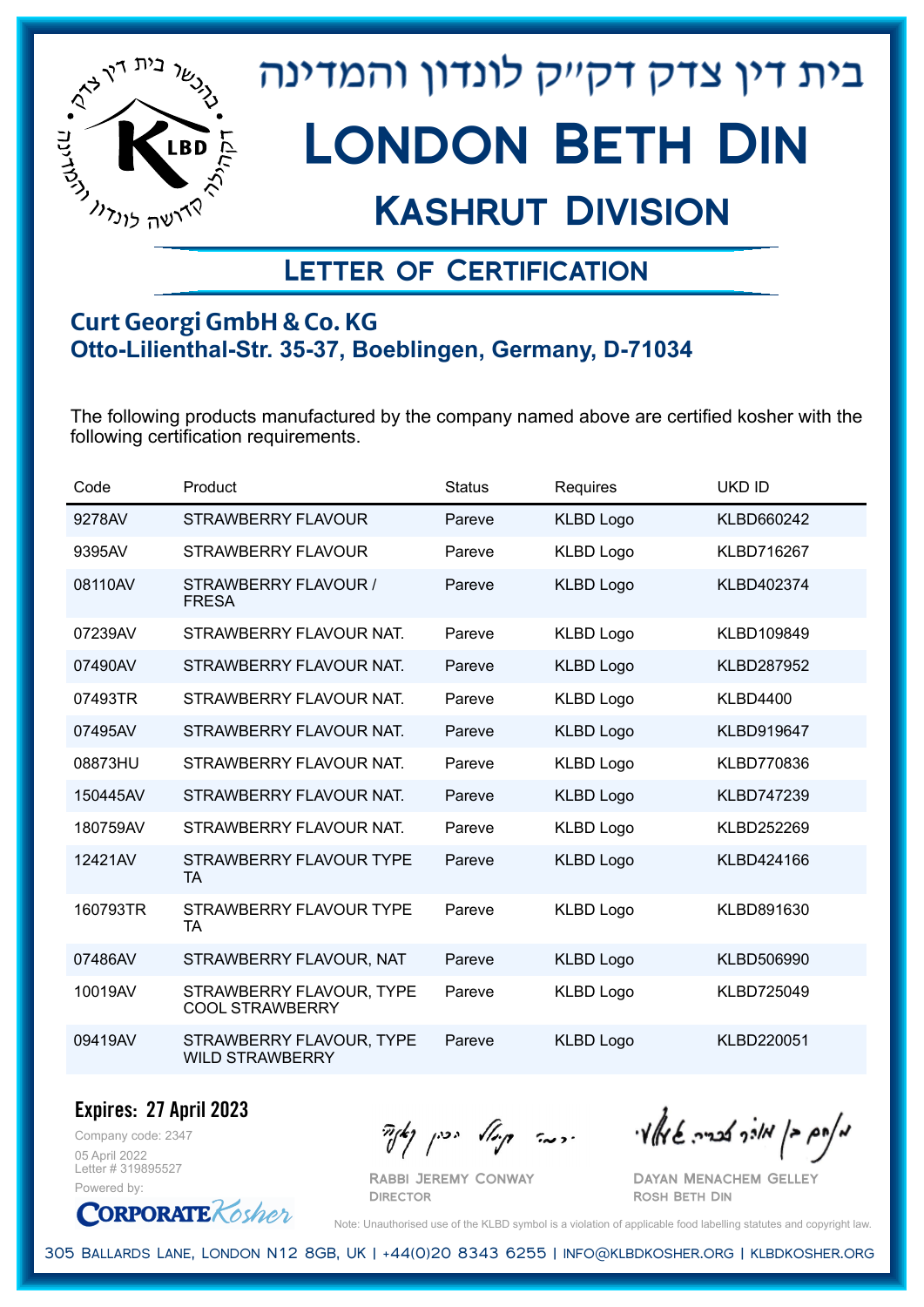

## Kashrut Division

### Letter of Certification

#### **Curt Georgi GmbH & Co. KG Otto-Lilienthal-Str. 35-37, Boeblingen, Germany, D-71034**

The following products manufactured by the company named above are certified kosher with the following certification requirements.

| Code     | Product                                        | <b>Status</b> | Requires               | <b>UKD ID</b>     |
|----------|------------------------------------------------|---------------|------------------------|-------------------|
| 150183AV | STRAWBERRY FLAVOUR/<br>FRESA, AROMA            | Pareve        | <b>KLBD Logo</b>       | KLBD356412        |
| 06226SP  | STRAWBERRY GEOCAPSAROM                         | Pareve        | <b>KLBD Logo</b>       | <b>KLBD73583</b>  |
| 08089SP  | STRAWBERRY GEOCAPSAROM                         | Pareve        | <b>KLBD Logo</b>       | KLBD447753        |
| 11364SP  | STRAWBERRY GEOCAPSAROM                         | Pareve        | <b>KLBD Logo</b>       | KLBD481786        |
| 3326SP   | STRAWBERRY GEOCAPSAROM                         | Pareve        | <b>KLBD Logo</b>       | KLBD437289        |
| 5018SP   | STRAWBERRY GEOCAPSAROM                         | Pareve        | <b>KLBD Logo</b>       | KLBD574402        |
| 7070SP   | STRAWBERRY GEOCAPSAROM                         | Dairy         | <b>KLBD Dairy Logo</b> | KLBD108582        |
| 140897SP | STRAWBERRY GEOCAPSAROM<br>NAT.                 | Pareve        | <b>KLBD Logo</b>       | <b>KLBD50766</b>  |
| 161592AV | STRAWBERRY KISS FLAVOUR<br>NAT.                | Pareve        | <b>KLBD Logo</b>       | <b>KLBD777781</b> |
| 05285AV  | <b>STRAWBERRY MILK SHAKE</b><br><b>FLAVOUR</b> | Pareve        | <b>KLBD Logo</b>       | KLBD548532        |
| 7242PD   | STRAWBERRY POWDER<br><b>FLAVOUR</b>            | Pareve        | <b>KLBD Logo</b>       | KLBD835449        |
| 07084AV  | STRAWBERRY/BANANA<br><b>FLAVOUR</b>            | Pareve        | <b>KLBD Logo</b>       | KLBD916837        |
| 10318AV  | STRAWBERRY/CREAM FLAVOUR                       | Pareve        | <b>KLBD Logo</b>       | KLBD655694        |
| 10321AV  | STRAWBERRY/CREAM FLAVOUR                       | Pareve        | <b>KLBD Logo</b>       | KLBD406789        |
| 161501AV | STRAWBERRY/CREAM FLAVOUR                       | Pareve        | <b>KLBD Logo</b>       | KLBD391079        |

**Expires: 27 April 2023**

**CORPORATE** Kosher

Company code: 2347 05 April 2022 Letter # 319895527 Powered by:

מאוס בן מוכך אבריה שמאלי היה קיילא יכין קאין

Rabbi Jeremy Conway **DIRECTOR** 

Dayan Menachem Gelley Rosh Beth Din

Note: Unauthorised use of the KLBD symbol is a violation of applicable food labelling statutes and copyright law.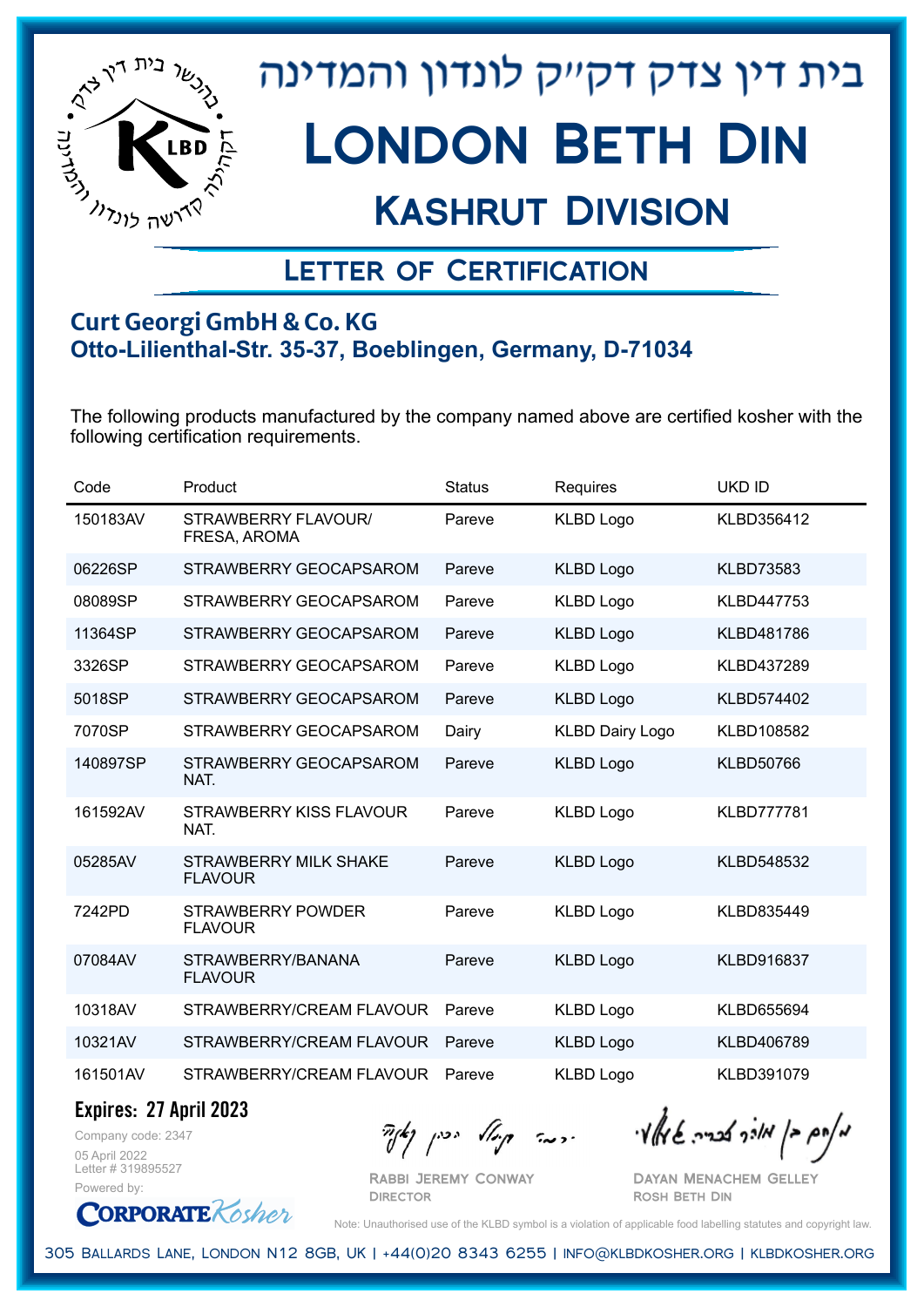

## Kashrut Division

### Letter of Certification

#### **Curt Georgi GmbH & Co. KG Otto-Lilienthal-Str. 35-37, Boeblingen, Germany, D-71034**

The following products manufactured by the company named above are certified kosher with the following certification requirements.

| Code     | Product                                  | <b>Status</b> | Requires         | <b>UKD ID</b>     |
|----------|------------------------------------------|---------------|------------------|-------------------|
| 170647CF | STRAWBERRY/CREAM FLAVOUR                 | Pareve        | <b>KLBD Logo</b> | KLBD461273        |
| 06196AV  | STRAWBERRY/CREAM<br>FLAVOUR, TYPE AL     | Pareve        | <b>KLBD Logo</b> | KLBD270002        |
| 07103CF  | STRAWBERRY/CREAM<br>FLAVOUR, TYPE AL     | Pareve        | <b>KLBD Logo</b> | KLBD139391        |
| 0056AV   | STRAWBERRY/CREAM<br>FLAVOUR, TYPE LS     | Pareve        | <b>KLBD Logo</b> | KLBD422134        |
| 12383AV  | STRAWBERRY/PANNA COTTA<br><b>FLAVOUR</b> | Pareve        | <b>KLBD Logo</b> | KLBD805052        |
| 7405AV   | STRAWBERRY/RASPBERRY<br><b>FLAVOUR</b>   | Pareve        | <b>KLBD Logo</b> | KLBD526442        |
| 9113AV   | STRAWBERRY/RASPBERRY<br><b>FLAVOUR</b>   | Pareve        | <b>KLBD Logo</b> | KLBD455970        |
| 04325AV  | STRAWBERRY/RHUBARB<br>YOGHURT FLAVOUR    | Pareve        | <b>KLBD Logo</b> | KLBD731538        |
| 08220AV  | SWEET ALMOND FLAVOUR,<br><b>ROASTED</b>  | Pareve        | <b>KLBD Logo</b> | <b>KLBD729408</b> |
| 2252CF   | SWEET ALMOND FLAVOUR,<br><b>ROASTED</b>  | Pareve        | <b>KLBD Logo</b> | KLBD553602        |
| 8066AV   | SWEET ALMOND FLAVOUR,<br><b>ROASTED</b>  | Pareve        | <b>KLBD Logo</b> | KLBD467185        |
| 09446AV  | SWEET CHERRY FLAVOUR                     | Pareve        | <b>KLBD Logo</b> | KLBD640236        |

Company code: 2347 **Expires: 27 April 2023**

05 April 2022 Letter # 319895527 Powered by:

Rabbi Jeremy Conway

מאוס בן מוכך אבריה שמאלי היה קיילא יכין קאין

Dayan Menachem Gelley Rosh Beth Din

**CORPORATE** Kosher

Note: Unauthorised use of the KLBD symbol is a violation of applicable food labelling statutes and copyright law.

305 Ballards Lane, London N12 8GB, UK | +44(0)20 8343 6255 | info@klbdkosher.org | klbdkosher.org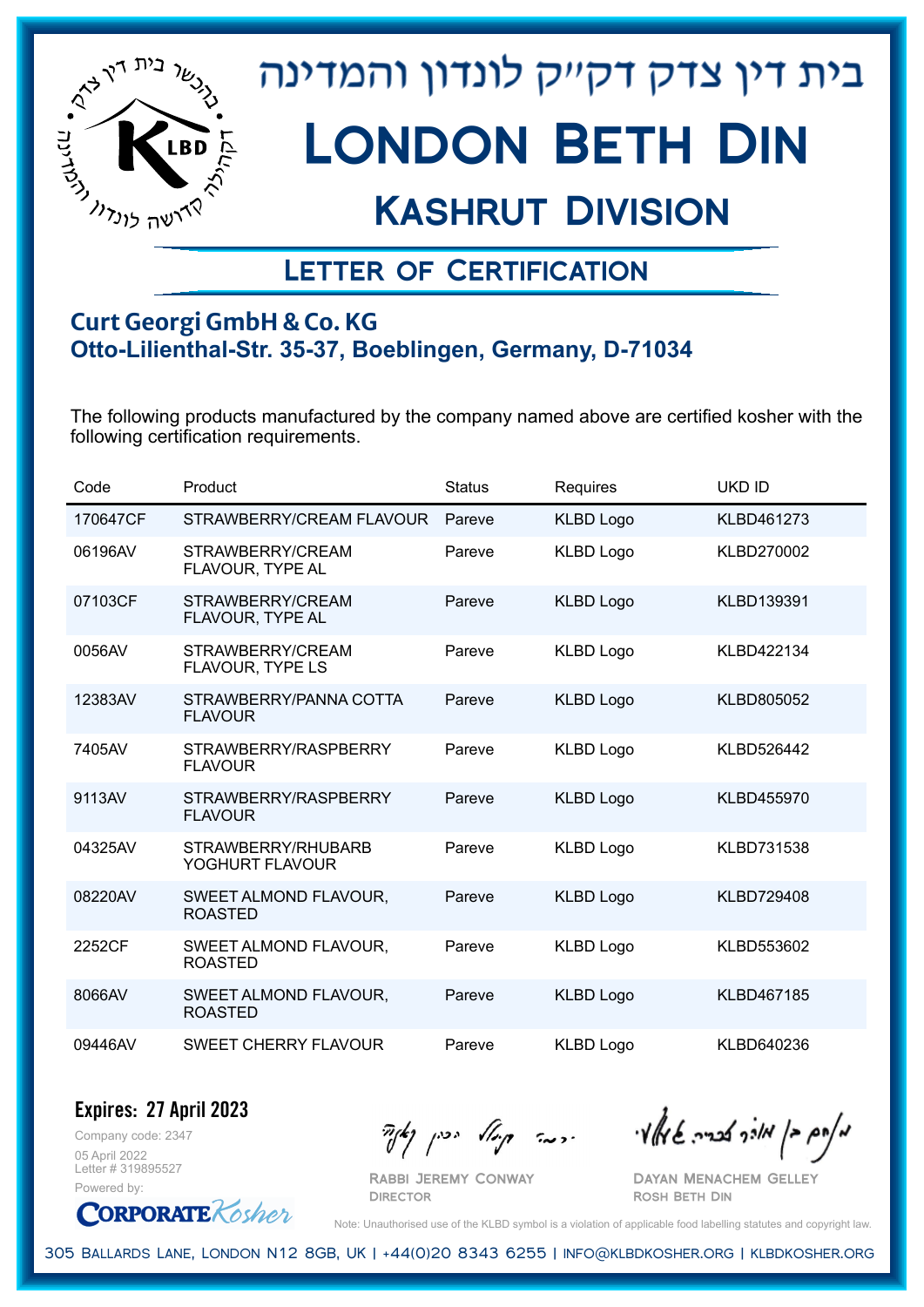

## Kashrut Division

### Letter of Certification

#### **Curt Georgi GmbH & Co. KG Otto-Lilienthal-Str. 35-37, Boeblingen, Germany, D-71034**

The following products manufactured by the company named above are certified kosher with the following certification requirements.

| Code     | Product                                           | <b>Status</b> | <b>Requires</b>  | <b>UKD ID</b>     |
|----------|---------------------------------------------------|---------------|------------------|-------------------|
| 11234TR  | SWEET'N SPICY FLAVOUR                             | Pareve        | <b>KLBD Logo</b> | <b>KLBD181257</b> |
| 4060AV   | SWISS CHOCOLATE FLAVOUR                           | Pareve        | <b>KLBD Logo</b> | KLBD639653        |
| 8241AV   | <b>SWISS MILK CHOCOLATE</b><br><b>FLAVOUR</b>     | Pareve        | <b>KLBD Logo</b> | <b>KLBD153199</b> |
| 8242TR   | <b>SWISS MILK CHOCOLATE</b><br><b>FLAVOUR</b>     | Pareve        | <b>KLBD Logo</b> | KLBD402096        |
| 8315AV   | <b>SWISS MILK CHOCOLATE</b><br><b>FLAVOUR</b>     | Pareve        | <b>KLBD Logo</b> | <b>KLBD572318</b> |
| 9097TR   | <b>SWISS MILK CHOCOLATE</b><br><b>FLAVOUR</b>     | Pareve        | <b>KLBD Logo</b> | KLBD304542        |
| 8262SP   | <b>SWISS MILK CHOCOLATE</b><br><b>GEOCAPSAROM</b> | Pareve        | <b>KLBD Logo</b> | <b>KLBD877941</b> |
| 9184PD   | <b>SWISS MILK CHOCOLATE</b><br>POWDER FLAVOUR     | Pareve        | <b>KLBD Logo</b> | KLBD130974        |
| 9197AV   | <b>TAMARIND FLAVOUR</b>                           | Pareve        | <b>KLBD Logo</b> | KLBD868014        |
| 555631   | <b>TANGERINE FLAVOUR</b>                          | Pareve        | <b>KLBD Logo</b> | KLBD209491        |
| 9430AV   | <b>TANGERINE FLAVOUR</b>                          | Pareve        | <b>KLBD Logo</b> | KLBD173647        |
| 0272SP   | <b>TANGERINE GEOCAPSAROM</b>                      | Pareve        | <b>KLBD Logo</b> | <b>KLBD81714</b>  |
| 140990AV | TEA FLAVOUR NAT., TYPE WHITE<br><b>TEA</b>        | Pareve        | <b>KLBD Logo</b> | KLBD477456        |
| 9400AV   | TEA FLAVOUR, TYPE BLACK TEA                       | Pareve        | <b>KLBD Logo</b> | <b>KLBD66474</b>  |

**Expires: 27 April 2023**

Company code: 2347 05 April 2022 Letter # 319895527 Powered by:

מאחם בן מורך אבריה שמאלי היה קיילא יכין קאין

Dayan Menachem Gelley Rosh Beth Din

**CORPORATE** Kosher Note: Unauthorised use of the KLBD symbol is a violation of applicable food labelling statutes and copyright law.

305 Ballards Lane, London N12 8GB, UK | +44(0)20 8343 6255 | info@klbdkosher.org | klbdkosher.org

Rabbi Jeremy Conway **DIRECTOR**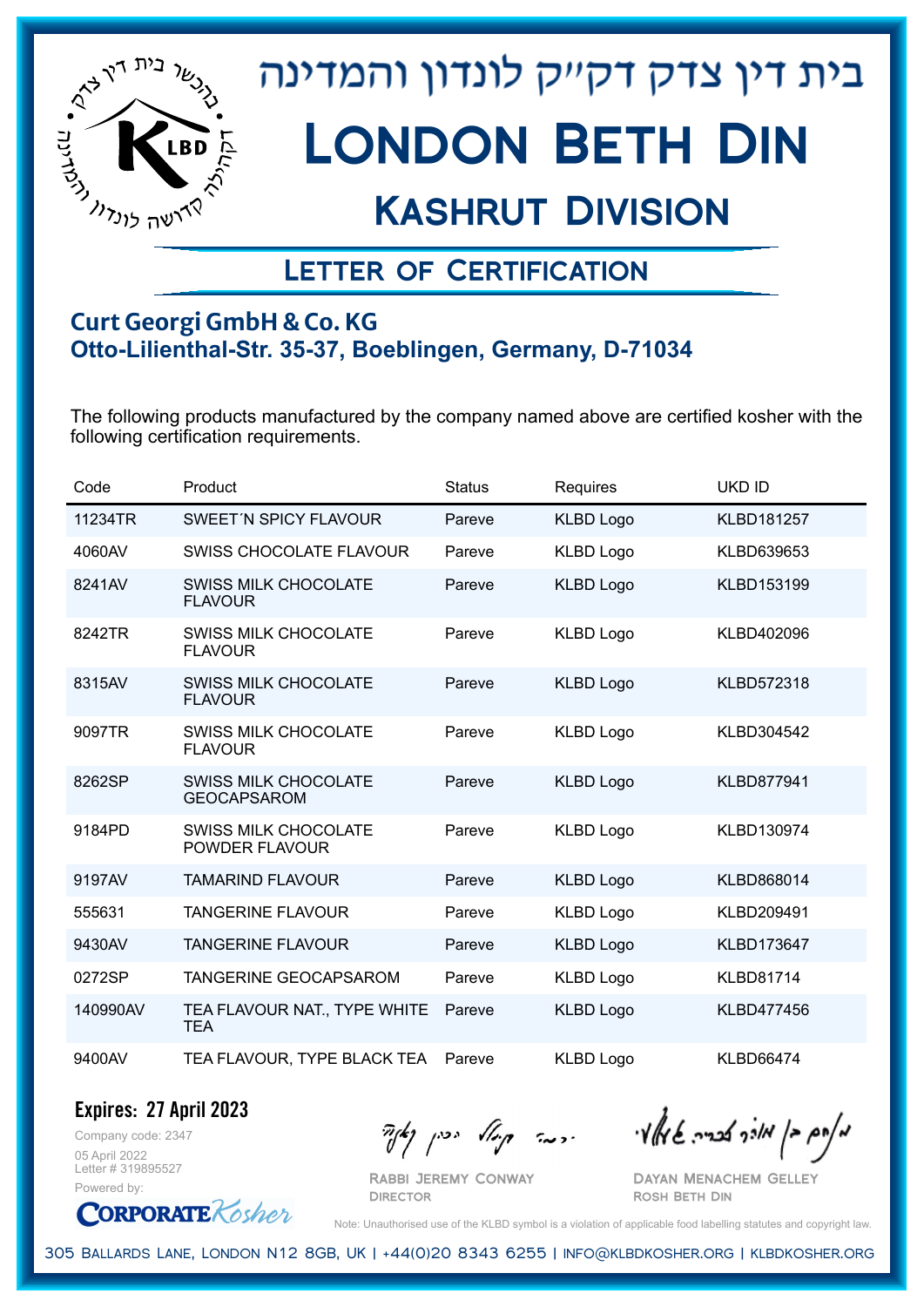

## Kashrut Division

### Letter of Certification

#### **Curt Georgi GmbH & Co. KG Otto-Lilienthal-Str. 35-37, Boeblingen, Germany, D-71034**

The following products manufactured by the company named above are certified kosher with the following certification requirements.

| Code     | Product                                     | <b>Status</b> | Requires         | <b>UKD ID</b>    |
|----------|---------------------------------------------|---------------|------------------|------------------|
| 140396AV | TEA FLAVOUR, TYPE GREEN<br><b>TEA</b>       | Pareve        | <b>KLBD Logo</b> | <b>KLBD55477</b> |
| 150861AV | TEE FLAVOUR, TYPE GREEN                     | Pareve        | <b>KLBD Logo</b> | KLBD867280       |
| 12457AV  | <b>THREE BERRY FLAVOUR</b>                  | Pareve        | <b>KLBD Logo</b> | <b>KLBD70060</b> |
| 0376AV   | <b>TIRAMISU FLAVOUR</b>                     | Pareve        | <b>KLBD Logo</b> | KLBD352283       |
| 05204TR  | <b>TIRAMISU FLAVOUR</b>                     | Pareve        | <b>KLBD Logo</b> | KLBD932167       |
| 08202AV  | <b>TIRAMISU FLAVOUR</b>                     | Pareve        | <b>KLBD Logo</b> | KLBD322482       |
| 170458TR | <b>TIRAMISU FLAVOUR</b>                     | Pareve        | <b>KLBD Logo</b> | KLBD984402       |
| 9462AV   | <b>TIRAMISU FLAVOUR</b>                     | Pareve        | <b>KLBD Logo</b> | KLBD478862       |
| 151288TR | TIRAMISU FLAVOUR NAT.                       | Pareve        | <b>KLBD Logo</b> | KLBD551948       |
| 2334AV   | <b>TOFFEE</b>                               | Pareve        | <b>KLBD Logo</b> | <b>KLBD6035</b>  |
| 11461AV  | <b>TOFFEE DELUXE FLAVOUR</b>                | Pareve        | <b>KLBD Logo</b> | <b>KLBD45900</b> |
| 111016TR | <b>TOFFEE EXTRA CREAM</b><br><b>FLAVOUR</b> | Pareve        | <b>KLBD Logo</b> | KLBD144899       |
| 12175CF  | <b>TOFFEE EXTRA CREAM</b><br><b>FLAVOUR</b> | Pareve        | <b>KLBD Logo</b> | <b>KLBD61109</b> |
| 05447HU  | <b>TOFFEE FLAVOUR</b>                       | Pareve        | <b>KLBD Logo</b> | KLBD975602       |
| 08466AV  | <b>TOFFEE FLAVOUR</b>                       | Pareve        | <b>KLBD Logo</b> | KLBD987382       |
| 13965AV  | <b>TOFFEE FLAVOUR</b>                       | Pareve        | <b>KLBD Logo</b> | KLBD194185       |

Company code: 2347 **Expires: 27 April 2023**

05 April 2022 Letter # 319895527 Powered by:

**CORPORATE** Kosher

Rabbi Jeremy Conway

**DIRECTOR** 

מאחם בן מורך אבריה שמאלי היה קיילא יכין קאין

Dayan Menachem Gelley Rosh Beth Din

Note: Unauthorised use of the KLBD symbol is a violation of applicable food labelling statutes and copyright law.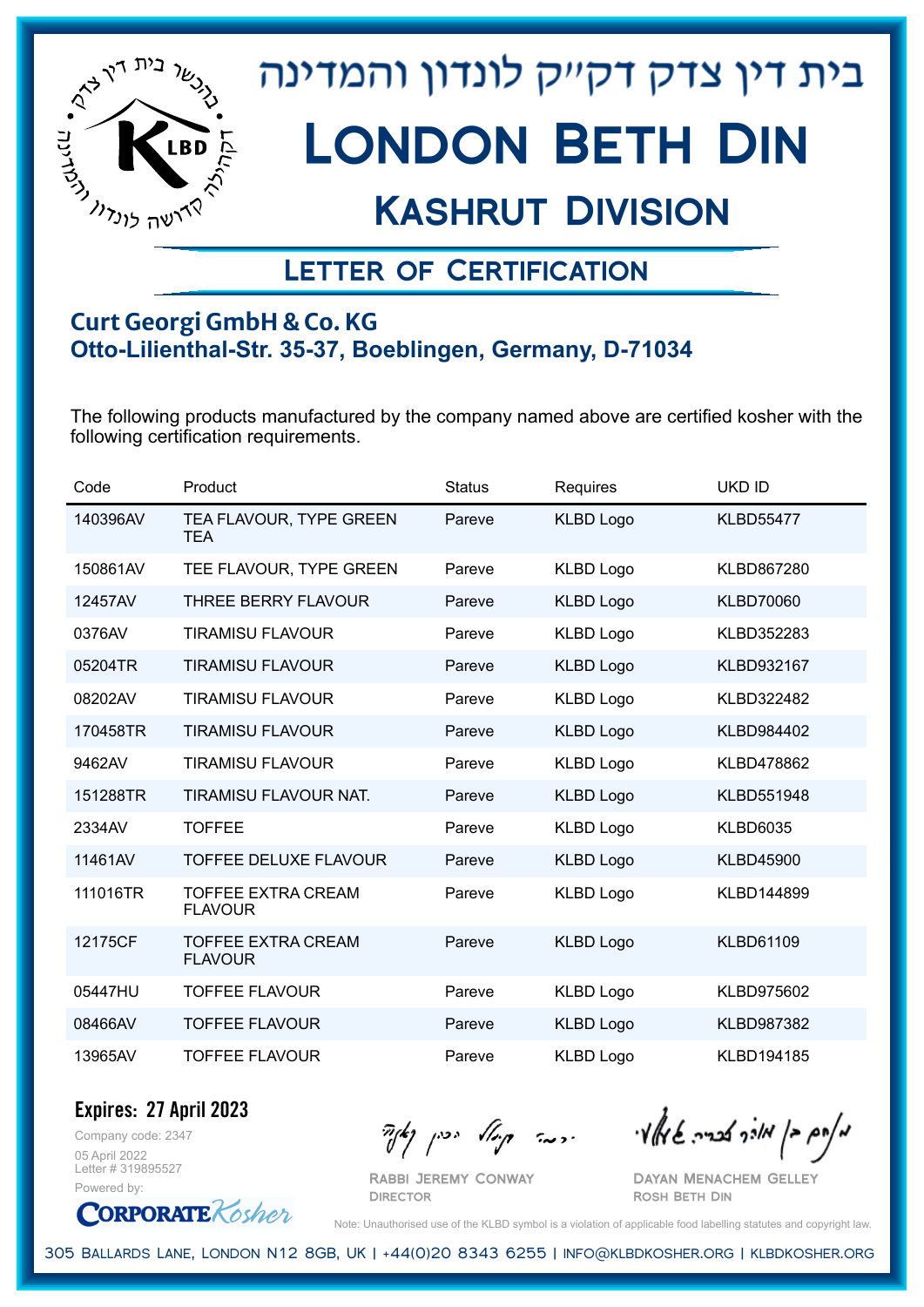

## Kashrut Division

### Letter of Certification

#### **Curt Georgi GmbH & Co. KG Otto-Lilienthal-Str. 35-37, Boeblingen, Germany, D-71034**

The following products manufactured by the company named above are certified kosher with the following certification requirements.

| Code     | Product                               | <b>Status</b> | Requires         | <b>UKD ID</b>     |
|----------|---------------------------------------|---------------|------------------|-------------------|
| 191268AV | <b>TOFFEE FLAVOUR</b>                 | Pareve        | <b>KLBD Logo</b> | <b>KLBD28350</b>  |
| 2232AV   | <b>TOFFEE FLAVOUR</b>                 | Pareve        | <b>KLBD Logo</b> | KLBD157431        |
| 8565HU   | <b>TOFFEE FLAVOUR</b>                 | Pareve        | <b>KLBD Logo</b> | KLBD235343        |
| 10370AV  | <b>TOFFEE FLAVOUR 1</b>               | Pareve        | <b>KLBD Logo</b> | KLBD833129        |
| 05190HU  | TOFFEE FLAVOUR, TYPE WE               | Pareve        | <b>KLBD Logo</b> | KLBD365779        |
| 140554TR | TOFFEE FLAVOUR, TYPE WE               | Pareve        | <b>KLBD Logo</b> | KLBD837968        |
| 8484AV   | TOFFEE FLAVOUR, TYPE WE               | Pareve        | <b>KLBD Logo</b> | KLBD894833        |
| 9119AV   | TOFFEE FLAVOUR, TYPE WE               | Pareve        | <b>KLBD Logo</b> | <b>KLBD91011</b>  |
| 13931SP  | <b>TOFFEE GEOCAPSAROM</b>             | Pareve        | <b>KLBD Logo</b> | KLBD535784        |
| 8505SP   | TOFFEE GEOCAPSAROM, TYPE<br><b>WE</b> | Pareve        | <b>KLBD Logo</b> | KLBD647279        |
| 7143CF   | TOFFEE/CARAMEL FLAVOUR                | Pareve        | <b>KLBD Logo</b> | KLBD354017        |
| 9464AV   | <b>TOMATO FLAVOUR</b>                 | Pareve        | <b>KLBD Logo</b> | KLBD162472        |
| 05515SP  | <b>TOMATO GEOCAPSAROM</b>             | Pareve        | <b>KLBD Logo</b> | <b>KLBD447707</b> |
| 08092SP  | <b>TOMATO GEOCAPSAROM</b>             | Pareve        | <b>KLBD Logo</b> | <b>KLBD34641</b>  |
| 0481AV   | <b>TONKABEAN FLAVOUR</b>              | Pareve        | <b>KLBD Logo</b> | KLBD493528        |
| 1158AV   | <b>TONKABEAN FLAVOUR</b>              | Pareve        | <b>KLBD Logo</b> | KLBD368916        |
| 05205TR  | <b>TROPIC FLAVOUR</b>                 | Pareve        | <b>KLBD Logo</b> | KLBD323989        |

Company code: 2347 **Expires: 27 April 2023**

05 April 2022 Letter # 319895527 Powered by:

**CORPORATE** Kosher

 $\frac{1}{2}$ אלוק אולך לבריה שיואלי ובריה קוואל יכין קאיר

Rabbi Jeremy Conway **DIRECTOR** 

Dayan Menachem Gelley Rosh Beth Din

Note: Unauthorised use of the KLBD symbol is a violation of applicable food labelling statutes and copyright law.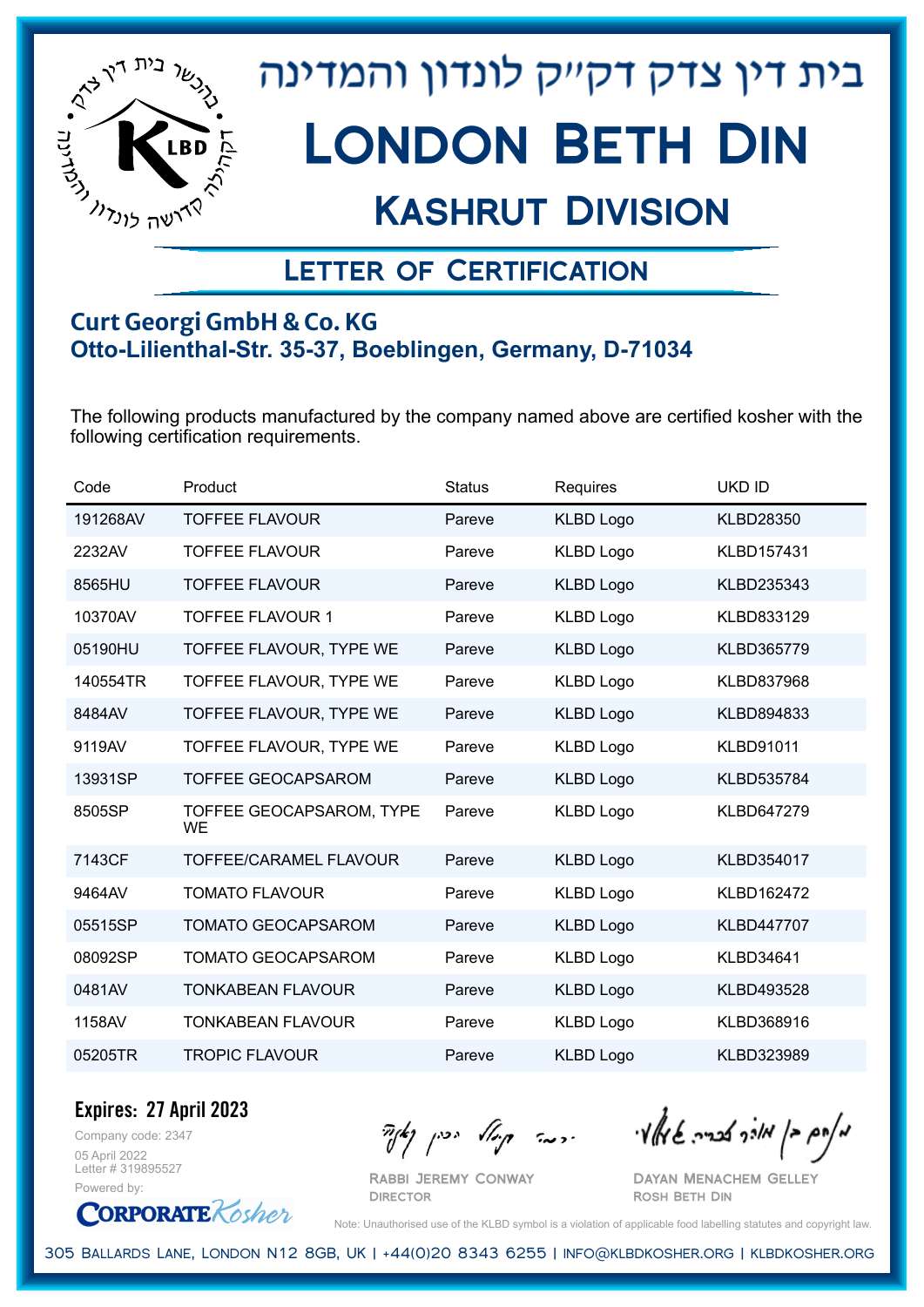

## Kashrut Division

### Letter of Certification

#### **Curt Georgi GmbH & Co. KG Otto-Lilienthal-Str. 35-37, Boeblingen, Germany, D-71034**

The following products manufactured by the company named above are certified kosher with the following certification requirements.

| Code     | Product                                      | <b>Status</b> | Requires         | <b>UKD ID</b>     |
|----------|----------------------------------------------|---------------|------------------|-------------------|
| 12040TR  | TROPIC FLAVOUR, TYPE OX                      | Pareve        | <b>KLBD Logo</b> | KLBD282810        |
| 11742AV  | TROPIC FLAVOUR, TYPE SUPER<br>$\overline{7}$ | Pareve        | <b>KLBD Logo</b> | <b>KLBD10979</b>  |
| 141185TR | TROPIC FLAVOUR, TYPE SUPER<br>7              | Pareve        | <b>KLBD Logo</b> | KLBD333649        |
| 08804AV  | <b>TROPICAL FLAVOUR</b>                      | Pareve        | <b>KLBD Logo</b> | KLBD590652        |
| 08805AV  | <b>TROPICAL FLAVOUR</b>                      | Pareve        | <b>KLBD Logo</b> | <b>KLBD50391</b>  |
| 10409AV  | TROPICAL FLAVOUR, TYPE WP                    | Pareve        | <b>KLBD Logo</b> | KLBD280205        |
| 122168AV | <b>TROPICAL FRUIT FLAVOUR</b>                | Pareve        | <b>KLBD Logo</b> | KLBD380005        |
| 1467AV   | <b>TROPICAL PUNCH FLAVOUR</b>                | Pareve        | <b>KLBD Logo</b> | KLBD147831        |
| 140905TR | <b>TUTTI BERRY FLAVOUR</b>                   | Pareve        | <b>KLBD Logo</b> | <b>KLBD6094</b>   |
| 1042AV   | <b>TUTTI FRUTTI</b>                          | Pareve        | <b>KLBD Logo</b> | KLBD938486        |
| 07167AV  | TUTTI FRUTTI AROMA, TIPO B,<br><b>KOSHER</b> | Pareve        | <b>KLBD Logo</b> | KLBD993641        |
| 05509AV  | <b>TUTTI FRUTTI FLAVOUR</b>                  | Pareve        | <b>KLBD Logo</b> | KLBD888691        |
| 150235TR | <b>TUTTI FRUTTI FLAVOUR</b>                  | Pareve        | <b>KLBD Logo</b> | <b>KLBD66311</b>  |
| 559840   | <b>TUTTI FRUTTI FLAVOUR</b>                  | Pareve        | <b>KLBD Logo</b> | <b>KLBD143728</b> |
| 7050TR   | <b>TUTTI FRUTTI FLAVOUR</b>                  | Pareve        | <b>KLBD Logo</b> | KLBD360530        |
| 200011AV | TUTTI FRUTTI FLAVOUR NAT.                    | Pareve        | <b>KLBD Logo</b> | KLBD277830        |

Company code: 2347 **Expires: 27 April 2023**

05 April 2022 Letter # 319895527 Powered by:

**CORPORATE** Kosher

Rabbi Jeremy Conway

 $\frac{1}{2}$ אלה אברה שיאלי ווינדי שיאלי וואדו בין קיצו

Dayan Menachem Gelley Rosh Beth Din

Note: Unauthorised use of the KLBD symbol is a violation of applicable food labelling statutes and copyright law.

305 Ballards Lane, London N12 8GB, UK | +44(0)20 8343 6255 | info@klbdkosher.org | klbdkosher.org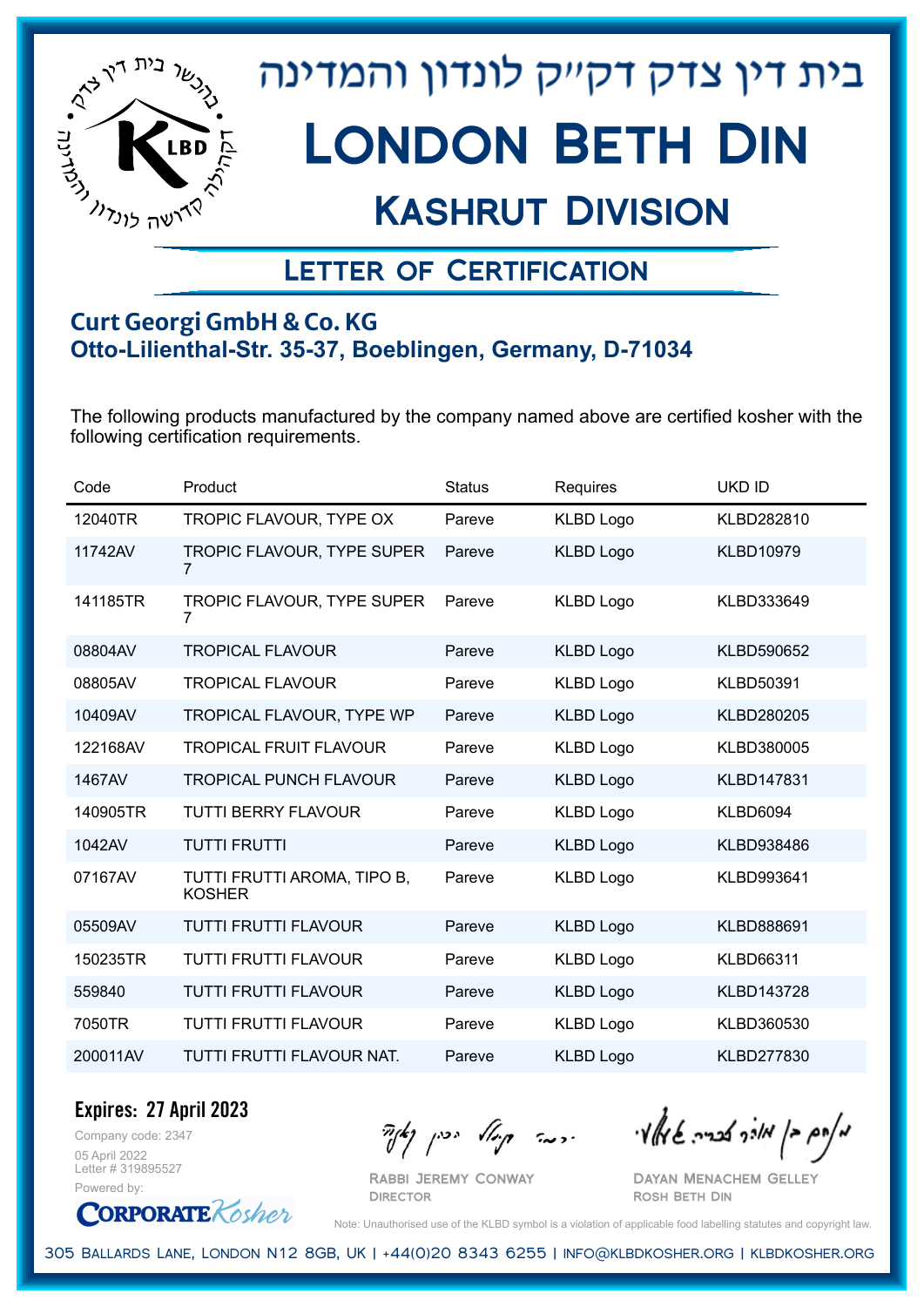

## Kashrut Division

### Letter of Certification

#### **Curt Georgi GmbH & Co. KG Otto-Lilienthal-Str. 35-37, Boeblingen, Germany, D-71034**

The following products manufactured by the company named above are certified kosher with the following certification requirements.

| Code     | Product                                      | <b>Status</b> | Requires         | <b>UKD ID</b>     |
|----------|----------------------------------------------|---------------|------------------|-------------------|
| 12372AV  | TUTTI FRUTTI FLAVOUR NAT.<br><b>TYPE BA</b>  | Pareve        | <b>KLBD Logo</b> | <b>KLBD891827</b> |
| 150430AV | TUTTI FRUTTI FLAVOUR NAT.,<br><b>TYPE JF</b> | Pareve        | <b>KLBD Logo</b> | <b>KLBD537272</b> |
| 08459TR  | TUTTI FRUTTI FLAVOUR, TYPE<br><b>BA</b>      | Pareve        | <b>KLBD Logo</b> | KLBD960584        |
| 07303SP  | TUTTI FRUTTI GEOCAPSAROM,<br><b>TYPE BA</b>  | Pareve        | <b>KLBD Logo</b> | KLBD670928        |
| 210893PD | TUTTI FRUTTI POWDER<br>FLAVOUR NAT.          | Pareve        | <b>KLBD Logo</b> | KLBD518934        |
| 220231   | <b>UVA</b>                                   | Pareve        | <b>KLBD Logo</b> | KLBD224910        |
| 552990   | <b>UVA</b>                                   | Pareve        | <b>KLBD Logo</b> | KLBD636491        |
| 8338TR   | <b>VANILLA</b>                               | Pareve        | <b>KLBD Logo</b> | KLBD104916        |
| 161009AV | VANILLA / CREAM FLAVOUR                      | Pareve        | <b>KLBD Logo</b> | KLBD471959        |
| 7331SV   | <b>VANILLA BASE</b>                          | Pareve        | <b>KLBD Logo</b> | <b>KLBD82368</b>  |
| 2130TR   | VANILLA COLA FLAVOUR                         | Pareve        | <b>KLBD Logo</b> | KLBD357640        |
| 9299TR   | <b>VANILLA CREAM FLAVOUR</b>                 | Pareve        | <b>KLBD Logo</b> | <b>KLBD67841</b>  |
| 07111AV  | <b>VANILLA FLAVOUR</b>                       | Pareve        | <b>KLBD Logo</b> | KLBD974676        |
| 07624AV  | <b>VANILLA FLAVOUR</b>                       | Pareve        | <b>KLBD Logo</b> | KLBD132536        |
| 08421AV  | <b>VANILLA FLAVOUR</b>                       | Pareve        | <b>KLBD Logo</b> | KLBD960089        |

Company code: 2347 **Expires: 27 April 2023**

05 April 2022 Letter # 319895527 Powered by:

**CORPORATE** Kosher

מאחם בן מורך אבריה שמאלי היה קיילא יכין קאין

Rabbi Jeremy Conway Dayan Menachem Gelley

Rosh Beth Din

Note: Unauthorised use of the KLBD symbol is a violation of applicable food labelling statutes and copyright law.

305 Ballards Lane, London N12 8GB, UK | +44(0)20 8343 6255 | info@klbdkosher.org | klbdkosher.org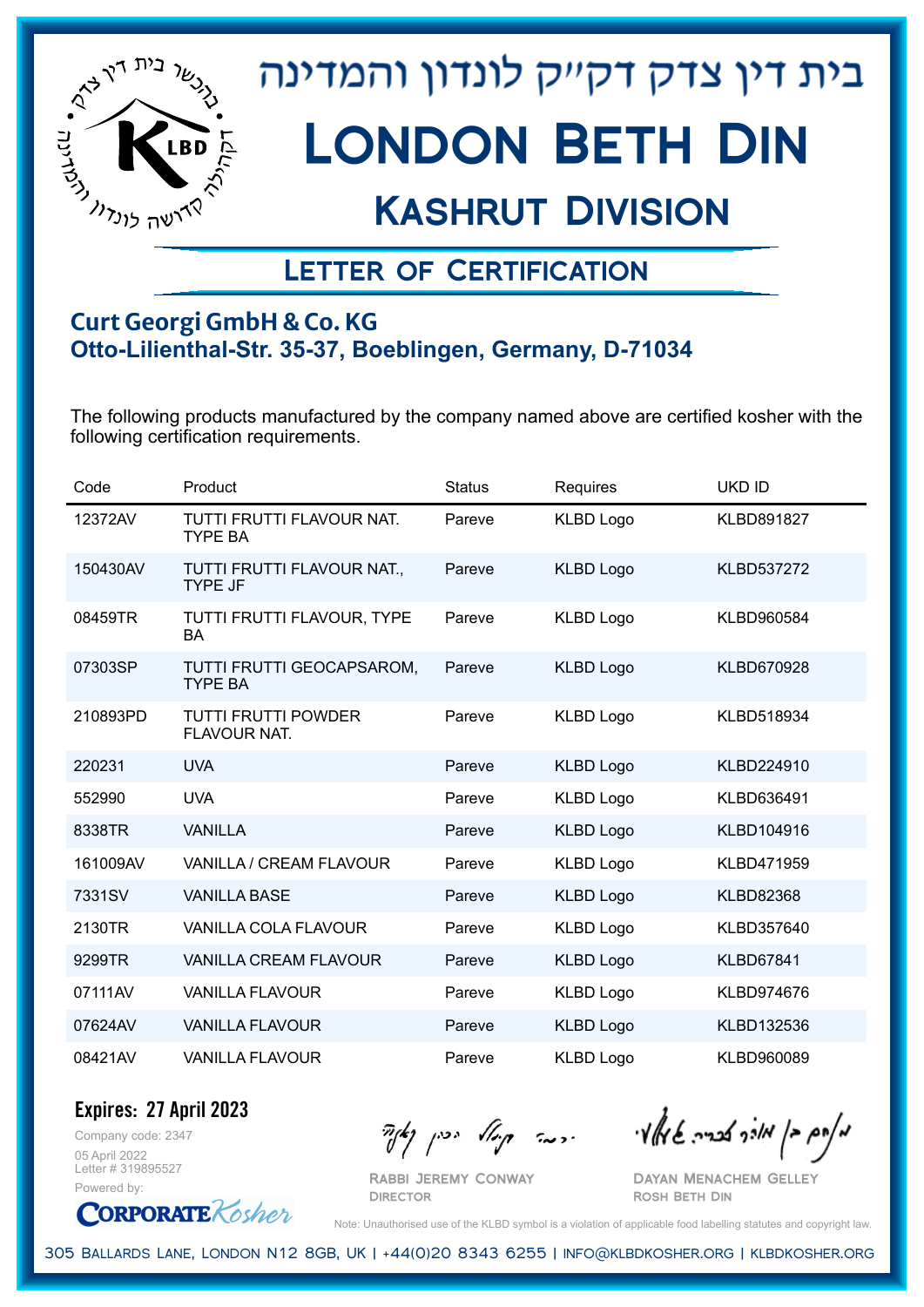

## Kashrut Division

### Letter of Certification

#### **Curt Georgi GmbH & Co. KG Otto-Lilienthal-Str. 35-37, Boeblingen, Germany, D-71034**

The following products manufactured by the company named above are certified kosher with the following certification requirements.

| Code     | Product                     | <b>Status</b> | Requires         | <b>UKD ID</b>     |
|----------|-----------------------------|---------------|------------------|-------------------|
| 08519AV  | <b>VANILLA FLAVOUR</b>      | Pareve        | <b>KLBD Logo</b> | KLBD250555        |
| 09604TR  | <b>VANILLA FLAVOUR</b>      | Pareve        | <b>KLBD Logo</b> | KLBD243495        |
| 1097TR   | <b>VANILLA FLAVOUR</b>      | Pareve        | <b>KLBD Logo</b> | <b>KLBD954737</b> |
| 12844AV  | <b>VANILLA FLAVOUR</b>      | Pareve        | <b>KLBD Logo</b> | KLBD578541        |
| 13422AV  | <b>VANILLA FLAVOUR</b>      | Pareve        | <b>KLBD Logo</b> | KLBD276956        |
| 140962AV | <b>VANILLA FLAVOUR</b>      | Pareve        | <b>KLBD Logo</b> | KLBD148611        |
| 210676AV | <b>VANILLA FLAVOUR</b>      | Pareve        | <b>KLBD Logo</b> | KLBD926666        |
| 220038   | <b>VANILLA FLAVOUR</b>      | Pareve        | <b>KLBD Logo</b> | <b>KLBD747072</b> |
| 556110   | <b>VANILLA FLAVOUR</b>      | Pareve        | <b>KLBD Logo</b> | KLBD242195        |
| 565850   | <b>VANILLA FLAVOUR</b>      | Pareve        | <b>KLBD Logo</b> | KLBD698490        |
| 571060   | <b>VANILLA FLAVOUR</b>      | Pareve        | <b>KLBD Logo</b> | KLBD832202        |
| 7137AV   | <b>VANILLA FLAVOUR</b>      | Pareve        | <b>KLBD Logo</b> | KLBD335960        |
| 7171AV   | <b>VANILLA FLAVOUR</b>      | Pareve        | <b>KLBD Logo</b> | KLBD574626        |
| 2314BA   | <b>VANILLA FLAVOUR BASE</b> | Pareve        | <b>KLBD Logo</b> | KLBD922987        |
| 08402AV  | <b>VANILLA FLAVOUR NAT</b>  | Pareve        | <b>KLBD Logo</b> | KLBD246078        |
| 09209TR  | VANILLA FLAVOUR NAT.        | Pareve        | <b>KLBD Logo</b> | <b>KLBD47361</b>  |
| 10215AV  | <b>VANILLA FLAVOUR NAT.</b> | Pareve        | <b>KLBD Logo</b> | KLBD153722        |
| 133145AV | <b>VANILLA FLAVOUR NAT.</b> | Pareve        | <b>KLBD Logo</b> | KLBD686913        |

**Expires: 27 April 2023**

Company code: 2347 05 April 2022 Letter # 319895527 Powered by:

**CORPORATE** Kosher

Rabbi Jeremy Conway **DIRECTOR** 

 $\mathcal{H}_{\mathcal{C}}$   $\mathcal{H}_{\mathcal{C}}$   $\mathcal{H}_{\mathcal{C}}$   $\mathcal{H}_{\mathcal{C}}$   $\mathcal{H}_{\mathcal{C}}$   $\mathcal{H}_{\mathcal{C}}$   $\mathcal{H}_{\mathcal{C}}$   $\mathcal{H}_{\mathcal{C}}$   $\mathcal{H}_{\mathcal{C}}$   $\mathcal{H}_{\mathcal{C}}$   $\mathcal{H}_{\mathcal{C}}$   $\mathcal{H}_{\mathcal{C}}$ 

Dayan Menachem Gelley Rosh Beth Din

Note: Unauthorised use of the KLBD symbol is a violation of applicable food labelling statutes and copyright law.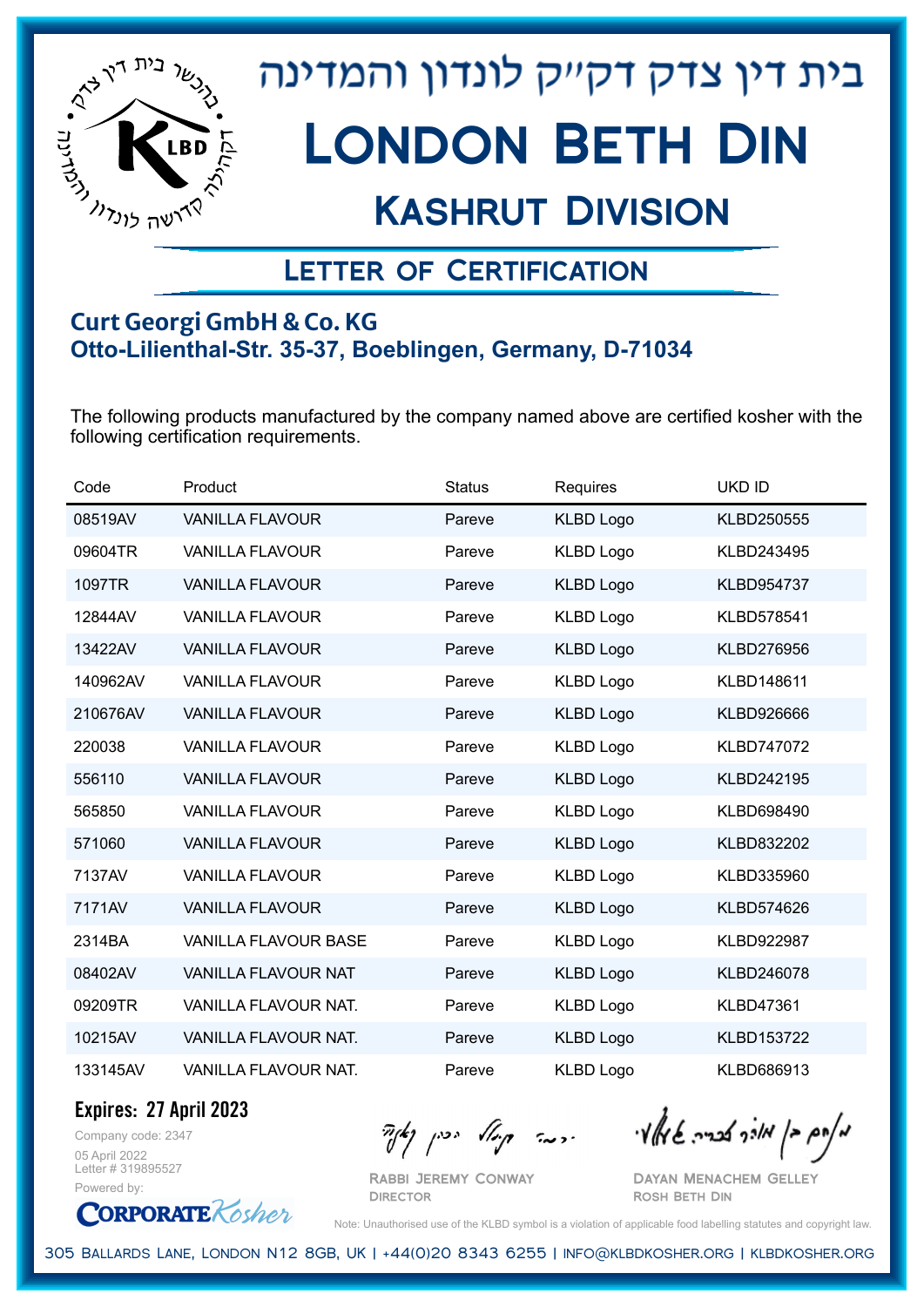

## Kashrut Division

### Letter of Certification

#### **Curt Georgi GmbH & Co. KG Otto-Lilienthal-Str. 35-37, Boeblingen, Germany, D-71034**

The following products manufactured by the company named above are certified kosher with the following certification requirements.

| Code     | Product                                               | <b>Status</b> | Requires         | <b>UKD ID</b>     |
|----------|-------------------------------------------------------|---------------|------------------|-------------------|
| 170262AV | <b>VANILLA FLAVOUR NAT.</b>                           | Pareve        | <b>KLBD Logo</b> | <b>KLBD52732</b>  |
| 171062CF | VANILLA FLAVOUR NAT.                                  | Pareve        | <b>KLBD Logo</b> | KLBD702833        |
| 13126TR  | VANILLA FLAVOUR NAT.<br><b>FLAVOUR</b>                | Pareve        | <b>KLBD Logo</b> | <b>KLBD13427</b>  |
| 170259AV | <b>VANILLA FLAVOUR NAT TYPE</b><br><b>VANILLA POD</b> | Pareve        | <b>KLBD Logo</b> | <b>KLBD917521</b> |
| 201061CF | <b>VANILLA FLAVOUR TYPE IB</b>                        | Pareve        | <b>KLBD Logo</b> | <b>KLBD291884</b> |
| 9022AV   | VANILLA FLAVOUR, TYPE<br><b>BOURBON</b>               | Pareve        | <b>KLBD Logo</b> | KLBD132634        |
| 06365SP  | VANILLA GEOCAPSAROM                                   | Pareve        | <b>KLBD Logo</b> | KLBD755191        |
| 07211SP  | VANILLA GEOCAPSAROM                                   | Pareve        | <b>KLBD Logo</b> | KLBD730115        |
| 08471SP  | VANILLA GEOCAPSAROM                                   | Pareve        | <b>KLBD Logo</b> | <b>KLBD54183</b>  |
| 3351SP   | VANILLA GEOCAPSAROM                                   | Pareve        | <b>KLBD Logo</b> | KLBD321842        |
| 111006TR | VANILLA MILKSHAKE FLAVOUR<br>NAT.                     | Pareve        | <b>KLBD Logo</b> | <b>KLBD797841</b> |
| 133188TR | <b>VANILLA MILKSHAKE FLAVOUR</b><br>NAT.              | Pareve        | <b>KLBD Logo</b> | KLBD774369        |
| 04424PD  | <b>VANILLA POWDER FLAVOUR</b>                         | Pareve        | <b>KLBD Logo</b> | KLBD190182        |
| 09708PD  | <b>VANILLA POWDER FLAVOUR</b>                         | Pareve        | <b>KLBD Logo</b> | KLBD921393        |
| 11447PD  | <b>VANILLA POWDER FLAVOUR</b>                         | Pareve        | <b>KLBD Logo</b> | KLBD969456        |

Company code: 2347 **Expires: 27 April 2023**

05 April 2022 Letter # 319895527 Powered by:

מאוס בן מוכך אבריה שמאלי היה קיילא יכין קאין

Rabbi Jeremy Conway Dayan Menachem Gelley Rosh Beth Din

**CORPORATE** Kosher

Note: Unauthorised use of the KLBD symbol is a violation of applicable food labelling statutes and copyright law.

305 Ballards Lane, London N12 8GB, UK | +44(0)20 8343 6255 | info@klbdkosher.org | klbdkosher.org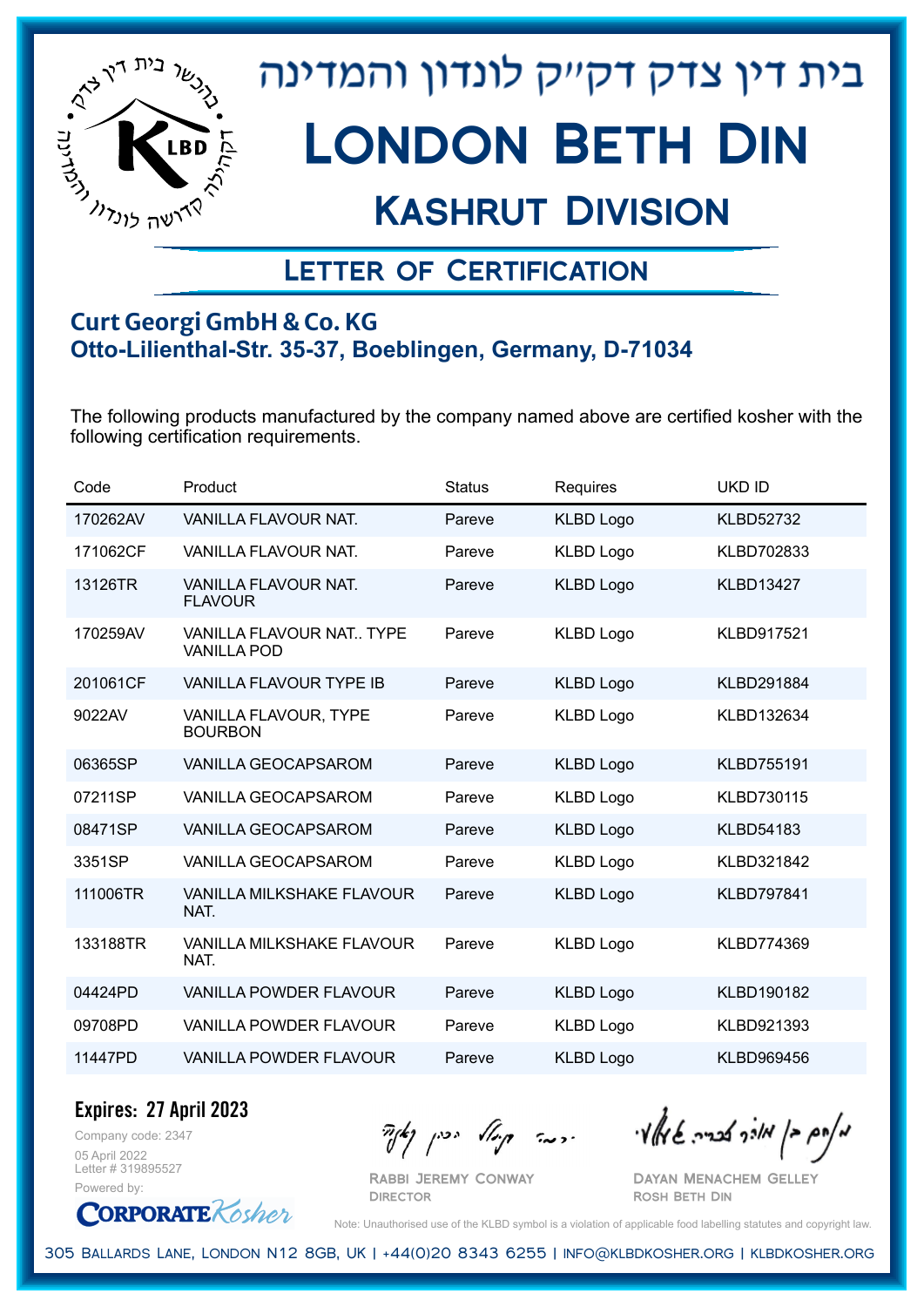

## Kashrut Division

### Letter of Certification

#### **Curt Georgi GmbH & Co. KG Otto-Lilienthal-Str. 35-37, Boeblingen, Germany, D-71034**

The following products manufactured by the company named above are certified kosher with the following certification requirements.

| Code     | Product                                                        | <b>Status</b> | Requires         | <b>UKD ID</b>     |
|----------|----------------------------------------------------------------|---------------|------------------|-------------------|
| 140435PD | VANILLA POWDER FLAVOUR                                         | Pareve        | <b>KLBD Logo</b> | KLBD89336         |
| 160084PD | <b>VANILLA POWDER FLAVOUR</b>                                  | Pareve        | <b>KLBD Logo</b> | KLBD981938        |
| 200026PD | <b>VANILLA POWDER FLAVOUR</b>                                  | Pareve        | <b>KLBD Logo</b> | KLBD217581        |
| 569091   | VANILLA POWDER FLAVOUR                                         | Pareve        | <b>KLBD Logo</b> | KLBD443958        |
| 9193PD   | VANILLA POWDER FLAVOUR                                         | Pareve        | <b>KLBD Logo</b> | KLBD866595        |
| 161471PD | <b>VANILLA POWDER FLAVOUR NAT</b>                              | Pareve        | <b>KLBD Logo</b> | KLBD518659        |
| 122287PD | <b>VANILLA POWDER FLAVOUR</b><br>NAT.                          | Pareve        | <b>KLBD Logo</b> | KLBD662457        |
| 190364PD | <b>VANILLA POWDER FLAVOUR</b><br>NAT./VAINILLA, PLV AROMA NAT. | Pareve        | <b>KLBD Logo</b> | KLBD543249        |
| 04154TR  | <b>VANILLA-COLA FLAVOUR</b>                                    | Pareve        | <b>KLBD Logo</b> | KLBD440425        |
| 2264ET   | VANILLA-COLA FLAVOUR                                           | Pareve        | <b>KLBD Logo</b> | KLBD422102        |
| 06302AV  | <b>VANILLA-ICE FLAVOUR</b>                                     | Pareve        | <b>KLBD Logo</b> | KLBD132188        |
| 07116AV  | <b>VANILLA-ICE FLAVOUR</b>                                     | Pareve        | <b>KLBD Logo</b> | <b>KLBD866227</b> |
| 08360AV  | <b>VANILLA-ICE FLAVOUR</b>                                     | Pareve        | <b>KLBD Logo</b> | KLBD659440        |
| 150057AV | <b>VANILLA-ICE FLAVOUR</b>                                     | Pareve        | <b>KLBD Logo</b> | <b>KLBD753778</b> |
| 180165AV | <b>VANILLA-ICE FLAVOUR</b>                                     | Pareve        | <b>KLBD Logo</b> | KLBD114205        |
| 161009AV | VANILLA-NATA, AROMA 448154                                     | Pareve        | <b>KLBD Logo</b> | KLBD615852        |
| 9178AV   | <b>VANILLA/CREAM FLAVOUR</b>                                   | Pareve        | <b>KLBD Logo</b> | KLBD344280        |

**Expires: 27 April 2023**

Company code: 2347 05 April 2022 Letter # 319895527 Powered by:

 $\mathcal{H}_{\mathcal{C}}$   $\mathcal{H}_{\mathcal{C}}$   $\mathcal{H}_{\mathcal{C}}$   $\mathcal{H}_{\mathcal{C}}$   $\mathcal{H}_{\mathcal{C}}$   $\mathcal{H}_{\mathcal{C}}$   $\mathcal{H}_{\mathcal{C}}$   $\mathcal{H}_{\mathcal{C}}$   $\mathcal{H}_{\mathcal{C}}$   $\mathcal{H}_{\mathcal{C}}$   $\mathcal{H}_{\mathcal{C}}$   $\mathcal{H}_{\mathcal{C}}$ 

Rabbi Jeremy Conway **DIRECTOR** 

Dayan Menachem Gelley Rosh Beth Din

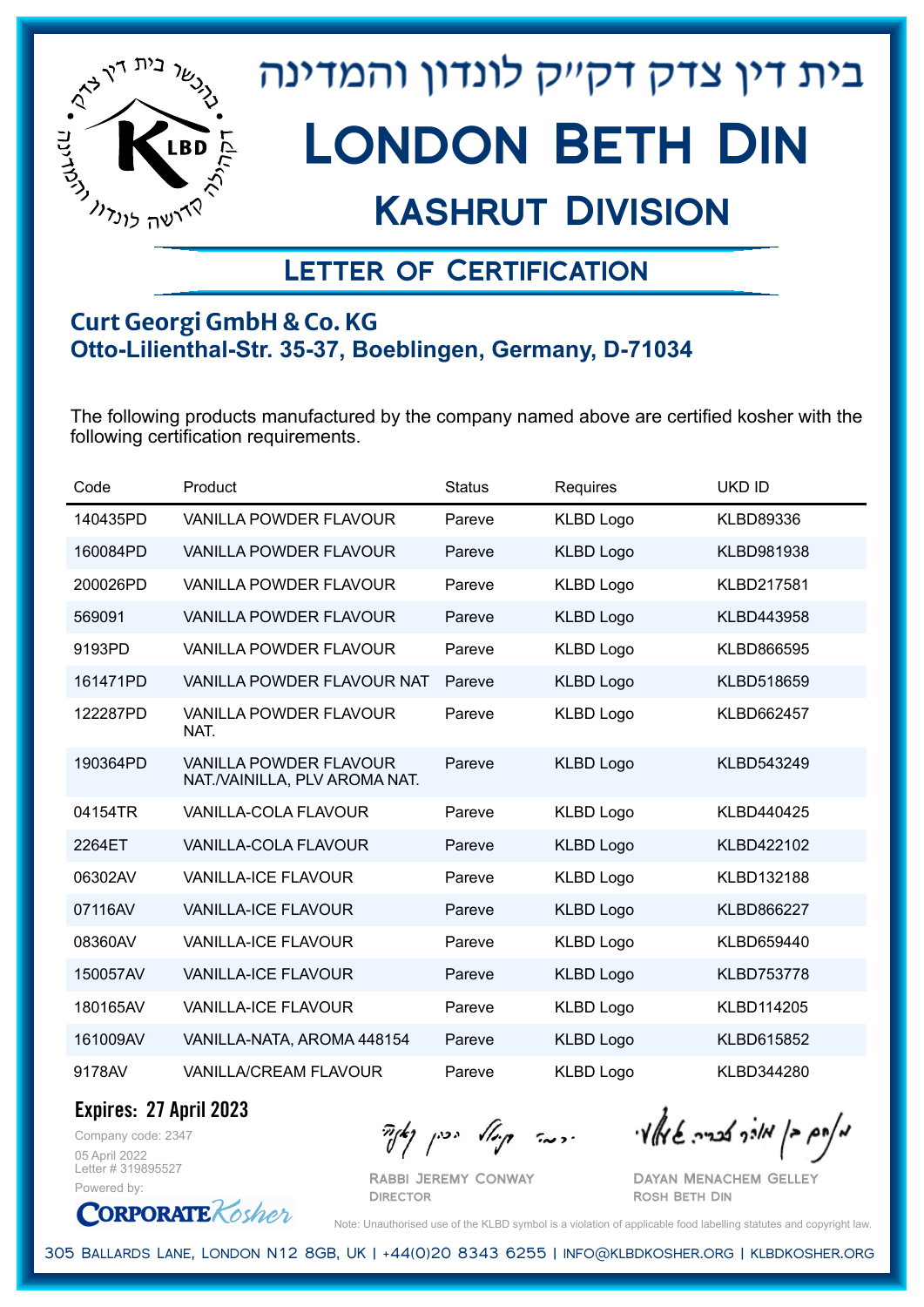

## Kashrut Division

### Letter of Certification

#### **Curt Georgi GmbH & Co. KG Otto-Lilienthal-Str. 35-37, Boeblingen, Germany, D-71034**

The following products manufactured by the company named above are certified kosher with the following certification requirements.

| Code     | Product                                      | <b>Status</b> | Requires         | <b>UKD ID</b>     |
|----------|----------------------------------------------|---------------|------------------|-------------------|
| 9479AV   | <b>VANILLA/CREAM FLAVOUR</b>                 | Pareve        | <b>KLBD Logo</b> | KLBD412492        |
| 8453TR   | VANILLA/HAZELNUT FLAVOUR                     | Pareve        | <b>KLBD Logo</b> | KLBD821764        |
| 11889SP  | VANILLA/HAZELNUT/CREAM<br><b>GEOCAPSAROM</b> | Pareve        | <b>KLBD Logo</b> | KLBD846703        |
| 07162CF  | VANILLA/ICE CREAM FLAVOUR                    | Pareve        | <b>KLBD Logo</b> | <b>KLBD47580</b>  |
| 180148CF | <b>VANILLA/ICE CREAM FLAVOUR</b>             | Pareve        | <b>KLBD Logo</b> | KLBD806913        |
| 0269SP   | <b>VANILLA/PUNCH</b><br><b>GEOCAPSAROM</b>   | Pareve        | <b>KLBD Logo</b> | KLBD244051        |
| 2285AV   | <b>VODKA FLAVOUR</b>                         | Pareve        | <b>KLBD Logo</b> | KLBD349102        |
| 161299CF | <b>WAFER FLAVOUR</b>                         | Pareve        | <b>KLBD Logo</b> | <b>KLBD706595</b> |
| 161311AV | <b>WAFER FLAVOUR</b>                         | Pareve        | <b>KLBD Logo</b> | KLBD594296        |
| 0055AV   | <b>WALNUT FLAVOUR</b>                        | Pareve        | <b>KLBD Logo</b> | KLBD892955        |
| 111051AV | WALNUT FLAVOUR NAT.                          | Pareve        | <b>KLBD Logo</b> | <b>KLBD84037</b>  |
| 151327TR | <b>WALNUT FLAVOUR NAT.</b>                   | Pareve        | <b>KLBD Logo</b> | KLBD350765        |
| 0168SP   | <b>WALNUT GEOCAPSAROM</b>                    | Pareve        | <b>KLBD Logo</b> | KLBD393564        |
| 07198AV  | <b>WATER MELON FLAVOUR</b>                   | Pareve        | <b>KLBD Logo</b> | KLBD321758        |
| 08638AV  | <b>WATER MELON FLAVOUR</b>                   | Pareve        | <b>KLBD Logo</b> | <b>KLBD82701</b>  |
| 1349CF   | <b>WATER MELON FLAVOUR</b>                   | Pareve        | <b>KLBD Logo</b> | <b>KLBD116227</b> |
| 220089TR | <b>WATER MELON FLAVOUR</b>                   | Pareve        | <b>KLBD Logo</b> | KLBD233587        |

**Expires: 27 April 2023**

Company code: 2347 05 April 2022 Letter # 319895527 Powered by:

**CORPORATE** Kosher

Rabbi Jeremy Conway **DIRECTOR** 

מאוס בן מוכך אבריה שמאלי היה קיילא יכין קאין

Dayan Menachem Gelley Rosh Beth Din

Note: Unauthorised use of the KLBD symbol is a violation of applicable food labelling statutes and copyright law.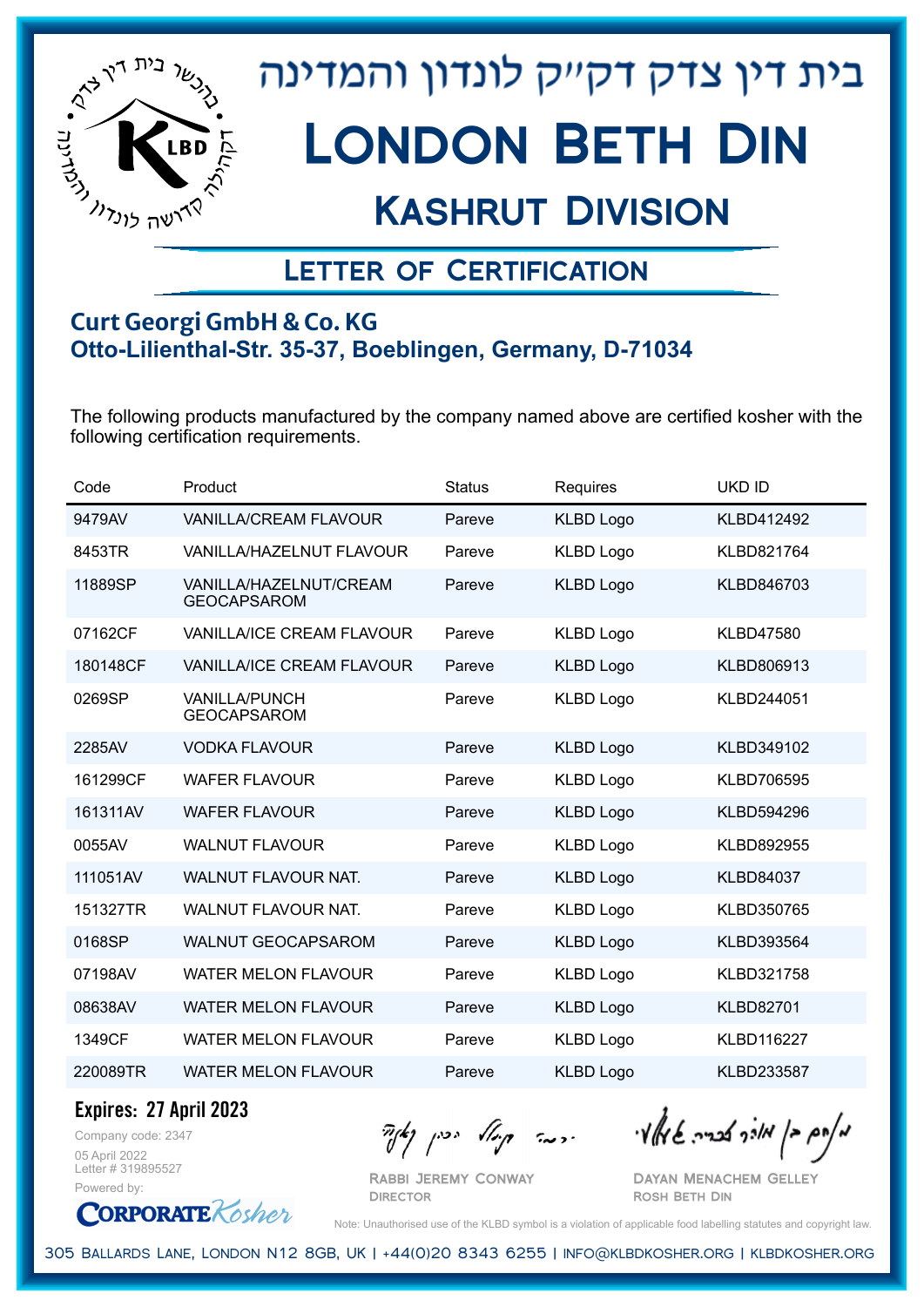

## Kashrut Division

### Letter of Certification

#### **Curt Georgi GmbH & Co. KG Otto-Lilienthal-Str. 35-37, Boeblingen, Germany, D-71034**

The following products manufactured by the company named above are certified kosher with the following certification requirements.

| Code     | Product                                     | <b>Status</b> | Requires         | <b>UKD ID</b>     |
|----------|---------------------------------------------|---------------|------------------|-------------------|
| 220090TR | WATER MELON FLAVOUR                         | Pareve        | <b>KLBD Logo</b> | KLBD295531        |
| 9422TR   | <b>WATER MELON FLAVOUR</b>                  | Pareve        | <b>KLBD Logo</b> | KLBD318434        |
| 9393AV   | <b>WATERMELON FLAVOUR</b><br>(WASSERMELONE) | Pareve        | <b>KLBD Logo</b> | <b>KLBD48347</b>  |
| 170364AV | <b>WATERMELON FLAVOUR NAT.</b>              | Pareve        | <b>KLBD Logo</b> | <b>KLBD174224</b> |
| 122415AV | <b>WHISKY FLAVOUR</b>                       | Pareve        | <b>KLBD Logo</b> | <b>KLBD727214</b> |
| 12470AV  | <b>WHISKY FLAVOUR</b>                       | Pareve        | <b>KLBD Logo</b> | <b>KLBD904506</b> |
| 8593AV   | <b>WHISKY FLAVOUR</b>                       | Pareve        | <b>KLBD Logo</b> | <b>KLBD570172</b> |
| 8115AV   | <b>WILD CHERRY FLAVOUR</b>                  | Pareve        | <b>KLBD Logo</b> | KLBD645034        |
| 8168CF   | <b>WILD CHERRY FLAVOUR</b>                  | Pareve        | <b>KLBD Logo</b> | KLBD504979        |
| 10750SP  | WILD CHERRY GEOCAPSAROM                     | Pareve        | <b>KLBD Logo</b> | KLBD765613        |
| 8202AV   | <b>WILD STRAWBERRY</b>                      | Pareve        | <b>KLBD Logo</b> | KLBD995731        |
| 0128AV   | <b>WILD STRAWBERRY FLAVOUR</b>              | Pareve        | <b>KLBD Logo</b> | KLBD534538        |
| 04086TR  | <b>WILD STRAWBERRY FLAVOUR</b>              | Pareve        | <b>KLBD Logo</b> | KLBD965823        |
| 08252AV  | WILD STRAWBERRY FLAVOUR                     | Pareve        | <b>KLBD Logo</b> | <b>KLBD975481</b> |
| 14129AV  | WILD STRAWBERRY FLAVOUR<br>NAT.             | Pareve        | <b>KLBD Logo</b> | <b>KLBD457154</b> |
| 09586TR  | <b>WINE FLAVOUR</b>                         | Pareve        | <b>KLBD Logo</b> | <b>KLBD719434</b> |
| 11407AV  | <b>WOODED GRAIN FLAVOUR</b>                 | Pareve        | <b>KLBD Logo</b> | <b>KLBD12214</b>  |

**Expires: 27 April 2023**

Company code: 2347 05 April 2022 Letter # 319895527 Powered by:

 $\mathcal{H}_{\mathcal{C}}$   $\mathcal{H}_{\mathcal{C}}$   $\mathcal{H}_{\mathcal{C}}$   $\mathcal{H}_{\mathcal{C}}$   $\mathcal{H}_{\mathcal{C}}$   $\mathcal{H}_{\mathcal{C}}$   $\mathcal{H}_{\mathcal{C}}$   $\mathcal{H}_{\mathcal{C}}$   $\mathcal{H}_{\mathcal{C}}$   $\mathcal{H}_{\mathcal{C}}$   $\mathcal{H}_{\mathcal{C}}$   $\mathcal{H}_{\mathcal{C}}$ 

Rabbi Jeremy Conway **DIRECTOR** 

Dayan Menachem Gelley Rosh Beth Din

**CORPORATE** Kosher Note: Unauthorised use of the KLBD symbol is a violation of applicable food labelling statutes and copyright law.